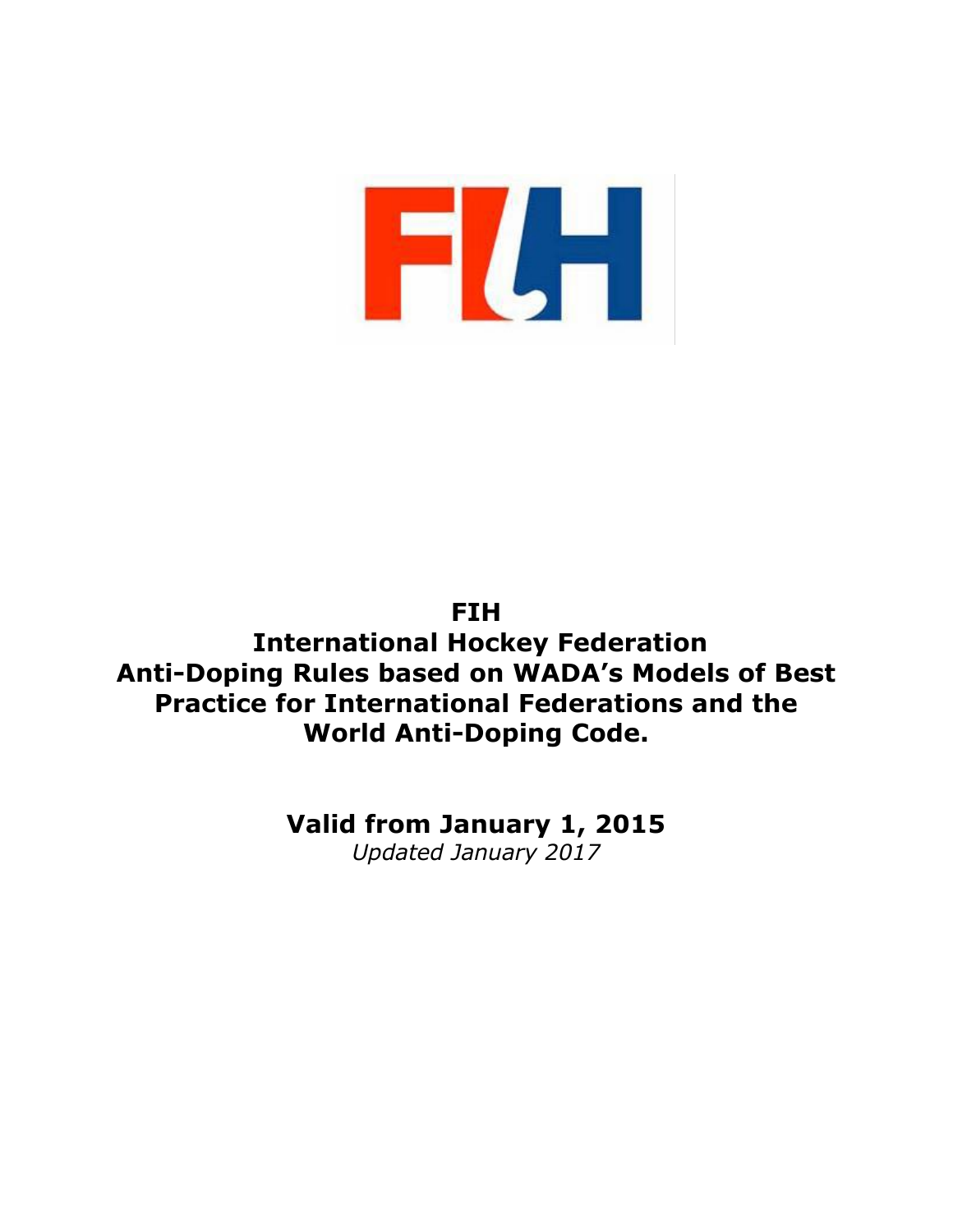# **TABLE OF CONTENTS**

| <b>ARTICLE 1</b>  |                                                                                    |
|-------------------|------------------------------------------------------------------------------------|
| <b>ARTICLE 2</b>  |                                                                                    |
| <b>ARTICLE 3</b>  |                                                                                    |
| <b>ARTICLE 4</b>  |                                                                                    |
| <b>ARTICLE 5</b>  | TESTING AND INVESTIGATIONS, WHEREABOUTS, RTP & TEAM, OOC & IN-COMPETITION  15      |
| <b>ARTICLE 6</b>  |                                                                                    |
| <b>ARTICLE 7</b>  |                                                                                    |
| <b>ARTICLE 8</b>  |                                                                                    |
| <b>ARTICLE 9</b>  |                                                                                    |
| <b>ARTICLE 10</b> |                                                                                    |
| <b>ARTICLE 11</b> |                                                                                    |
| <b>ARTICLE 12</b> |                                                                                    |
| <b>ARTICLE 13</b> |                                                                                    |
| <b>ARTICLE 14</b> |                                                                                    |
| <b>ARTICLE 15</b> |                                                                                    |
| <b>ARTICLE 16</b> | INCORPORATION OF FIH ANTI-DOPING RULES AND OBLIGATIONS OF NATIONAL ASSOCIATIONS 63 |
| <b>ARTICLE 17</b> |                                                                                    |
| <b>ARTICLE 18</b> |                                                                                    |
| <b>ARTICLE 19</b> |                                                                                    |
| <b>ARTICLE 20</b> |                                                                                    |
| <b>ARTICLE 21</b> |                                                                                    |
| <b>ARTICLE 22</b> | ADDITIONAL ROLES AND RESPONSIBILITIES OF ATHLETES AND OTHER PERSONS  67            |
| <b>APPENDIX 1</b> |                                                                                    |
| <b>APPENDIX 2</b> |                                                                                    |
| <b>APPENDIX 3</b> |                                                                                    |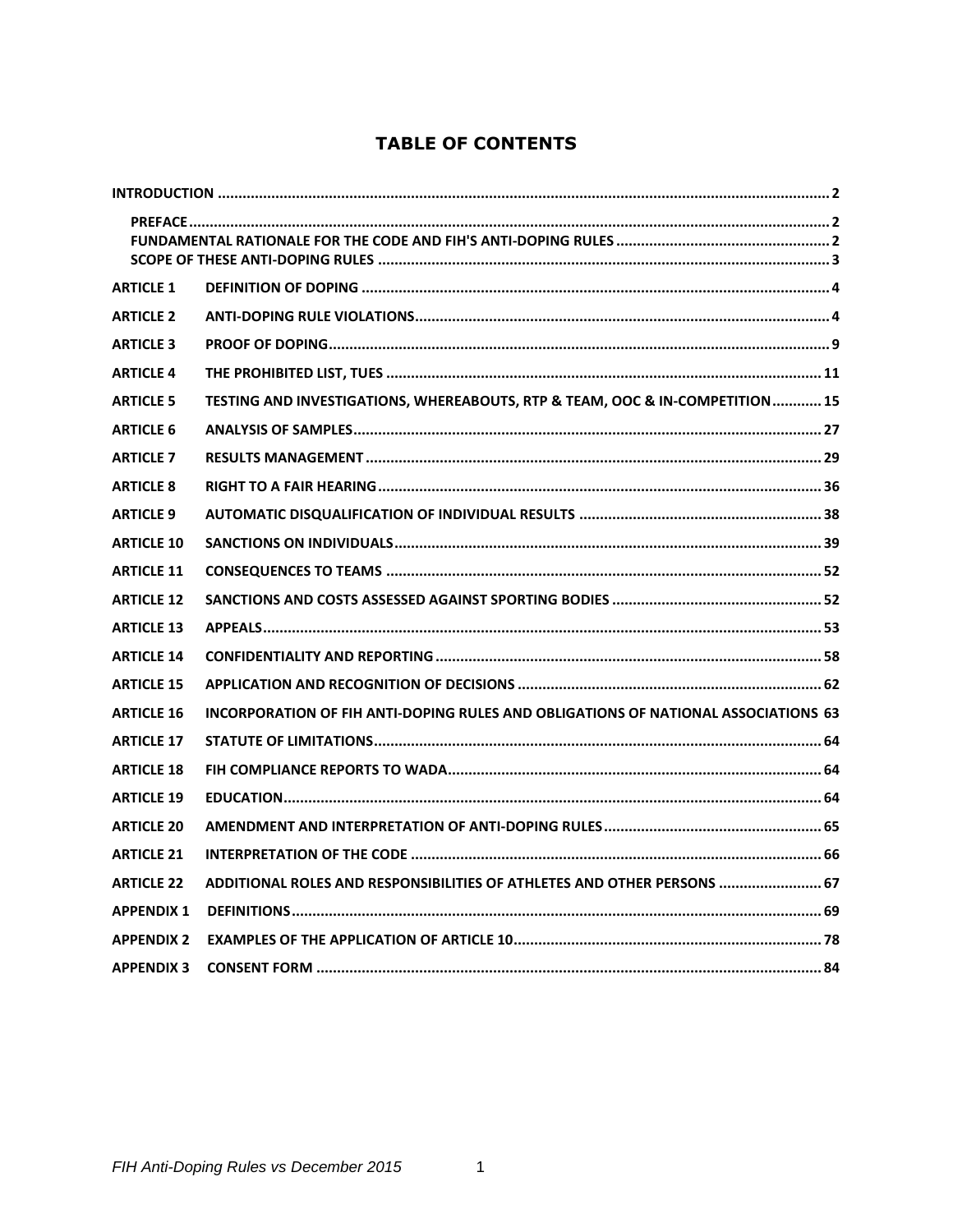### **FIH ANTI-DOPING RULES**

# <span id="page-2-0"></span>**INTRODUCTION**

### <span id="page-2-1"></span>**Preface**

At the Congress of the International Hockey Federation (hereinafter referred to as "FIH") held on 30<sup>th</sup> October 2014 in Marrakesh, FIH accepted the revised (2015) World Anti-Doping *Code* (the "*Code*"). These Anti-Doping Rules are adopted and implemented in accordance with FIH's responsibilities under the *Code*, and in furtherance of FIH's continuing efforts to eradicate doping in the sport of Hockey.

These Anti-Doping Rules are sport rules governing the conditions under which sport is played. Aimed at enforcing anti-doping principles in a global and harmonized manner, they are distinct in nature from criminal and civil laws, and are not intended to be subject to or limited by any national requirements and legal standards applicable to criminal or civil proceedings. When reviewing the facts and the law of a given case, all courts, arbitral tribunals and other adjudicating bodies should be aware of and respect the distinct nature of these Anti-Doping Rules implementing the *Code* and the fact that these rules represent the consensus of a broad spectrum of stakeholders around the world as to what is necessary to protect and ensure fair sport.

### <span id="page-2-2"></span>**Fundamental Rationale for the** *Code* **and FIH's Anti-Doping Rules**

Anti-doping programs seek to preserve what is intrinsically valuable about sport. This intrinsic value is often referred to as "the spirit of sport". It is the essence of Olympism, the pursuit of human excellence through the dedicated perfection of each person's natural talents. It is how we play true. The spirit of sport is the celebration of the human spirit, body and mind, and is reflected in values we find in and through sport, including:

- Ethics, fair play and honesty
- Health
- Excellence in performance
- Character and education
- Fun and joy
- Teamwork
- Dedication and commitment
- Respect for rules and laws
- Respect for self and other *Participants*
- Courage
- Community and solidarity

Doping is fundamentally contrary to the spirit of sport.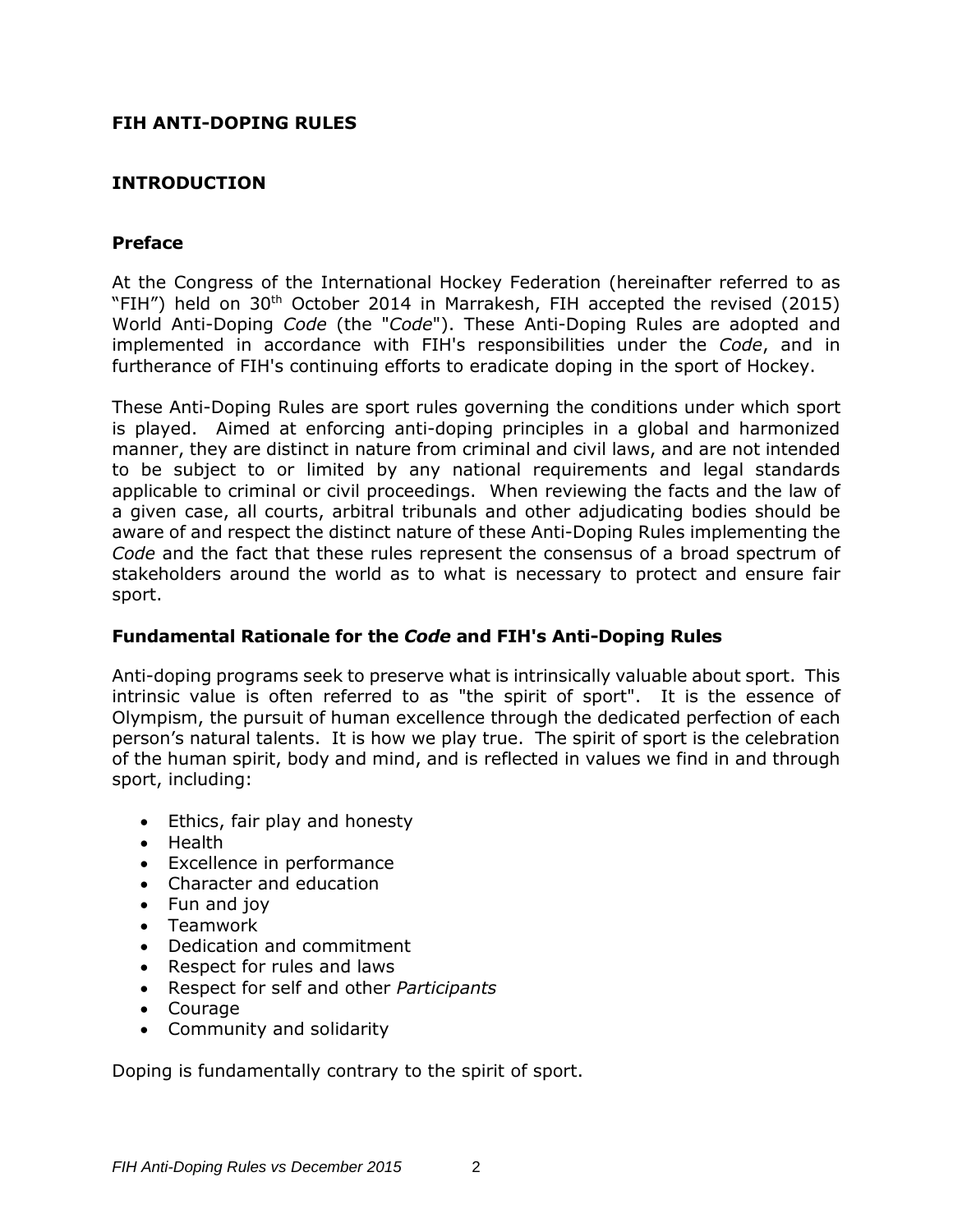Doping offences come within the responsibilities of the FIH Judicial Commission as specified by the FIH Anti-Doping Rules.

All tests carried out at FIH International *Events* will be in accordance with these Rules and with the policies and directives adopted by the Executive Board.

#### <span id="page-3-0"></span>**Scope of these Anti-Doping Rules**

These Anti-Doping Rules shall apply to FIH and to each of its *National Associations.*  They also apply to the following *Athletes*, *Athlete Support Personnel* and other *Persons*, each of whom is deemed, as a condition of his/her membership, accreditation and/or participation in the sport, to have agreed to be bound by these Anti-Doping Rules, and to have submitted to the authority of FIH to enforce these Anti-Doping Rules and to the jurisdiction of the hearing panels specified in Article 8 and Article 13 to hear and determine cases and appeals brought under these Anti-Doping Rules:

- a. all *Athletes* and *Athlete Support Personnel* who are members of FIH, or of any *National Association*, or of any member or affiliate organization of any *National Association* (including any clubs, teams, associations or leagues);
- b. all *Athletes* and *Athlete Support Personnel* participating in such capacity in *Events*, *Competitions* and other activities organized, convened, authorized or recognized by, or any *National Association*, or any member or affiliate organization of any *National Association* (including any clubs, teams, associations or leagues), wherever held;
- c. any other *Athlete* or *Athlete Support Personnel* or other *Person* who, by virtue of an accreditation, a license or other contractual arrangement, or otherwise, is subject to the jurisdiction of FIH, or of any *National Association*, or of any member or affiliate organization of any *National Association* (including any clubs, teams, associations or leagues), for purposes of anti-doping; To be eligible for participation in *International Events*, a competitor must sign the Appendix 3 consent form or other Acknowledgement and Agreement eventually determined by FIH , in the actual form approved by the FIH. All forms from *Minors* must be counter-signed by their legal guardians; and
- d. *Athletes* who are not regular members of FIH or of one of its *National Federations* but who want to be eligible to compete in a particular *International Event*. FIH may include such *Athletes* in its *Registered Testing Pool* so that they are required to provide information about their whereabouts for purposes of Testing under these Anti-Doping Rules for at least one month prior to the *International Event* in question.

Within the overall pool of *Athletes* set out above who are bound by and required to comply with these Anti-Doping Rules, the following *Athletes* shall be considered to be *International-Level Athletes* for purposes of these Anti-Doping Rules, and therefore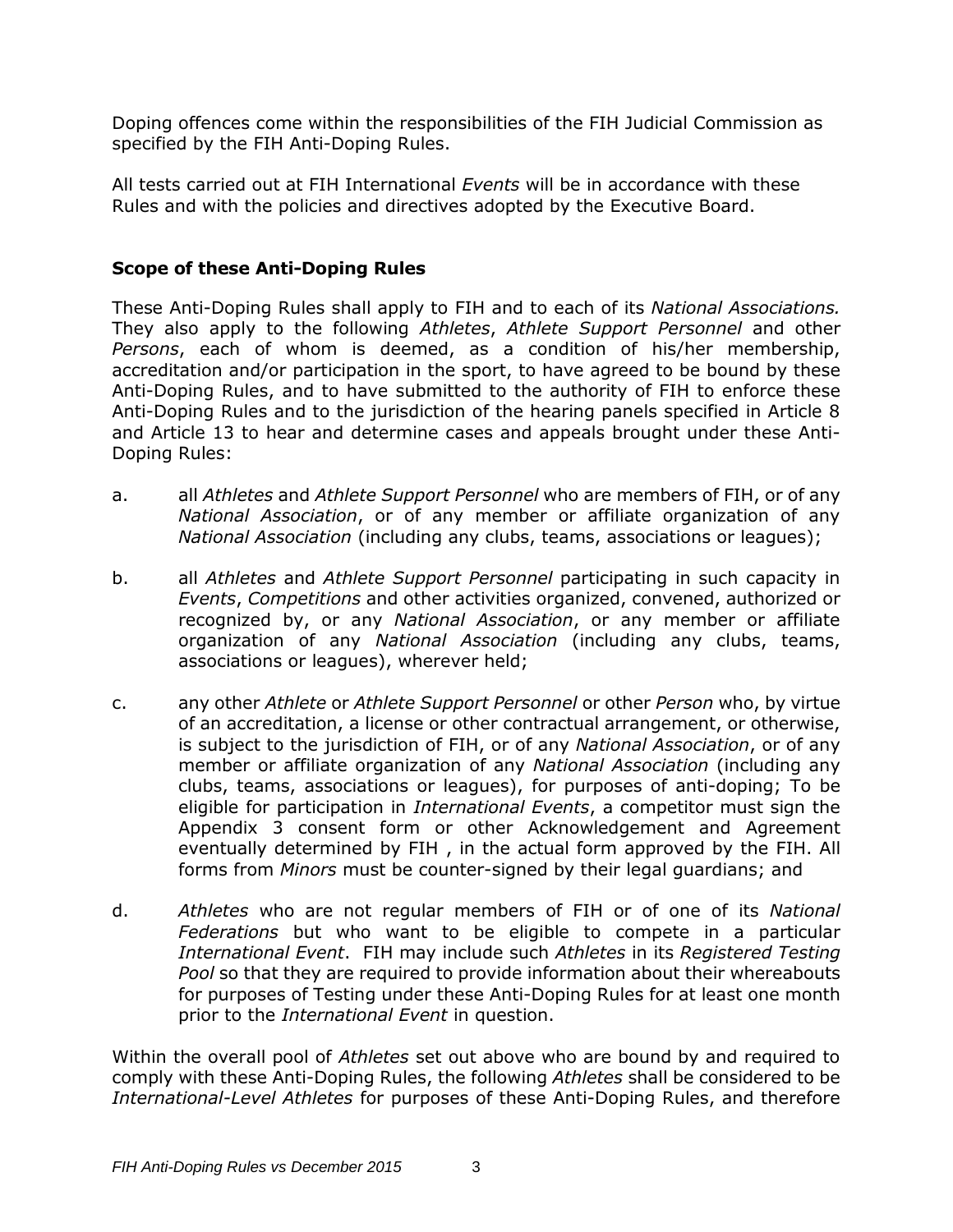the specific provisions in these Anti-Doping Rules applicable to *International-Level Athletes* (as regards *Testing* but also as regards *TUEs*, whereabouts information, results management, and appeals) shall apply to such *Athletes*:

a. *Athletes* who are part of the FIH Registered Testing Pool;

b. *Athletes* who participate in selected FIH International *Events* and/or *Competitions* published by FIH in its website.

# <span id="page-4-0"></span>**ARTICLE 1 DEFINITION OF DOPING**

Doping is defined as the occurrence of one or more of the anti-doping rule violations set forth in Article 2.1 through Article 2.10 of these Anti-Doping Rules.

# <span id="page-4-1"></span>**ARTICLE 2 ANTI-DOPING RULE VIOLATIONS**

The purpose of Article 2 is to specify the circumstances and conduct which constitute anti-doping rule violations. Hearings in doping cases will proceed based on the assertion that one or more of these specific rules have been violated.

*Athletes* or other *Persons* shall be responsible for knowing what constitutes an antidoping rule violation and the substances and methods which have been included on the *Prohibited List*.

The following constitute anti-doping rule violations:

### **2.1 Presence of a** *Prohibited Substance* **or its** *Metabolites* **or** *Markers* **in an** *Athlete's Sample*

**2.1.1** It is each *Athlete's* personal duty to ensure that no *Prohibited Substance* enters his or her body. *Athletes* are responsible for any *Prohibited Substance* or its *Metabolites* or *Markers* found to be present in their *Samples*. Accordingly, it is not necessary that intent, *Fault*, negligence or knowing *Use* on the *Athlete's* part be demonstrated in order to establish an anti-doping rule violation under Article 2.1.

*[Comment to Article 2.1.1: An anti-doping rule violation is committed under this Article without regard to an Athlete's Fault. This rule has been referred to in various CAS decisions as "Strict Liability". An Athlete's Fault is taken into consideration in determining the Consequences of this anti-doping rule violation under Article 10. This principle has consistently been upheld by CAS.]*

> **2.1.2** Sufficient proof of an anti-doping rule violation under Article 2.1 is established by any of the following: presence of a *Prohibited Substance* or its *Metabolites* or *Markers* in the *Athlete's* A *Sample* where the *Athlete* waives analysis of the B *Sample* and the B *Sample* is not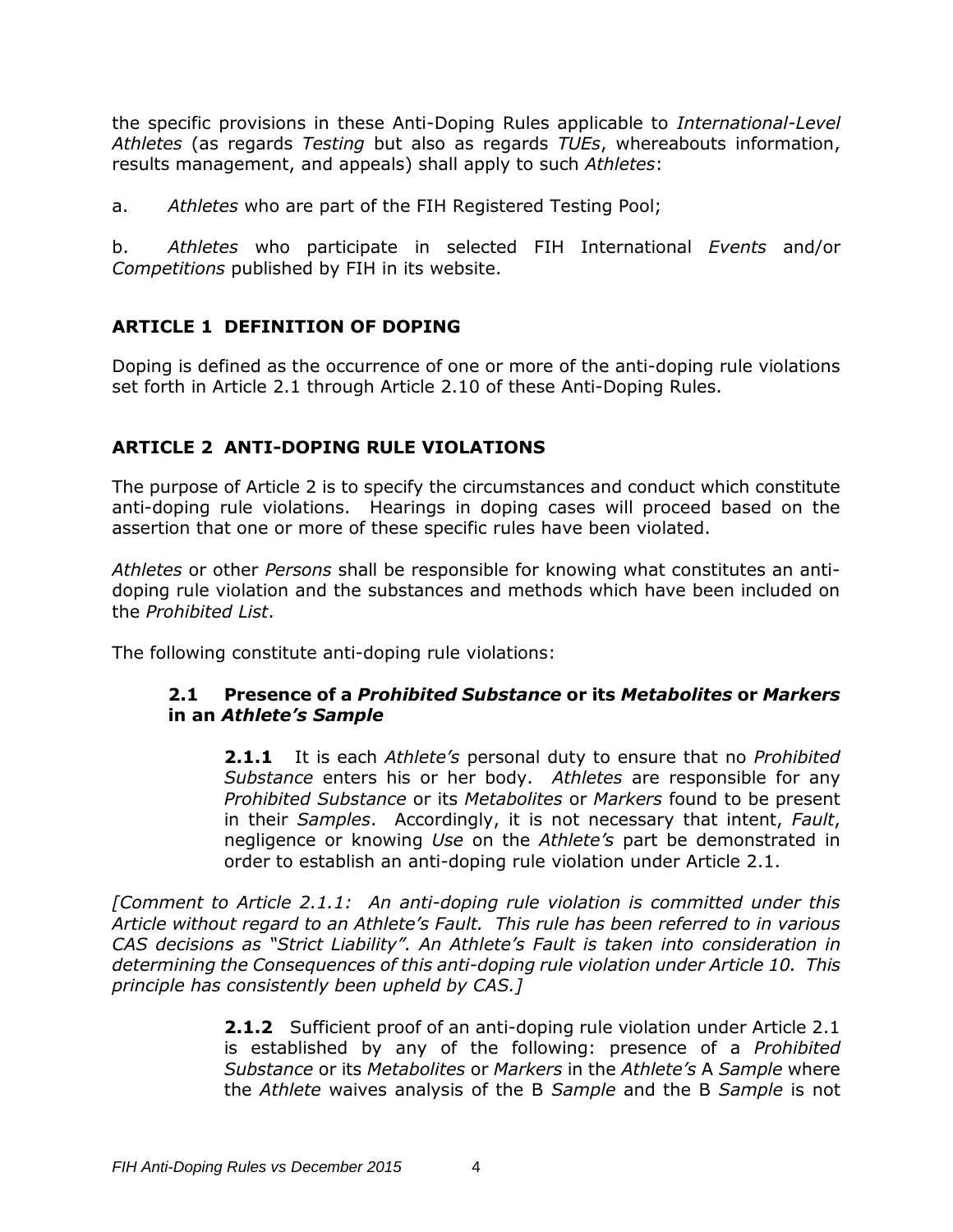analyzed; or, where the *Athlete's* B *Sample* is analyzed and the analysis of the *Athlete's* B *Sample* confirms the presence of the *Prohibited Substance* or its *Metabolites* or *Markers* found in the *Athlete's* A *Sample*; or, where the *Athlete's* B *Sample* is split into two bottles and the analysis of the second bottle confirms the presence of the *Prohibited Substance* or its *Metabolites* or *Markers* found in the first bottle.

*[Comment to Article 2.1.2: The Anti-Doping Organization with results management responsibility may, at its discretion, choose to have the B Sample analyzed even if the Athlete does not request the analysis of the B Sample.]*

> **2.1.3** Excepting those substances for which a quantitative threshold is specifically identified in the *Prohibited List*, the presence of any quantity of a *Prohibited Substance* or its *Metabolites* or *Markers* in an *Athlete's Sample* shall constitute an anti-doping rule violation.

> **2.1.4** As an exception to the general rule of Article 2.1, the *Prohibited List* or *International Standards* may establish special criteria for the evaluation of *Prohibited Substances* that can also be produced endogenously.

### **2.2** *Use* **or** *Attempted Use* **by an** *Athlete* **of a** *Prohibited Substance* **or a** *Prohibited Method*

*[Comment to Article 2.2: It has always been the case that Use or Attempted Use of a Prohibited Substance or Prohibited Method may be established by any reliable means. As noted in the Comment to Article 3.2, unlike the proof required to establish an anti-doping rule violation under Article 2.1, Use or Attempted Use may also be established by other reliable means such as admissions by the Athlete, witness statements, documentary evidence, conclusions drawn from longitudinal profiling, including data collected as part of the Athlete Biological Passport, or other analytical information which does not otherwise satisfy all the requirements to establish "Presence" of a Prohibited Substance under Article 2.1. For example, Use may be established based upon reliable analytical data from the analysis of an A Sample (without confirmation from an analysis of a B Sample) or from the analysis of a B Sample alone where the Anti-Doping Organization provides a satisfactory explanation for the lack of confirmation in the other Sample.]*

> **2.2.1** It is each *Athlete*'s personal duty to ensure that no *Prohibited Substance* enters his or her body and that no *Prohibited Method* is *Used*. Accordingly, it is not necessary that intent, *Fault*, negligence or knowing *Use* on the *Athlete*'s part be demonstrated in order to establish an antidoping rule violation for *Use* of a *Prohibited Substance* or a *Prohibited Method*.

> **2.2.2** The success or failure of the *Use* or *Attempted Use* of a *Prohibited Substance* or *Prohibited Method* is not material. It is sufficient that the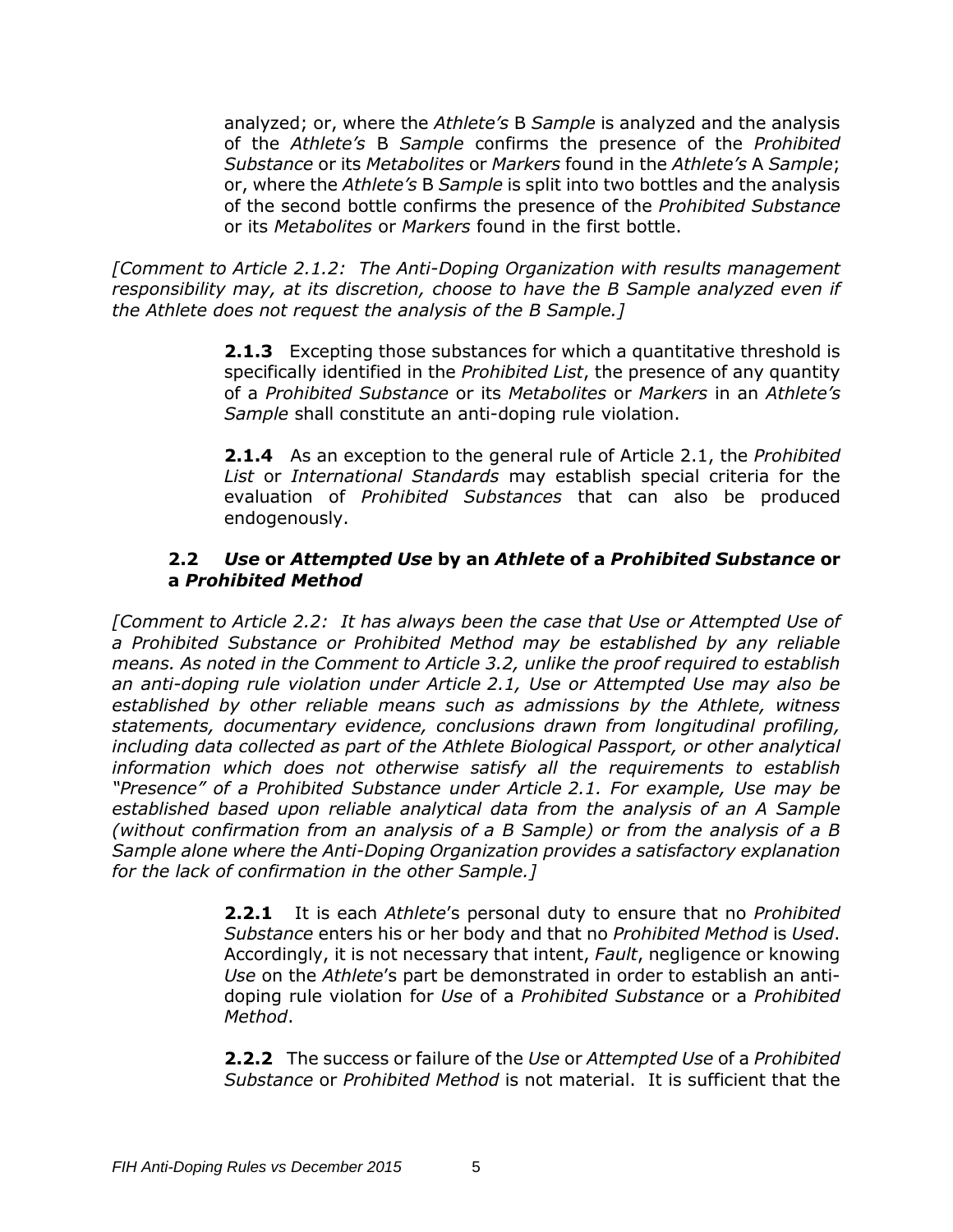*Prohibited Substance* or *Prohibited Method* was *Used* or *Attempted* to be *Used* for an anti-doping rule violation to be committed.

*[Comment to Article 2.2.2: Demonstrating the "Attempted Use" of a Prohibited Substance or a Prohibited Method requires proof of intent on the Athlete's part. The*  fact that intent may be required to prove this particular anti-doping rule violation *does not undermine the Strict Liability principle established for violations of Article 2.1 and violations of Article 2.2 in respect of Use of a Prohibited Substance or Prohibited Method.* 

*An Athlete's "Use" of a Prohibited Substance constitutes an anti-doping rule violation unless such substance is not prohibited Out-of-Competition and the Athlete's Use takes place Out-of-Competition. (However, the presence of a Prohibited Substance or its Metabolites or Markers in a Sample collected In-Competition is a violation of Article 2.1 regardless of when that substance might have been administered).]*

# **2.3 Evading, Refusing or Failing to Submit to** *Sample* **Collection**

Evading *Sample* collection, or without compelling justification refusing or failing to submit to *Sample* collection after notification as authorized in these Anti-Doping Rules or other applicable anti-doping rules.

*[Comment to Article 2.3: For example, it would be an anti-doping rule violation of "evading Sample collection" if it were established that an Athlete was deliberately avoiding a Doping Control official to evade notification or Testing. A violation of "failing to submit to Sample collection" may be based on either intentional or negligent conduct of the Athlete, while "evading" or "refusing" Sample collection contemplates intentional conduct by the Athlete.]*

# **2.4 Whereabouts Failures**

Any combination of three missed tests and/or filing failures, as defined in the *International Standard* for Testing and Investigations, within a twelve-month period by an *Athlete* in *a Registered Testing Pool.*

# **2.5** *Tampering* **or** *Attempted Tampering* **with any part of** *Doping Control*

Conduct which subverts the *Doping Control* process but which would not otherwise be included in the definition of *Prohibited Methods. Tampering* shall include, without limitation, intentionally interfering or attempting to interfere with a *Doping Control* official, providing fraudulent information to an *Anti-Doping Organization*, or intimidating or attempting to intimidate a potential witness.

*[Comment to Article 2.5: For example, this Article would prohibit altering identification numbers on a Doping Control form during Testing, breaking the B bottle at the time of B Sample analysis, or altering a Sample by the addition of a foreign*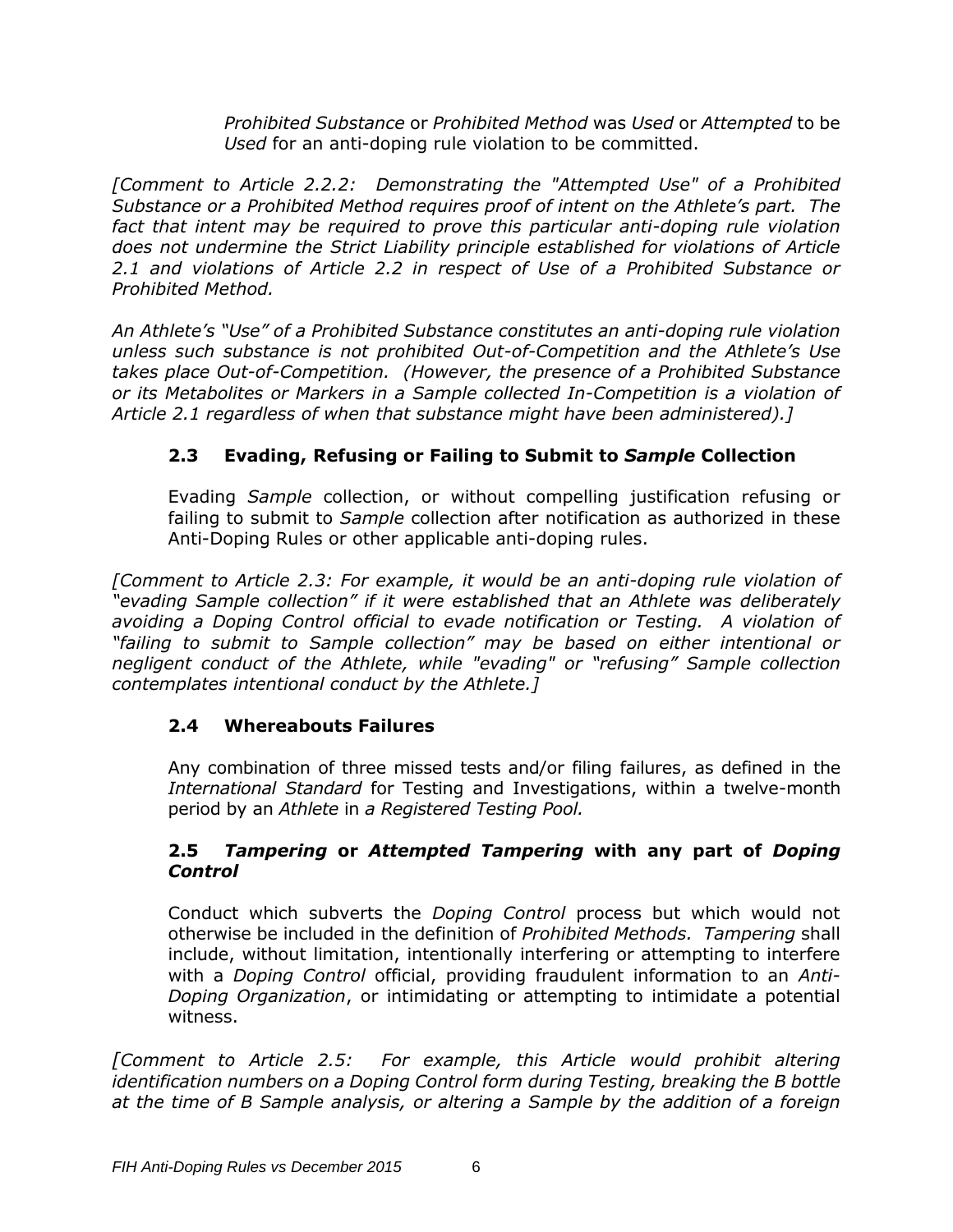*substance. Offensive conduct towards a Doping Control official or other Person involved in Doping Control which does not otherwise constitute Tampering shall be addressed in the disciplinary rules of sport organizations.]*

# **2.6** *Possession* **of a** *Prohibited Substance* **or a** *Prohibited Method*

**2.6.1** *Possession* by an *Athlete In-Competition* of any *Prohibited Substance* or any *Prohibited Method*, or *Possession* by an *Athlete Outof-Competition* of any *Prohibited Substance* or any *Prohibited Method*  which is prohibited *Out-of-Competition* unless the *Athlete* establishes that the *Possession* is consistent with a Therapeutic Use Exemption ("*TUE*") granted in accordance with Article 4.4 or other acceptable justification.

**2.6.2** *Possession* by an *Athlete Support Person In-Competition* of any *Prohibited Substance* or any *Prohibited Method*, or *Possession* by an *Athlete Support Person Out-of-Competition* of any *Prohibited Substance*  or any *Prohibited Method* which is prohibited *Out-of-Competition* in connection with an *Athlete*, *Competition* or training, unless the *Athlete Support Person* establishes that the *Possession* is consistent with a *TUE* granted to an *Athlete* in accordance with Article 4.4 or other acceptable justification.

*[Comment to Articles 2.6.1 and 2.6.2: Acceptable justification would not include, for example, buying or Possessing a Prohibited Substance for purposes of giving it to a friend or relative, except under justifiable medical circumstances where that Person had a physician's prescription, e.g., buying Insulin for a diabetic child.]*

*[Comment to Article 2.6.2: Acceptable justification would include, for example, a team doctor carrying Prohibited Substances for dealing with acute and emergency situations.]*

# **2.7** *Trafficking* **or** *Attempted Trafficking* **in any** *Prohibited Substance* **or** *Prohibited Method*

**2.8** *Administration* **or** *Attempted Administration* **to any** *Athlete In-Competition* **of any** *Prohibited Substance or Prohibited Method,* **or**  *Administration* **or** *Attempted Administration* **to any** *Athlete Out-of-Competition* **of any** *Prohibited Substance* **or any** *Prohibited Method*  **that is prohibited** *Out-of-Competition*

# **2.9 Complicity**

Assisting, encouraging, aiding, abetting, conspiring, covering up or any other type of intentional complicity involving an anti-doping rule violation, *Attempted* anti-doping rule violation or violation of Article 10.12.1 by another *Person*.

# **2.10 Prohibited Association**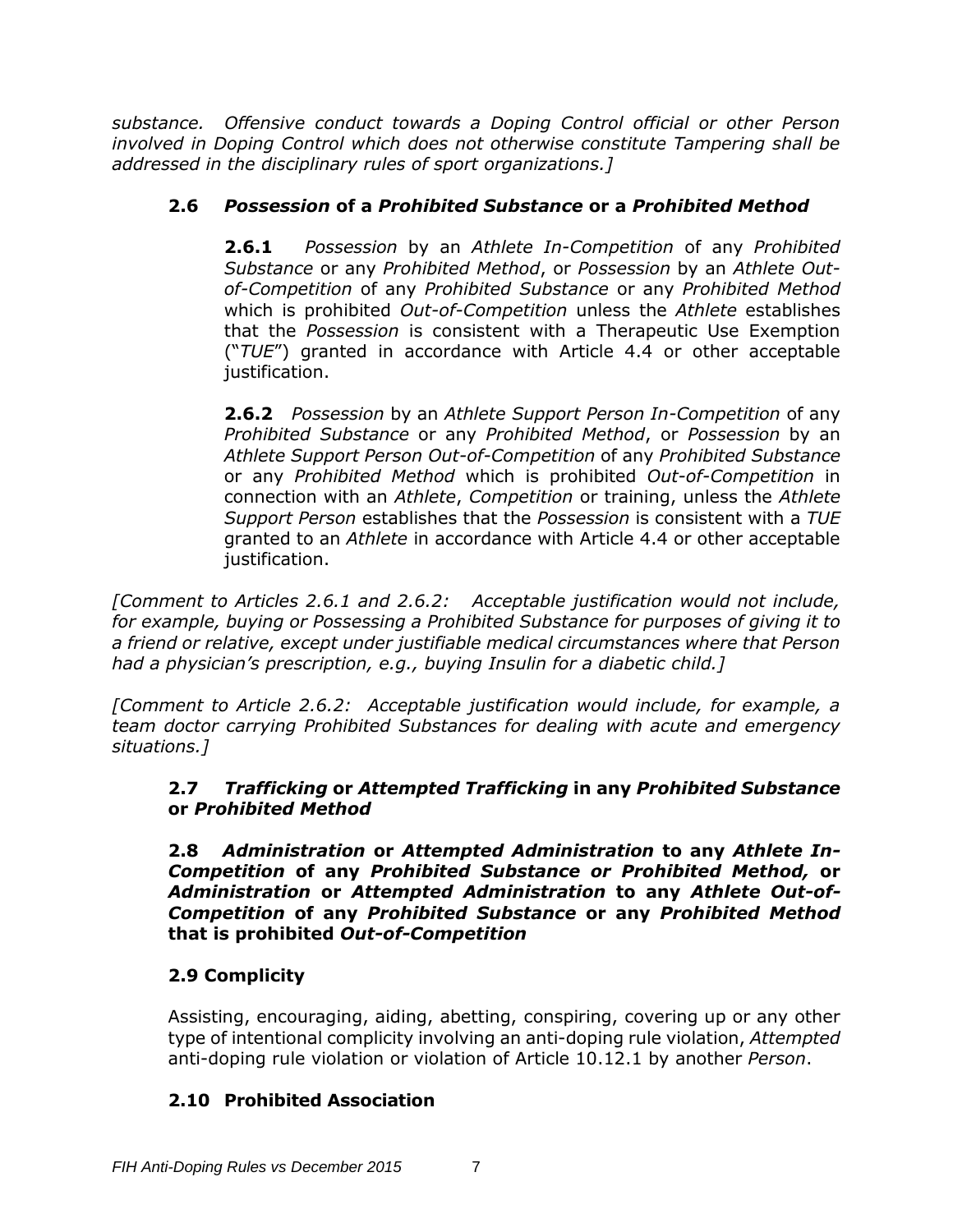Association by an *Athlete* or other *Person* subject to the authority of an *Anti-Doping Organization* in a professional or sport-related capacity with any *Athlete Support Person* who:

**2.10.1** If subject to the authority of an *Anti-Doping Organization*, is serving a period of *Ineligibility*; or

**2.10.2** If not subject to the authority of an *Anti-Doping Organization* and where *Ineligibility* has not been addressed in a results management process pursuant to the *Code*, has been convicted or found in a criminal, disciplinary or professional proceeding to have engaged in conduct which would have constituted a violation of anti-doping rules if *Code*-compliant rules had been applicable to such *Person.* The disqualifying status of such *Person* shall be in force for the longer of six years from the criminal, professional or disciplinary decision or the duration of the criminal, disciplinary or professional sanction imposed; or

**2.10.3** Is serving as a front or intermediary for an individual described in Article 2.10.1 or 2.10.2.

In order for this provision to apply, it is necessary that the *Athlete* or other *Person* has previously been advised in writing by an *Anti-Doping Organization* with jurisdiction over the *Athlete* or other *Person*, or by *WADA*, of the *Athlete Support Person*'s disqualifying status and the potential *Consequence* of prohibited association and that the *Athlete* or other *Person* can reasonably avoid the association. The *Anti-Doping Organization* shall also use reasonable efforts to advise the *Athlete Support Person* who is the subject of the notice to the *Athlete* or other *Person* that the *Athlete Support Person* may, within 15 days, come forward to the *Anti-Doping Organization* to explain that the criteria described in Articles 2.10.1 and 2.10.2 do not apply to him or her. (Notwithstanding Article 17, this Article applies even when the *Athlete Support Person's* disqualifying conduct occurred prior to the effective date provided in Article 20.7.)

The burden shall be on the *Athlete* or other *Person* to establish that any association with *Athlete Support Personnel* described in Article 2.10.1 or 2.10.2 is not in a professional or sport-related capacity.

*Anti-Doping Organizations* that are aware of *Athlete Support Personnel* who meet the criteria described in Article 2.10.1, 2.10.2, or 2.10.3 shall submit that information to *WADA*.

*[Comment to Article 2.10: Athletes and other Persons must not work with coaches, trainers, physicians or other Athlete Support Personnel who are Ineligible on account of an anti-doping rule violation or who have been criminally convicted or professionally disciplined in relation to doping. Some examples of the types of association which are prohibited include: obtaining training, strategy, technique, nutrition or medical advice; obtaining therapy, treatment or prescriptions; providing*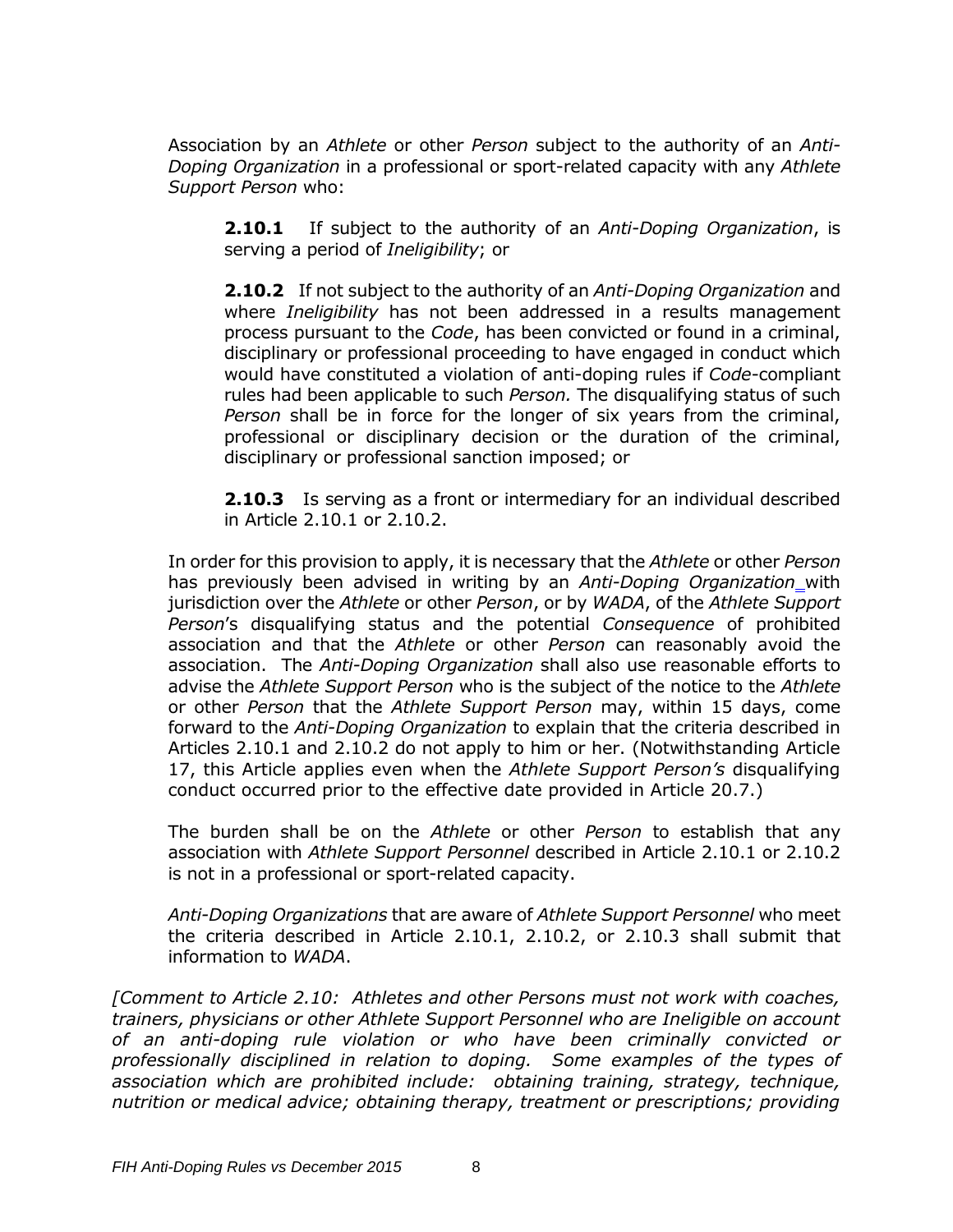*any bodily products for analysis; or allowing the Athlete Support Person to serve as an agent or representative. Prohibited association need not involve any form of compensation.]*

# <span id="page-9-0"></span>**ARTICLE 3 PROOF OF DOPING**

# **3.1 Burdens and Standards of Proof**

FIH shall have the burden of establishing that an anti-doping rule violation has occurred. The standard of proof shall be whether FIH has established an antidoping rule violation to the comfortable satisfaction of the hearing panel bearing in mind the seriousness of the allegation which is made. This standard of proof in all cases is greater than a mere balance of probability but less than proof beyond a reasonable doubt. Where these Anti-Doping Rules place the burden of proof upon the *Athlete* or other *Person* alleged to have committed an anti-doping rule violation to rebut a presumption or establish specified facts or circumstances, the standard of proof shall be by a balance of probability.

*[Comment to Article 3.1: This standard of proof required to be met by FIH is comparable to the standard which is applied in most countries to cases involving professional misconduct.]*

# **3.2 Methods of Establishing Facts and Presumptions**

Facts related to anti-doping rule violations may be established by any reliable means, including admissions. The following rules of proof shall be applicable in doping cases:

*[Comment to Article 3.2: For example, FIH may establish an anti-doping rule violation under Article 2.2 based on the Athlete's admissions, the credible testimony of third Persons, reliable documentary evidence, reliable analytical data from either an A or B Sample as provided in the Comments to Article 2.2, or conclusions drawn from the profile of a series of the Athlete's blood or urine Samples, such as data from the Athlete Biological Passport.]*

> **3.2.1** Analytical methods or decision limits approved by *WADA* after consultation within the relevant scientific community and which have been the subject of peer review are presumed to be scientifically valid. Any *Athlete* or other *Person* seeking to rebut this presumption of scientific validity shall, as a condition precedent to any such challenge, first notify *WADA* of the challenge and the basis of the challenge. *CAS* on its own initiative may also inform *WADA* of any such challenge. At *WADA*'s request, the *CAS* panel shall appoint an appropriate scientific expert to assist the panel in its evaluation of the challenge. Within 10 days of *WADA*'s receipt of such notice, and *WADA*'s receipt of the *CAS* file, *WADA* shall also have the right to intervene as a party, appear amicus curiae, or otherwise provide evidence in such proceeding.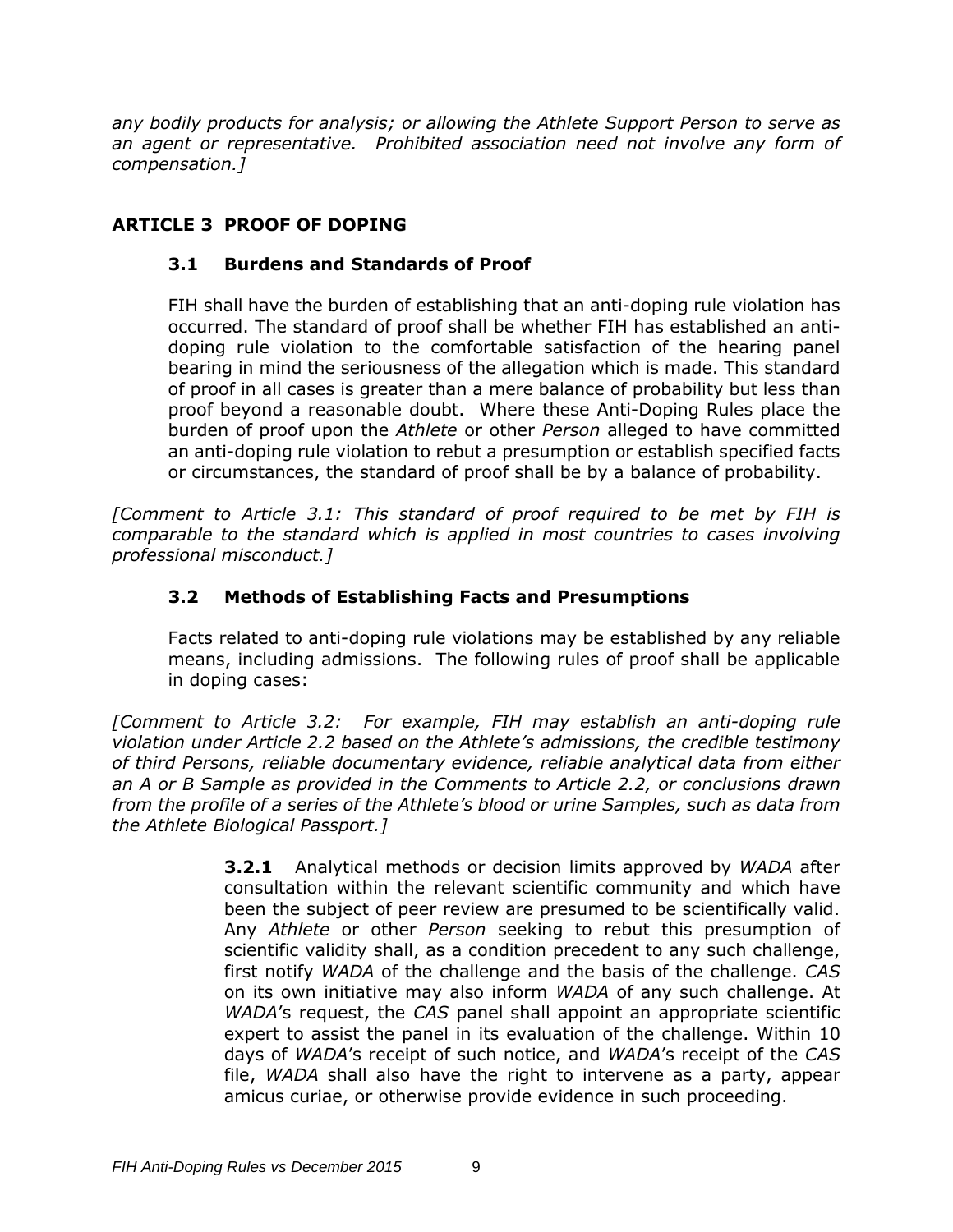**3.2.2** *WADA*-accredited laboratories, and other laboratories approved by *WADA*, are presumed to have conducted *Sample* analysis and custodial procedures in accordance with the *International Standard* for Laboratories. The *Athlete* or other *Person* may rebut this presumption by establishing that a departure from the *International Standard* for Laboratories occurred which could reasonably have caused the *Adverse Analytical Finding*. If the *Athlete* or other *Person* rebuts the preceding presumption by showing that a departure from the *International Standard* for Laboratories occurred which could reasonably have caused the *Adverse Analytical Finding*, then FIH shall have the burden to establish that such departure did not cause the *Adverse Analytical Finding*.

*[Comment to Article 3.2.2: The burden is on the Athlete or other Person to establish, by a balance of probability, a departure from the International Standard for Laboratories that could reasonably have caused the Adverse Analytical Finding. If the Athlete or other Person does so, the burden shifts to FIH to prove to the comfortable satisfaction of the hearing panel that the departure did not cause the Adverse Analytical Finding.]*

> **3.2.3** Departures from any other *International Standard* or other antidoping rule or policy set forth in the *Code* or these Anti-Doping Rules which did not cause an *Adverse Analytical Finding* or other anti-doping rule violation shall not invalidate such evidence or results. If the *Athlete* or other *Person* establishes a departure from another *International Standard* or other anti-doping rule or policy which could reasonably have caused an anti-doping rule violation based on an *Adverse Analytical Finding* or other anti-doping rule violation, then FIH shall have the burden to establish that such departure did not cause the *Adverse Analytical Finding* or the factual basis for the anti-doping rule violation.

> **3.2.4** The facts established by a decision of a court or professional disciplinary tribunal of competent jurisdiction which is not the subject of a pending appeal shall be irrebuttable evidence against the *Athlete* or other *Person* to whom the decision pertained of those facts unless the *Athlete* or other *Person* establishes that the decision violated principles of natural justice.

> **3.2.5** The hearing panel in a hearing on an anti-doping rule violation may draw an inference adverse to the *Athlete* or other *Person* who is asserted to have committed an anti-doping rule violation based on the *Athlete's* or other *Person*'s refusal, after a request made in a reasonable time in advance of the hearing, to appear at the hearing (either in person or telephonically as directed by the hearing panel) and to answer questions from the hearing panel or FIH.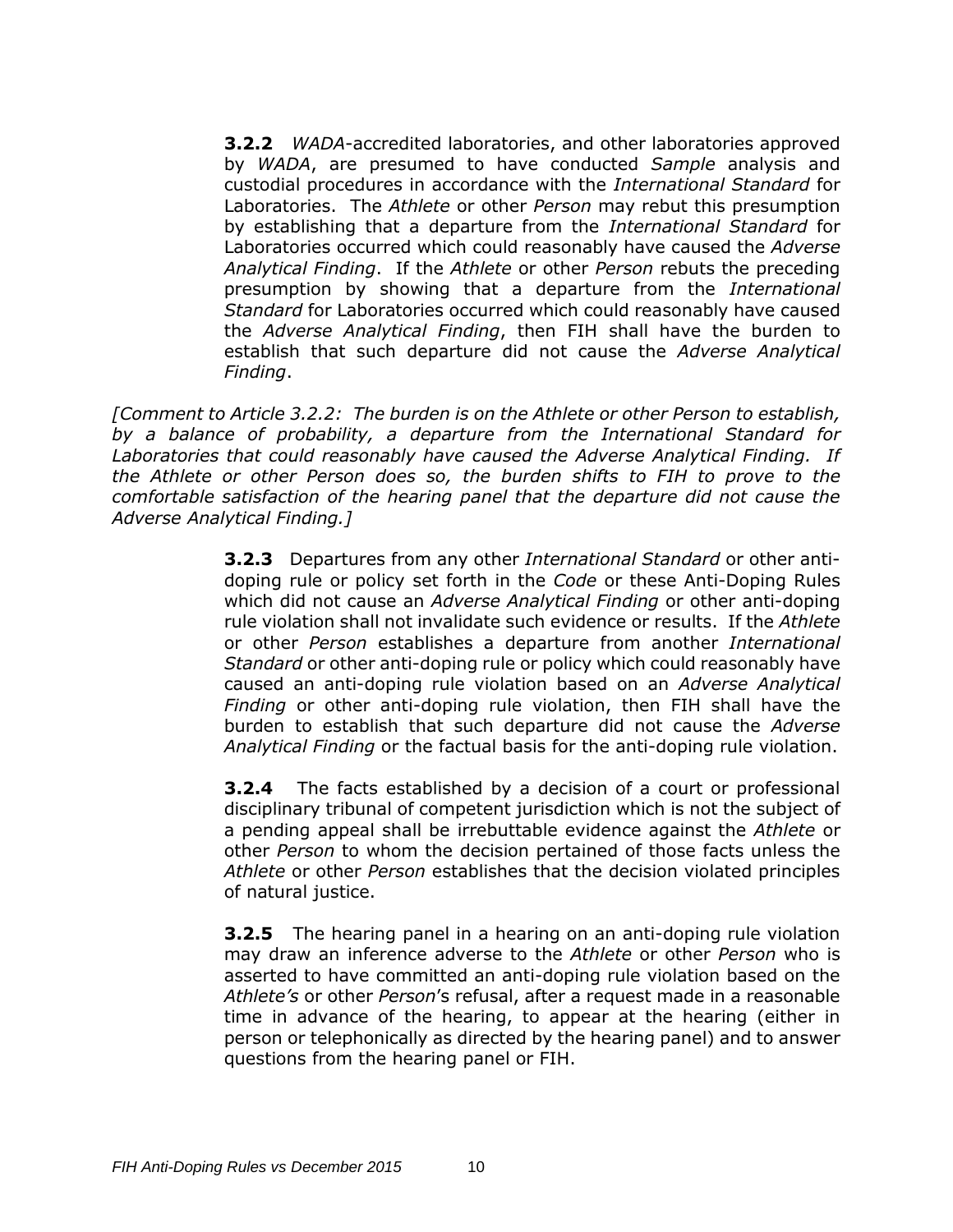# <span id="page-11-0"></span>**ARTICLE 4 THE PROHIBITED LIST**

# **4.1 Incorporation of the** *Prohibited List*

These Anti-Doping Rules incorporate the *Prohibited List*, which is published and revised by *WADA* as described in Article 4.1 of the *Code*.

*[Comment to Article 4.1: The current Prohibited List is available on WADA's website at [www.wada-ama.org.](http://www.wada-ama.org/)]*

### **4.2** *Prohibited Substances* **and** *Prohibited Methods* **Identified on the**  *Prohibited List*

### **4.2.1** *Prohibited Substances* and *Prohibited Methods*

Unless provided otherwise in the *Prohibited List* and/or a revision, the *Prohibited List* and revisions shall go into effect under these Anti-Doping Rules three months after publication by *WADA*, without requiring any further action by its *National Associations.* All *Athletes* and other *Persons* shall be bound by the *Prohibited List*, and any revisions thereto, from the date they go into effect, without further formality. It is the responsibility of all *Athletes* and other *Persons* to familiarize themselves with the most up-to-date version of the *Prohibited List* and all revisions thereto.

### **4.2.2** *Specified Substances*

For purposes of the application of Article 10, all *Prohibited Substances* shall be *Specified Substances* except substances in the classes of anabolic agents and hormones and those stimulants and hormone antagonists and modulators so identified on the *Prohibited List*. The category of *Specified Substances* shall not include *Prohibited Methods*.

*[Comment to Article 4.2.2: The Specified Substances identified in Article 4.2.2 should not in any way be considered less important or less dangerous than other doping substances. Rather, they are simply substances which are more likely to have been consumed by an Athlete for a purpose other than the enhancement of sport performance.]*

# **4.3** *WADA***'s Determination of the** *Prohibited List*

*WADA's* determination of the *Prohibited Substances* and *Prohibited Methods* that will be included on the *Prohibited List*, the classification of substances into categories on the *Prohibited List*, and the classification of a substance as prohibited at all times or *In-Competition* only, is final and shall not be subject to challenge by an *Athlete* or other *Person* based on an argument that the substance or method was not a masking agent or did not have the potential to enhance performance, represent a health risk or violate the spirit of sport.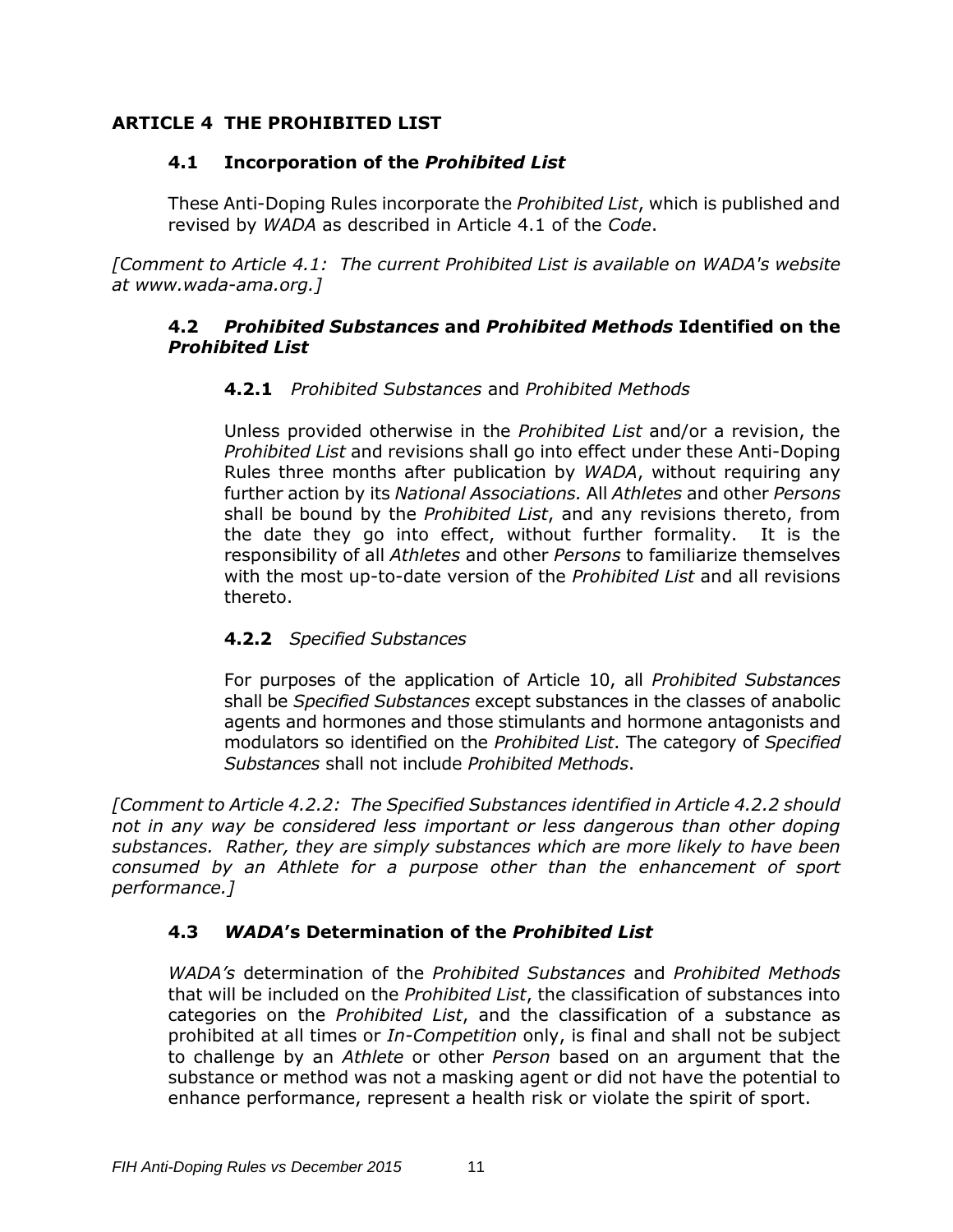### **4.4 Therapeutic Use Exemptions ("***TUEs***")**

**4.4.1** The presence of a *Prohibited Substance* or its *Metabolites* or *Markers*, and/or the *Use* or *Attempted Use*, *Possession* or *Administration* or *Attempted Administration* of a *Prohibited Substance* or *Prohibited Method*, shall not be considered an anti-doping rule violation if it is consistent with the provisions of a *TUE* granted in accordance with the *International Standard* for Therapeutic Use Exemptions.

**4.4.2** If an *International-Level Athlete* is using a *Prohibited Substance*  or a *Prohibited Method* for therapeutic reasons:

4.4.2.1 Where the *Athlete* already has a *TUE* granted by his or her *National Anti-Doping Organization* for the substance or method in question, that *TUE* is automatically valid for international-level *Competition* provided that such *TUE* decision has been reported in accordance with Article 5.4 of the *International Standard* for Therapeutic Use Exemption and therefore are available for review by *WADA*.

*[Comment to Article 4.4.2.1: Further to Articles 5.6 and 7.1(a) of the International Standard for Therapeutic Use Exemptions, FIH may publish notice on its website [insert website address] that it will automatically recognize TUE decisions (or categories of such decisions, e.g., as to particular substances or methods) made by National Anti-Doping Organizations. If an Athlete's TUE falls into a category of automatically recognized TUEs, then he/she does not need to apply to FIH for recognition of that TUE.*

*If FIH refuses to recognize a TUE granted by a National Anti-Doping Organization only because medical records or other information are missing that are needed to demonstrate satisfaction of the criteria in the International Standard for Therapeutic Use Exemptions, the matter should not be referred to WADA. Instead, the file should be completed and re-submitted to FIH.]*

> 4.4.2.2 If the *Athlete* does not already have a *TUE* granted by his/her *National Anti-Doping Organization* for the substance or method in question, the *Athlete* must apply directly to FIH for a *TUE* in accordance with the process set out in the *International Standard* for Therapeutic Use Exemptions, using the form posted on FIH website at [http://www.fih.ch/en/sport/medical.](http://www.fih.ch/en/sport/medical) If FIH denies the *Athlete*'s application, it must notify the *Athlete* promptly, with reasons. If FIH grants the *Athlete*'s application, it shall notify not only the *Athlete* but also his/her *National Anti-Doping Organization*. If the *National Anti-Doping Organization* considers that the *TUE* granted by FIH does not meet the criteria set out in the *International Standard* for Therapeutic Use Exemptions, it has 21 days from such notification to refer the matter to *WADA* for review in accordance with Article 4.4.6. If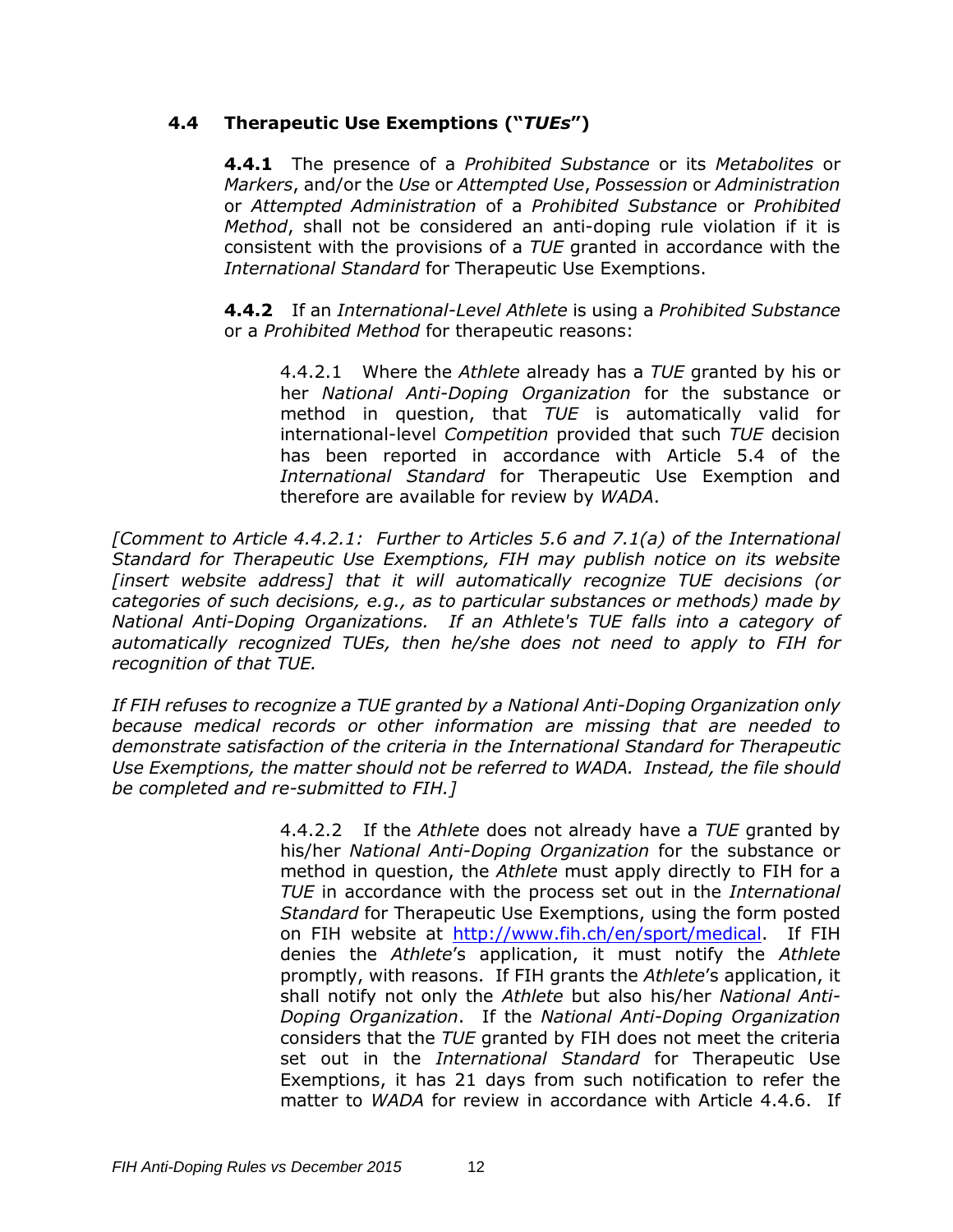the *National Anti-Doping Organization* refers the matter to *WADA* for review, the *TUE* granted by FIH remains valid for internationallevel *Competition* and *Out-of-Competition Testing* (but is not valid for national-level *Competition*) pending *WADA*'s decision. If the *National Anti-Doping Organization* does not refer the matter to *WADA* for review, the *TUE* granted by FIH becomes valid for national-level *Competitio*n as well when the 21-day review deadline expires.

*[Comment to Article 4.4.2: FIH may agree with a National Anti-Doping Organization that the National Anti-Doping Organization will consider TUE applications on behalf of FIH.]*

> **4.4.3** If FIH chooses to test an *Athlete* who is not an *International-Level Athlete*, FIH shall recognize a *TUE* granted to that *Athlete* by his or her *National Anti-Doping Organization*. If FIH chooses to test an *Athlete* who is not an *International-Level* or a *National-Level Athlete*, FIH shall permit that *Athlete* to apply for a retroactive *TUE* for any *Prohibited Substance* or *Prohibited Method* that he/she is using for therapeutic reasons.

> **4.4.4** An application to FIH for grant of a *TUE* should be made as soon as the need arises. For substances prohibited *In-Competition* only, the *Athlete* should apply for a *TUE* at least 30 days before the *Athlete's* next *Competition* unless it is an emergency or exceptional situation.

> An *Athlete* may only be granted retroactive approval for his/her Therapeutic *Use* of a *Prohibited Substance* or *Prohibited Method* (i.e., a retroactive *TUE*) if:

> a. Emergency treatment or treatment of an acute medical condition was necessary; or

> b. Due to other exceptional circumstances, there was insufficient time or opportunity for the *Athlete* to submit, or for the TUE Panel to consider, an

application for the *TUE* prior to *Sample* collection; or

c. The applicable rules required the *Athlete* or permitted the *Athlete* (see *Code* Article 4.4.5) to apply for a retroactive *TUE*; or

d. It is agreed, by *WADA* and by the *Anti-Doping Organization* to whom the application for a retroactive *TUE* is or would be made, that fairness requires the grant of a retroactive *TUE*.

FIH Executive Board shall appoint a standing panel of at least 3 physicians to consider applications for the grant or recognition of *TUEs* (the **"**TUE Panel"). Upon FIH's receipt of a *TUE* request, the FIH's Anti-Doping Administrator or its delegate shall appoint the *TUE Panel* which will consider such request. The TUE Panel shall promptly evaluate and decide upon the application in accordance with the relevant provisions of the *International Standard* for Therapeutic Use Exemptions and the eventual specific FIH's protocols posted on its website. Subject to Article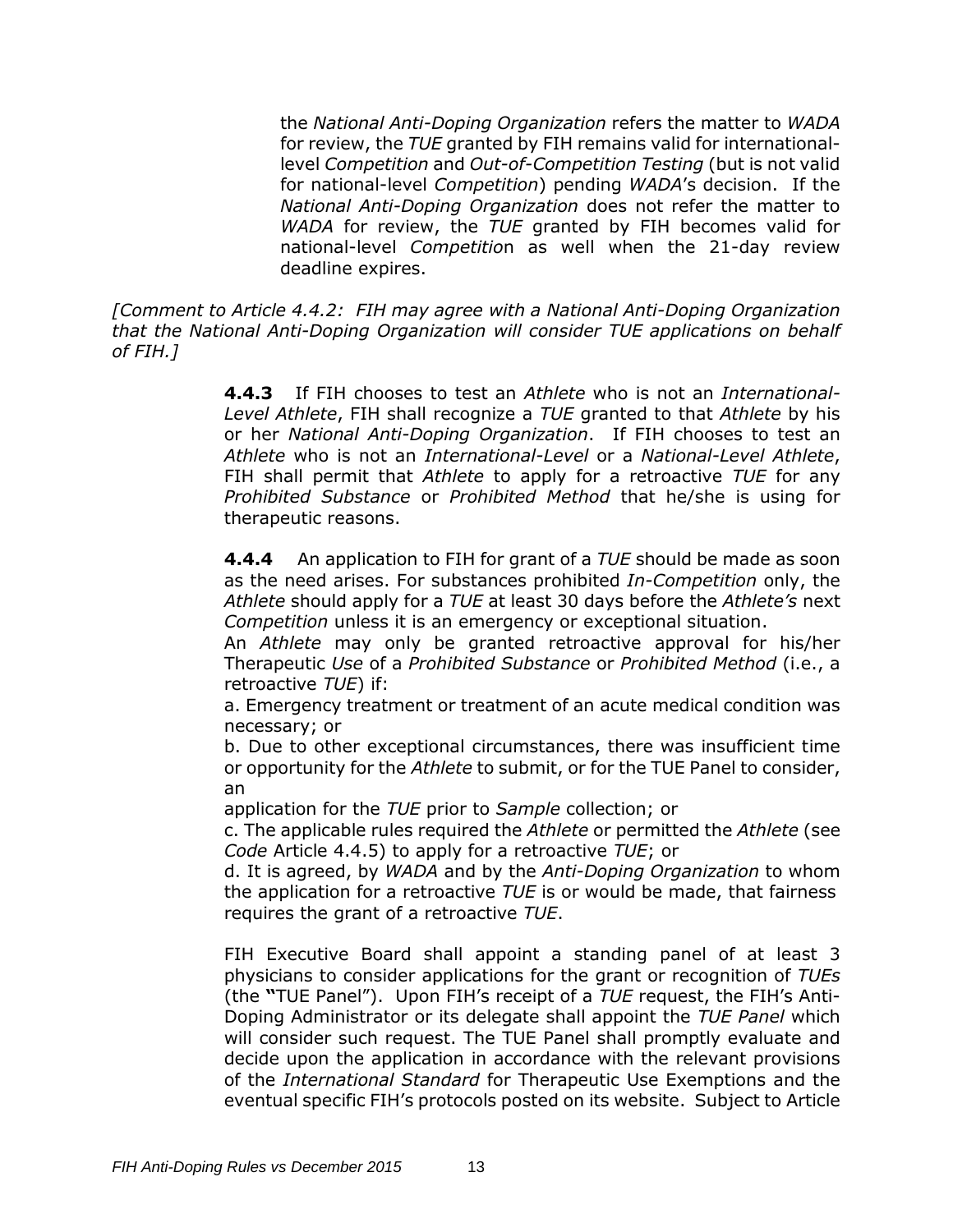4.4.6 of these Rules, its decision shall be the final decision of FIH, and shall be reported to *WADA* and other relevant *Anti-Doping Organizations*, including the *Athlete*'s *National Anti-Doping Organization*, through *ADAMS*, in accordance with the *International Standard* for Therapeutic Use Exemptions.

*[Comment to Article 4.4.4: The submission of false or misleadingly incomplete information in support of a TUE application (including but not limited to the failure to advise of the unsuccessful outcome of a prior application to another Anti-Doping Organization for such a TUE) may result in a charge of Tampering or Attempted Tampering under Article 2.5.*

*An Athlete should not assume that his/her application for grant or recognition of a TUE (or for renewal of a TUE) will be granted. Any Use or Possession or Administration of a Prohibited Substance or Prohibited Method before an application has been granted is entirely at the Athlete's own risk.]* 

### **4.4.5 Expiration, Cancellation, Withdrawal or Reversal of a** *TUE*

4.4.5.1 A *TUE* granted pursuant to these Anti-Doping Rules: (a) shall expire automatically at the end of any term for which it was granted, without the need for any further notice or other formality; (b) may be cancelled if the *Athlete* does not promptly comply with any requirements or conditions imposed by the TUE Panel upon grant of the *TUE*; (c) may be withdrawn by the TUE Panel if it is subsequently determined that the criteria for grant of a *TUE* are not in fact met; or (d) may be reversed on review by *WADA* or on appeal.

4.4.5.2 In such event, the *Athlete* shall not be subject to any *Consequences* based on his/her *Use* or *Possession* or *Administration* of the *Prohibited Substance* or *Prohibited Method* in question in accordance with the *TUE* prior to the effective date of expiry, cancellation, withdrawal or reversal of the *TUE*. The review pursuant to Article 7.2 of any subsequent *Adverse Analytical Finding* shall include consideration of whether such finding is consistent with *Use* of the *Prohibited Substance* or *Prohibited Method* prior to that date, in which event no antidoping rule violation shall be asserted.

### **4.4.6 Reviews and Appeals of** *TUE* **Decisions**

4.4.6.1*WADA* shall review any decision by FIH to grant a *TUE* that is referred *to WADA* by the *Athlete's National Anti-Doping Organization*. *WADA* may review any other *TUE* decisions at any time, whether upon request by those affected or on its own initiative. If the *TUE* decision being reviewed meets the criteria set out in the International Standard for Therapeutic Use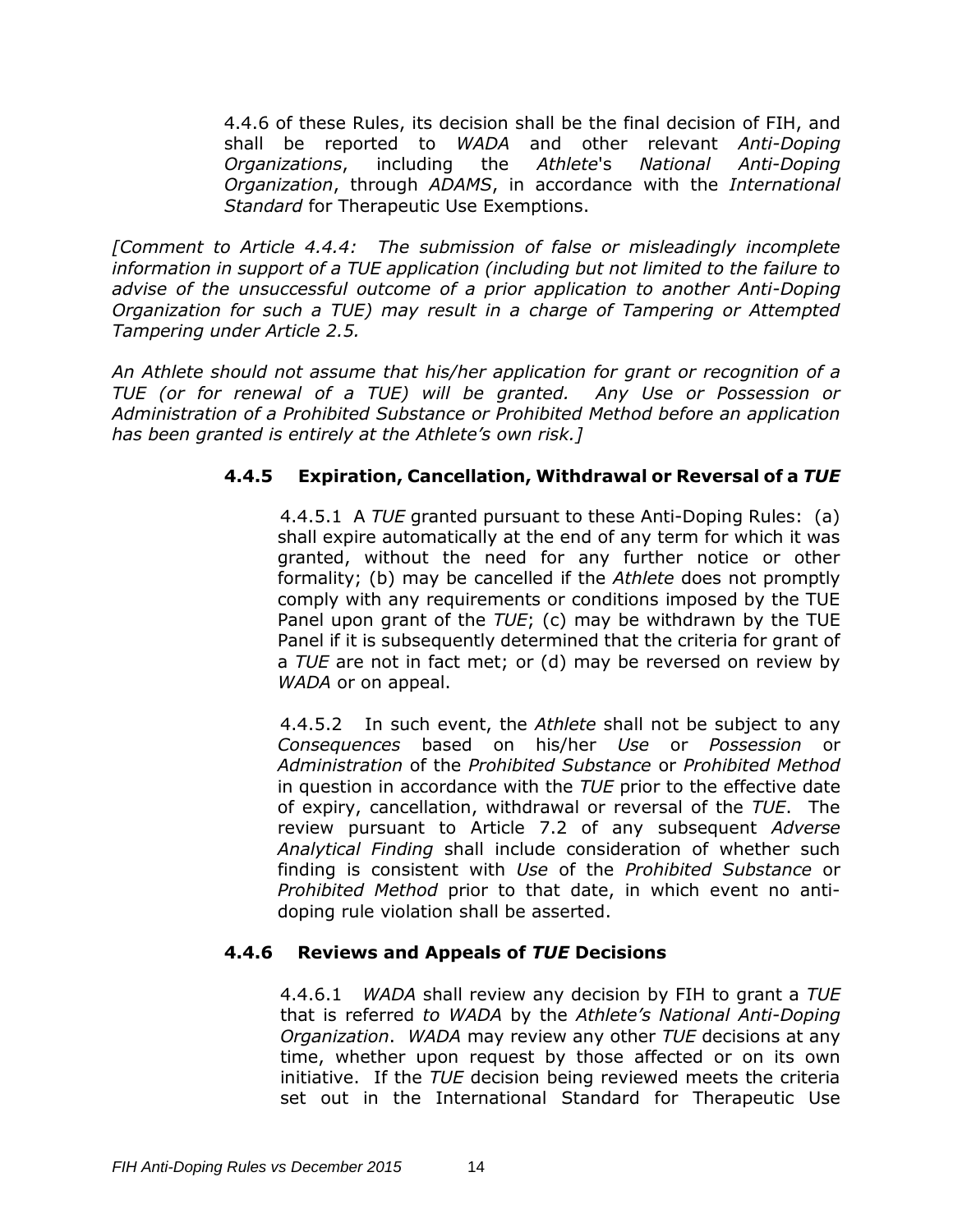Exemptions, *WADA* will not interfere with it. If the *TUE* decision does not meet those criteria, *WADA* will reverse it.

4.4.6.2 Any *TUE* decision by FIH (or by a *National Anti-Doping Organization* where it has agreed to consider the application on behalf of FIH) that is not reviewed by *WADA*, or that is reviewed by *WADA* but is not reversed upon review, may be appealed by the *Athlete* and/or the *Athlete's National Anti-Doping Organization* exclusively to *CAS*, in accordance with Article 13.

*[Comment to Article 4.4.6.2: In such cases, the decision being appealed is the FIH's TUE decision, not WADA's decision not to review the TUE decision or (having reviewed it) not to reverse the TUE decision. However, the deadline to appeal the TUE decision does not begin to run until the date that WADA communicates its decision. In any event, whether the decision has been reviewed by WADA or not, WADA shall be given notice of the appeal so that it may participate if it sees fit.]*

> 4.4.6.3 A decision by *WADA* to reverse a *TUE* decision may be appealed by the *Athlete,* the *National Anti-Doping Organization* and/or FIH exclusively to *CAS*, in accordance with Article 13.

> 4.4.6.4A failure to take action within a reasonable time on a properly submitted application for grant or recognition of a *TUE* or for review of a *TUE* decision shall be considered a denial of the application.

### <span id="page-15-0"></span>**ARTICLE 5** *TESTING* **AND INVESTIGATIONS**

### **5.1 Purpose of** *Testing* **and Investigations**

*Testing* and investigations shall only be undertaken for anti-doping purposes. They shall be conducted in conformity with the provisions of the *International Standard* for Testing and Investigations and the eventual specific protocols of FIH supplementing that *International Standard*.

**5.1.1** *Testing* shall be undertaken to obtain analytical evidence as to the *Athlete*'s compliance (or non-compliance) with the strict *Cod*e prohibition on the presence/*Use* of a *Prohibited Substance* or *Prohibited Method*. Test distribution planning, *Testing*, post-*Testing* activity and all related activities conducted by FIH shall be in conformity with the *International Standard* for Testing and Investigations. FIH shall determine the number of finishing placement tests, random tests and target tests to be performed, in accordance with the criteria established by the *International Standard* for Testing and Investigations. All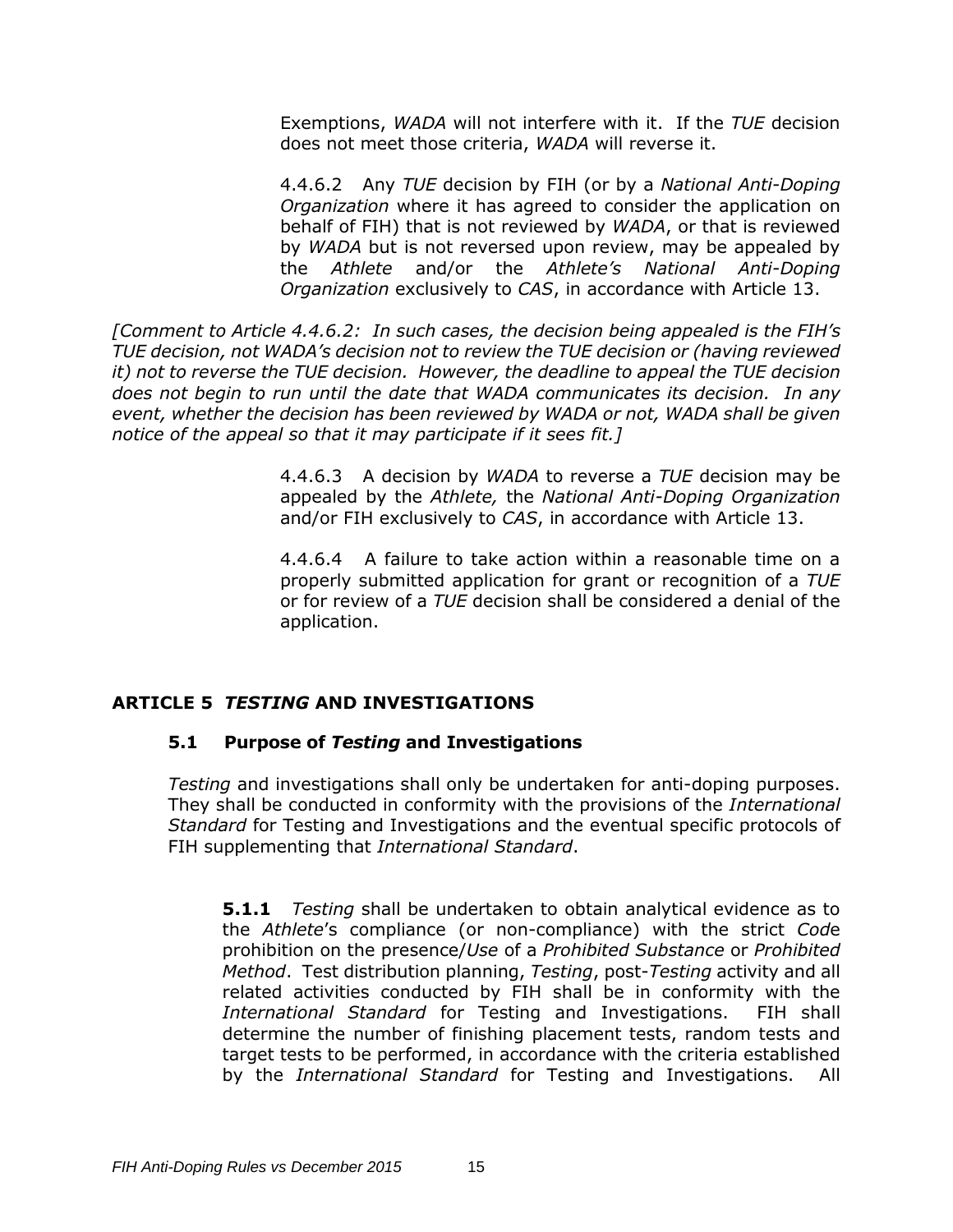provisions of the *International Standard* for Testing and Investigations shall apply automatically in respect of all such *Testing.* 

### **5.1.2** Investigations shall be undertaken:

5.1.2.1 in relation to *Atypical Findings*, Atypical Passport Findings and *Adverse Passport Findings*, in accordance with Articles 7.4 and 7.5 respectively, gathering intelligence or evidence (including, in particular, analytical evidence) in order to determine whether an anti-doping rule violation has occurred under Article 2.1 and/or Article 2.2; and

5.1.2.2 in relation to other indications of potential anti-doping rule violations, in accordance with Articles 7.6 and 7.7, gathering intelligence or evidence (including, in particular, non-analytical evidence) in order to determine whether an anti-doping rule violation has occurred under any of Articles 2.2 to 2.10.

**5.1.3** FIH may obtain, assess and process anti-doping intelligence from all available sources, to inform the development of an effective, intelligent and proportionate test distribution plan, to plan Target Testing, and/or to form the basis of an investigation into a possible antidoping rule violation(s).

# **5.2 Authority to conduct** *Testing*

**5.2.1** Subject to the jurisdictional limitations for *Event Testing* set out in Article 5.3 of the *Code*, FIH shall have *In-Competition* and *Out-of-Competition Testing* authority over all of the *Athletes* specified in the Introduction to these Anti-Doping Rules (under the heading "Scope").

**5.2.2** FIH may require any *Athlete* over whom it has *Testing* authority (including any *Athlete* serving a period of *Ineligibility*) to provide a *Sample* at any time and at any place.

*[Comment to Article 5.2.2: Unless the Athlete has identified a 60-minute time-slot for Testing between the hours of 11pm and 6am, or has otherwise consented to Testing during that period, FIH will not test an Athlete during that period unless it has a serious and specific suspicion that the Athlete may be engaged in doping. A challenge to whether FIH had sufficient suspicion for Testing in that period shall not be a defense to an anti-doping rule violation based on such test or attempted test.]*

> **5.2.3** *WADA* shall have *In-Competition* and *Out-of-Competition Testing* authority as set out in Article 20.7.8 of the *Code*.

> **5.2.4** If FIH delegates or contracts any part of *Testing* to a *National Anti-Doping Organization* (directly or through a *National Association*), that *National Anti-Doping Organization* may collect additional *Samples*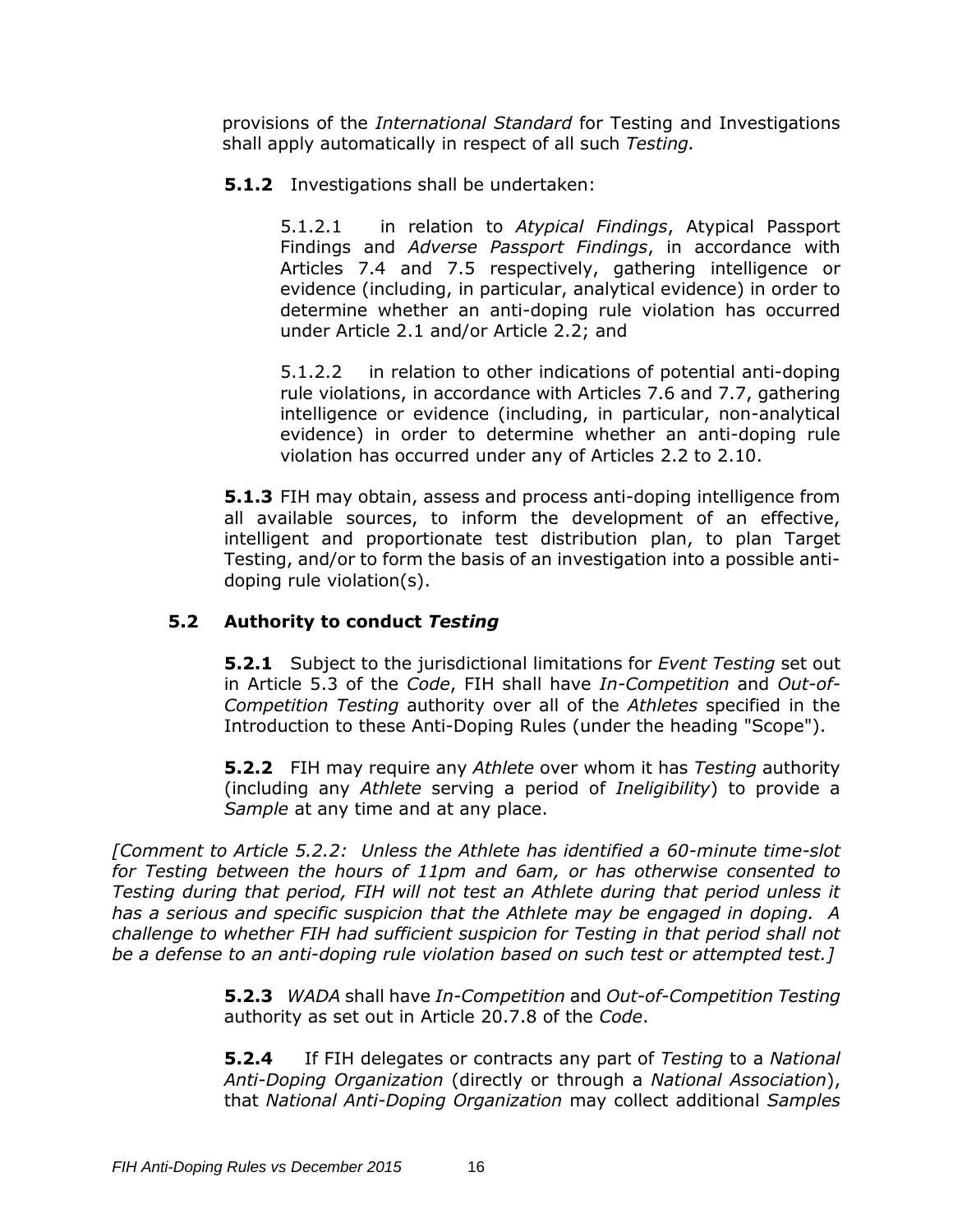or direct the laboratory to perform additional types of analysis at the *National Anti-Doping Organization*'s expense. If additional *Samples* are collected or additional types of analysis are performed, FIH shall be notified.

# **5.3** *Event Testing*

**5.3.1** Except as provided in Article 5.3 of the *Code*, only a single organization should be responsible for initiating and directing *Testing* at *Event Venues* during an *Event Period*. At *International Events*, as defined in Appendix 1 of these anti-doping rules, the collection of *Samples* shall be initiated and directed by FIH (or any other international organization which is the ruling body for the *Event*). At the request of FIH (or any other international organization which is the ruling body for an *Event*), any *Testing* during the *Event Period* outside of the *Event Venues* shall be coordinated with FIH (or the relevant ruling body of the *Event*).

**5.3.2** If an *Anti-Doping Organization* which would otherwise have *Testing* authority but is not responsible for initiating and directing *Testing* at an *Event* desires to conduct *Testing* of *Athletes* at the *Event Venues* during the *Event Period*, the *Anti-Doping Organization* shall first confer with FIH (or any other international organization which is the ruling body of the *Event*) to obtain permission to conduct and coordinate such *Testing*. If the *Anti-Doping Organization* is not satisfied with the response from FIH (or any other international organization which is the ruling body of the *Event*), the *Anti-Doping Organization* may ask *WADA* for permission to conduct *Testing* and to determine how to coordinate such *Testing*, in accordance with the procedures set out in the *International Standard* for Testing and Investigations. *WADA* shall not grant approval for such *Testing* before consulting with and informing FIH (or any other international organization which is the ruling body for the *Event*). *WADA*'s decision shall be final and not subject to appeal. Unless otherwise provided in the authorization to conduct *Testing*, such tests shall be considered *Out-of-Competition* tests*.* Results management for any such test shall be the responsibility of the *Anti-Doping Organization* initiating the test unless provided otherwise in the rules of the ruling body of the *Event*.

**5.3.3** Every organiser of FIH's International *Competitions* or *Events*, (the list of those *Competitions* or *Events* will be published each year on the FIH's website) must plan for *Doping Controls* to take place and must ensure that, during the *Event*, the necessary facilities, *Sample* collection materials and *Doping Control* personnel are available, and the *Testing* procedures are correctly applied in accordance with the *International Standard* for Testing and Investigation and conducted by qualified persons so authorized.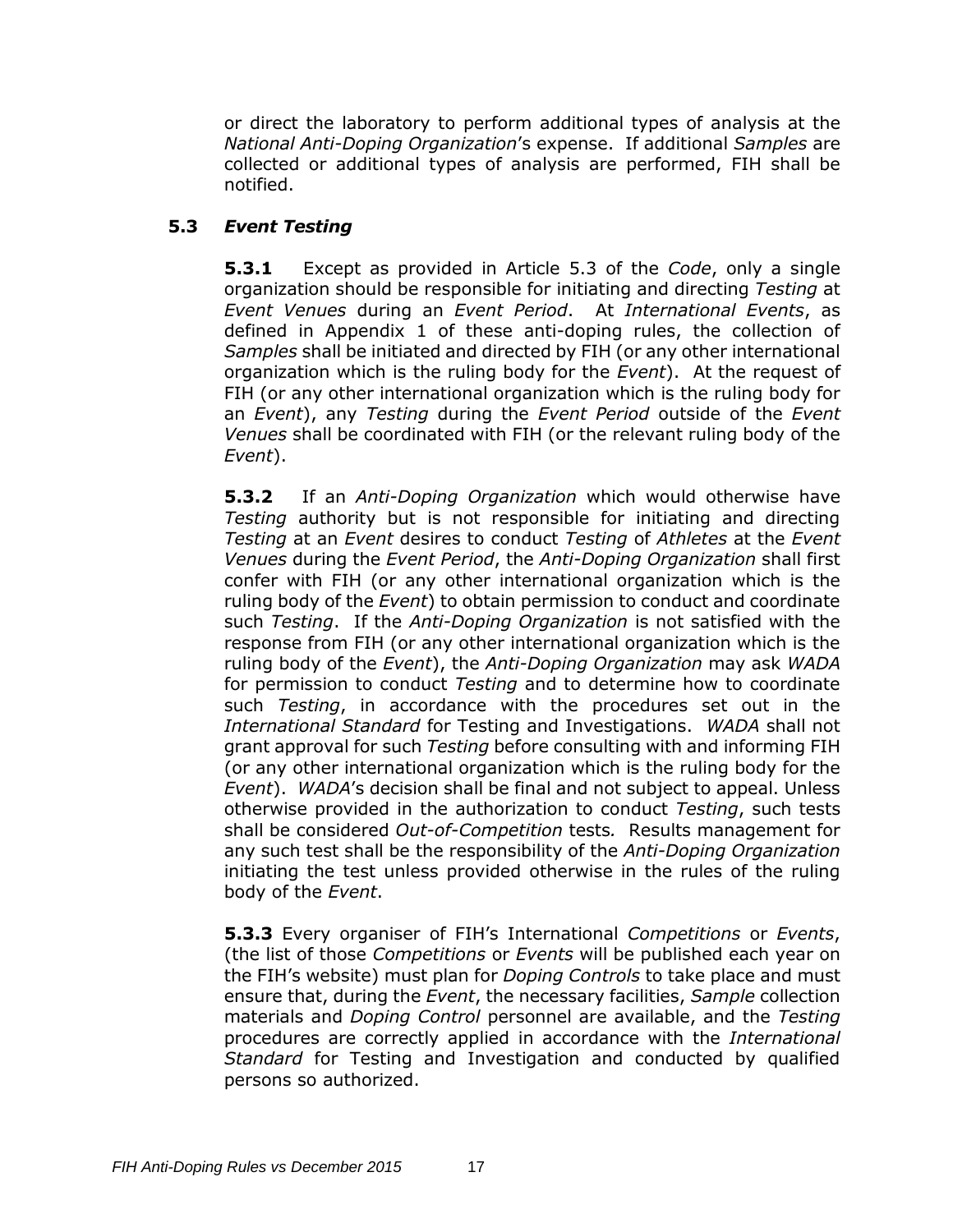**5.3.4** At the FIH's International *Competitions* or *Events*, where FIH is the ruling body, the organizer of the *Event* and/or the *National Association* of the country in which the *Competition* or *Event* is taking place shall be responsible for co-ordinating all *In-Competition Testing*, in accordance with these anti-doping rules and the instructions eventually received by FIH's Anti-Doping Administrator or its delegate in accordance with Article 5.3 of the *Code*.

**5.3.5** The overall costs of *Testing* and *Sample* analysis is the responsibility of the organizing committee and/or the *National Association* of the country in which the *Competition* or *Event* is taking place.

# **5.4 Test Distribution Planning**

Consistent with the *International Standard* for Testing and Investigations*,* and in coordination with other *Anti-Doping Organization*s conducting *Testing* on the same *Athlete*s, FIH shall develop and implement an effective, intelligent and proportionate test distribution plan that prioritizes appropriately between disciplines, categories of Athletes, types of *Testing*, types of *Samples* collected, and types of *Sample* analysis, all in compliance with the requirements of the *International Standard* for Testing and Investigations. FIH shall provide *WADA* upon request with a copy of its current test distribution plan.

FIH shall ensure that *Athlete Support Personnel* and/or any other *Person* with a conflict of interest are not involved in test distribution plan for their *Athletes* or in the process of selection of *Athletes* for *Testing*

# **5.5 Coordination of** *Testing*

Where reasonably feasible, *Testing* shall be coordinated through *ADAMS* or another system approved by *WADA* in order to maximize the effectiveness of the combined *Testing* effort and to avoid unnecessary repetitive *Testing*.

# **5.6** *Athlete* **Whereabouts Information**

**5.6.1** FIH may identify a *Registered Testing Pool* of those *Athletes* who are required to comply with the whereabouts requirements of Annex I to the *International Standard* for Testing and Investigations, and shall make available through *ADAMS,* a list which identifies those *Athlete*s included in its *Registered Testing Pool* either by name or by clearly defined, specific criteria. FIH shall coordinate with *National Anti-Doping Organizations* the identification of such *Athlete*s and the collection of their whereabouts information. FIH shall review and update as necessary its criteria for including *Athletes* in its *Registered Testing Pool*, and shall revise the membership of its *Registered Testing Pool* from time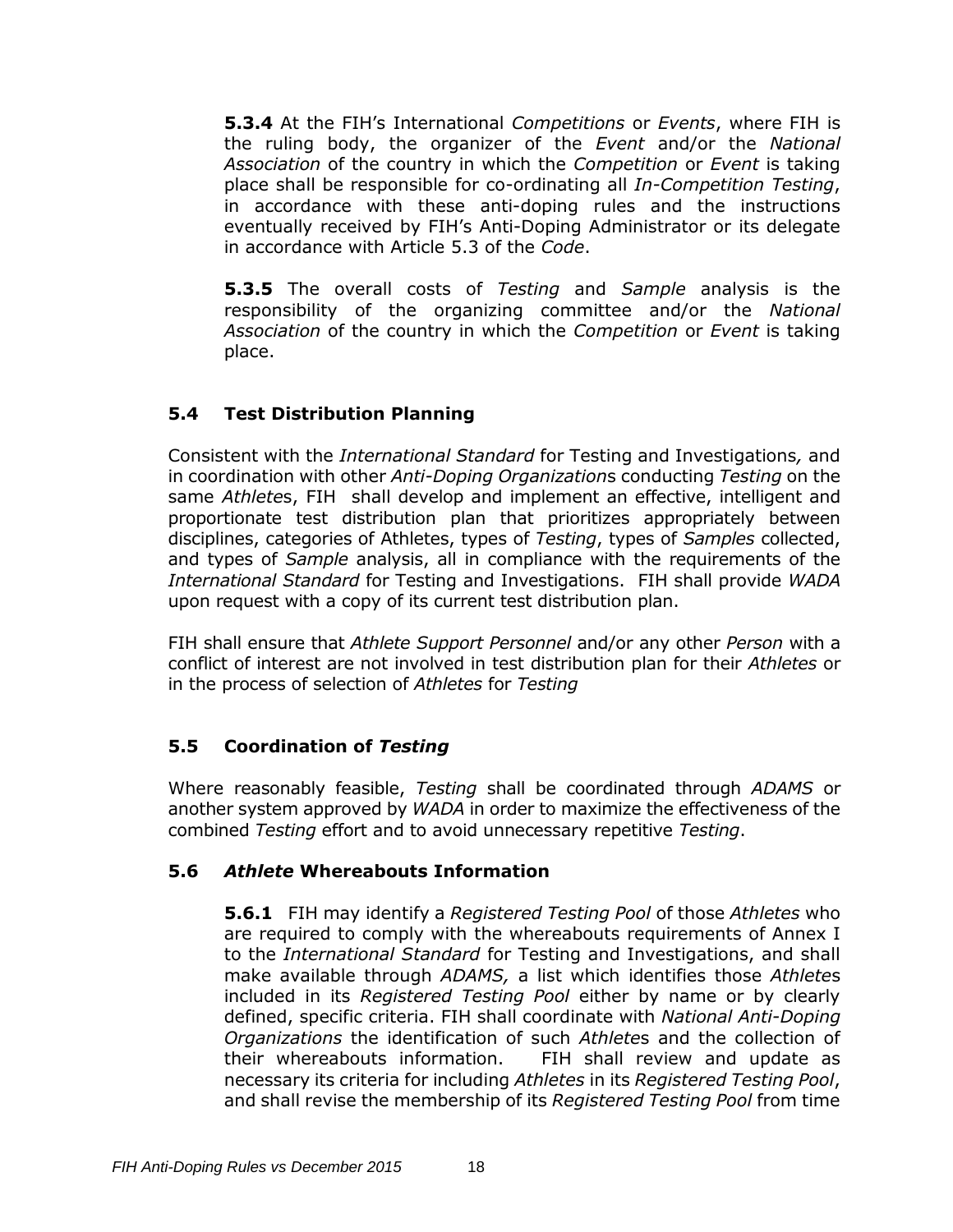to time as appropriate in accordance with the set criteria. *Athletes* shall be notified before they are included in a *Registered Testing Pool* and when they are removed from that pool. Each *Athlete* in the *Registered Testing Pool* shall do the following, in each case in accordance with Annex I to the *International Standard* for Testing and Investigations: (a) advise FIH of his/her whereabouts on a quarterly basis; (b) update that information as necessary so that it remains accurate and complete at all times; and (c) make him/herself available for *Testing* at such whereabouts.

**5.6.2** For purposes of Article 2.4, an *Athlete's* failure to comply with the requirements of the *International Standard* for Testing and Investigations shall be deemed a filing failure or a missed test (as defined in the *International Standard* for Testing and Investigations) where the conditions set forth in the *International Standard* for Testing and Investigations for declaring a filing failure or missed test are met.

**5.6.3** An *Athlete* in FIH's *Registered Testing Pool* shall continue to be subject to the obligation to comply with the whereabouts requirements of Annex I to the *International Standard* for Testing and Investigations unless and until (a) the *Athlete* gives written notice to FIH that he/she has retired or (b) FIH has informed him or her that he/she no longer satisfies the criteria for inclusion in FIH's *Registered Testing Pool*.

**5.6.4** Whereabouts information relating to an *Athlete* shall be shared (through *ADAMS*) with *WADA* and other *Anti-Doping Organizations* having authority to test that *Athlete*, shall be maintained in strict confidence at all times, shall be used exclusively for the purposes set out in Article 5.6 of the *Code*, and shall be destroyed in accordance with the International Standard for the Protection of Privacy and Personal Information once it is no longer relevant for these purposes.

5.6.5 Each *National Association* shall use its best efforts to ensure that *Athletes* in the FIH's *Registered Testing Pool* submit whereabouts information as required. However, the ultimate responsibility for providing whereabouts information rests with each *Athlete*.

### **5.6.6. Testing Pool of** *Athletes* **and/or National Teams**

FIH may identify a Testing Pool of those *Athletes*/National Teams who will be required to comply with the FIH whereabouts requirements. A list which identifies those *Athletes*/National Teams either by name or by clearly defined, specific criteria shall be made available through the FIH website.

*Athletes*/National Teams shall be notified through their *National Associations* before they are included in the Testing Pool and when they are removed from that pool. Each *Athlete*/National Team in the Testing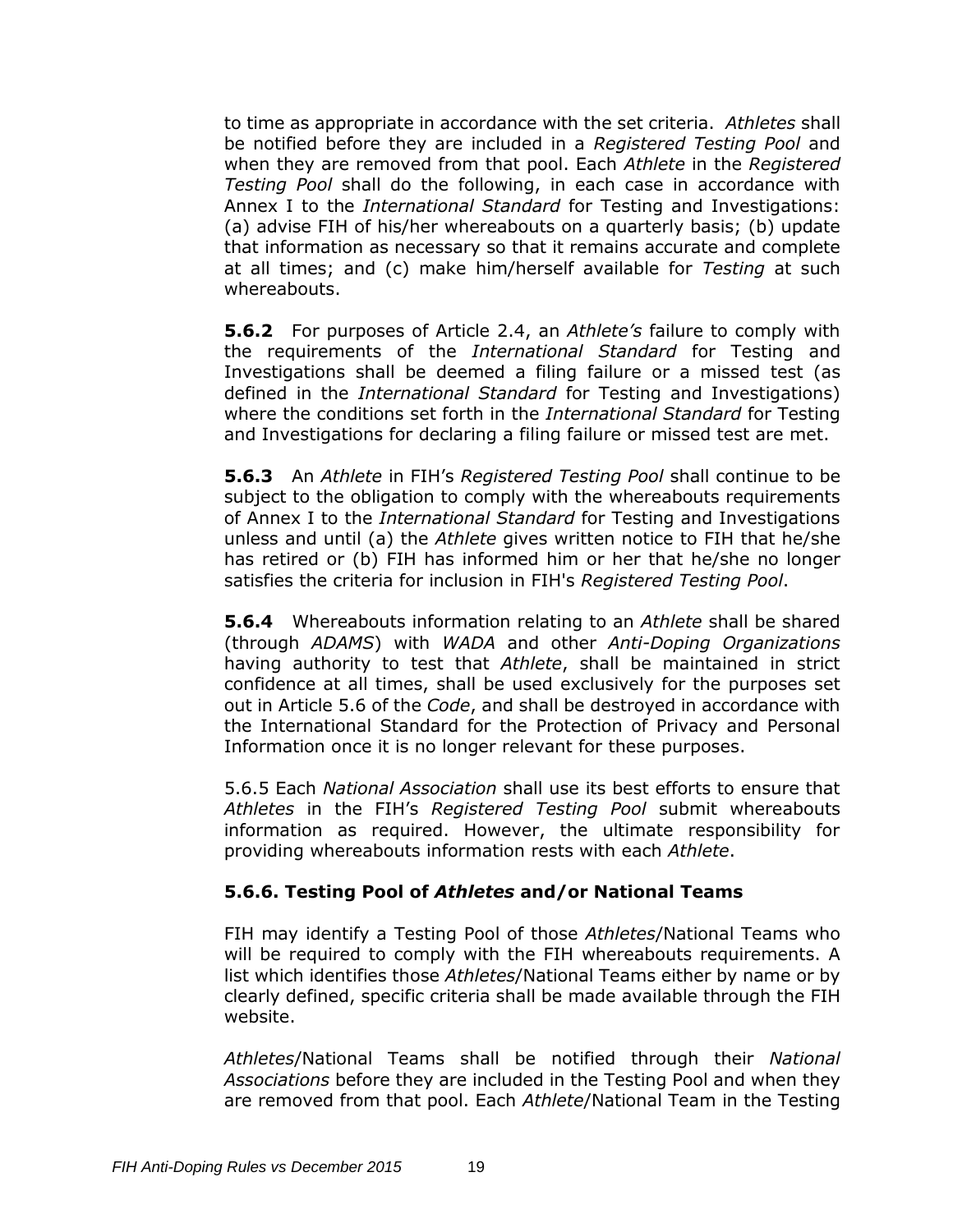Pool shall provide the FIH or to the concerned *National Association* with at least the following information:

a) An up-to-date mailing and e-mail address,

b) Training whereabouts (including usual training venue/s addresses and usual timing of the training) and

c) All National Team activities (including training, camps and matches with accurate schedules and addresses)

The *Athletes*/National Teams included in the Testing Pool shall provide the information on a regular basis, by the relevant deadline communicated by the FIH or by its *National Associations*. The collecting of whereabouts may be coordinated with the *National Association* and the *National Anti-Doping Organisation* and the FIH may delegate the responsibility to collect *Athlete/National Team* Testing Pool Whereabouts Information to its *National Association*.

#### **5.7 Selection of** *Athletes* **to be tested**

**5.7.1** At its International *Competitions* or *Events*, FIH shall determine the number of finishing tests, random tests and target tests to be performed.

**5.7.2** In order to ensure that *Testing* is conducted on a No Advance Notice *Testing* basis, the *Athlete* selection decisions shall only be disclosed in advance of *Testing* to those who need to know in order for such *Testing* to be conducted.

**5.7.3** At FIH International *Events* and Continental Federation *Events* that are a direct qualification to an FIH Event, the minimum number of *In-Competition* tests should be:

- **World Cup**: there should be **20** tests done;
- **Junior World Cup**: there should be **12** tests done;
- **Indoor World Cup:** there should be 8 tests done;
- **World League Semi-Finals**: there should be **12** tests done;
- **World League Finals**: there should be **12** tests done;
- **Champion's Trophy**: there should be **8** tests done;
- **Continental Federation events** that are a direct qualification to an FIH *Event*: there should be 6-12 tests done, depending on the number of teams participating:
	- 2 7 teams: 6 tests should be done;
	- 8 + teams: 8 tests should be done.

It is recommended to perform tests during both pool and classification matches.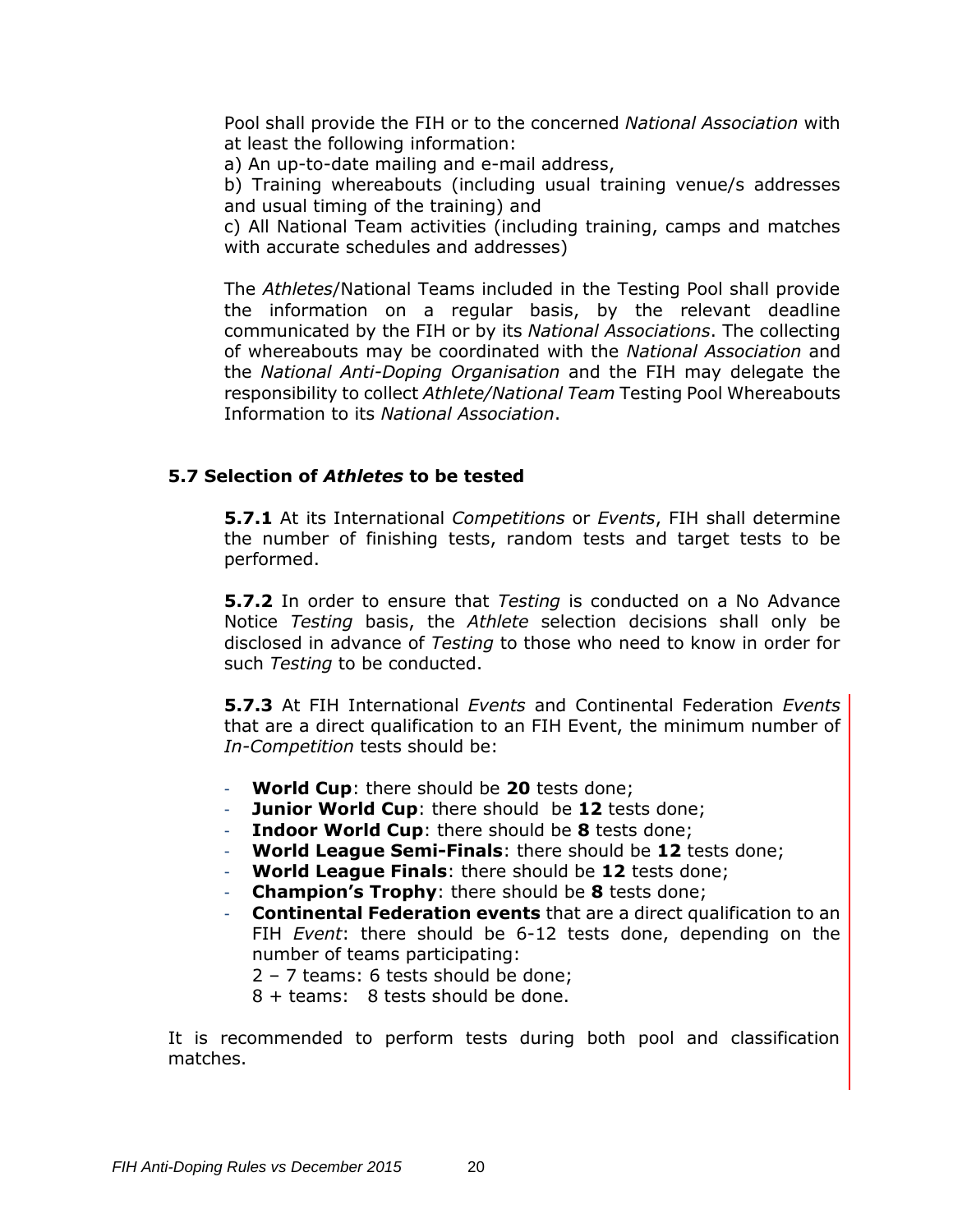*[Comment to Article 5.7.3: See definition of FIH International Event in Appendix 1. These requirements apply to all competitions specified. They apply to men and women and to senior and junior national teams.]*

# **5.8** *In-Competition Testing*

**5.8.1** Upon selection of an *Athlete* for *Doping Control* during a *Competition*, the following procedures shall be followed.

**5.8.2** The official responsible for notifying the *Athlete* for *Doping Control* (whether the Doping Control Officer (DCO) or Chaperone) shall write the name of the *Athlete* on the official notification form and present it to the *Athlete*, as discreetly as possible, immediately after the *Athlete* has completed his *Competition*. The *Athlete* shall sign to confirm receipt of the notification and retain a copy. The time of signing shall be recorded on the form. The *Athlete* must stay in view of the Chaperone until reporting to the *Doping Control* Station.

**5.8.3** If an *Athlete* refuses to sign the notification form, the Chaperone shall immediately report this to the Doping Control Officer who shall make every effort to inform the *Athlete* of his obligation to undergo *Doping Control* and the consequences of his not submitting himself to the control. If the *Athlete* fails or refuses to sign this notice or fails to report to the *Doping Control* Station as required, the *Athlete* shall be deemed to have refused to submit to *Doping Control* for the purpose of Articles 2.3 and 10.3.1 of these rules. Even if the *Athlete* indicates reluctance to report to the *Doping Control* Station, the Chaperone shall keep the *Athlete* in view until there is no question that the *Athlete* has refused to submit to *Doping Control*.

**5.8.4** The *Athlete* is required to report immediately to the *Doping Control* Station, unless there is a valid reason for a delay, as determined in accordance with article 5.8.8.

**5.8.4.1** In accordance with 5.4.1(i) of the ISTI, any urine *Sample* provided by the *Athlete* to the *Sample* Collection Personnel should be the first urine passed by the *Athlete* subsequent to notification, i.e., he/she should not pass urine in the shower or otherwise prior to providing a Sample to the *Sample* Collection Personnel. Therefore, after notification the *Athlete* will not be allowed to use the toilets, take a shower or an ice-bath - until the sample collection is completed."

**5.8.5** The *Athlete* shall be entitled to be accompanied to the *Doping Control* Station by (i) a competition-accredited representative from his *National Association*, and (ii) an interpreter if required.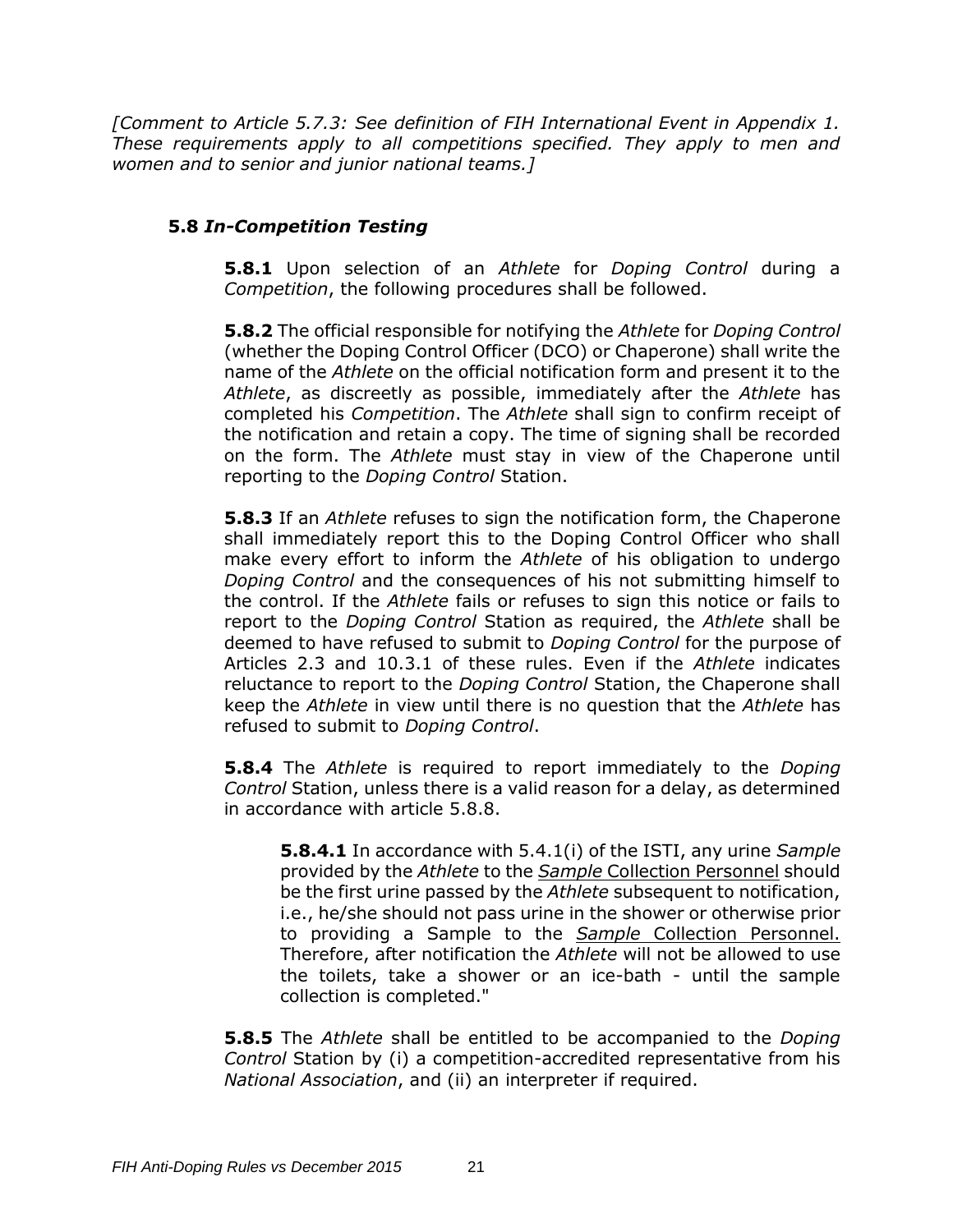**5.8.6** In case the Athlete is a *Minor*, the Athlete shall be entitled to be accompanied by a representative observing the witnessing DCO/Chaperone when the *Minor Athlete* is passing a urine *Sample*, but without the representative directly observing the passing of the *Sample*  unless requested to do so by the *Minor.*

**5.8.7** The *Athlete* must show a valid identification document at the *Doping Control* Station. The *Athlete*'s time of arrival at the *Doping Control* Station shall be recorded on the doping control form.

**5.8.8** The *Athlete* has the right to ask the DCO or Chaperone for permission to delay reporting to the *Doping Control* Station and/or to leave the *Doping Control* Station temporarily after arrival, but the request may be granted only if the *Athlete* can be continuously chaperoned and kept under direct observation during the delay, and if the request relates to the following activities:

- a) Participation in a presentation ceremony;
- b) Fulfilment of media commitments;
- c) Competing in further *Competitions*;
- d) Performing a warm down;
- e) Obtaining necessary medical treatment;

f) Locating a representative and/or interpreter;

g) Obtaining photo identification; or

h) Any other reasonable circumstances as determined by the DCO, taking into account any instructions of FIH or other *Testing* Authority with jurisdiction at an *Event*.

**5.8.9** Only the following persons may be present in the *Doping Control* Station:

a) The *Doping Control* Officer/s and the Chaperone/s.

- b) The FIH Medical Officer
- c) Staff assigned to the station
- d) Authorized interpreters
- e) The *Athletes* selected for doping control and their representative
- f) WADA's Independent Observer

The news media shall not be admitted to the *Doping Control* Station. The doors of the station must not be left open.

No photography or filming shall be permitted in the *Doping Control* Station during the hours of operation.

#### *Out-of-Competition Testing*

**5.8.10** *Out-Of-Competition Testing* may be conducted by FIH, *WADA* or a *National Anti-Doping Organization* (or agencies appointed by them) at any time or location in any member country. This *Testing* shall be carried out without any advance notice to the *Athlete* or his *National Association*. Every *Athlete* affiliated with a *National Federation* is obliged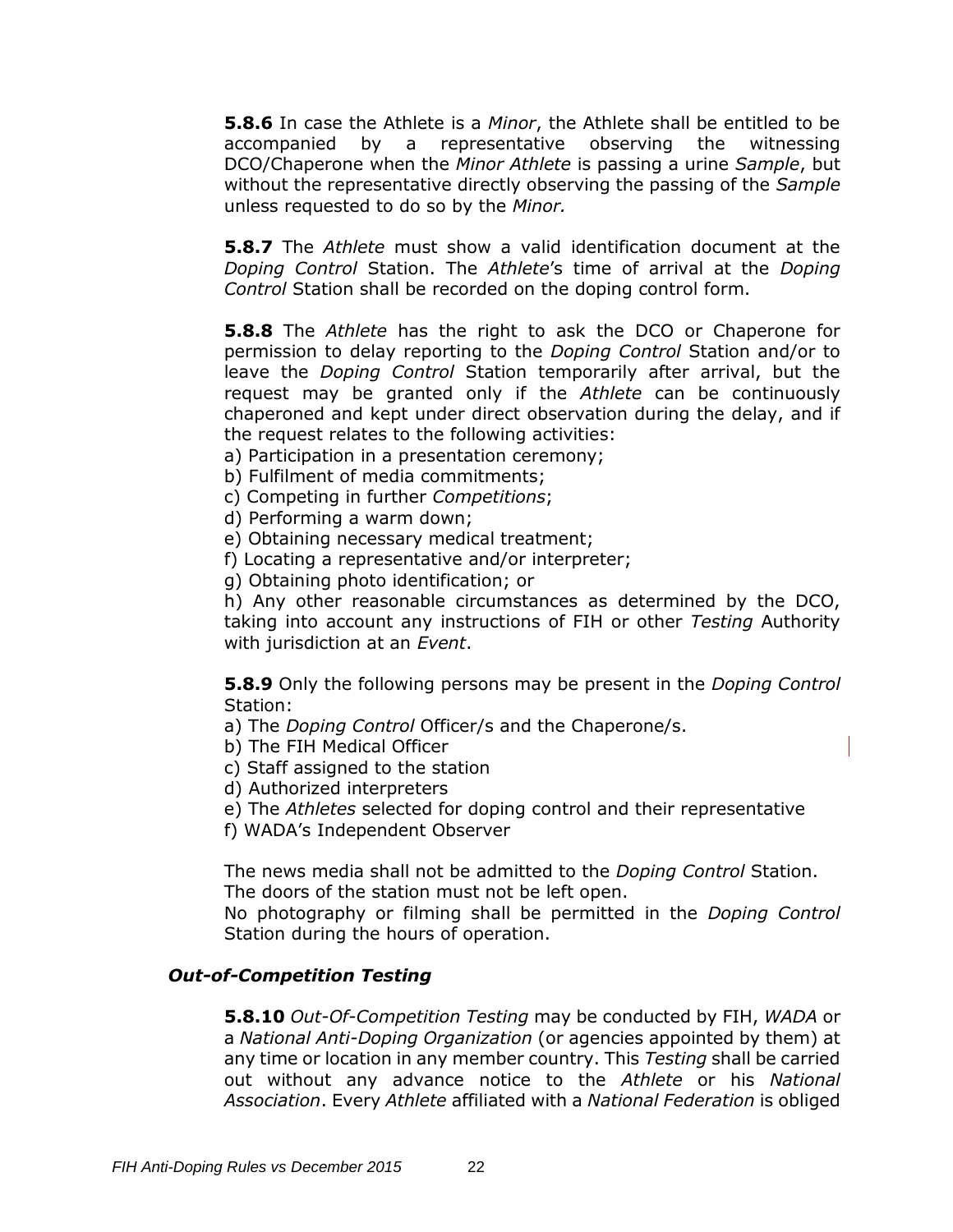to undergo *Out-of-Competition Testing* as decided by the FIH, *WADA* or the *National Anti-Doping Organization*.

### **5.9 Procedures for** *In-Competition* **and** *Out-of-Competition Testing*

**5.9.1** The *Testing* procedure shall be in conformity with the requirements of the *International Standard* for Testing and Investigations. The article below provides information on procedure for the collection of Samples under the jurisdiction of FIH at FIH *Competitions* and *Events* and also for *Out-of-Competition Testing*. In the event of any conflict with the *International Standard* for Testing and Investigations, the *International Standard* for Testing and Investigations shall prevail.

**5.9.2** Each *Athlete* asked to provide a *Sample* shall also provide information on an official Doping Control Form. The *Athlete*'s name, post and email addresses, his country, telephone numbers, the code number of the *Sample* and the event identification will be entered into the form. The *Athlete* shall declare any medication and nutritional supplements that he/she has used in the preceding seven (7) days. The form shall also provide the names of the people present at the *Doping Control* Station involved with the obtaining of the Sample, including the Doping Control Officer (DCO) in charge of the station. Any irregularities must be registered on the form. The form shall include at least four copies for distribution as follows:

a) a copy to be retained by the DCO for forwarding to the FIH Office by the day after the *Competition*;

b) a copy to be given to the *Athlete*;

c) a special copy to be sent to the Laboratory which is to conduct the analysis - this laboratory copy must be so designed that it does not contain any information which could identify the *Athlete* who provided the *Sample*;

d) an extra copy, for distribution as the FIH deems appropriate and in accordance with the *International Standard* for Protection of Privacy and Personal Information.

**5.9.3** The *Athlete* shall select a sealed collection vessel from a number of such vessels, visually check that it is empty and clean, and proceed to provide the required amount of urine established in the *International Standard* for Testing and Investigation under the direct supervision of, and within the view of, the DCO or appropriate official (Chaperone/s) who shall be of the same gender as the *Athlete*.

*Sample* Collection Equipment systems shall, at a minimum, meet the following criteria.

They shall:

a) Have a unique numbering system incorporated into all bottles, containers, tubes or other items used to seal the *Sample*;

b) Have a sealing system that is tamper-evident;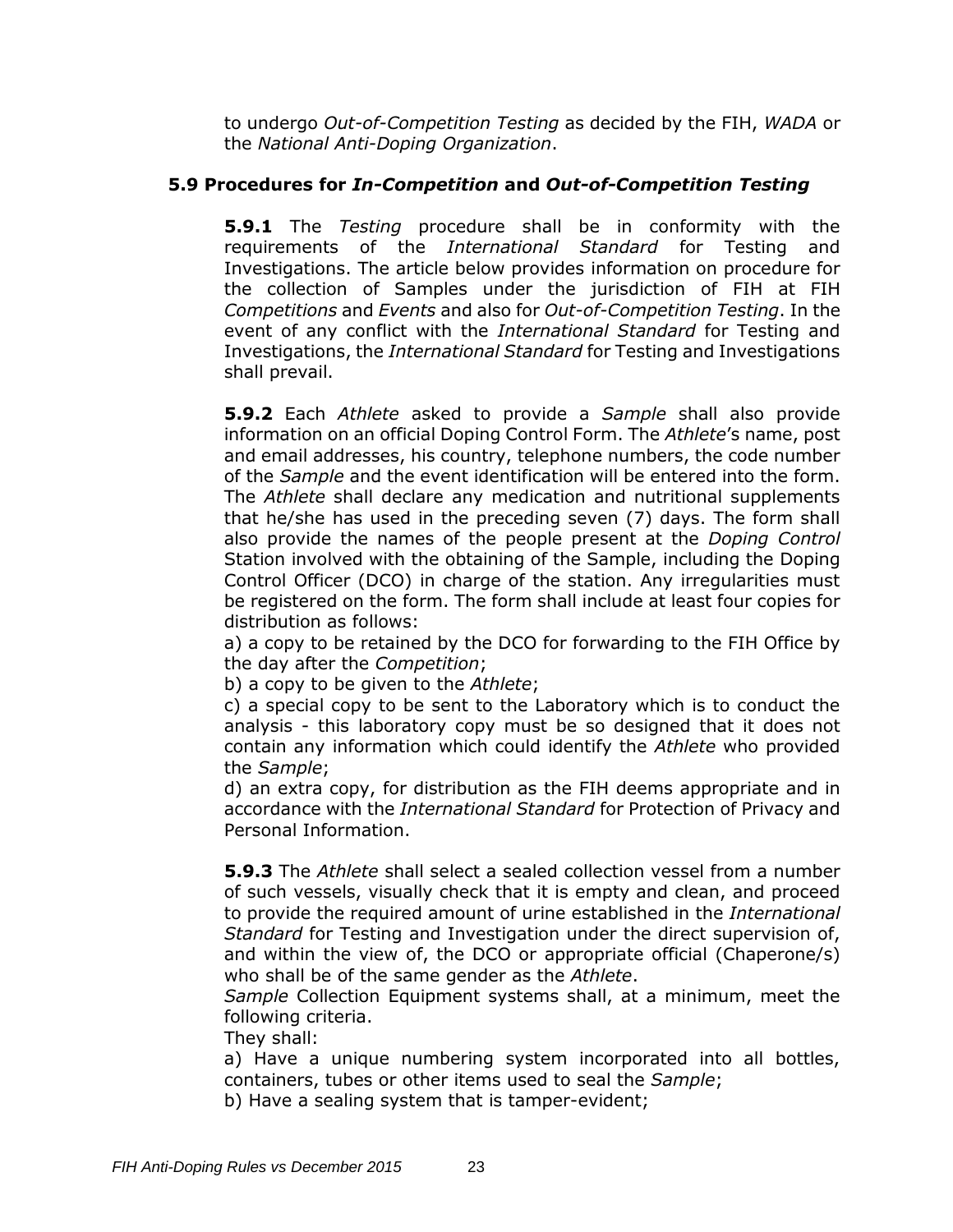c) Ensure the identity of the *Athlete* is not evident from the equipment itself; and

d) Ensure that all equipment is clean and sealed prior to use by the *Athlete.*

To ensure authenticity of the *Sample*, the DCO and/or Chaperone will require such disrobing as is necessary to confirm the urine is produced by the *Athlete*. No one other than the *Athlete* and the person authorized by these rules shall be present when the urine sample is collected. Blood *Testing* may be performed prior to, after or instead of a urine *Sample*.

**5.9.4** The *Athlete* shall remain in the *Doping Control* Station until he or she has fulfilled the duty to pass an adequate quantity of urine. If the *Athlete* is unable to provide the required amount, the urine which is collected shall be sealed in a container and the seal shall be broken when the *Athlete* is ready to provide more urine. The *Athlete* may be required to retain custody of the sealed container while waiting to provide more urine.

**5.9.5** When the *Athlete* has provided the required volume of urine, he or she shall select from a number of such kits a sealed urine control kit, containing two containers for *Samples* A and B. The *Athlete* shall check to be sure the containers are empty and clean.

**5.9.6** The *Athlete*, or his representative, shall pour approximately twothirds of the urine from the collection vessel into the A bottle and onethird into the B bottle which are then sealed as provided for in the *International Standard* for Testing and Investigations. Having closed both bottles the Athlete shall check that no leakage can occur. The DCO may, with permission of the *Athlete*, assist the *Athlete* with the procedures in this article. The *Athlete* must also verify at each step in the *Doping Control* procedure that each bottle has the same code and that this is the same code as entered on the doping control form.

**5.9.7** The DCO should continue to collect additional *Samples* until the requirement for Suitable Specific Gravity for Analysis is met, or until the DCO determines that there are exceptional circumstances which mean that for logistical reasons it is impossible to continue with the *Sample* Collection Session. Such exceptional circumstances shall be documented accordingly by the DCO.

**5.9.8** The *Athlete* shall certify, by signing the *Doping Control* Form (see art. 5.10.2), that the entire process has been performed in compliance with the procedures outlined above. The *Athlete* shall also record any irregularities or procedural deviations he/she identifies. Any irregularities or procedural deviations identified by the *Athlete*'s accredited representative (if present), the DCO, or station staff shall be recorded on the form. The form will also be signed by the *Athlete*'s accredited representative (if present).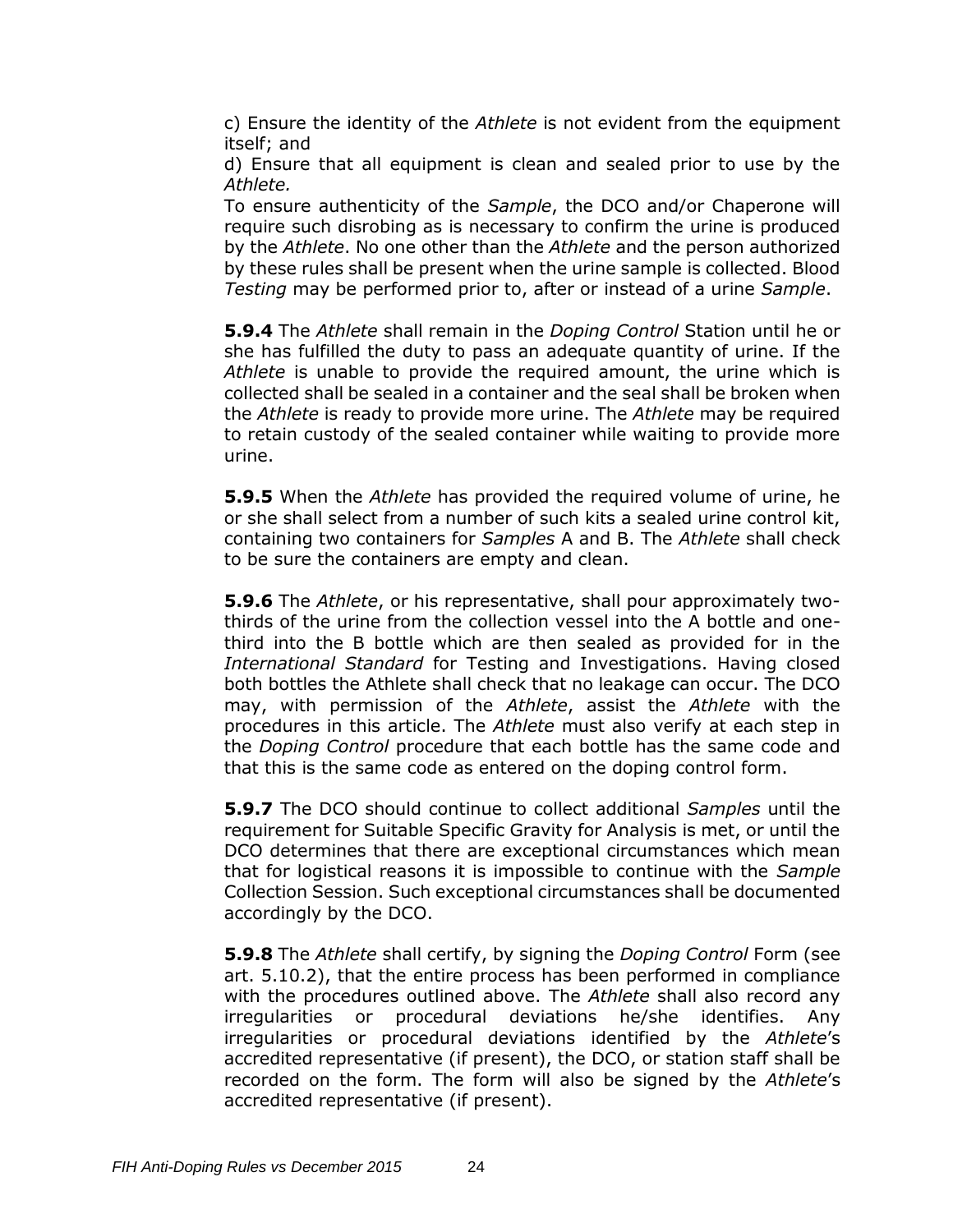**5.9.9** The accumulation of *Samples* may take place over time before dispatch to the laboratory. During this time, the *Samples* must be kept secure. If there is prolonged delay in dispatching the *Samples* to the laboratory, storage in a cool, secure place is necessary to ensure no possible deterioration could occur. The DCO should detail and document the location where *Samples* are stored and who has custody of the *Samples* and/or is permitted access to the *Samples.* 

**5.9.10** At FIH International *Events*, the *National Association* and/or the Organizing Committee must ensure that a *Doping Control* station reasonably separated from public activities with the following minimum requirements is set up for the event:

- one (1) private room ("*Doping Control* Station") exclusively dedicated for use by the DCO and doping control personnel with one (1) table, two (2) chairs, pens and paper, and one (1) lockable refrigerator; and

a waiting room/area with a suitable number of chairs as well as an appropriate amount of individually sealed, non-caffeinated and nonalcoholic beverages, which includes a mix of natural mineral water and soft drinks; and

- one (1) private, clean and equipped bathroom/toilet, adjacent or as near as possible to the *Doping Control* Station and waiting area.

**5.9.11** The *National Association* and/or the Organizing Committee must also ensure that at least one (1) staff member is designated who is able to act as point-of-contact and support for the *Doping Control* Officer/s (DCOs) and the Chaperone/s during the doping control mission, with the contact name and details of this staff member to be communicated to the FIH Anti-Doping Administrator or its delegate at least four (4) weeks prior to the starting date of the *Event*.

Prior to the *Event*, the FIH Anti-Doping administrator and/or its delegate may communicate to the *National Federation* and/or the Organizing Committee a specific number of Chaperones. The *National Association* and/or Organizing Committee shall accordingly be required to provide the number of Chaperones so requested.

#### **5.10 Additional Procedures related to the collection of** *Samples* **while**  *Out-Of-Competition***.**

**5.10.1** When an *Athlete* has been selected for No Advance Notice *Testing*, the DCO will arrive unannounced at the *Athlete*'s training camp, accommodation or any other place where the *Athlete* may be found. The DCO shall show proof of identity and provide a copy of his letter of authority. The DCO shall also require proof of identity of the *Athlete*. The actual collection of the *Sample* shall be in accordance with the *International Standard* for Testing and Investigation.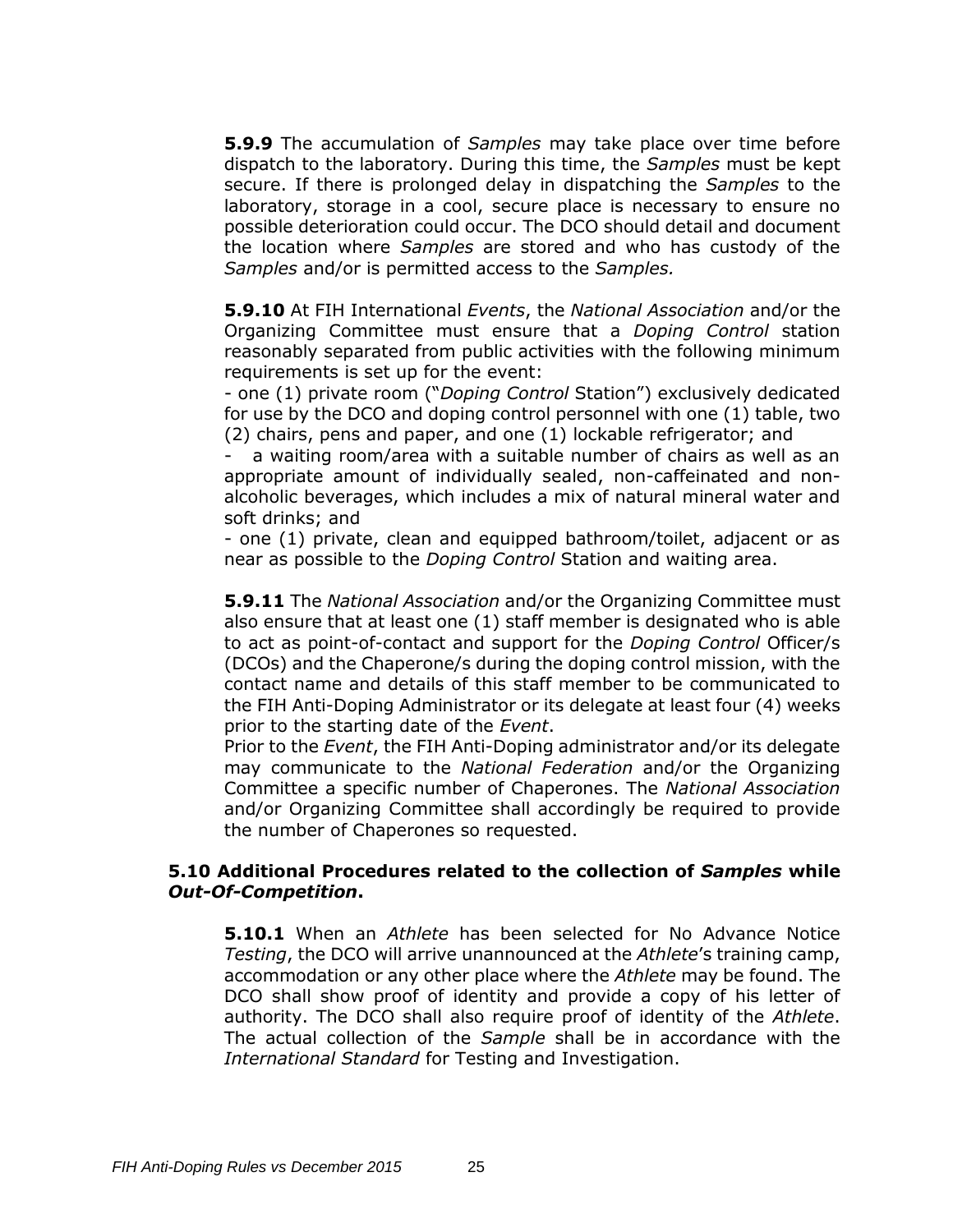**5.10.2** As the DCO's arrival is with No Advance Notice, he should give the *Athlete* reasonable time to complete any reasonable activity in which he is engaged under the observation of the DCO, but *Testing* should commence as soon as possible.

**5.10.3** Each Athlete selected for *Out-of-Competition Testing* shall complete a *Doping Control* Form similar to the form described in article 5.10.1.

**5.10.4** If the *Athlete* refuses to provide a urine *Sample*, the DCO shall note this on the *Doping Control* form, sign his name on the form and ask the *Athlete* to sign the form. The DCO shall also note any other irregularities in the *Doping Control* process.

**5.10.5** The nature of *Out-of-Competition Doping Control* requires that no prior warning is given to the *Athlete*. Every effort will be made by the DCO to collect the *Sample* speedily and efficiently with the minimum of interruption to the *Athlete*'s training, social or work arrangements. If there is an interruption, however, no *Athlete* may take action to gain compensation for any inconvenience or other loss incurred. Furthermore, any interruption for *Testing* shall not be a defense to an anti-doping rule violation based on such test or attempted test.

In the event that there is any conflict between this Article and the provisions of the *International Standard* for Testing and Investigations, the *International Standard* for Testing and Investigations, the *International Standard* for Testing and Investigations shall prevail.

# **5.11 Retired** *Athletes* **Returning to** *Competition*

**5.11.1** An *Athlete* in FIH's *Registered Testing Pool* who has given notice of retirement to FIH may not resume competing in *International Events* or *National Events* until he/she has given FIH written notice of his/her intent to resume competing and has made him/herself available for *Testing* for a period of six months before returning to *Competition*, including (if requested) complying with the whereabouts requirements of Annex I to the *International Standard* for Testing and Investigations. *WADA*, in consultation with FIH and the *Athlete's National Anti-Doping Organization*, may grant an exemption to the six-month written notice rule where the strict application of that rule would be manifestly unfair to an *Athlete*. This decision may be appealed under Article 13. Any competitive results obtained in violation of this Article 5.7.1 shall be *Disqualified*.

**5.11.2** If an *Athlete* retires from sport while subject to a period of *Ineligibility*, the *Athlete* shall not resume competing in *International Events* or *National Events* until the *Athlete* has given six months prior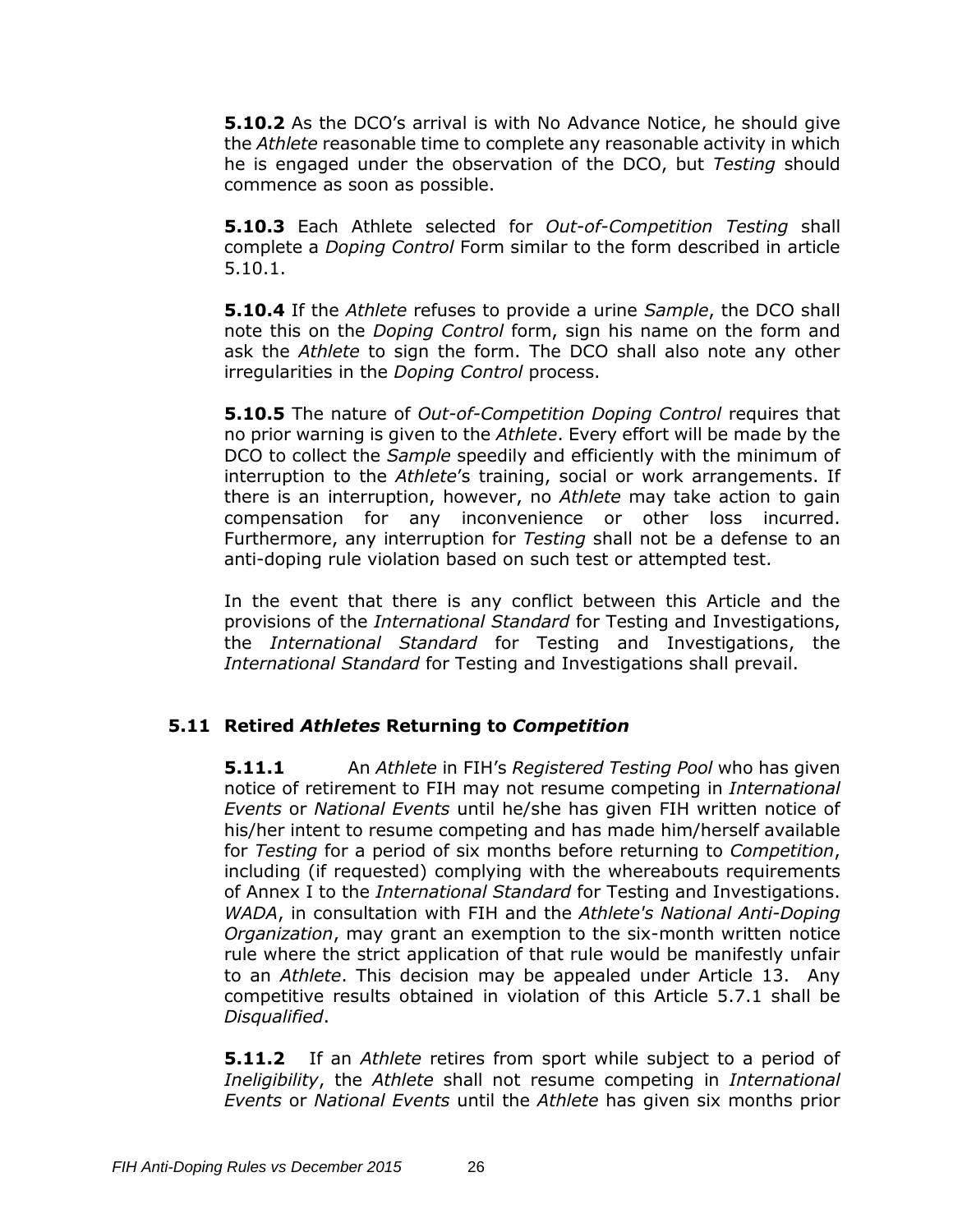written notice (or notice equivalent to the period of *Ineligibility*  remaining as of the date the *Athlete* retired, if that period was longer than six months) to FIH and to his/her *National Anti-Doping Organization* of his/her intent to resume competing and has made him/herself available for *Testing* for that notice period, including (if requested) complying with the whereabouts requirements of Annex I to the *International Standard* for Testing and Investigations.

**5.11.3** An *Athlete* who is not in FIH's *Registered Testing Pool* who has given notice of retirement to FIH may not resume competing unless he/she notifies FIH and his/her *National Anti-Doping Organization* at least six months before he/she wishes to return to *Competition* and makes him/herself available for unannounced *Out-of-Competition Testing*, including (if requested) complying with the whereabouts requirements of Annex I to the *International Standard* for Testing and Investigations, during the period before actual return to *Competition*.

### **5.12** *Independent Observer Program*

FIH and the organizing committees for FIH's *Events*, as well as the *National Associations* and the organizing committees for *National Events,* shall authorize and facilitate the *Independent Observer Program* at such *Events*.

### <span id="page-27-0"></span>**ARTICLE 6 ANALYSIS OF** *SAMPLES*

*Samples* shall be analyzed in accordance with the following principles:

# **6.1 Use of Accredited and Approved Laboratories**

For purposes of Article 2.1, *Samples* shall be analyzed only in laboratories accredited or otherwise approved by *WADA*. The choice of the *WADA*accredited or *WADA*-approved laboratory used for the *Sample* analysis shall be determined exclusively by FIH.

*[Comment to Article 6.1: Violations of Article 2.1 may be established only by Sample analysis performed by a laboratory accredited or otherwise approved by WADA. Violations of other Articles may be established using analytical results from other laboratories so long as the results are reliable.]*

# **6.2 Purpose of Analysis of** *Samples*

**6.2.1** *Samples* shall be analyzed to detect *Prohibited Substances* and *Prohibited Methods* and other substances as may be directed by *WADA* pursuant to the Monitoring Program described in Article 4.5 of the *Code*; or to assist FIH in profiling relevant parameters in an *Athlete*'s urine,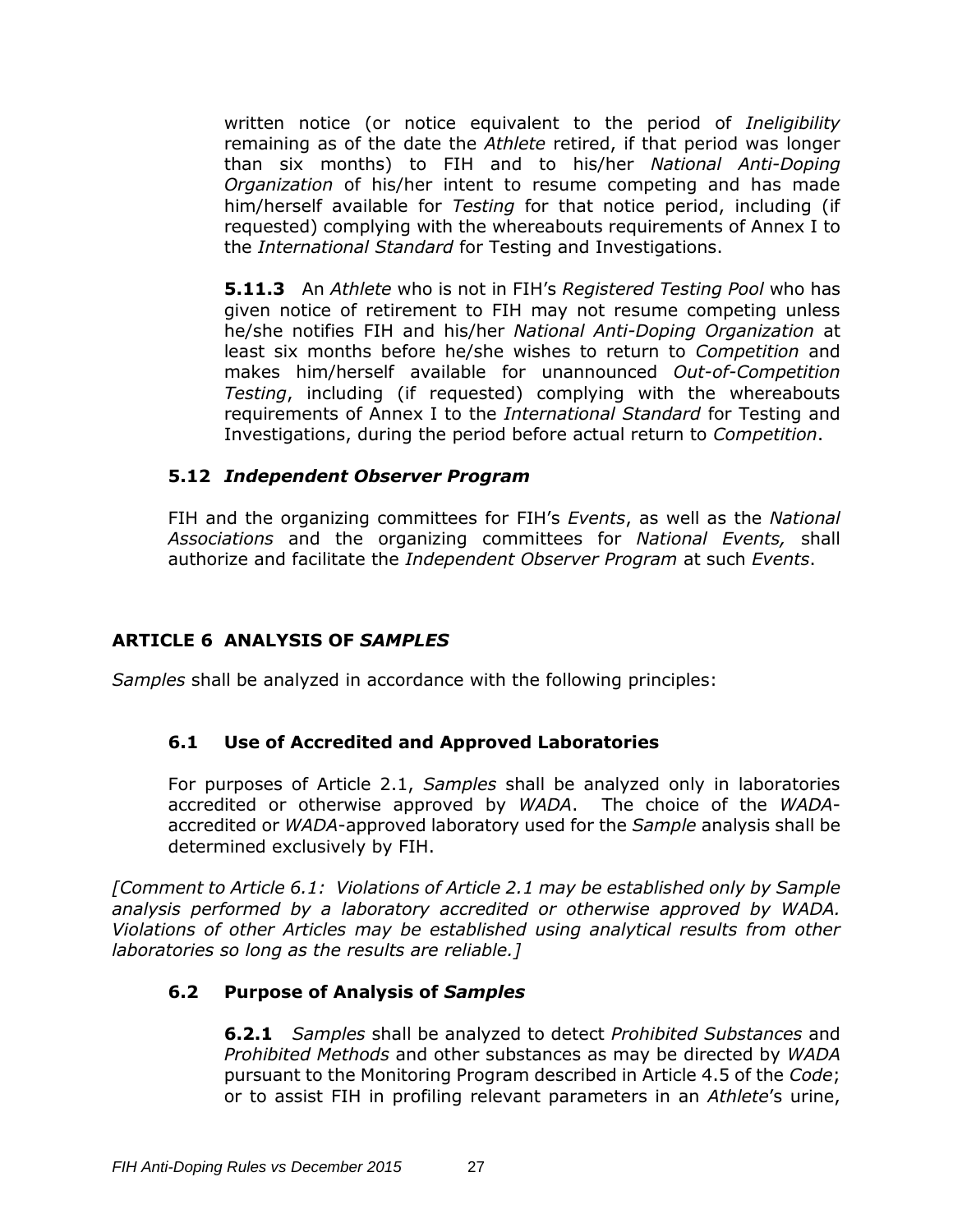blood or other matrix, including DNA or genomic profiling; or for any other legitimate anti-doping purpose. *Samples* may be collected and stored for future analysis.

*[Comment to Article 6.2.1: For example, relevant profile information could be used to direct Target Testing or to support an anti-doping rule violation proceeding under Article 2.2, or both.]*

> **6.2.2** FIH shall ask laboratories to analyze *Samples* in conformity with Article 6.4 of the *Code* and Article 4.7 of the *International Standard* for Testing and Investigations.

### **6.3 Research on** *Samples*

No *Sample* may be used for research without the *Athlete's* written consent. *Samples* used for purposes other than Article 6.2 shall have any means of identification removed such that they cannot be traced back to a particular *Athlete*.

# **6.4 Standards for** *Sample* **Analysis and Reporting**

Laboratories shall analyze *Samples* and report results in conformity with the *International Standard* for Laboratories. To ensure effective *Testing*, the Technical Document referenced at Article 5.4.1 of the *Code* will establish risk assessment-based *Sample* analysis menus appropriate for particular sports and sport disciplines, and laboratories shall analyze *Samples* in conformity with those menus, except as follows:

**6.4.1** FIH may request that laboratories analyze its *Samples* using more extensive menus than those described in the Technical Document.

**6.4.2** FIH may request that laboratories analyze its *Samples* using less extensive menus than those described in the Technical Document only if it has satisfied *WADA* that, because of the particular circumstances of its sport, as set out in its test distribution plan, less extensive analysis would be appropriate.

**6.4.3** As provided in the *International Standard* for Laboratories, laboratories at their own initiative and expense may analyze *Samples*  for *Prohibited Substances* or *Prohibited Methods* not included on the *Sample* analysis menu described in the Technical Document or specified by the *Testing* authority. Results from any such analysis shall be reported and have the same validity and consequence as any other analytical result.

*[Comment to Article 6.4: The objective of this Article is to extend the principle of "intelligent Testing" to the Sample analysis menu so as to most effectively and efficiently detect doping. It is recognized that the resources available to fight doping*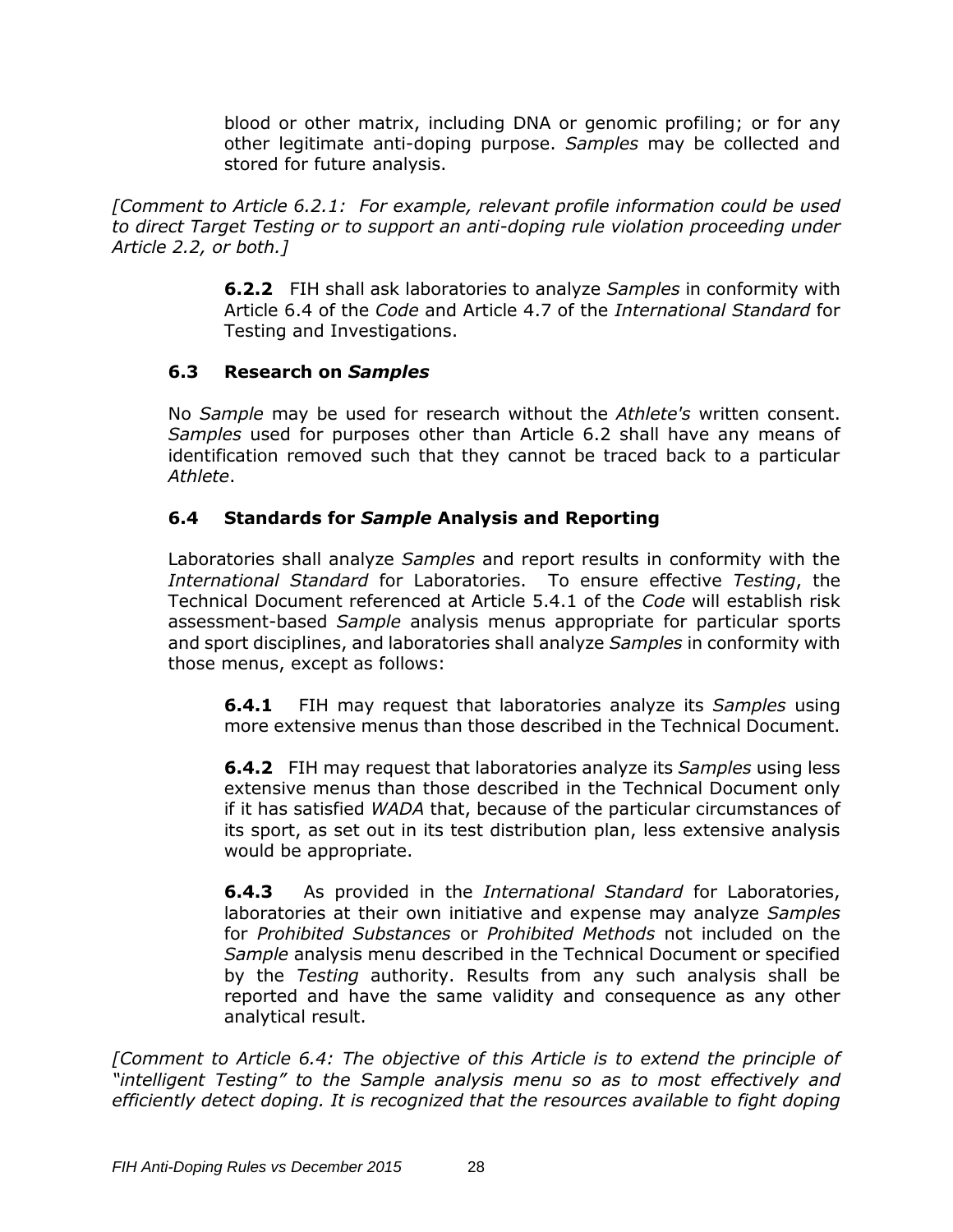*are limited and that increasing the Sample analysis menu may, in some sports and countries, reduce the number of Samples which can be analysed.]*

# **6.5 Further Analysis of** *Samples*

Any *Sample* may be stored and subsequently subjected to further analysis for the purposes set out in Article 6.2: (a) by *WADA* at any time; and/or (b) by FIH at any time before both the A and B *Sample* analytical results (or A *Sample* result where B *Sample* analysis has been waived or will not be performed) have been communicated by FIH to the *Athlete* as the asserted basis for an Article 2.1 anti-doping rule violation. Such further analysis of *Samples* shall conform with the requirements of the *International Standard* for Laboratories and the *International Standard* for Testing and Investigations.

# <span id="page-29-0"></span>**ARTICLE 7 RESULTS MANAGEMENT**

### **7.1 Responsibility for Conducting Results Management**

**7.1.1** The circumstances in which FIH shall take responsibility for conducting results management in respect of anti-doping rule violations involving *Athletes* and other *Persons* under its jurisdiction shall be determined by reference to and in accordance with Article 7 of the *Code*.

**7.1.2** The FIH Anti-Doping Administrator or its delegate will conduct the review discussed in article 7.2, 7.3, 7.4, 7.5 and 7.6. The review prescribed in article 7.7 should be conducted by a Doping Review Panel consisting of a Chair (who may be the FIH Anti-Doping Administrator or its delegate) and at least 2 other members with experience in antidoping.

### **7.2 Review of** *Adverse Analytical Findings* **from Tests Initiated by FIH**

Results management in respect of the results of tests initiated by FIH (including tests performed by *WADA* pursuant to agreement with FIH) shall proceed as follows:

**7.2.1** The results from all analyses must be sent to FIH in encoded form, in a report signed by an authorized representative of the laboratory. All communication must be conducted confidentially and in conformity with *ADAMS*.

**7.2.2** Upon receipt of an *Adverse Analytical Finding*, FIH Anti-Doping Administrator or its delegate shall conduct a review to determine whether: (a) an applicable *TUE* has been granted or will be granted as provided in the *International Standard* for Therapeutic Use Exemptions,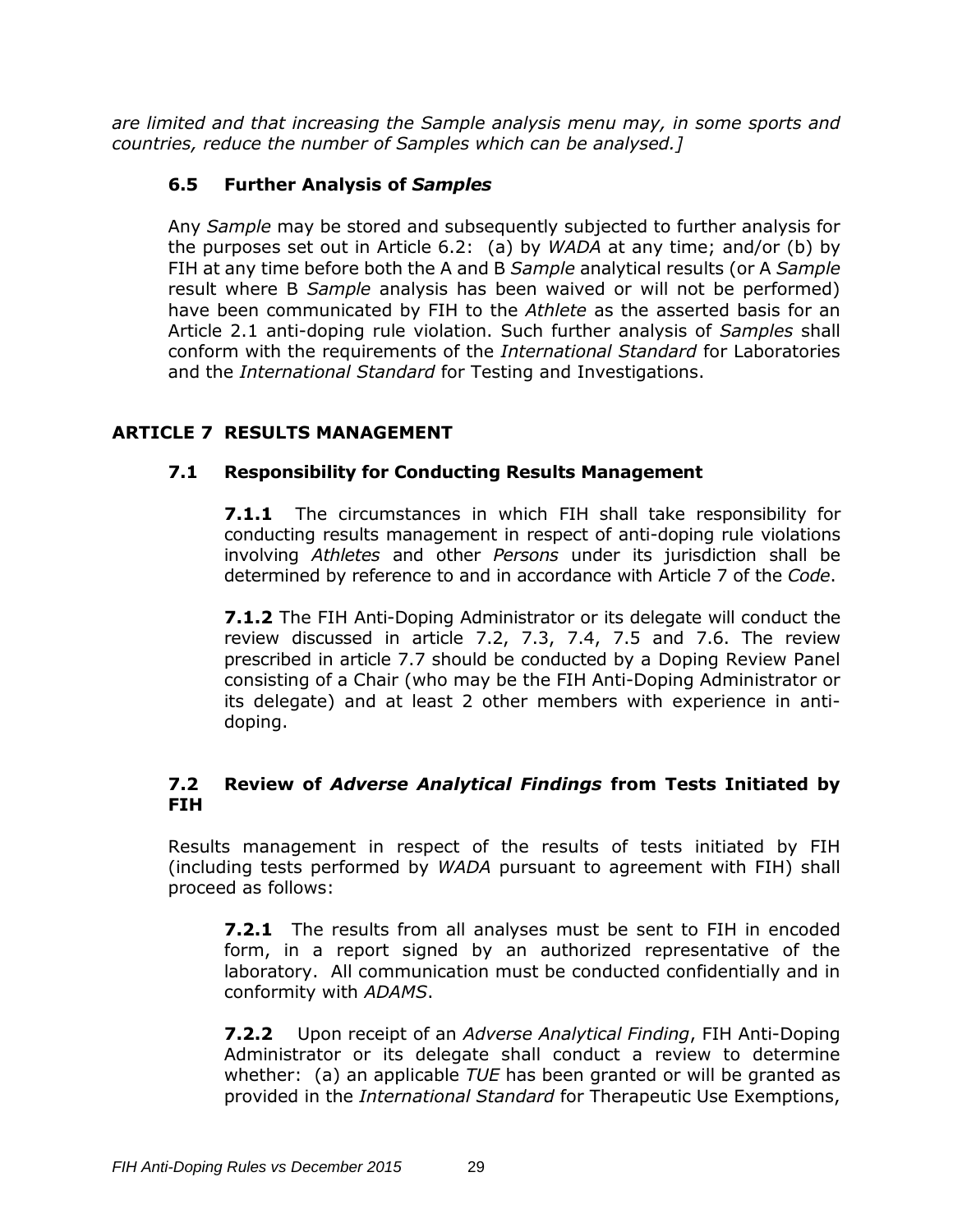or (b) there is any apparent departure from the *International Standard* for Testing and Investigations or International Standard for Laboratories that caused the *Adverse Analytical Finding*.

**7.2.3** If the review of an *Adverse Analytical Finding* under Article 7.2.2 reveals an applicable *TUE* or departure from the *International Standard* for Testing and Investigations or the *International Standard* for Laboratories that caused the *Adverse Analytical Finding*, the entire test shall be considered negative and the *Athlete*, the *Athlete*'s *National Anti-Doping Organization* and *WADA* shall be so informed.

### **7.3 Notification After Review Regarding** *Adverse Analytical Findings*

**7.3.1** If the review of an *Adverse Analytical Finding* under Article 7.2.2 does not reveal an applicable *TUE* or entitlement to a *TUE* as provided in the *International Standard* for Therapeutic Use Exemptions, or departure from the *International Standard* for Testing and Investigations or the *International Standard* for Laboratories that caused the *Adverse Analytical Finding*, FIH Anti-Doping Administrator or its delegate shall promptly notify the *Athlete*, and simultaneously the *Athlete's National Anti-Doping Organization* and *WADA*, in the manner set out in Article 14.1, of: (a) the *Adverse Analytical Finding*; (b) the anti-doping rule violated; (c) the *Athlete*'s right to promptly request the analysis of the B *Sample* or, failing such request, that the B *Sample* analysis may be deemed waived; (d) the scheduled date, time and place for the B *Sample* analysis if the *Athlete* or FIH chooses to request an analysis of the B *Sample*; (e) the opportunity for the *Athlete* and/or the *Athlete*'s representative to attend the B *Sample* opening and analysis in accordance with the *International Standard* for Laboratories if such analysis is requested; and (f) the *Athlete*'s right to request copies of the A and B *Sample* laboratory documentation package which includes information as required by the *International Standard* for Laboratories. If FIH decides not to bring forward the *Adverse Analytical Finding* as an anti-doping rule violation, it shall so notify the *Athlete*, the *Athlete*'s *National Anti-Doping Organization* and *WADA*;(g) the *Athlete*'s right to request a hearing or, failing such request within the deadline specified in the notification, that the hearing may be deemed waived; (h) the opportunity for the *Athlete* to provide written explanation about the overall circumstances of the case or to dispute (within a specific deadline indicated in the notification) the FIH assertion that an anti-doping rule violation has occurred (i) the imposition of a mandatory *Provisional Suspension* (in case described in article 7.9.1) (j) the imposition of the optional *Provisional Suspension* in cases where FIH decides to impose it in accordance with art. 7.9.2 (k) the opportunity to accept voluntarily a *Provisional Suspension* pending the resolution of the matter, in all cases where a *Provisional Suspension* has not been imposed (l) the *Athlete*'s opportunity to promptly admit the anti-doping rule violation and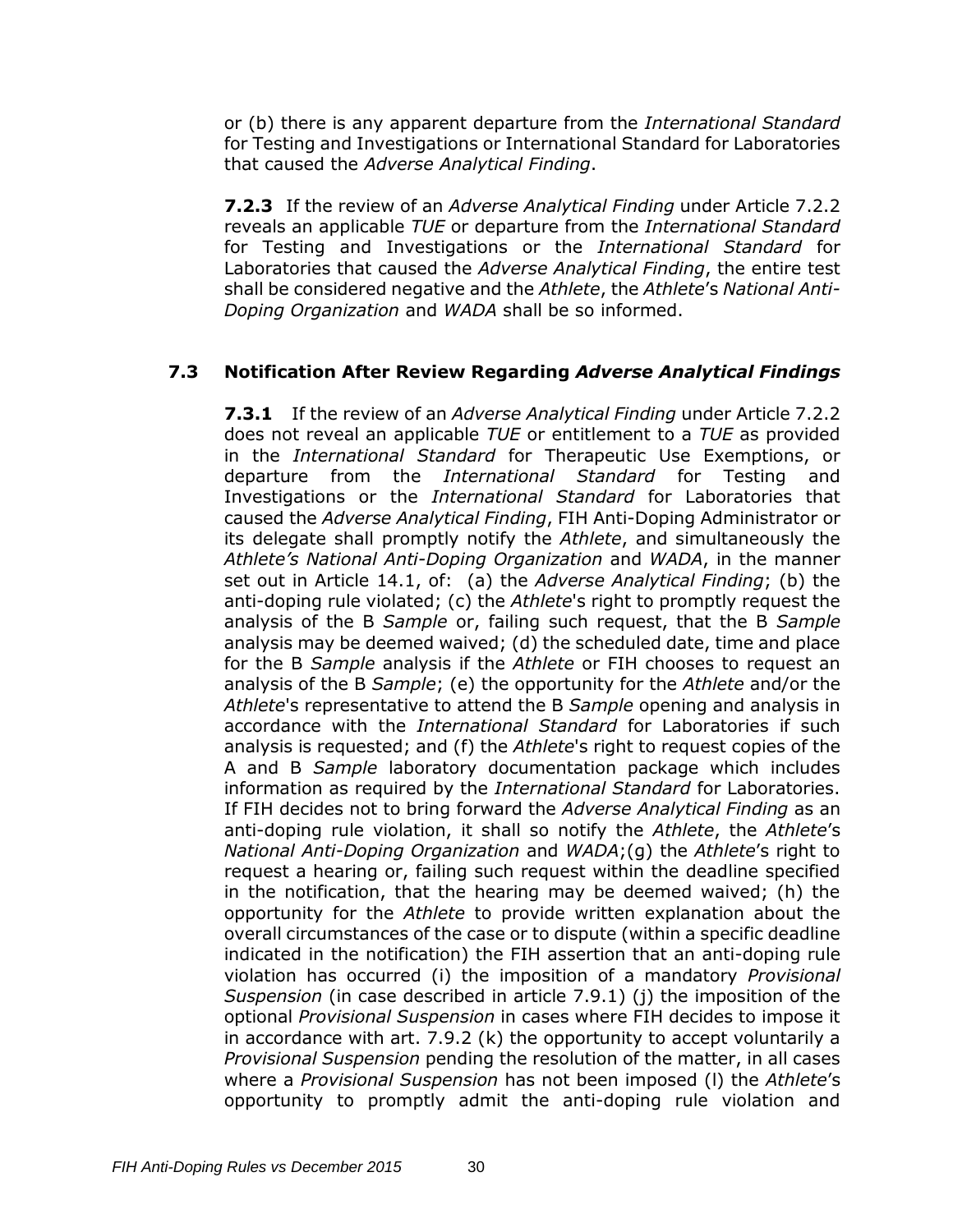consequently request the reduction in the period of *Ineligibility* as described in art 10.6.3 (m) the *Athlete*'s opportunity to cooperate and provide *Substantial Assistance* in discovering or establishing Anti-Doping Rule Violations as described in art 10.6.1.

**7.3.2** Where requested by the *Athlete* or FIH Anti-Doping Administrator or its delegate, arrangements shall be made to analyze the B *Sample* in accordance with the *International Standard* for Laboratories. An *Athlete* may accept the A *Sample* analytical results by waiving the requirement for B *Sample* analysis. FIH may nonetheless elect to proceed with the B *Sample* analysis.

**7.3.3** The *Athlete* and/or his representative shall be allowed to be present at the analysis of the B *Sample*. Also, a representative of FIH as well as a representative of the *Athlete*'s *National Association* shall be allowed to be present.

**7.3.4** If the B *Sample* analysis does not confirm the A *Sample* analysis, then (unless FIH takes the case forward as an anti-doping rule violation under Article 2.2) the entire test shall be considered negative and the *Athlete*, the *Athlete*'s *National Anti-Doping Organization* and *WADA* shall be so informed.

**7.3.5** If the B *Sample* analysis confirms the A *Sample* analysis, the findings shall be reported to the *Athlete*, the *Athlete*'s *National Anti-Doping Organization* and to *WADA*.

### **7.4 Review of** *Atypical Findings*

**7.4.1** As provided in the *International Standard* for Laboratories, in some circumstances laboratories are directed to report the presence of *Prohibited Substances*, which may also be produced endogenously, as *Atypical Findings*, i.e., as findings that are subject to further investigation.

**7.4.2** Upon receipt of an *Atypical Finding*, FIH Anti-Doping Administrator or its delegate shall conduct a review to determine whether: (a) an applicable *TUE* has been granted or will be granted as provided in the *International Standard* for Therapeutic Use Exemptions, or (b) there is any apparent departure from the *International Standard* for Testing and Investigations or *International Standard* for Laboratories that caused the *Atypical Finding.*

**7.4.3** If the review of an *Atypical Finding* under Article 7.4.2 reveals an applicable *TUE* or a departure from the *International Standard* for Testing and Investigations or the *International Standard* for Laboratories that caused the *Atypical Finding*, the entire test shall be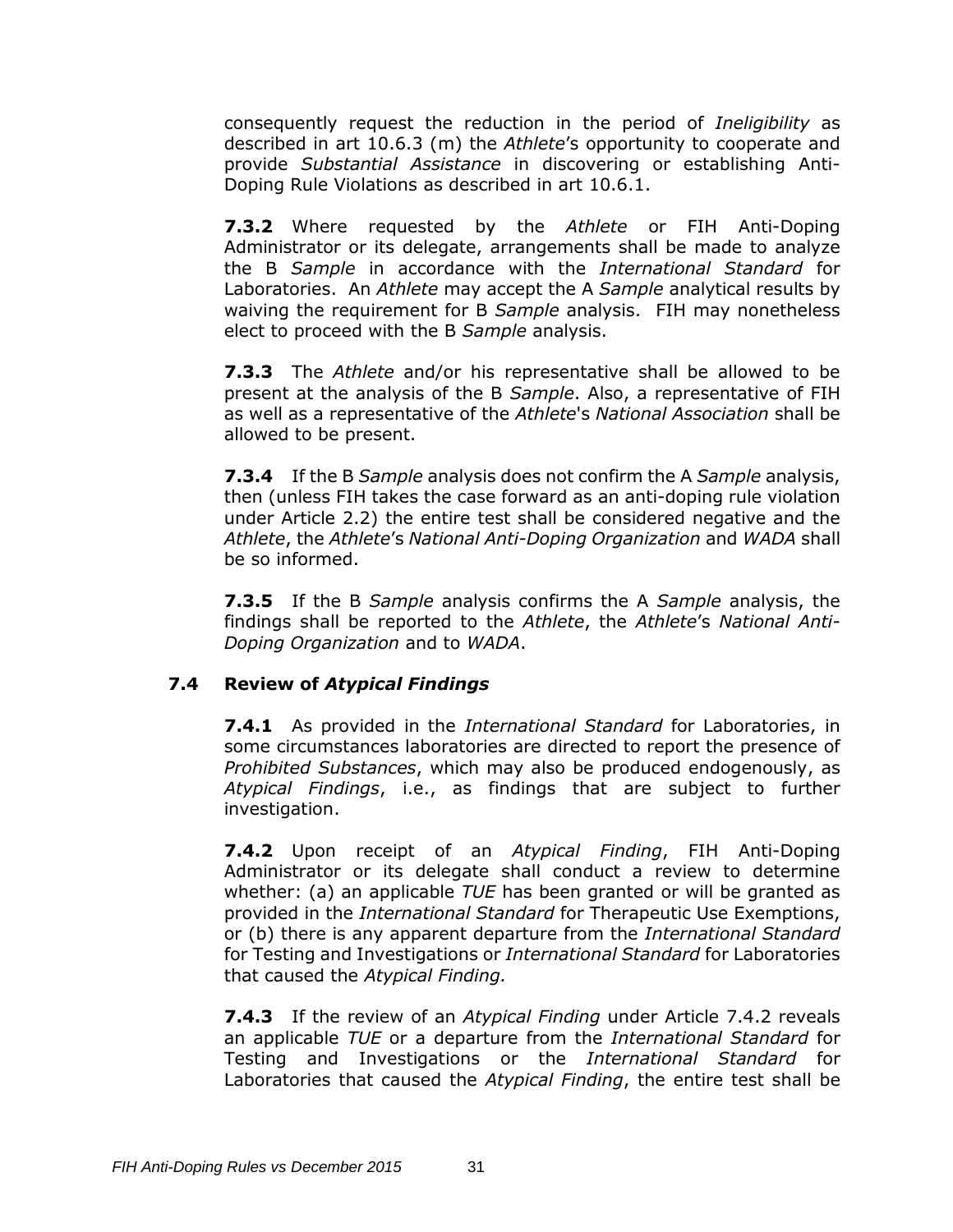considered negative and the *Athlete*, the *Athlete*'s *National Anti-Doping Organization* and *WADA* shall be so informed.

**7.4.4** If that review does not reveal an applicable *TUE* or a departure from the *International Standard* for Testing and Investigations or the International Standard for Laboratories that caused the *Atypical Finding*, FIH Anti-Doping Administrator or its delegate shall conduct the required investigation or cause it to be conducted. After the investigation is completed, either the *Atypical Finding* will be brought forward as an *Adverse Analytical Finding*, in accordance with Article 7.3.1, or else the *Athlete,* the *Athlete*'s *National Anti-Doping Organization* and *WADA* shall be notified that the *Atypical Finding* will not be brought forward as an *Adverse Analytical Finding*.

**7.4.5** FIH Anti-Doping Administrator or its delegate will not provide notice of an *Atypical Finding* until it has completed its investigation and has decided whether it will bring the *Atypical Finding* forward as an *Adverse Analytical Finding* unless one of the following circumstances exists:

7.4.5.1 If FIH Anti-Doping Administrator or its delegate determines the B *Sample* should be analyzed prior to the conclusion of its investigation, it may conduct the B *Sample*  analysis after notifying the *Athlete*, with such notice to include a description of the *Atypical Finding* and the information described in Article 7.3.1(d)-(f).

7.4.5.2 If FIH is asked (a) by a *Major Event Organization* shortly before one of its *International Events*, or (b) by a sport organization responsible for meeting an imminent deadline for selecting team members for an *International Event*, to disclose whether any *Athlete* identified on a list provided by the *Major Event Organization* or sport organization has a pending *Atypical Finding*, FIH shall so advise the *Major Event Organization* or sports organization after first providing notice of the *Atypical Finding* to the *Athlete.*

### **7.5 Review of** *Atypical Passport Findings* **and** *Adverse Passport Findings*

Review of *Atypical Passport Findings* and *Adverse Passport Findings* shall take place as provided in the *International Standard* for Testing and Investigations and *International Standard* for Laboratories. At such time as FIH Anti-Doping Administrator or its delegate is satisfied that an anti-doping rule violation has occurred, it shall promptly give the *Athlete* (and simultaneously the *Athlete's National Anti-Doping Organization* and *WADA*) notice of the anti-doping rule violation asserted and the basis of that assertion.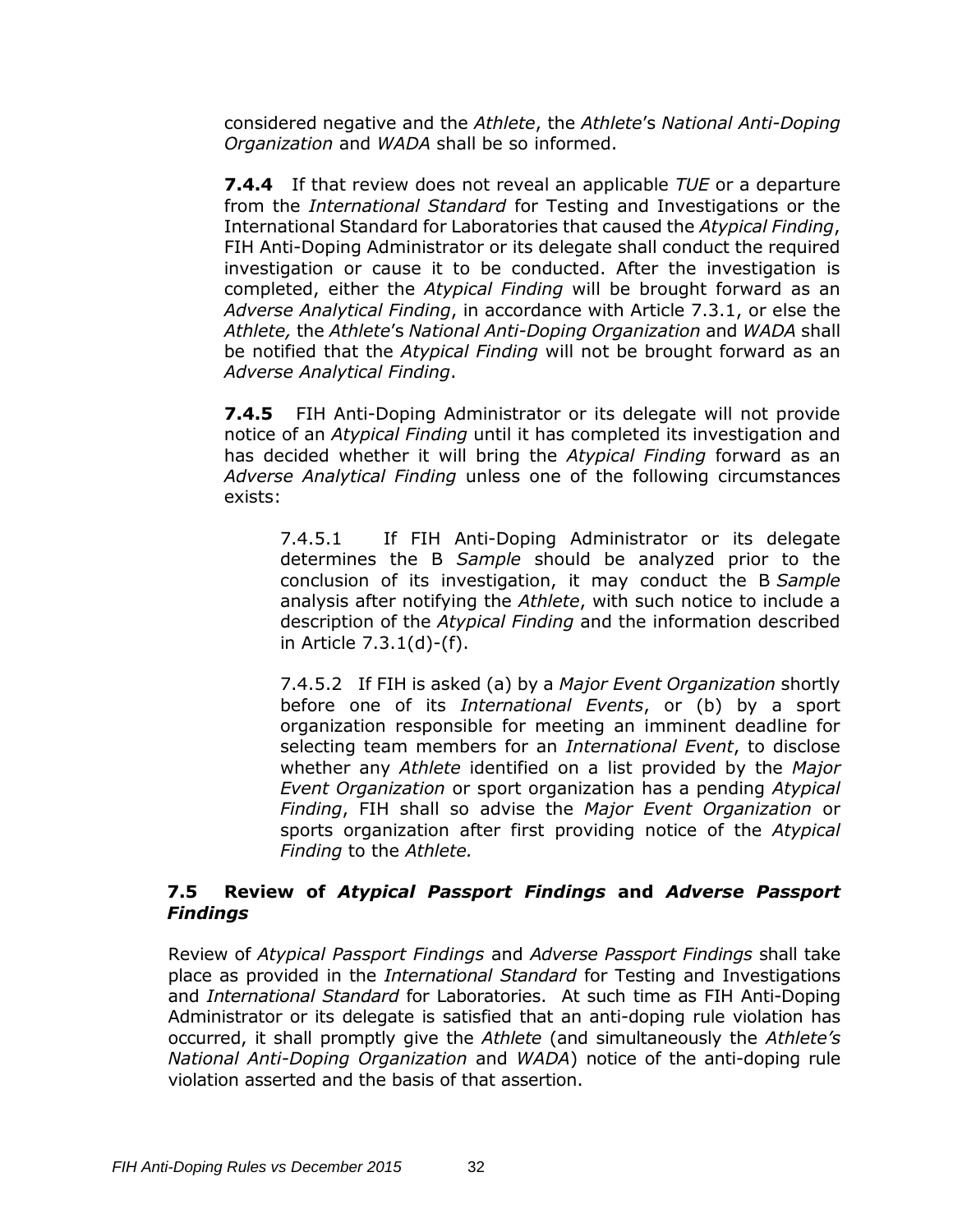# **7.6 Review of Whereabouts Failures**

The FIH Anti-Doping Administrator or its delegate shall review potential filing failures and missed tests, as defined in the *International Standard* for Testing and Investigations, in respect of *Athletes* who file their whereabouts information with FIH, in accordance with Annex I to the *International Standard* for Testing and Investigations. At such time as the FIH Anti-Doping Administrator or its delegate is satisfied that an Article 2.4 anti-doping rule violation has occurred, it shall promptly give the *Athlete* (and simultaneously the *Athlete's National Anti-Doping Organization* and *WADA*) notice that it is asserting a violation of Article 2.4 and the basis of that assertion.

# **7.7 Review of Other Anti-Doping Rule Violations Not Covered by Articles 7.2–7.6**

The FIH Doping Review Panel shall conduct any follow-up investigation required into a possible anti-doping rule violation not covered by Articles 7.2- 7.6. At such time as the FIH Doping Review Panel is satisfied that an antidoping rule violation has occurred, it shall promptly give the *Athlete* or other *Person* (and simultaneously the *Athlete's* or other *Person's National Anti-Doping Organization* and *WADA*) notice of the anti-doping rule violation asserted and the basis of that assertion.

# **7.8 Identification of Prior Anti-Doping Rule Violations**

Before giving an *Athlete* or other *Person* notice of an asserted anti-doping rule violation as provided above, FIH shall refer to *ADAMS* and contact *WADA* and other relevant *Anti-Doping Organizations* to determine whether any prior antidoping rule violation exists.

# **7.9** *Provisional Suspensions*

**7.9.1 Mandatory** *Provisional Suspension***:** If analysis of an A *Sample* has resulted in an *Adverse Analytical Finding* for a *Prohibited Substance* that is not a *Specified Substance*, or for a *Prohibited Method*, and a review in accordance with Article 7.2.2 does not reveal an applicable *TUE* or departure from the *International Standard* for Testing and Investigations or the *International Standard* for Laboratories that caused the *Adverse Analytical Finding*, a *Provisional Suspension* shall be imposed upon or promptly after the notification described in Articles 7.2, 7.3 or 7.5.

**7.9.2 Optional** *Provisional Suspension***:** In case of an *Adverse Analytical Finding* for a *Specified Substance*, or in the case of any other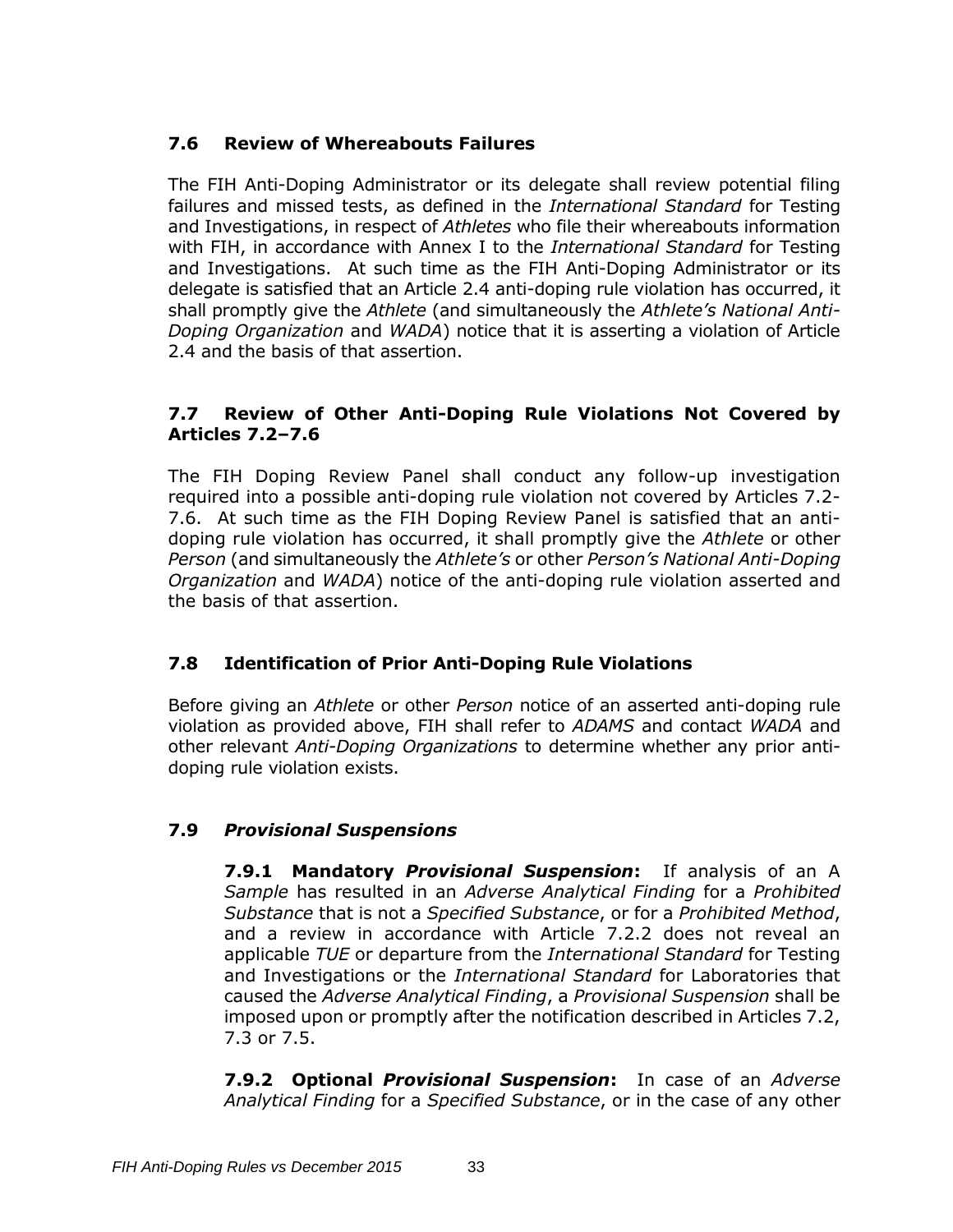anti-doping rule violations not covered by Article 7.9.1, FIH Anti-Doping Administrator or its delegate may impose a *Provisional Suspension* on the *Athlete* or other *Person* against whom the anti-doping rule violation is asserted at any time after the review and notification described in Articles 7.2–7.7 and prior to the final hearing as described in Article 8.

**7.9.3** Where a *Provisional Suspension* is imposed pursuant to Article 7.9.1 or Article 7.9.2, the *Athlete* or other *Person* shall be given either: (a) an opportunity for a *Provisional Hearing* either before or on a timely basis after imposition of the *Provisional Suspension*, upon request by the *Athlete* or other *Person*; or (b) an opportunity for an expedited final hearing in accordance with Article 8 on a timely basis after imposition of the *Provisional Suspension.* Furthermore, the *Athlete* or other *Person*  has a right to appeal from the *Provisional Suspension* in accordance with Article 13.2 (save as set out in Article 7.9.3.1).

7.9.3.1 The *Provisional Suspension* may be lifted if the *Athlete* or other *Person* demonstrates to the hearing panel that the violation is likely to have involved a *Contaminated Product*. A hearing panel's decision not to lift a mandatory *Provisional Suspension* on account of the *Athlete's* assertion regarding a *Contaminated Product* shall not be appealable.

7.9.3.2 The *Provisional Suspension* shall be imposed (or shall not be lifted) unless the *Athlete* or other *Person* establishes that: (a) the assertion of an anti-doping rule violation has no reasonable prospect of being upheld, e.g., because of a patent flaw in the case against the *Athlete* or other *Person*; or (b) the *Athlete* or other *Person* has a strong arguable case that he/she bears *No Fault or Negligence* for the anti-doping rule violation(s) asserted, so that any period of *Ineligibility* that might otherwise be imposed for such a violation is likely to be completely eliminated by application of Article 10.4; or (c) some other facts exist that make it clearly unfair, in all of the circumstances, to impose a *Provisional Suspension* prior to a final hearing in accordance with Article 8. This ground is to be construed narrowly, and applied only in truly exceptional circumstances. For example, the fact that the *Provisional Suspension* would prevent the *Athlete* or other *Person* participating in a particular *Competition* or *Event* shall not qualify as exceptional circumstances for these purposes.

**7.9.4** If a *Provisional Suspension* is imposed based on an A *Sample Adverse Analytical Finding* and subsequent analysis of the B *Sample* does not confirm the A *Sample* analysis, then the *Athlete* shall not be subject to any further *Provisional Suspension* on account of a violation of Article 2.1. In circumstances where the *Athlete* (or the *Athlete's* team) has been removed from a *Competition* based on a violation of Article 2.1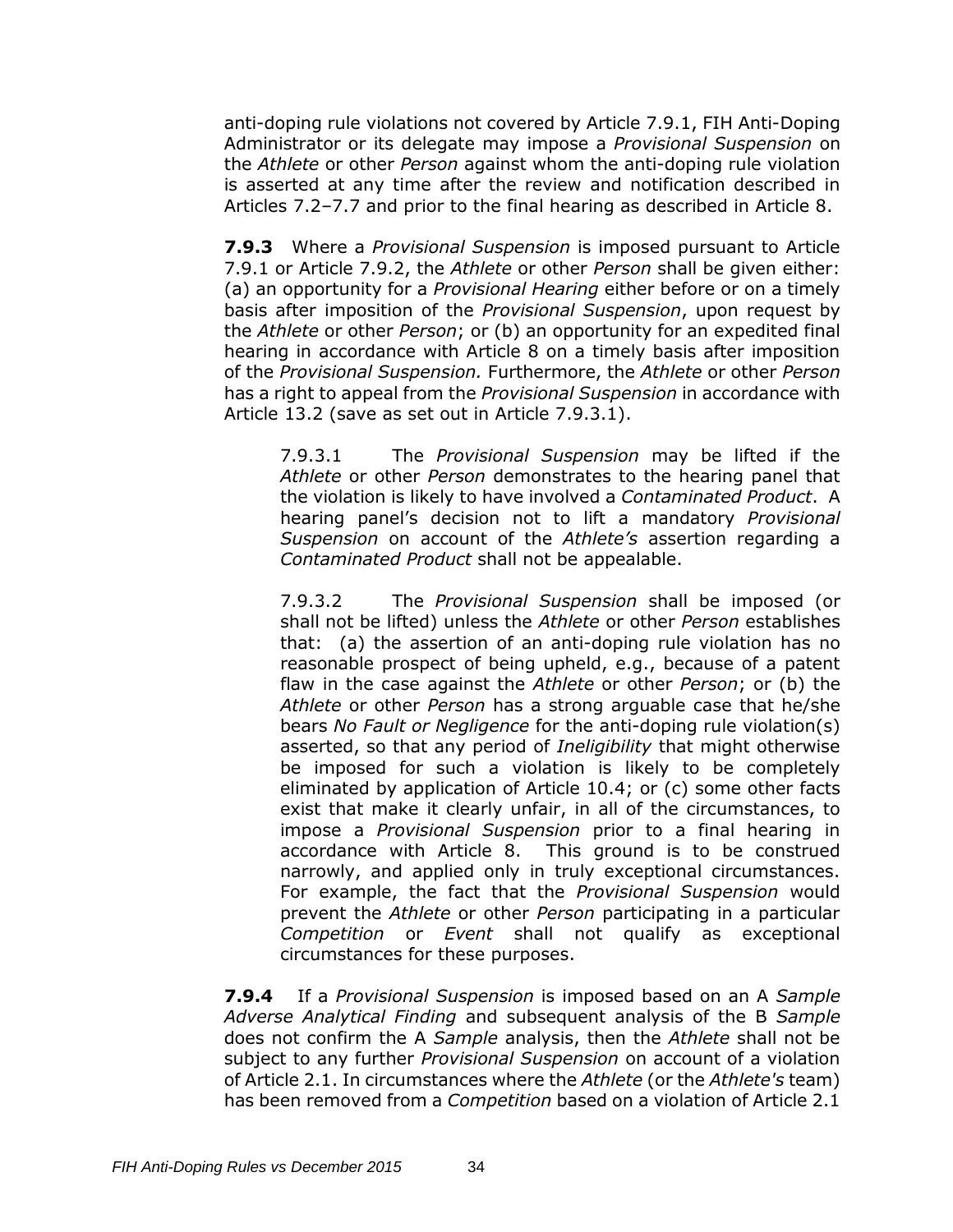and the subsequent B *Sample* analysis does not confirm the A *Sample*  finding, then if it is still possible for the *Athlete* or team to be reinserted, without otherwise affecting the *Competition*, the *Athlete* or team may continue to take part in the *Competition*. In addition, the *Athlete* or team may thereafter take part in other *Competitions* in the same *Event.*

**7.9.5** In all cases where an *Athlete* or other *Person* has been notified of an anti-doping rule violation but a *Provisional Suspension* has not been imposed on him or her, the *Athlete* or other *Person* shall be offered the opportunity to accept a *Provisional Suspension* voluntarily pending the resolution of the matter.

*[Comment to Article 7.9: Athletes and other Persons shall receive credit for a Provisional Suspension against any period of Ineligibility which is ultimately imposed. See Articles 10.11.3.1 and 10.11.3.2.]* 

#### **7.10 Resolution Without a Hearing**

**7.10.1** Agreement between parties

At any time during the results management process the *Athlete* or other *Person* may agree with FIH on the *Consequences* which are either mandated by the *Code* or which the FIH Anti-Doping Administrator or its delegate considers appropriate where discretion as to *Consequence*s exists under these Rules and the *Code*. The agreement shall state the full reasons for any period of *Ineligibility* agreed upon, including (if applicable) a justification for why the discretion as to *Consequences* was applied.

Such agreement shall be deemed to be a decision made under these Anti-Doping Rules within the meaning of Article 13. The decision will be reported to the parties with a right to appeal under Article 13.2.3 as provided in Article 14.2.2 and shall be published in accordance with Article 14.3.2.

#### **7.10.2 Waiver of hearing**

An *Athlete* or other *Person* against whom an anti-doping rule violation is asserted may waive a hearing expressly.

Alternatively, if the *Athlete* or other *Person* against whom an anti-doping rule violation is asserted fails to request the hearing and/or to dispute that assertion within the deadline specified in the notice sent by the FIH Anti-Doping Administrator or its delegate asserting the violation, then he/she shall be deemed to have waived a hearing.

**7.10.3** Process in case of *Athlete*'s waiving of hearing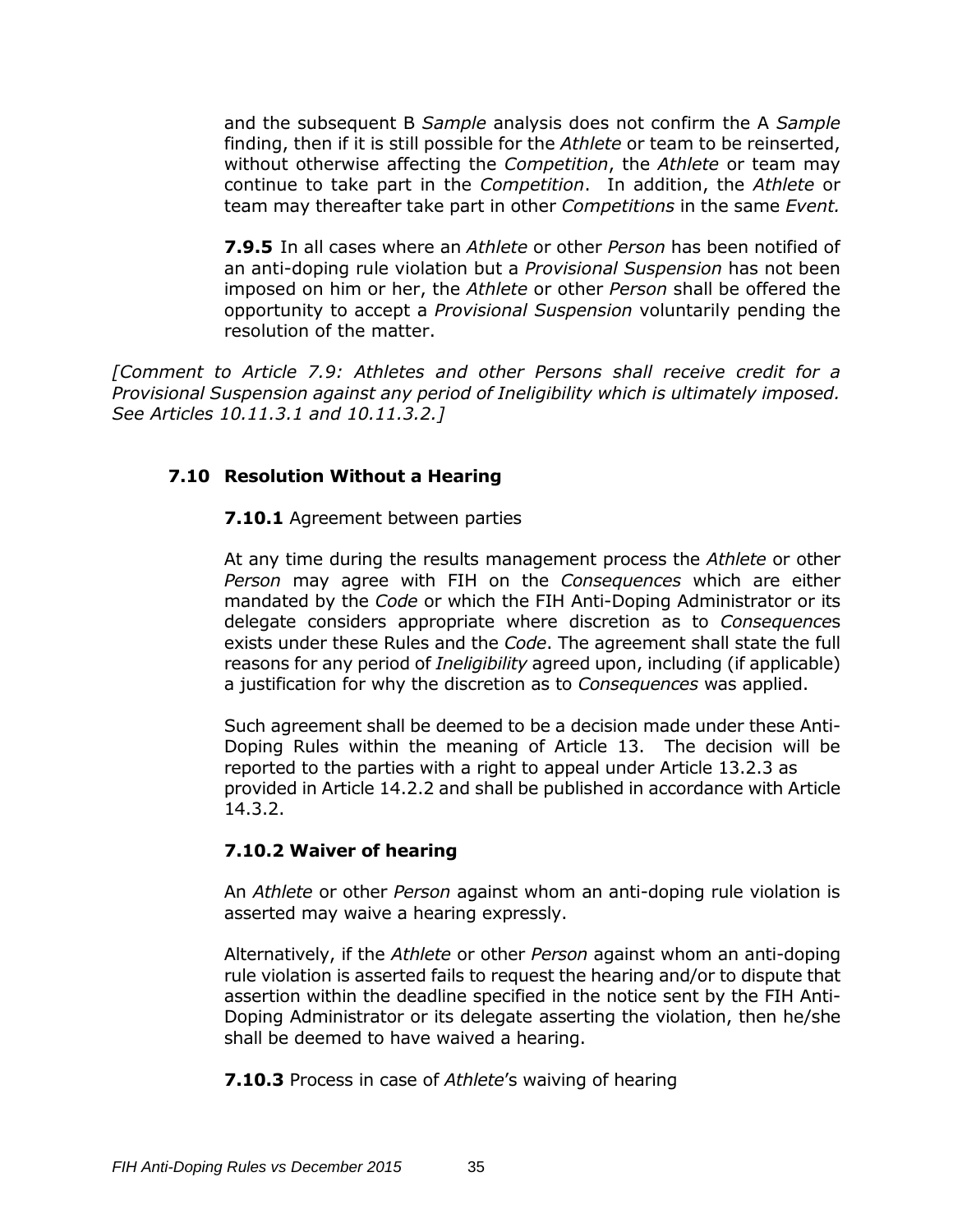In cases where Article 7.10.2 applies, a hearing before a hearing panel shall not be required. Instead, FIH's Doping Administrator or its delegate will refer the case to the FIH Judicial Commission for adjudication, transmitting all the available documents of the case.

The FIH's Judicial Commission shall promptly issue a written decision (in accordance with art 8.2) about the commission of the anti-doping rule violation and the *Consequences* imposed as a result, and setting out the full reasons for any period of *Ineligibility* imposed, including (if applicable) a justification for why the maximum potential period of *Ineligibility* was not imposed. The FIH shall send copies of that decision to other *Anti-Doping Organizations* with a right to appeal under Article 13.2.3, and shall *Publicly Disclose* that decision in accordance with Article 14.3.2.

## **7.11 Notification of Results Management Decisions**

In all cases where FIH has asserted the commission of an anti-doping rule violation, withdrawn the assertion of an anti-doping rule violation, imposed a *Provisional Suspension*, or agreed with an *Athlete* or other *Person* on the imposition of *Consequences* without a hearing, FIH shall give notice thereof in accordance with Article 14.2.1 to other *Anti-Doping Organizations* with a right to appeal under Article 13.2.3.

## **7.12 Retirement from Sport**

If an *Athlete* or other *Person* retires while FIH is conducting the results management process, FIH retains jurisdiction to complete its results management process. If an *Athlete* or other *Person* retires before any results management process has begun, and FIH would have had results management authority over the *Athlete* or other *Person* at the time the *Athlete* or other *Person* committed an anti-doping rule violation, FIH has authority to conduct results management in respect of that anti-doping rule violation.

*[Comment to Article 7.12: Conduct by an Athlete or other Person before the Athlete or other Person was subject to the jurisdiction of any Anti-Doping Organization would not constitute an anti-doping rule violation but could be a legitimate basis for denying the Athlete or other Person membership in a sports organization.]*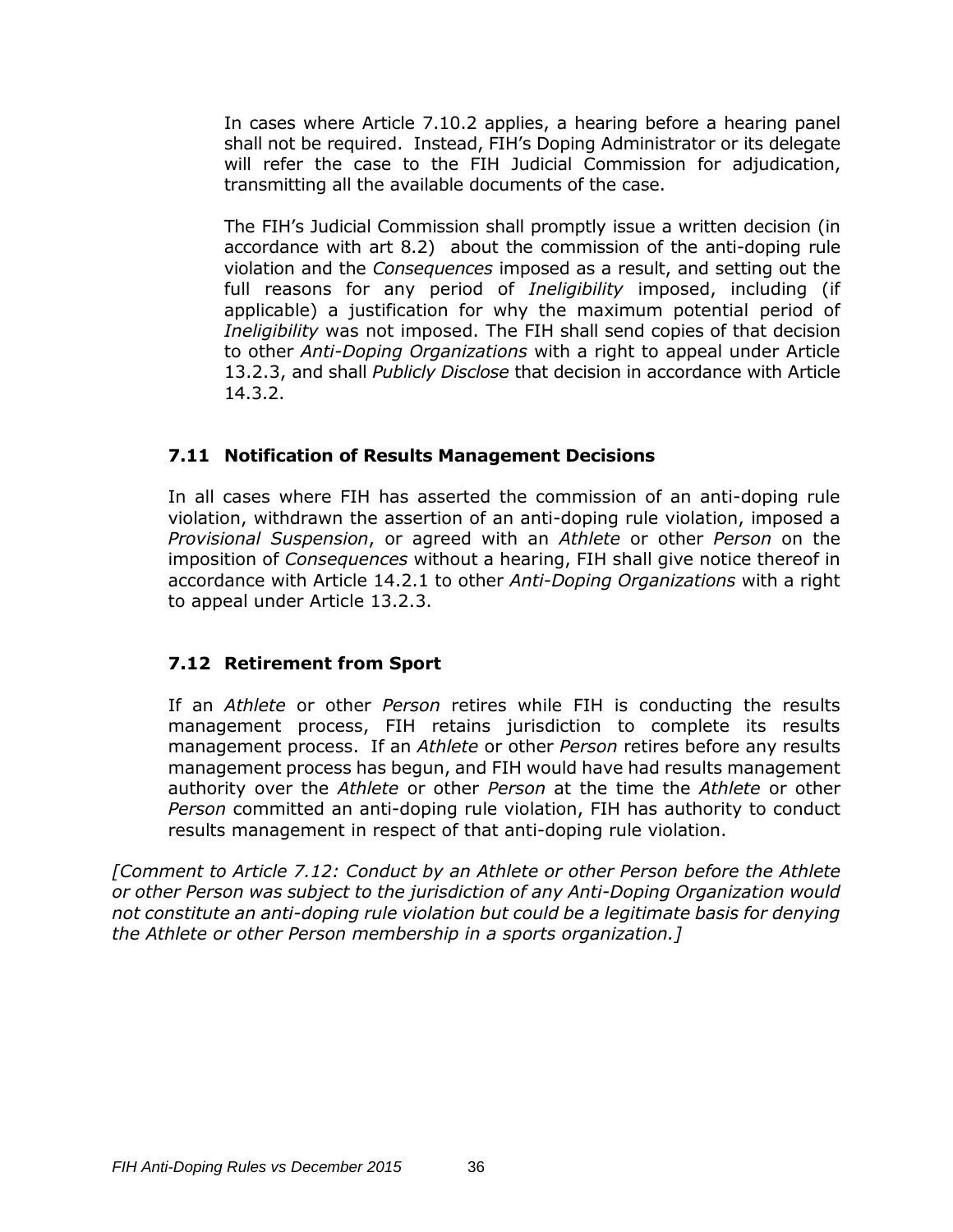### **ARTICLE 8 RIGHT TO A FAIR HEARING**

### **8.1 Principles for a Fair Hearing**

**8.1.1** When FIH sends a notice to an *Athlete* or other *Person* asserting an anti-doping rule violation, and there is no agreement in accordance with Article 7.10.1 or the *Athlete* or other *Person* does not waive a hearing in accordance with Article 7.10.2, then the case shall be referred to the FIH Judicial Commission for hearing and adjudication.

The FIH's Judicial Commission is composed by at least three members (one Chair and two members) nominated by FIH.

**8.1.2** Hearings shall be scheduled and completed within a reasonable time. Where a *Provisional Suspension* has been imposed or otherwise accepted by the *Athlete* or other *Person* the hearings should be expedited, in all cases the hearing should be held within 6 months from the notification of the *Athlete* or other *Person* that an anti-doping rule violation is being asserted. Hearings held in connection with *Event*s that are subject to these Anti-Doping Rules may be conducted by an expedited process where permitted by the hearing panel.

*[Comment to Article 8.1.2: For example, a hearing could be expedited on the eve of a major Event where the resolution of the anti-doping rule violation is necessary to determine the Athlete*'s *eligibility to participate in the Event, or during an Event where the resolution of the case will affect the validity of the Athlete*'s *results or continued participation in the Event.]*

> **8.1.3** The FIH Judicial Commission shall determine the procedure to be followed at the hearing.

The hearing process shall respect the following principles:

a) the right of each party to be represented by counsel (at the party's own expenses) or to be accompanied by a *Person* chosen by each party;

b) the right to respond to the asserted anti-doping rule violation and make submissions with respect to the resulting *Consequences*;

c) the right of each party to present evidence, including the right to call and question witnesses; and,

d) the *Athlete*'s or other *Person*'s right to an interpreter at the hearing.

The FIH's Judicial Commission shall have jurisdiction to determine which party shall bear the responsibility for the cost of the interpreter.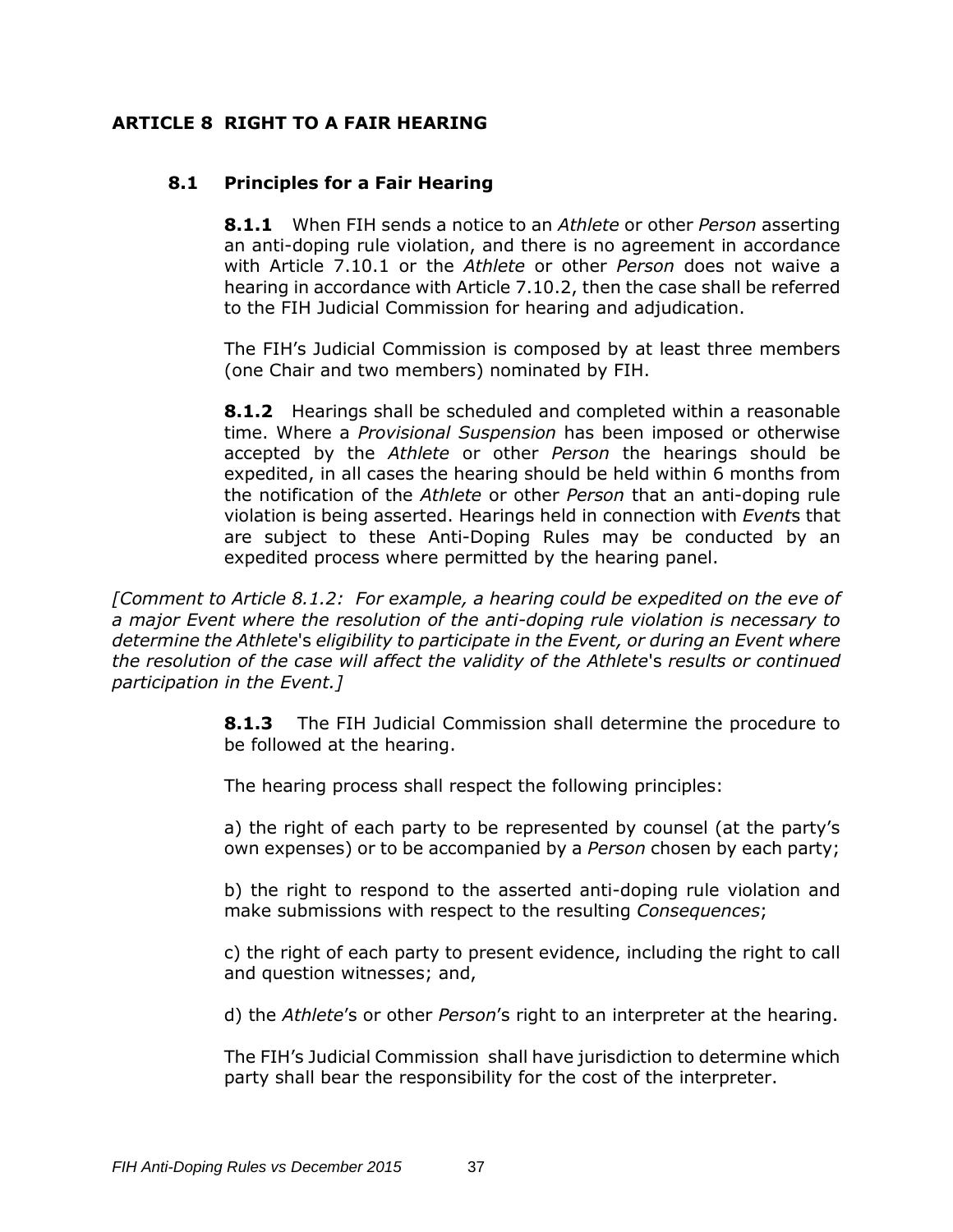**8.1.4** *WADA* and the *National Association* of the *Athlete* or other *Person* may attend the hearing as observers. In any event, FIH shall keep *WADA* fully apprised as to the status of pending cases and the result of all hearings.

**8.1.5** The FIH Judicial Commission shall act in a fair and impartial manner towards all parties at all times.

## **8.2 Decisions**

**8.2.1** The FIH Judicial Commission shall issue a written decision within 30 days from the date of the end of the hearing or from the date the case has been referred to the FIH Judicial Commission when the hearing has been waived in accordance with art 7.10.2. The decision shall include the full reasons for the decision and for any period of *Ineligibility*  imposed, including (if applicable) a justification for why the greatest potential *Consequences* were not imposed.

The decision shall be written in English.

**8.2.2** The decision may be appealed to the *CAS* as provided in Article 13. Copies of the decision shall be provided to the *Athlete* or other *Person* and to other *Anti-Doping Organizations* with a right to appeal under Article 13.2.3.

**8.2.3** If no appeal is brought against the decision, then (a) if the decision is that an anti-doping rule violation was committed, the decision shall be *Publicly Disclosed* as provided in Article 14.3.2; but (b) if the decision is that no anti-doping rule violation was committed, then the decision shall only be *Publicly Disclosed* with the consent of the *Athlete*  or other *Person* who is the subject of the decision. FIH shall use reasonable efforts to obtain such consent, and if consent is obtained, shall *Publicly Disclose* the decision in its entirety or in such redacted form as the Athlete or other Person may approve.

The principles contained at Article 14.3.6 shall be applied in cases involving a *Minor*.

# **8.3 Single Hearing Before** *CAS*

Cases asserting anti-doping rule violations may be heard directly at *CAS*, with no requirement for a prior hearing, with the consent of the *Athlete*, FIH, *WADA*, and any other *Anti-Doping Organization* that would have had a right to appeal a first instance hearing decision to *CAS*.

*[Comment to Article 8.3: Where all of the parties identified in this Article are satisfied that their interests will be adequately protected in a single hearing, there is no need to incur the extra expense of two hearings. An Anti-Doping Organization that wants*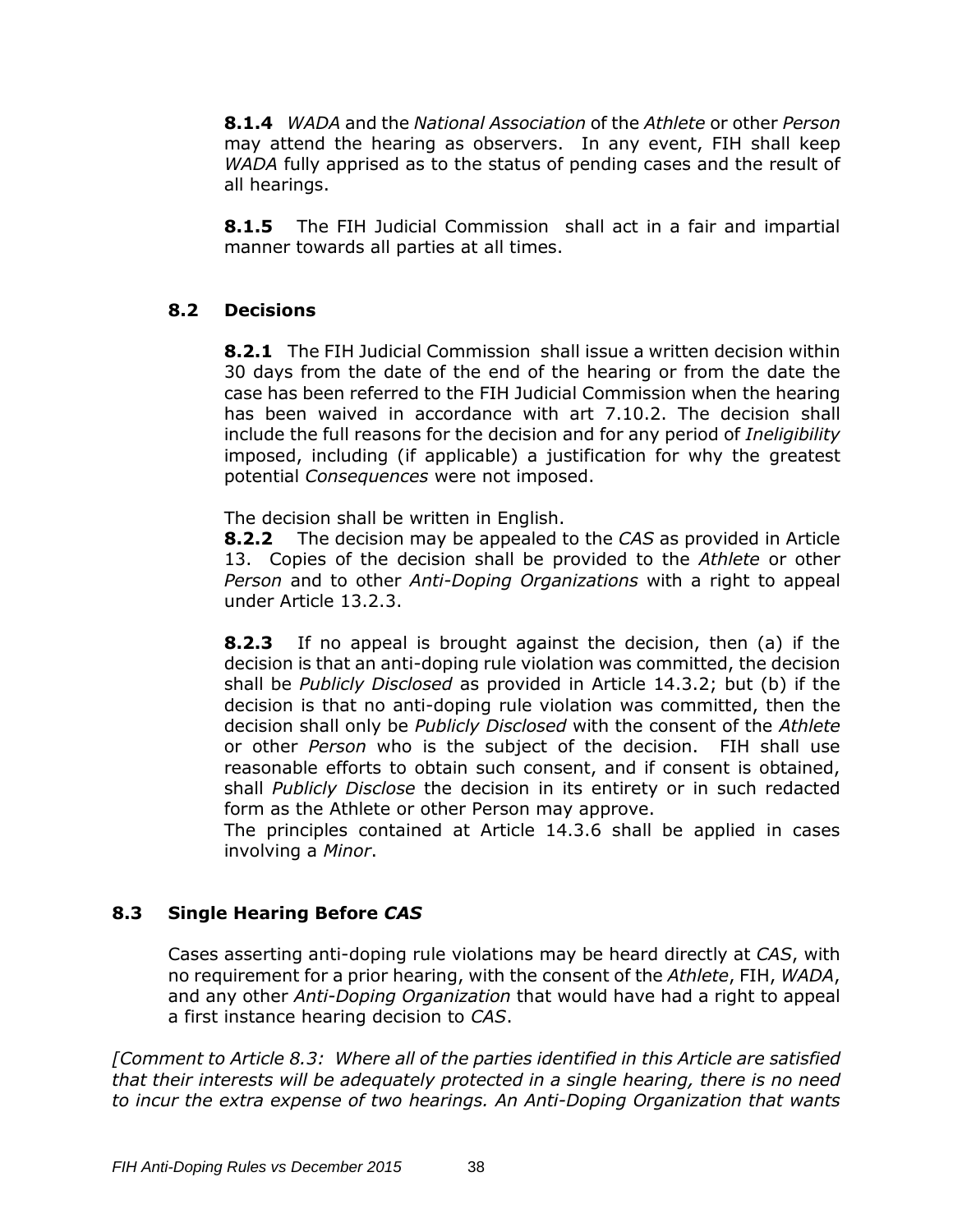*to participate in the CAS hearing as a party or as an observer may condition its approval of a single hearing on being granted that right.]*

#### **ARTICLE 9 AUTOMATIC** *DISQUALIFICATION* **OF INDIVIDUAL RESULTS**

An anti-doping rule violation in *Individual Sports* in connection with an *In-Competition* test automatically leads to *Disqualification* of the result obtained in that *Competition* with all resulting *Consequences*, including forfeiture of any medals, points and prizes.

*[Comment to Article 9: For Team Sports, any awards received by individual players will be Disqualified. However, Disqualification of the team will be as provided in Article 11. In sports which are not Team Sports but where awards are given to teams, Disqualification or other disciplinary action against the team when one or more team members have committed an anti-doping rule violation shall be as provided in the applicable rules of the International Federation.]*

### **ARTICLE 10 SANCTIONS ON INDIVIDUALS**

#### **10.1** *Disqualification* **of Results in the** *Event* **during which an Anti-Doping Rule Violation Occurs**

An anti-doping rule violation occurring during or in connection with an *Event*  may, upon the decision of the ruling body of the *Event*, lead to *Disqualification* of all of the *Athlete's* individual results obtained in that *Event* with all *Consequences*, including forfeiture of all medals, points and prizes, except as provided in Article 10.1.1.

Factors to be included in considering whether to *Disqualify* other results in an *Event* might include, for example, the seriousness of the *Athlete*'s anti-doping rule violation and whether the *Athlete* tested negative in the other *Competitions*.

*[Comment to Article 10.1: Whereas Article 9 disqualifies the result in a single Competition in which the Athlete tested positive (e.g., the 100 meter backstroke), this Article may lead to Disqualification of all results in all races during the Event (e.g., the FINA World Championships).]*

> **10.1.1** If the *Athlete* establishes that he or she bears *No Fault or Negligence* for the violation, the *Athlete's* individual results in the other *Competition*s shall not be *disqualified*, unless the *Athlete's* results in *Competition*s other than the *Competition* in which the anti-doping rule violation occurred were likely to have been affected by the *Athlete's* anti-doping rule violation.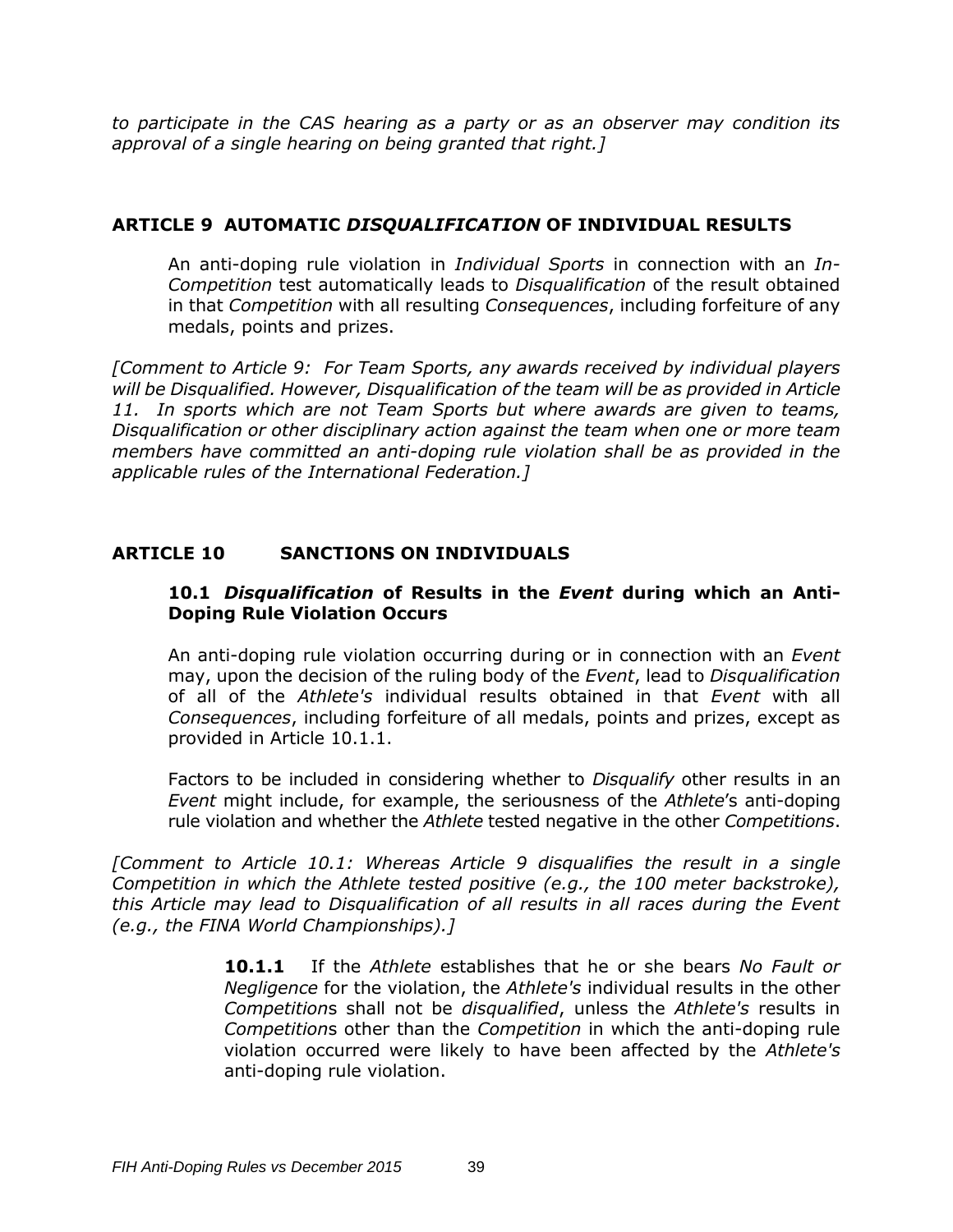### **10.2** *Ineligibility* **for Presence,** *Use* **or** *Attempted Use***, or** *Possession*  **of a** *Prohibited Substance* **or** *Prohibited Method*

The period of *Ineligibility* for a violation of Articles 2.1, 2.2 or 2.6 shall be as follows, subject to potential reduction or suspension pursuant to Articles 10.4, 10.5 or 10.6:

**10.2.1** The period of *Ineligibility* shall be four years where:

10.2.1.1 The anti-doping rule violation does not involve a *Specified Substance*, unless the *Athlete* or other *Person* can establish that the anti-doping rule violation was not intentional.

10.2.1.2 The anti-doping rule violation involves a *Specified Substance* and FIH can establish that the anti-doping rule violation was intentional.

**10.2.2** If Article 10.2.1 does not apply, the period of *Ineligibility* shall be two years.

**10.2.3** As used in Articles 10.2 and 10.3, the term "intentional" is meant to identify those *Athletes* who cheat. The term therefore requires that the *Athlete* or other *Person* engaged in conduct which he or she knew constituted an anti-doping rule violation or knew that there was a significant risk that the conduct might constitute or result in an antidoping rule violation and manifestly disregarded that risk. An antidoping rule violation resulting from an *Adverse Analytical Finding* for a substance which is only prohibited *In-Competition* shall be rebuttably presumed to be not intentional if the substance is a *Specified Substance and* the *Athlete* can establish that the *Prohibited Substance* was *Used Out-of-Competition*. An anti-doping rule violation resulting from an *Adverse Analytical Finding* for a substance which is only prohibited *In-Competition* shall not be considered intentional if the substance is not a *Specified Substance* and the *Athlete* can establish that the *Prohibited Substance* was *Used Out-of-Competition* in a context unrelated to sport performance.

### **10.3** *Ineligibility* **for Other Anti-Doping Rule Violations**

The period of *Ineligibility* for anti-doping rule violations other than as provided in Article 10.2 shall be as follows, unless Articles 10.5 or 10.6 are applicable:

**10.3.1** For violations of Article 2.3 or Article 2.5, the period of *Ineligibility* shall be four years unless, in the case of failing to submit to *Sample* collection, the *Athlete* can establish that the commission of the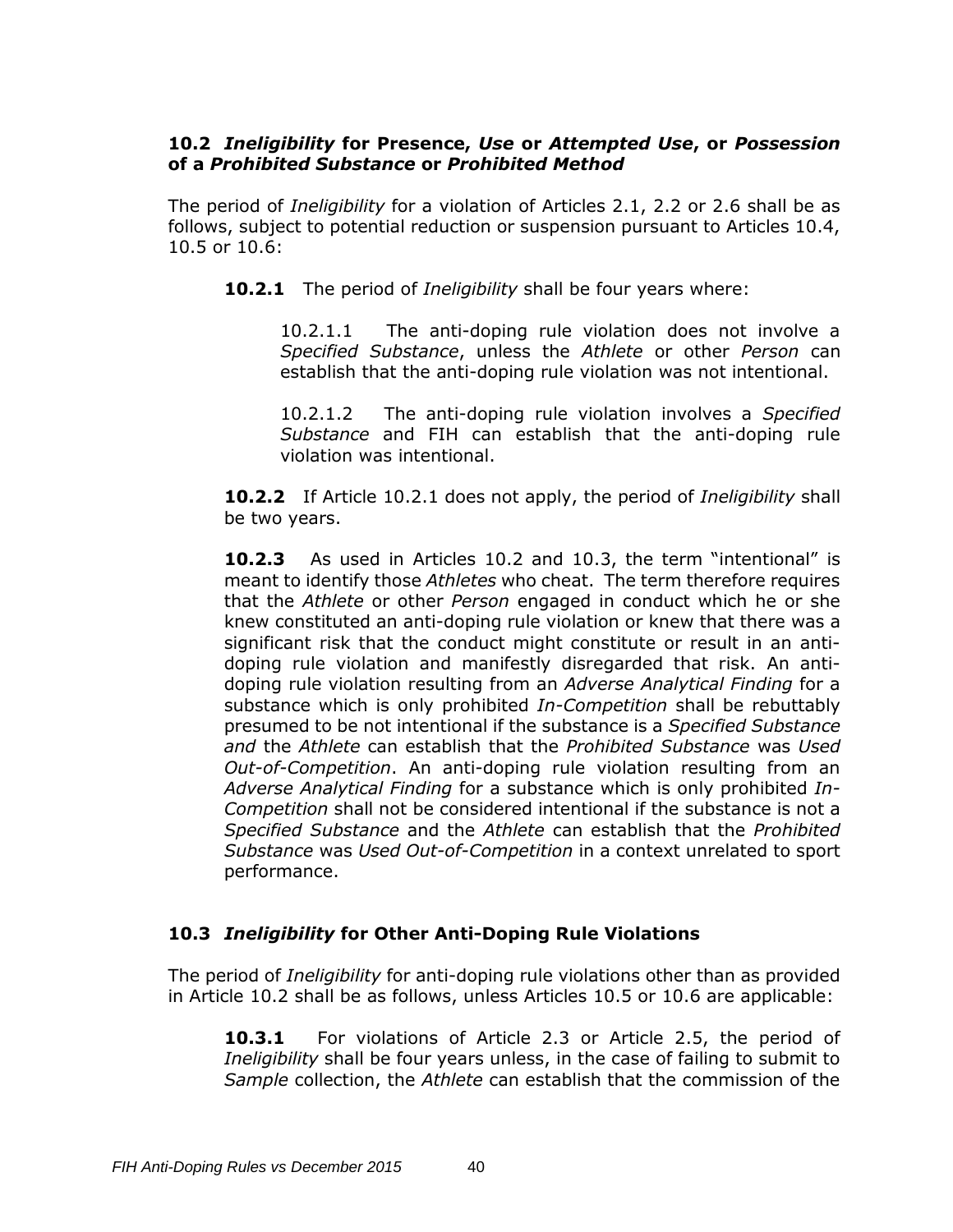anti-doping rule violation was not intentional (as defined in Article 10.2.3), in which case the period of *Ineligibility* shall be two years.

**10.3.2** For violations of Article 2.4, the period of *Ineligibility* shall be two years, subject to reduction down to a minimum of one year, depending on the *Athlete*'s degree of *Fault*. The flexibility between two years and one year of *Ineligibility* in this Article is not available to *Athletes* where a pattern of last-minute whereabouts changes or other conduct raises a serious suspicion that the *Athlete* was trying to avoid being available for *Testing*.

**10.3.3** For violations of Article 2.7 or 2.8, the period of *Ineligibility* shall be a minimum of four years up to lifetime *Ineligibility*, depending on the seriousness of the violation. An Article 2.7 or Article 2.8 violation involving a *Minor* shall be considered a particularly serious violation and, if committed by *Athlete Support Personnel* for violations other than for *Specified Substances*, shall result in lifetime *Ineligibility* for *Athlete Support Personnel*. In addition, significant violations of Article 2.7 or 2.8 which may also violate non-sporting laws and regulations, shall be reported to the competent administrative, professional or judicial authorities.

*[Comment to Article 10.3.3: Those who are involved in doping Athletes or covering up doping should be subject to sanctions which are more severe than the Athletes who test positive. Since the authority of sport organizations is generally limited to Ineligibility for accreditation, membership and other sport benefits, reporting Athlete Support Personnel to competent authorities is an important step in the deterrence of doping.]*

> **10.3.4** For violations of Article 2.9, the period of *Ineligibility* imposed shall be a minimum of two years, up to four years, depending on the seriousness of the violation.

> **10.3.5** For violations of Article 2.10, the period of *Ineligibility* shall be two years, subject to reduction down to a minimum of one year, depending on the *Athlete* or other *Person*'s degree of *Fault* and other circumstances of the case.

*[Comment to Article 10.3.5: Where the "other Person" referenced in Article 2.10 is an entity and not an individual, that entity may be disciplined as provided in Article 12.]*

### **10.4 Elimination of the Period of** *Ineligibility* **where there is** *No Fault or Negligence*

If an *Athlete* or other *Person* establishes in an individual case that he or she bears *No Fault or Negligence*, then the otherwise applicable period of *Ineligibility* shall be eliminated.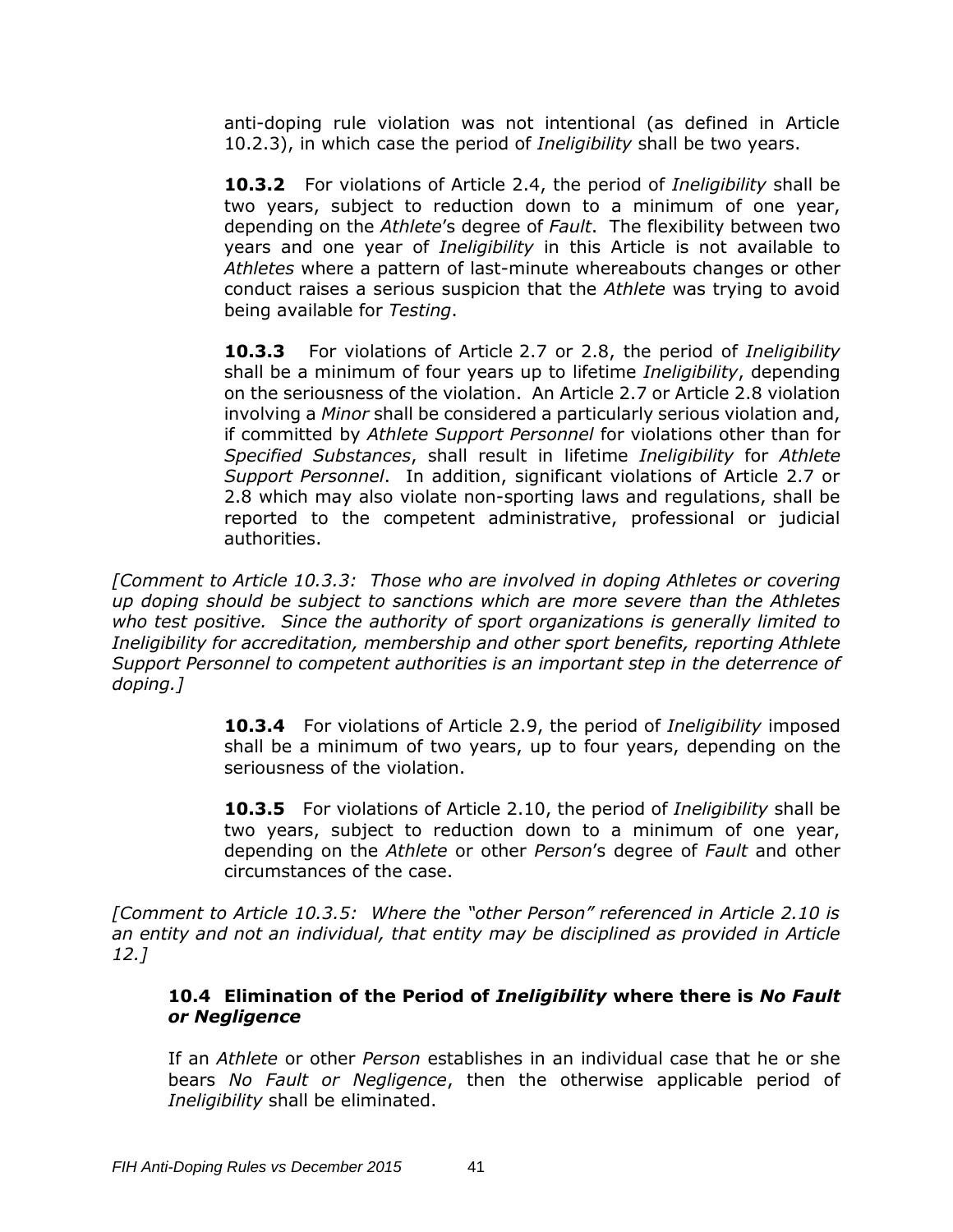*[Comment to Article 10.4: This Article and Article 10.5.2 apply only to the imposition of sanctions; they are not applicable to the determination of whether an anti-doping rule violation has occurred. They will only apply in exceptional circumstances, for example where an Athlete could prove that, despite all due care, he or she was sabotaged by a competitor. Conversely, No Fault or Negligence would not apply in the following circumstances: (a) a positive test resulting from a mislabeled or contaminated vitamin or nutritional supplement (Athletes are responsible for what they ingest (Article 2.1.1) and have been warned against the possibility of supplement contamination); (b) the Administration of a Prohibited Substance by the Athlete's personal physician or trainer without disclosure to the Athlete (Athletes are responsible for their choice of medical personnel and for advising medical personnel that they cannot be given any Prohibited Substance); and (c) sabotage of the Athlete's food or drink by a spouse, coach or other Person within the Athlete's circle of associates (Athletes are responsible for what they ingest and for the conduct of those Persons to whom they entrust access to their food and drink). However, depending on the unique facts of a particular case, any of the referenced illustrations could result in a reduced sanction under Article 10.5 based on No Significant Fault or Negligence.]*

#### **10.5 Reduction of the Period of** *Ineligibility* **based on** *No Significant Fault or Negligence*

**10.5.1** Reduction of Sanctions for *Specified Substances* or *Contaminated Products* for Violations of Article 2.1, 2.2 or 2.6.

### 10.5.1.1 *Specified Substances*

Where the anti-doping rule violation involves a *Specified Substance*, and the *Athlete* or other *Person* can establish *No Significant Fault or Negligence*, then the period of *Ineligibility* shall be, at a minimum, a reprimand and no period of *Ineligibility*, and at a maximum, two years of *Ineligibility*, depending on the *Athlete*'s or other *Person*'s degree of *Fault*.

#### 10.5.1.2 *Contaminated Products*

In cases where the *Athlete* or other *Person* can establish *No Significant Fault or Negligence* and that the detected *Prohibited Substance* came from a *Contaminated Product*, then the period of *Ineligibility* shall be, at a minimum, a reprimand and no period of *Ineligibility*, and at a maximum, two years *Ineligibility*, depending on the *Athlete*'s or other *Person*'s degree of *Fault*.

*[Comment to Article 10.5.1.2: In assessing that Athlete's degree of Fault, it would, for example, be favorable for the Athlete if the Athlete had declared the product which was subsequently determined to be contaminated on his or her Doping Control form.]*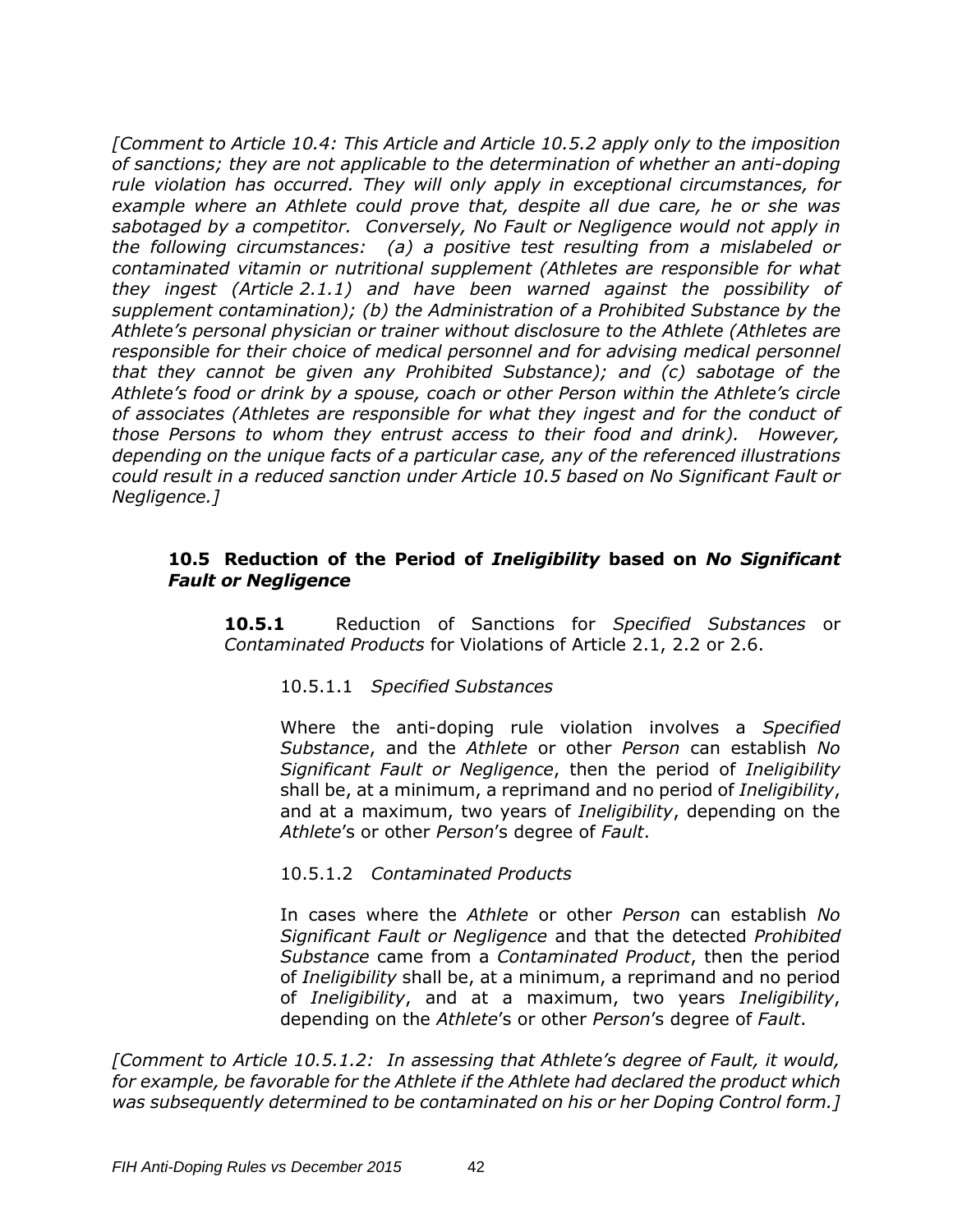**10.5.2** Application of *No Significant Fault or Negligence* beyond the Application of Article 10.5.1

If an *Athlete* or other *Person* establishes in an individual case where Article 10.5.1 is not applicable that he or she bears *No Significant Fault or Negligence*, then, subject to further reduction or elimination as provided in Article 10.6, the otherwise applicable period of *Ineligibility*  may be reduced based on the *Athlete* or other *Person's* degree of *Fault*, but the reduced period of *Ineligibility* may not be less than one-half of the period of *Ineligibility* otherwise applicable. If the otherwise applicable period of *Ineligibility* is a lifetime, the reduced period under this Article may be no less than eight years.

*[Comment to Article 10.5.2: Article 10.5.2 may be applied to any anti-doping rule violation except those Articles where intent is an element of the anti-doping rule violation (e.g., Article 2.5, 2.7, 2.8 or 2.9) or an element of a particular sanction (e.g., Article 10.2.1) or a range of Ineligibility is already provided in an Article based on the Athlete or other Person's degree of Fault.]*

#### **10.6 Elimination, Reduction, or Suspension of Period of** *Ineligibility* **or other** *Consequences* **for Reasons Other than** *Fault*

**10.6.1** *Substantial Assistance* in Discovering or Establishing Anti-Doping Rule Violations

10.6.1.1FIH may, prior to a final appellate decision under Article 13 or the expiration of the time to appeal, suspend a part of the period of *Ineligibility* imposed in an individual case in which it has results management authority where the *Athlete* or other *Person*  has provided *Substantial Assistance* to an *Anti-Doping Organization*, criminal authority or professional disciplinary body which results in: (i) the *Anti-Doping Organization* discovering or bringing forward an anti-doping rule violation by another *Person*, or (ii) which results in a criminal or disciplinary body discovering or bringing forward a criminal offense or the breach of professional rules committed by another *Person* and the information provided by the *Person* providing *Substantial Assistance* is made available to FIH. After a final appellate decision under Article 13 or the expiration of time to appeal, FIH may only suspend a part of the otherwise applicable period of *Ineligibility* with the approval of *WADA*. The extent to which the otherwise applicable period of *Ineligibility* may be suspended shall be based on the seriousness of the anti-doping rule violation committed by the *Athlete* or other *Person* and the significance of the *Substantial Assistance* provided by the *Athlete* or other *Person* to the effort to eliminate doping in sport. No more than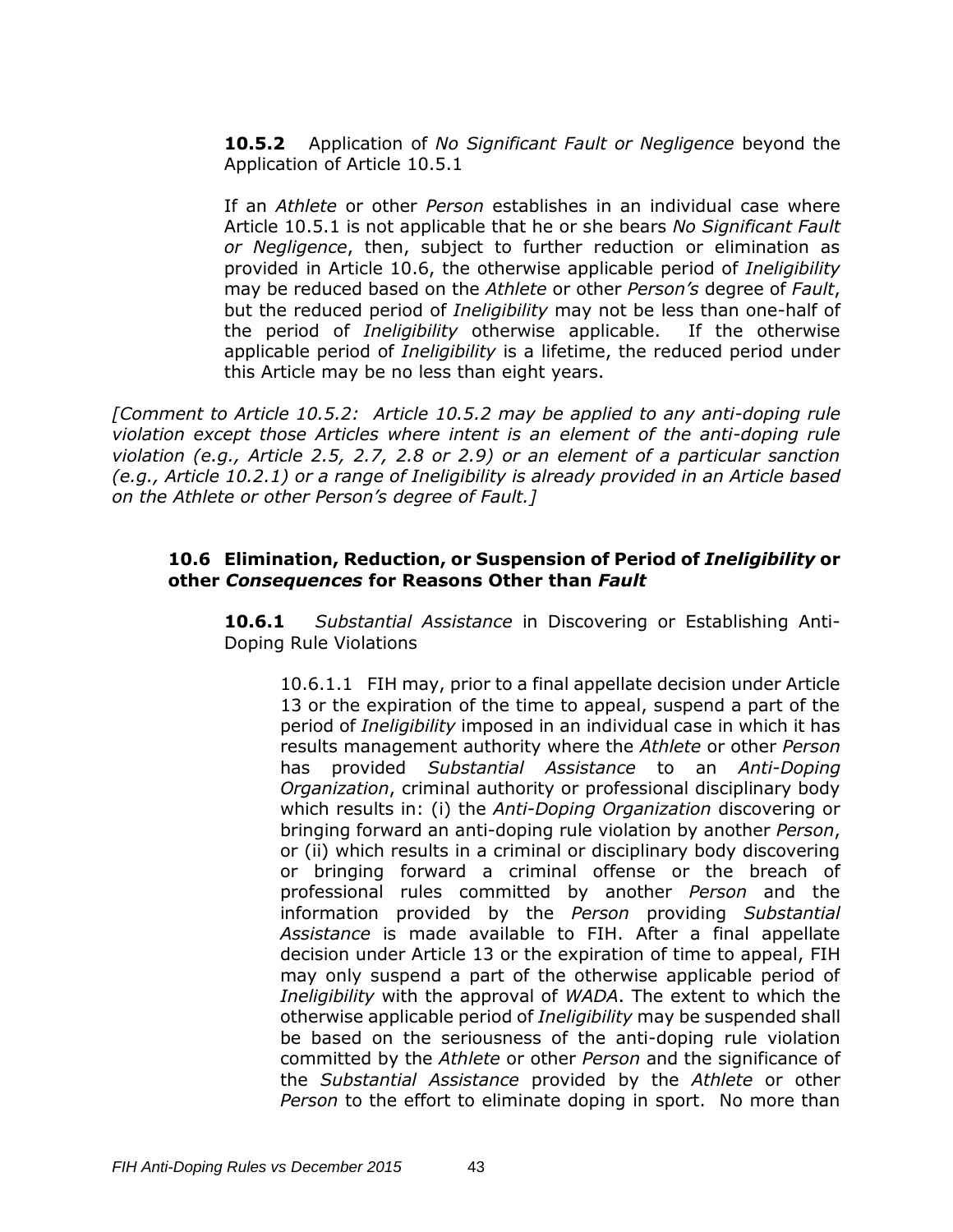three-quarters of the otherwise applicable period of *Ineligibility*  may be suspended. If the otherwise applicable period of *Ineligibility* is a lifetime, the non-suspended period under this Article must be no less than eight years. If the *Athlete* or other *Person* fails to continue to cooperate and to provide the complete and credible *Substantial Assistance* upon which a suspension of the period of *Ineligibility* was based, FIH shall reinstate the original period of *Ineligibility*. If FIH decides to reinstate a suspended period of *Ineligibility* or decides not to reinstate a suspended period of *Ineligibility* that decision may be appealed by any *Person* entitled to appeal under Article 13.

**10.6.1.2** To further encourage *Athletes* and other *Persons* to provide *Substantial Assistance* to *Anti-Doping Organizations*, at the request of FIH or at the request of the *Athlete* or other *Person* who has (or has been asserted to have) committed an anti-doping rule violation, *WADA* may agree at any stage of the results management process, including after a final appellate decision under Article 13, to what it considers to be an appropriate suspension of the otherwise-applicable period of *Ineligibility* and other *Consequences*. In exceptional circumstances, *WADA* may agree to suspensions of the period of *Ineligibility* and other *Consequences* for *Substantial Assistance* greater than those otherwise provided in this Article, or even no period of *Ineligibility*, and/or no return of prize money or payment of fines or costs. *WADA*'s approval shall be subject to reinstatement of sanction, as otherwise provided in this Article. Notwithstanding Article 13, *WADA*'s decisions in the context of this Article may not be appealed by any other *Anti-Doping Organization*.

**10.6.1.3** If FIH suspends any part of an otherwise applicable sanction because of *Substantial Assistance*, then notice providing justification for the decision shall be provided to the other *Anti-Doping Organizations* with a right to appeal under Article 13.2.3 as provided in Article 14.2. In unique circumstances where *WADA* determines that it would be in the best interest of anti-doping, *WADA* may authorize FIH to enter into appropriate confidentiality agreements limiting or delaying the disclosure of the *Substantial Assistance* agreement or the nature of *Substantial Assistance* being provided.

*[Comment to Article 10.6.1: The cooperation of Athletes, Athlete Support Personnel and other Persons who acknowledge their mistakes and are willing to bring other anti-doping rule violations to light is important to clean sport. This is the only circumstance under the Code where the suspension of an otherwise applicable period of Ineligibility is authorized.]*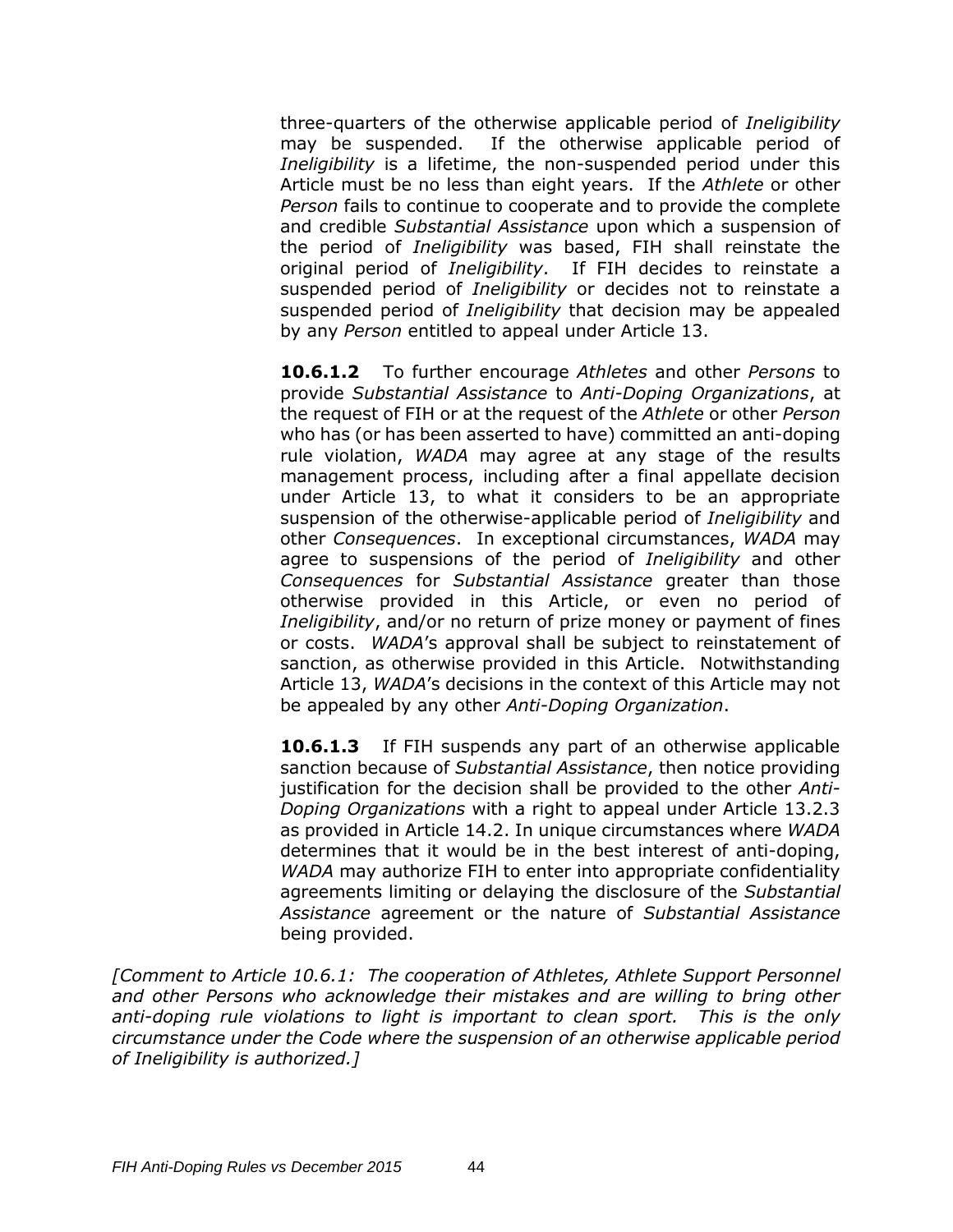**10.6.2** Admission of an Anti-Doping Rule Violation in the Absence of Other Evidence

Where an *Athlete* or other *Person* voluntarily admits the commission of an anti-doping rule violation before having received notice of a *Sample*  collection which could establish an anti-doping rule violation (or, in the case of an anti-doping rule violation other than Article 2.1, before receiving first notice of the admitted violation pursuant to Article 7) and that admission is the only reliable evidence of the violation at the time of admission, then the period of *Ineligibility* may be reduced, but not below one-half of the period of *Ineligibility* otherwise applicable.

*[Comment to Article 10.6.2: This Article is intended to apply when an Athlete or other Person comes forward and admits to an anti-doping rule violation in circumstances where no Anti-Doping Organization is aware that an anti-doping rule violation might have been committed. It is not intended to apply to circumstances where the admission occurs after the Athlete or other Person believes he or she is about to be caught. The amount by which Ineligibility is reduced should be based on the likelihood that the Athlete or other Person would have been caught had he/she not come forward voluntarily.]*

> **10.6.3** Prompt Admission of an Anti-Doping Rule Violation after being Confronted with a Violation Sanctionable under Article 10.2.1 or Article 10.3.1

> An *Athlete* or other *Person* potentially subject to a four-year sanction under Article 10.2.1 or 10.3.1 (for evading or refusing *Sample Collection* or *Tampering* with *Sample Collection*), by promptly admitting the asserted anti-doping rule violation after being confronted by FIH, and also upon the approval and at the discretion of both *WADA* and FIH, may receive a reduction in the period of *Ineligibility* down to a minimum of two years, depending on the seriousness of the violation and the *Athlete* or other *Person's* degree of *Fault*.

**10.6.4** Application of Multiple Grounds for Reduction of a Sanction

Where an *Athlete* or other *Person* establishes entitlement to reduction in sanction under more than one provision of Article 10.4, 10.5 or 10.6, before applying any reduction or suspension under Article 10.6, the otherwise applicable period of *Ineligibility* shall be determined in accordance with Articles 10.2, 10.3, 10.4, and 10.5. If the *Athlete* or other *Person* establishes entitlement to a reduction or suspension of the period of *Ineligibility* under Article 10.6, then the period of *Ineligibility* may be reduced or suspended, but not below one-fourth of the otherwise applicable period of *Ineligibility*.

*[Comment to Article 10.6.4: The appropriate sanction is determined in a sequence of four steps. First, the hearing panel determines which of the basic sanctions*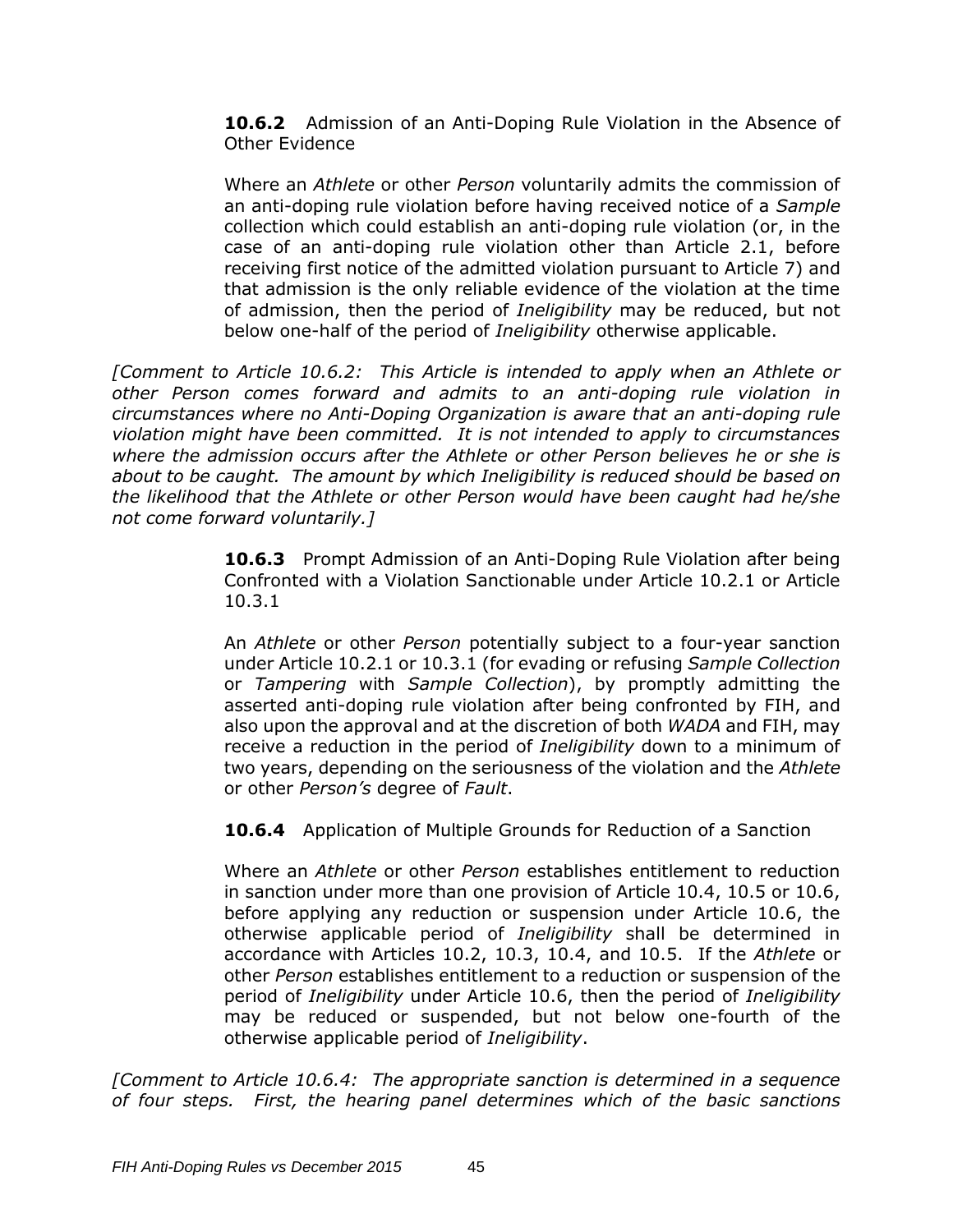*(Articles 10.2, 10.3, 10.4, or 10.5) apply to the particular anti-doping rule violation. Second, if the basic sanction provides for a range of sanctions, the hearing panel must determine the applicable sanction within that range according to the Athlete or other Person's degree of Fault. In a third step, the hearing panel establishes whether there is a basis for elimination, suspension, or reduction of the sanction (Article 10.6). Finally, the hearing panel decides on the commencement of the period of Ineligibility under Article 10.11. Several examples of how Article 10 is to be applied are found in Appendix 2.]*

### **10.7 Multiple Violations**

**10.7.1** For an *Athlete* or other *Person*'s second anti-doping rule violation, the period of *Ineligibility* shall be the greater of:

(a) six months;

(b) one-half of the period of *Ineligibility* imposed for the first anti-doping rule violation without taking into account any reduction under Article 10.6; or

(c) twice the period of *Ineligibility* otherwise applicable to the second anti-doping rule violation treated as if it were a first violation, without taking into account any reduction under Article 10.6.

The period of *Ineligibility* established above may then be further reduced by the application of Article 10.6.

**10.7.2** A third anti-doping rule violation will always result in a lifetime period of *Ineligibility*, except if the third violation fulfills the condition for elimination or reduction of the period of *Ineligibility* under Article 10.4 or 10.5, or involves a violation of Article 2.4. In these particular cases, the period of *Ineligibility* shall be from eight years to lifetime *Ineligibility*.

**10.7.3** An anti-doping rule violation for which an *Athlete* or other *Person* has established *No Fault or Negligence* shall not be considered a prior violation for purposes of this Article.

**10.7.4** Additional Rules for Certain Potential Multiple Violations

10.7.4.1 For purposes of imposing sanctions under Article 10.7, an anti-doping rule violation will only be considered a second violation if FIH can establish that the *Athlete* or other *Person* committed the second anti-doping rule violation after the *Athlete* or other *Person* received notice pursuant to Article 7, or after FIH made reasonable efforts to give notice of the first anti-doping rule violation. If FIH cannot establish this, the violations shall be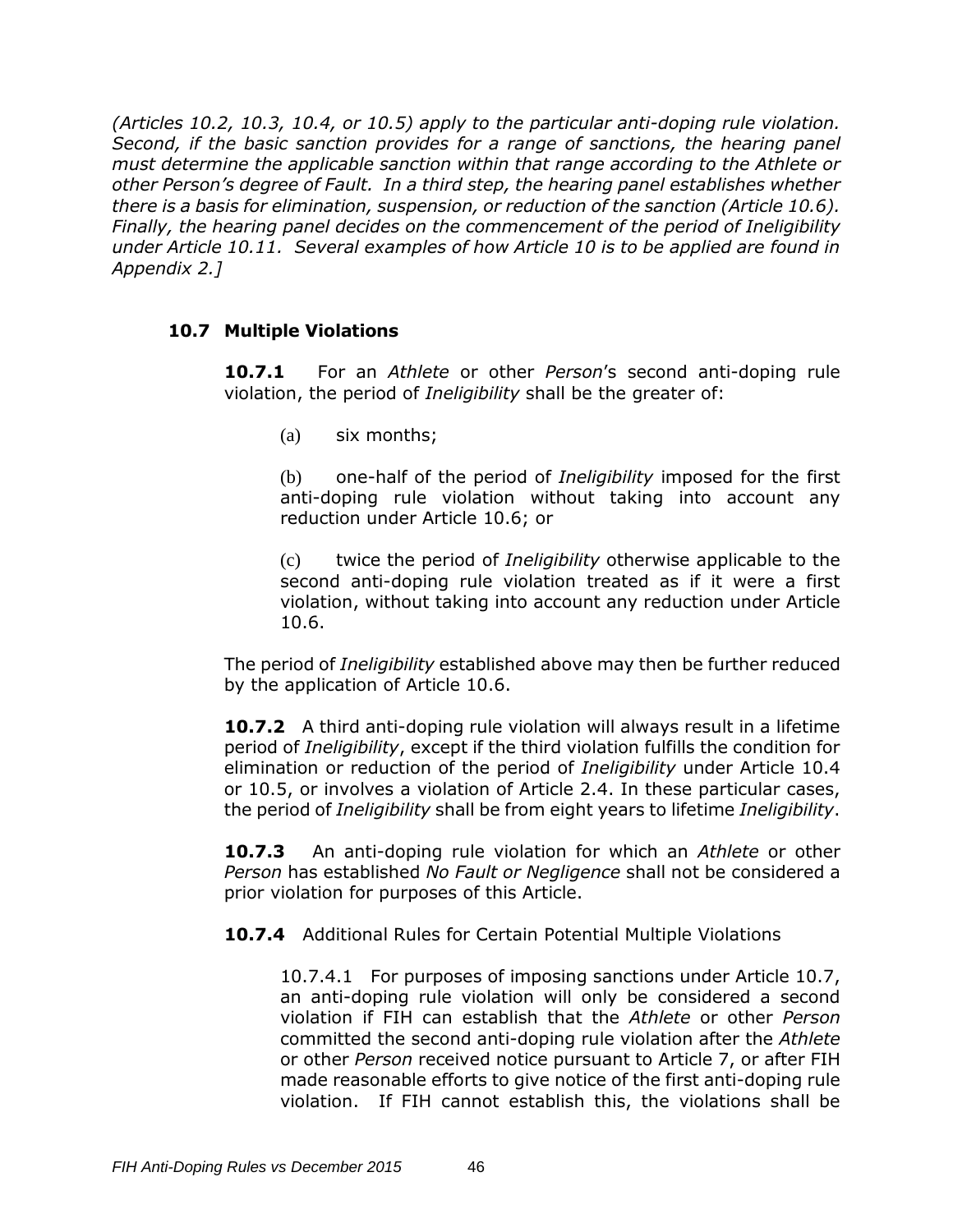considered together as one single first violation, and the sanction imposed shall be based on the violation that carries the more severe sanction.

**10.7.4.2** If, after the imposition of a sanction for a first antidoping rule violation, FIH discovers facts involving an anti-doping rule violation by the *Athlete* or other *Person* which occurred prior to notification regarding the first violation, then FIH shall impose an additional sanction based on the sanction that could have been imposed if the two violations had been adjudicated at the same time. Results in all *Competitions* dating back to the earlier antidoping rule violation will be *Disqualified* as provided in Article 10.8.

**10.7.5** Multiple Anti-Doping Rule Violations during Ten-Year Period

For purposes of Article 10.7, each anti-doping rule violation must take place within the same ten-year period in order to be considered multiple violations.

### **10.8** *Disqualification* **of Results in** *Competitions* **Subsequent to**  *Sample* **Collection or Commission of an Anti-Doping Rule Violation**

In addition to the automatic *Disqualification* of the results in the *Competition* which produced the positive *Sample* under Article 9, all other competitive results of the *Athlete* obtained from the date a positive *Sample* was collected (whether *In-Competition* or *Out-of-Competition*), or other anti-doping rule violation occurred, through the commencement of any *Provisional Suspension* or *Ineligibility* period, shall, unless fairness requires otherwise, be *Disqualified* with all of the resulting *Consequences* including forfeiture of any medals, points and prizes.

*[Comment to Article 10.8: Nothing in these Anti-Doping Rules precludes clean Athletes or other Persons who have been damaged by the actions of a Person who has committed an anti-doping rule violation from pursuing any right which they would otherwise have to seek damages from such Person.]*

## **10.9 Allocation of** *CAS* **Cost Awards and Forfeited Prize Money**

The priority for repayment of *CAS* cost awards and forfeited prize money shall be: first, payment of costs awarded by *CAS*; second, reallocation of forfeited prize money to other *Athletes*; and third, reimbursement of the expenses of FIH.

### **10.10 Financial Consequences**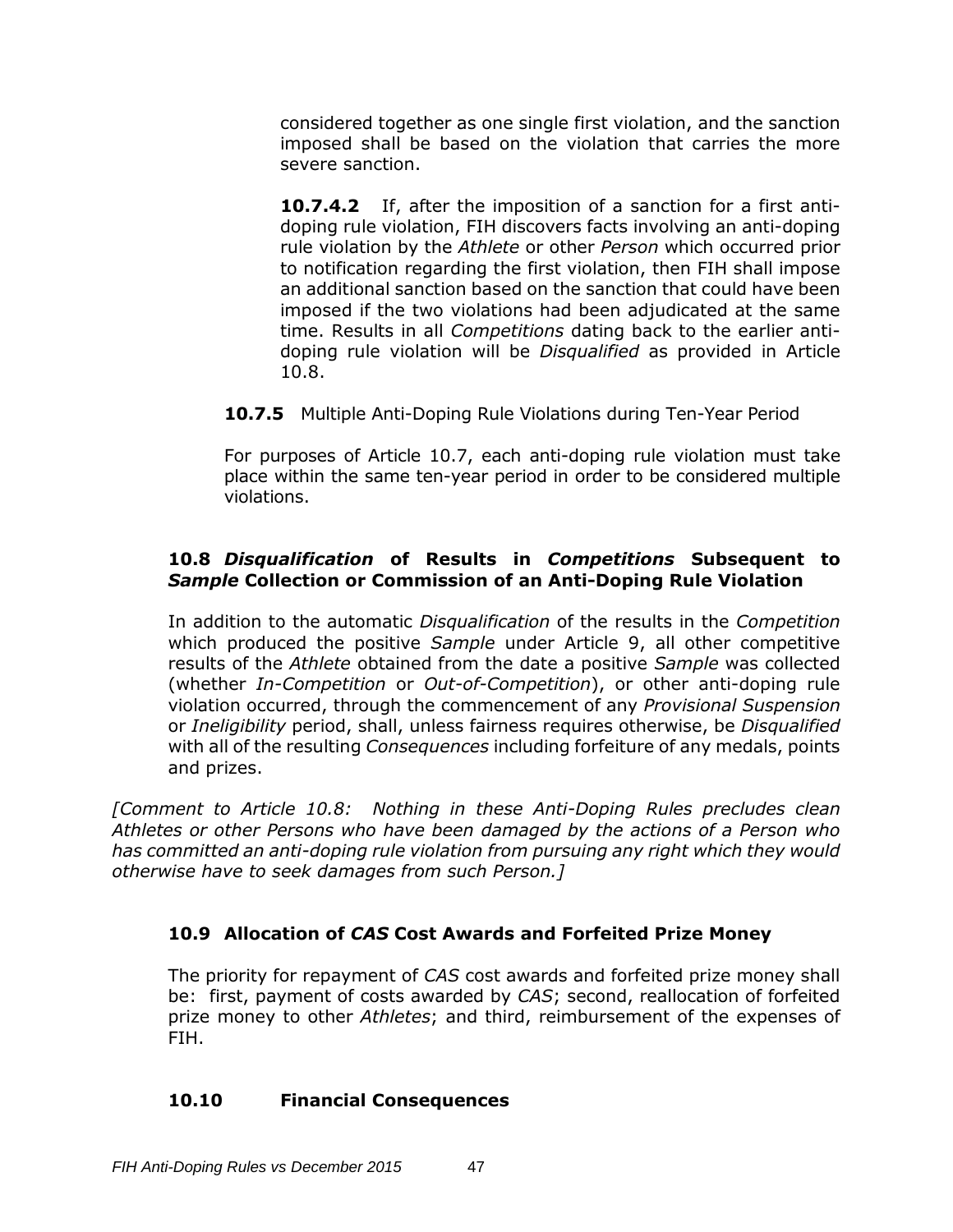Where an *Athlete* or other *Person* commits an anti-doping rule violation, FIH may, in its discretion and subject to the principle of proportionality, elect to a) recover from the *Athlete* or other *Person* costs associated with the anti-doping rule violation, regardless of the period of *Ineligibility* imposed and/or b) fine the *Athlete* or other *Person* in an amount up to 1000Swiss Francs, only in cases where the maximum period of *Ineligibility* otherwise applicable has already been imposed.

The imposition of a financial sanction or the FIH's recovery of costs shall not be considered a basis for reducing the *Ineligibility* or other sanction which would otherwise be applicable under these Anti-Doping Rules or the *Code*.

## **10.11 Commencement of** *Ineligibility* **Period**

Except as provided below, the period of *Ineligibility* shall start on the date of the final hearing decision providing for *Ineligibility* or, if the hearing is waived or there is no hearing, on the date *Ineligibility* is accepted or otherwise imposed.

**10.11.1** Delays Not Attributable to the *Athlete* or other *Person*

Where there have been substantial delays in the hearing process or other aspects of *Doping Control* not attributable to the *Athlete* or other *Person*, FIH may start the period of *Ineligibility* at an earlier date commencing as early as the date of *Sample* collection or the date on which another anti-doping rule violation last occurred. All competitive results achieved during the period of *Ineligibility*, including retroactive *Ineligibility*, shall be *disqualified*.

*[Comment to Article 10.11.1: In cases of anti-doping rule violations other than under Article 2.1, the time required for an Anti-Doping Organization to discover and develop facts sufficient to establish an anti-doping rule violation may be lengthy, particularly where the Athlete or other Person has taken affirmative action to avoid detection. In these circumstances, the flexibility provided in this Article to start the sanction at an earlier date should not be used.]*

### **10.11.2** Timely Admission

Where the *Athlete* or other *Person* promptly (which, in all events, for an *Athlete* means before the *Athlete* competes again) admits the antidoping rule violation after being confronted with the anti-doping rule violation by FIH, the period of *Ineligibility* may start as early as the date of *Sample* collection or the date on which another anti-doping rule violation last occurred. In each case, however, where this Article is applied, the *Athlete* or other *Person* shall serve at least one-half of the period of *Ineligibility* going forward from the date the *Athlete* or other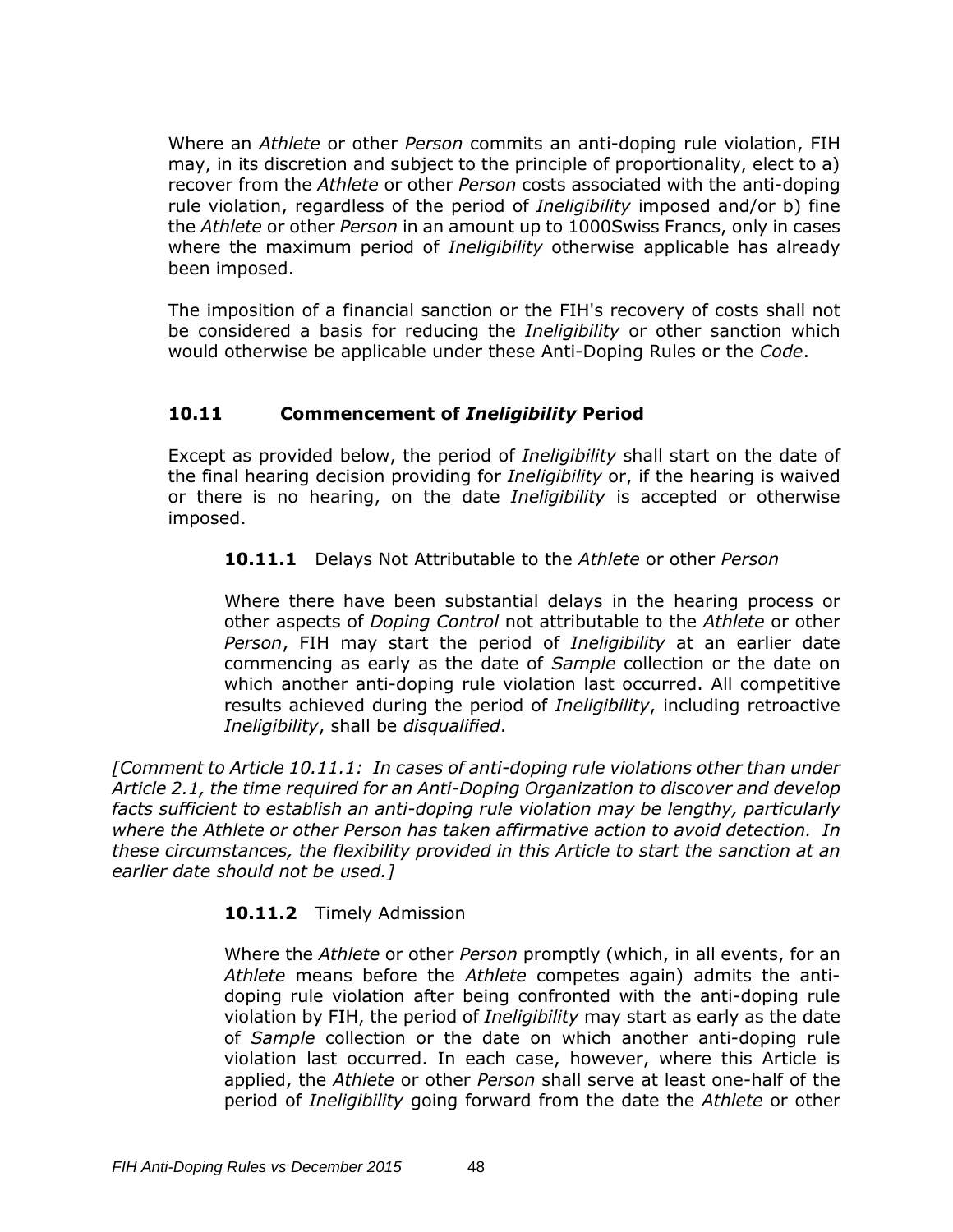*Person* accepted the imposition of a sanction, the date of a hearing decision imposing a sanction, or the date the sanction is otherwise imposed. This Article shall not apply where the period of *Ineligibility* has already been reduced under Article 10.6.3.

**10.11.3** Credit for *Provisional Suspension* or Period of *Ineligibility*  Served

10.11.3.1 If a *Provisional Suspension* is imposed and respected by the *Athlete* or other *Person*, then the *Athlete* or other *Person* shall receive a credit for such period of *Provisional Suspension* against any period of *Ineligibility* which may ultimately be imposed. If a period of *Ineligibility* is served pursuant to a decision that is subsequently appealed, then the *Athlete* or other *Person* shall receive a credit for such period of *Ineligibility* served against any period of *Ineligibility* which may ultimately be imposed on appeal.

**10.11.3.2** If an *Athlete* or other *Person* voluntarily accepts a *Provisional Suspension* in writing from FIH and thereafter respects the *Provisional Suspension*, the *Athlete* or other *Person* shall receive a credit for such period of voluntary *Provisional Suspension* against any period of *Ineligibility* which may ultimately be imposed. A copy of the *Athlete* or other *Perso*n's voluntary acceptance of a *Provisional Suspension* shall be provided promptly to each party entitled to receive notice of an asserted anti-doping rule violation under Article 14.1.

*[Comment to Article 10.11.3.2: An Athlete's voluntary acceptance of a Provisional Suspension is not an admission by the Athlete and shall not be used in any way as to draw an adverse inference against the Athlete.]*

> **10.11.3.3** No credit against a period of *Ineligibility* shall be given for any time period before the effective date of the *Provisional Suspension* or voluntary *Provisional Suspension* regardless of whether the *Athlete* elected not to compete or was suspended by his or her team.

> **10.11.3.4** In *Team Sports*, where a period of *Ineligibility* is imposed upon a team, unless fairness requires otherwise, the period of *Ineligibility* shall start on the date of the final hearing decision providing for *Ineligibility* or, if the hearing is waived, on the date *Ineligibility* is accepted or otherwise imposed. Any period of team *Provisional Suspension* (whether imposed or voluntarily accepted) shall be credited against the total period of *Ineligibility* to be served.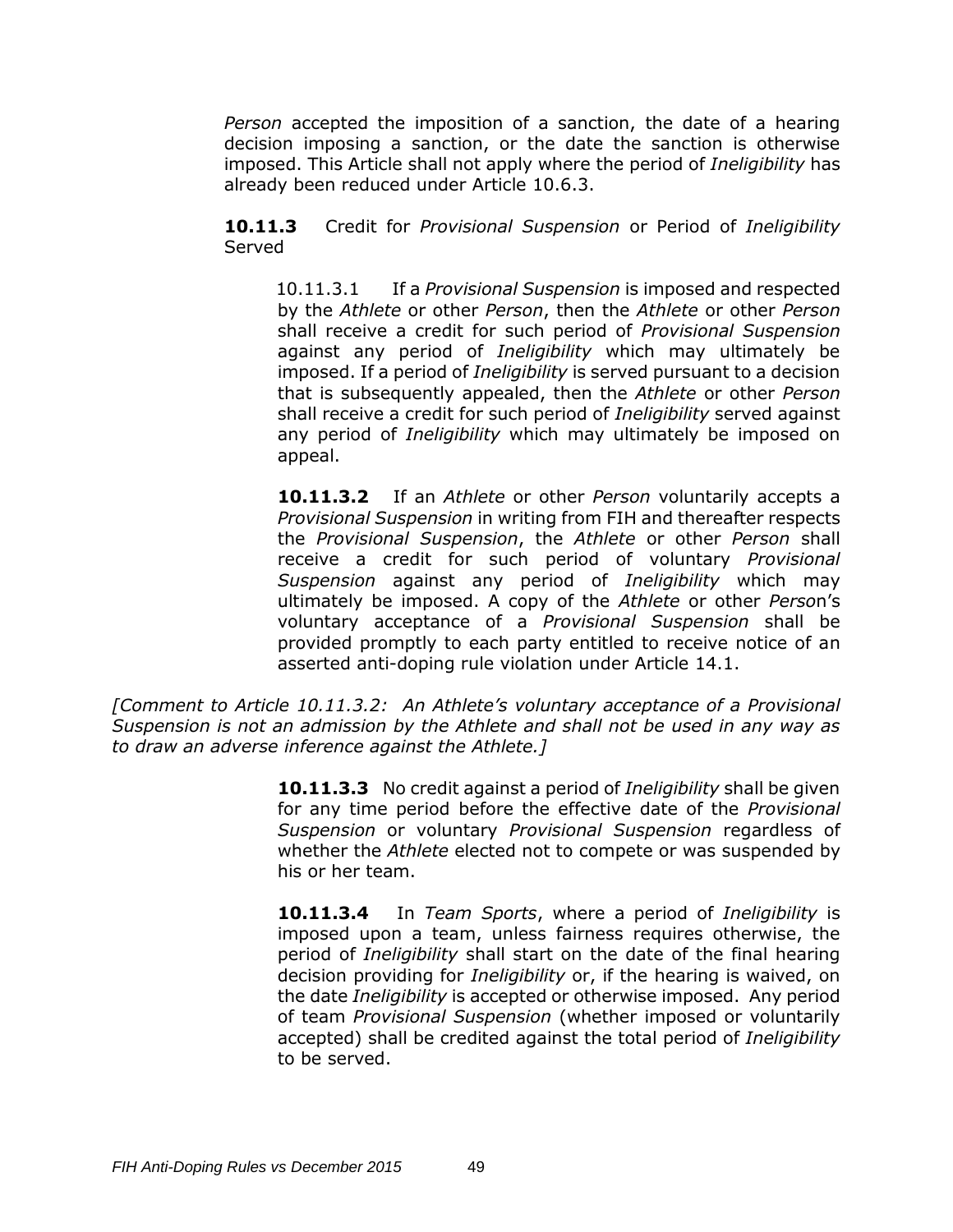*[Comment to Article 10.11: Article 10.11 makes clear that delays not attributable to the Athlete, timely admission by the Athlete and Provisional Suspension are the only justifications for starting the period of Ineligibility earlier than the date of the final hearing decision.]*

## **10.12 Status During** *Ineligibility*

### **10.12.1** Prohibition Against Participation During *Ineligibility*

No *Athlete* or other *Person* who has been declared *Ineligible* may, during the period of *Ineligibility*, participate in any capacity in a *Competition* or activity (other than authorized anti-doping education or rehabilitation programs) authorized or organized by FIH or any *National Association* or a club or other member organization of FIH or any *National Association*, or in *Competitions* authorized or organized by any professional league or any international or national level *Event*  organization or any elite or national-level sporting activity funded by a governmental agency.

An *Athlete* or other *Person* subject to a period of *Ineligibility* longer than four years may, after completing four years of the period of *Ineligibility*, participate as an *Athlete* in local sport events not sanctioned or otherwise under the jurisdiction of a *Code Signatory* or member of a *Code Signatory*, but only so long as the local sport event is not at a level that could otherwise qualify such *Athlete* or other *Person* directly or indirectly to compete in (or accumulate points toward) a national championship or *International Event*, and does not involve the *Athlete* or other *Person* working in any capacity with *Minors*.

An *Athlete* or other *Person* subject to a period of *Ineligibility* shall remain subject to *Testing*.

*[Comment to Article 10.12.1: For example, subject to Article 10.12.2 below, an Ineligible Athlete cannot participate in a training camp, exhibition or practice organized by his or her National Association or a club which is a member of that National Association or which is funded by a governmental agency. Further, an Ineligible Athlete may not compete in a non-Signatory professional league (e.g., the National Hockey League, the National Basketball Association, etc.), Events organized by a non-Signatory International Event organization or a non-Signatory national-level event organization without triggering the Consequences set forth in Article 10.12.3. The term "activity" also includes, for example, administrative activities, such as serving as an official, director, officer, employee, or volunteer of the organization described in this Article. Ineligibility imposed in one sport shall also be recognized by other sports (see Article 15.1, Mutual Recognition).]*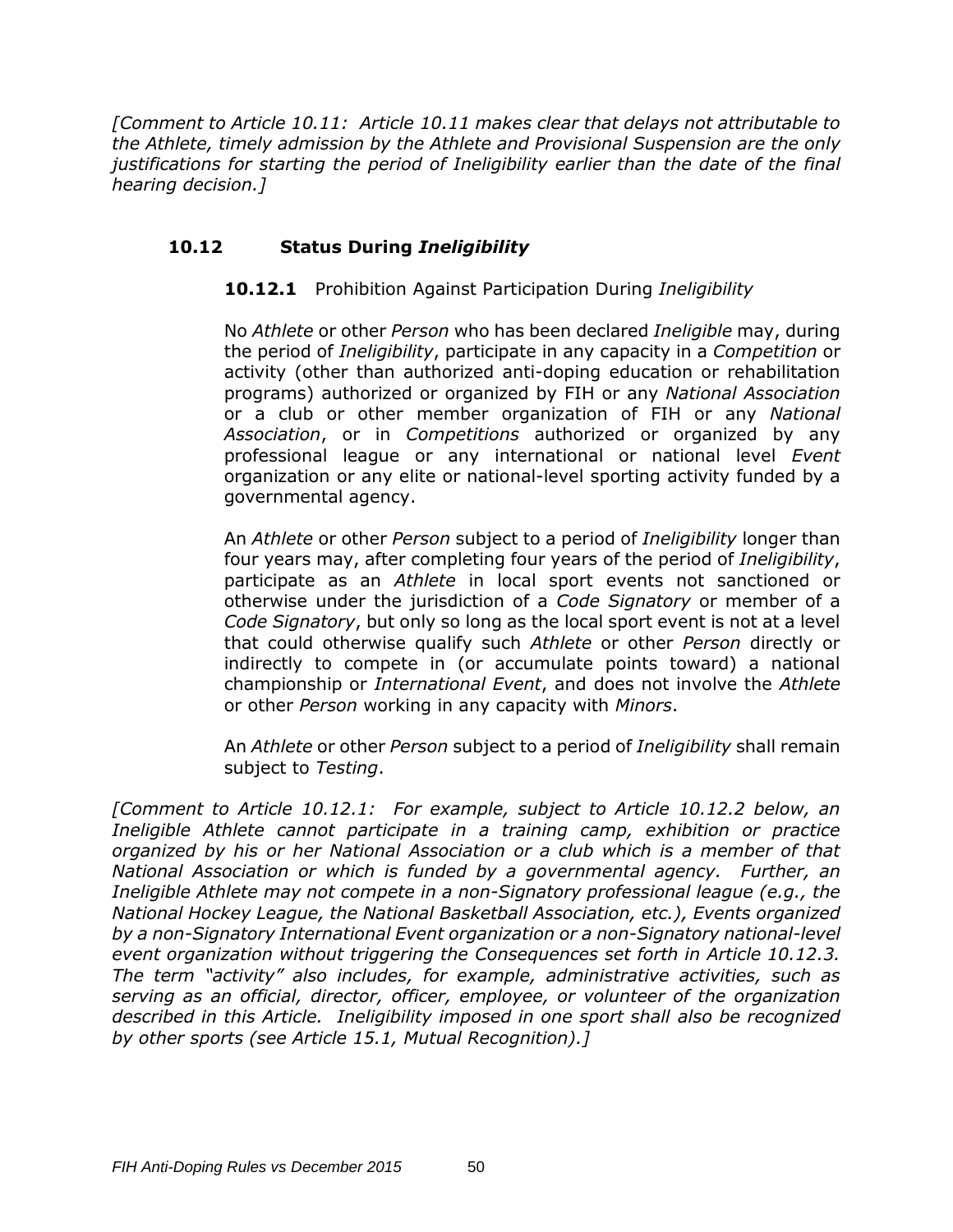### **10.12.2** Return to Training

As an exception to Article 10.12.1, an *Athlete* may return to train with a team or to use the facilities of a club or other member organization of FIH*'s* member organization during the shorter of: (1) the last two months of the *Athlete's* period of *Ineligibility*, or (2) the last one-quarter of the period of *Ineligibility* imposed.

*[Comment to Article 10.12.2: In many Team Sports and some individual sports (e.g., ski jumping and gymnastics), an Athlete cannot effectively train on his/her own so as to be ready to compete at the end of the Athlete's period of Ineligibility. During the training period described in this Article, an Ineligible Athlete may not compete or engage in any activity described in Article 10.12.1 other than training.]*

**10.12.3** Violation of the Prohibition of Participation During *Ineligibility*

Where an *Athlete* or other *Person* who has been declared *Ineligible* violates the prohibition against participation during *Ineligibility* described in Article 10.12.1, the results of such participation shall be *disqualified* and a new period of *Ineligibility* equal in length up to the original period of *Ineligibility* shall be added to the end of the original period of *Ineligibility*. The new period of *Ineligibility* may be adjusted based on the *Athlete* or other *Person*'s degree of *Fault* and other circumstances of the case. The determination of whether an *Athlete* or other *Person* has violated the prohibition against participation, and whether an adjustment is appropriate, shall be made by the *Anti-Doping Organization* whose results management led to the imposition of the initial period of *Ineligibility*. This decision may be appealed under Article 13.

Where an *Athlete Support Person* or other *Person* assists a *Person* in violating the prohibition against participation during *Ineligibility*, FIH shall impose sanctions for a violation of Article 2.9 for such assistance.

**10.12.4** Withholding of Financial Support during *Ineligibility*

In addition, for any anti-doping rule violation not involving a reduced sanction as described in Article 10.4 or 10.5, some or all sport-related financial support or other sport-related benefits received by such *Person* will be withheld by FIH and its *National Associations*.

## **10.13 Automatic Publication of Sanction**

A mandatory part of each sanction shall include automatic publication, as provided in Article 14.3.

*[Comment to Article 10: Harmonization of sanctions has been one of the most discussed and debated areas of anti-doping. Harmonization means that the same*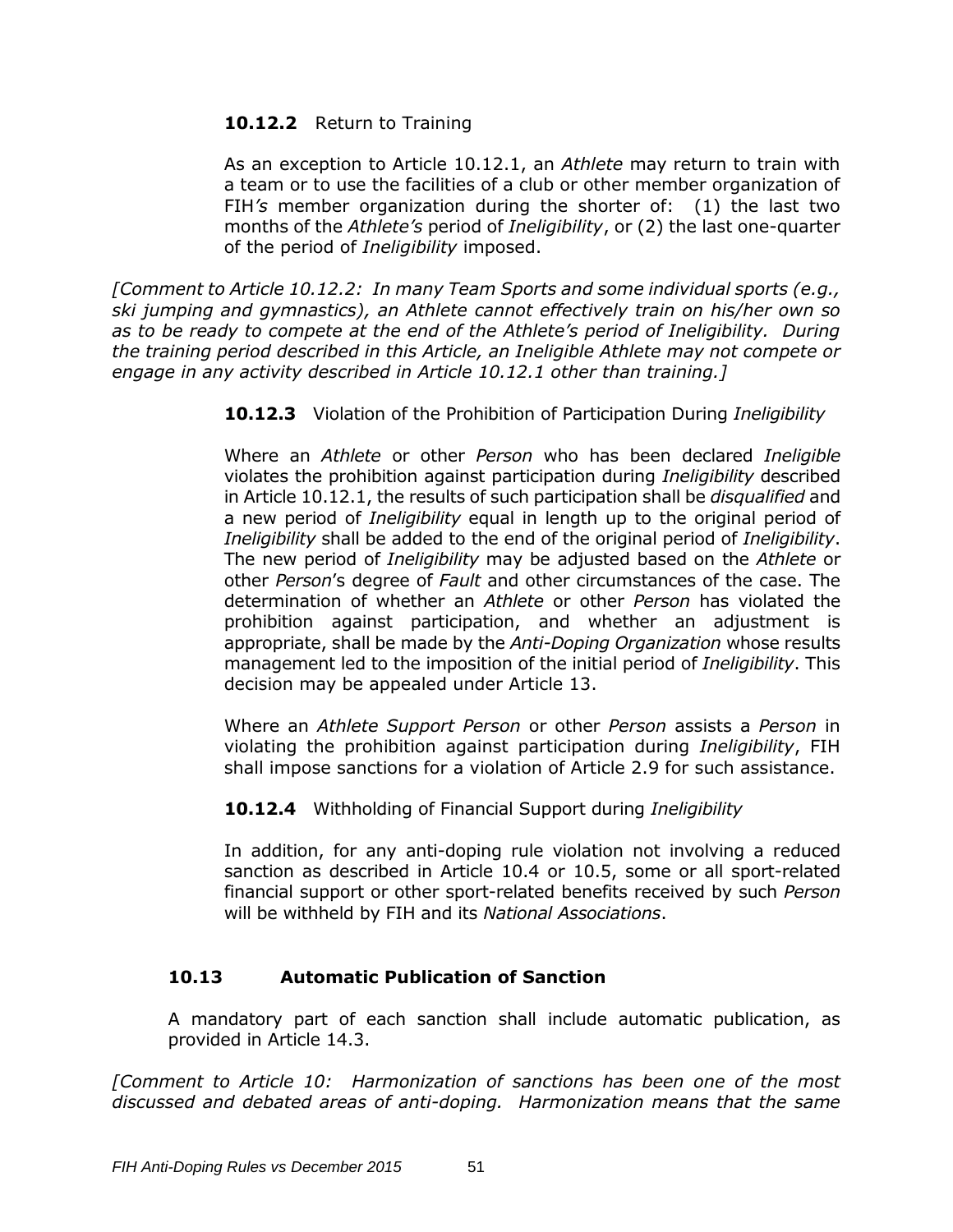*rules and criteria are applied to assess the unique facts of each case. Arguments against requiring harmonization of sanctions are based on differences between sports including, for example, the following: in some sports the Athletes are professionals making a sizable income from the sport and in others the Athletes are true amateurs; in those sports where an Athlete's career is short, a standard period of Ineligibility has a much more significant effect on the Athlete than in sports where careers are traditionally much longer. A primary argument in favor of harmonization is that it is simply not right that two Athletes from the same country who test positive for the same Prohibited Substance under similar circumstances should receive different sanctions only because they participate in different sports. In addition, flexibility in sanctioning has often been viewed as an unacceptable opportunity for some sporting organizations to be more lenient with dopers. The lack of harmonization of sanctions has also frequently been the source of jurisdictional conflicts between International Federations and National Anti-Doping Organizations.]*

# **ARTICLE 11** *CONSEQUENCES* **TO TEAMS**

### **11.1** *Testing* **of** *Team Sport***s**

Where more than one member of a team in a *Team Sport* has been notified of an anti-doping rule violation under Article 7 in connection with an *Event*, the ruling body for the *Event* shall conduct appropriate *Target Testing* of the team during the *Event Period*.

### **11.2** *Consequences* **for** *Team Sport***s**

If more than two members of a team in a *Team Sport* are found to have committed an anti-doping rule violation during an *Event Period*, the ruling body of the *Event* shall impose an appropriate sanction on the team (e.g., loss of points, *Disqualification* from a *Competition* or *Event*, or other sanction) in addition to any *Consequences* imposed upon the individual *Athlete*s committing the anti-doping rule violation.

#### **11.3** *Event* **Ruling Body may Establish Stricter** *Consequences* **for** *Team Sports*

The ruling body for an *Event* may elect to establish rules for the *Event* which impose *Consequences* for *Team Sports* stricter than those in Article 11.2 for purposes of the *Event*.

11.3.1 The disqualified team and the *Athletes* concerned must automatically and immediately return all awards, trophies, medals, prize money received during the tournament, *Competition* or *Event* to the FIH or other *Event* organizer.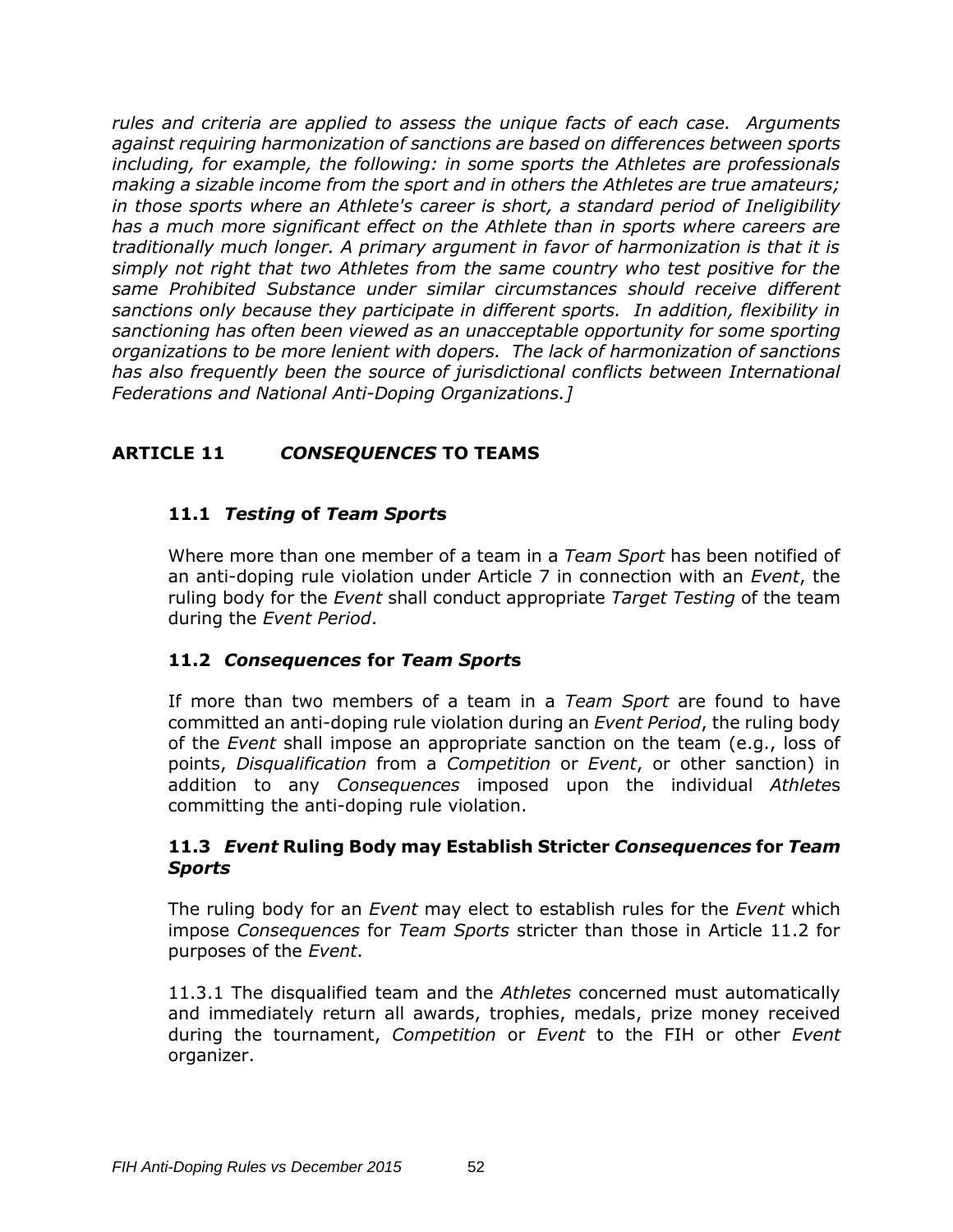*[Comment to Article 11.3: For example, the International Olympic Committee could establish rules which would require Disqualification of a team from the Olympic Games based on a lesser number of anti-doping rule violations during the period of the Games.]*

### **ARTICLE 12 SANCTIONS AND COSTS ASSESSED AGAINST SPORTING BODIES**

**12.1** FIH has the authority to withhold some or all funding or other nonfinancial support to *National Associations* that are not in compliance with these Anti-Doping Rules.

**12.2** *National Associations* shall be obligated to reimburse FIH for all costs (including but not limited to laboratory fees, hearing expenses and travel) related to a violation of these Anti-Doping Rules committed by an *Athlete* or other *Person* affiliated with that *National Association*.

**12.3** FIH may elect to take additional disciplinary action against *National Associations* with respect to recognition, the eligibility of its officials and *Athletes* to participate in International Events and fines based on the following:

**12.3.1** Four or more violations of these Anti-Doping Rules (other than violations involving Article 2.4) are committed by *Athletes* or other *Persons* affiliated with a *National Association* within a 12-month period in testing conducted by FIH or *Anti-Doping Organizations* other than the *National Association* or its *National Anti-Doping Organization*. In such event FIH may in its discretion elect to: (a) ban all officials from that *National Association* for participation in any FIH activities for a period of up to two years and/or (b) fine the *National Association* in an amount up to 10000 Swiss Francs. (For purposes of this Rule, any fine paid pursuant to Rule 12.3.2 shall be credited against any fine assessed.)

12.3.1.1 If four or more violations of these Anti-Doping Rules (other than violations involving Articles 2.4) are committed in addition to the violations described in Article 12.3.1 by *Athletes* or other *Persons* affiliated with a *National Association* within a 12 month period in *Testing* conducted by FIH or *Anti-Doping Organizations* other than the *National Association* or its *National Anti-Doping Organization,* then FIH may suspend that *National Association's* membership for a period of up to 4 years.

**12.3.2** More than one *Athlete* or other *Person* from a *National Association* commits an *Anti-Doping Rule* violation during an *International Event.* In such event FIH may fine that *National Association* in an amount up to 10000 Swiss Francs.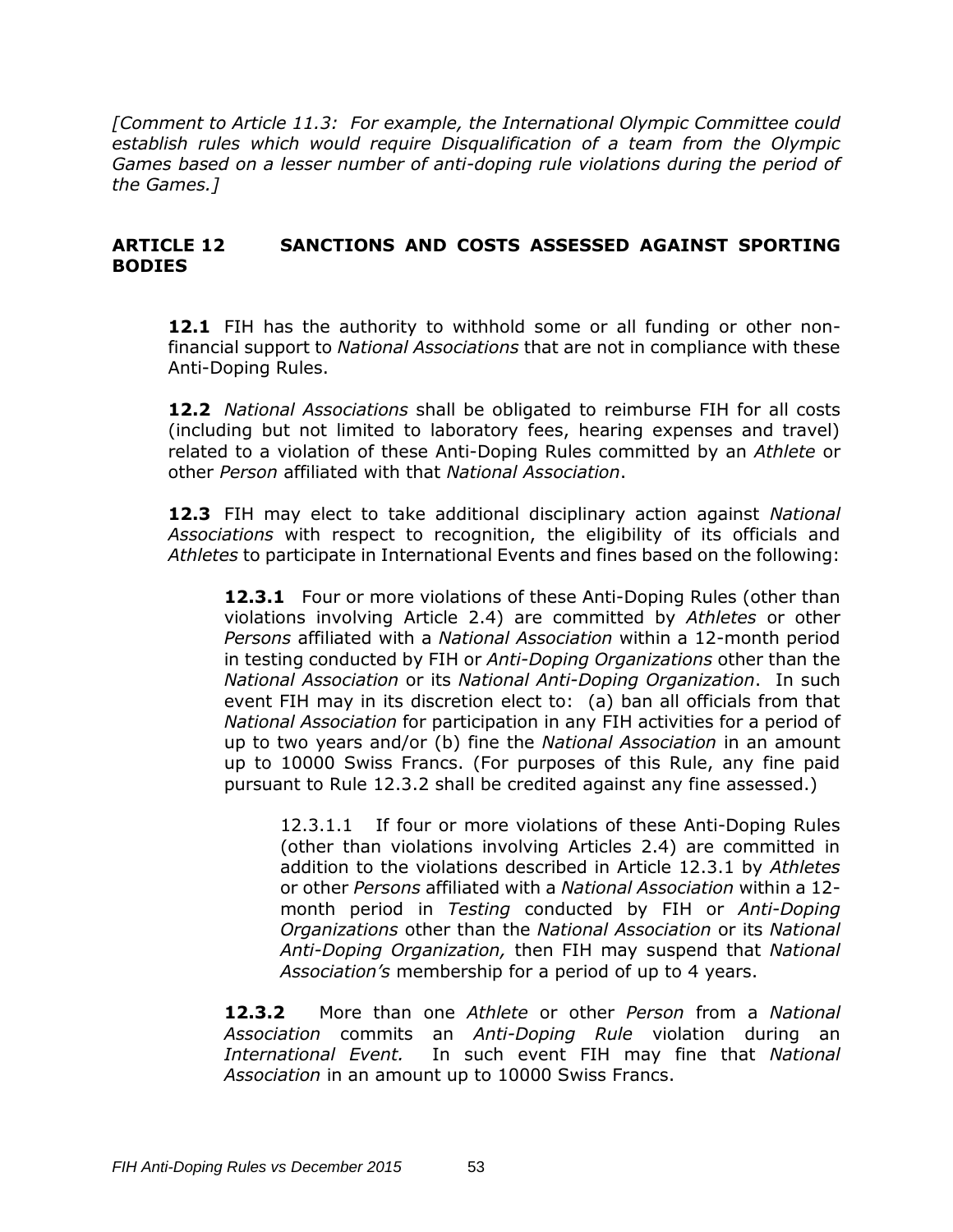**12.3.3** A *National Association* has failed to make diligent efforts to keep the IF informed about an *Athlete's* whereabouts after receiving a request for that information from FIH. In such event FIH may fine the *National Association* in an amount up to 5000 Swiss Francs per *Athlete* in addition to all of the FIH costs incurred in *Testing* that *National Association's Athletes*.

# **ARTICLE 13 APPEALS**

### **13.1 Decisions Subject to Appeal**

Decisions made under these Anti-Doping Rules may be appealed as set forth below in Article 13.2 through 13.7 or as otherwise provided in these Anti-Doping Rules, the *Code* or the *International Standards*. Such decisions shall remain in effect while under appeal unless the appellate body orders otherwise. Before an appeal is commenced, any post-decision review provided in the *Anti-Doping Organization*'s rules must be exhausted, provided that such review respects the principles set forth in Article 13.2.2 below (except as provided in Article 13.1.3).

### 13.1.1 Scope of Review Not Limited

The scope of review on appeal includes all issues relevant to the matter and is expressly not limited to the issues or scope of review before the initial decision maker.

**13.1.2** *CAS* Shall Not Defer to the Findings Being Appealed

In making its decision, *CAS* need not give deference to the discretion exercised by the body whose decision is being appealed.

*[Comment to Article 13.1.2: CAS proceedings are de novo. Prior proceedings do not limit the evidence or carry weight in the hearing before CAS.]*

**13.1.3** *WADA* Not Required to Exhaust Internal Remedies

Where *WADA* has a right to appeal under Article 13 and no other party has appealed a final decision within FIH's process, *WADA* may appeal such decision directly to *CAS* without having to exhaust other remedies in FIH's process.

*[Comment to Article 13.1.3: Where a decision has been rendered before the final stage of FIH's process (for example, a first hearing) and no party elects to appeal that decision to the next level of FIH's process (e.g., the Managing Board), then WADA may bypass the remaining steps in FIH's internal process and appeal directly to CAS.]*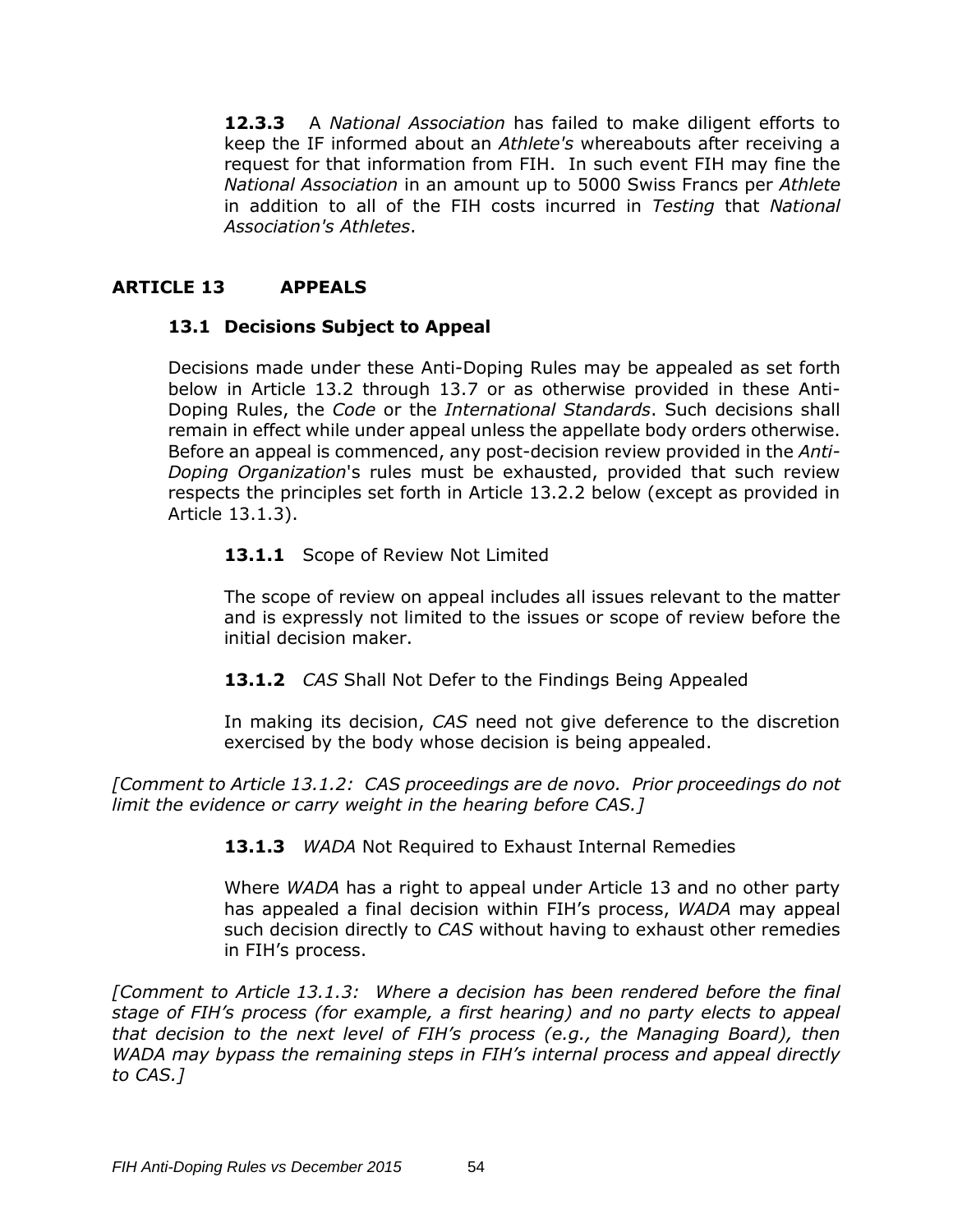#### **13.2 Appeals from Decisions Regarding Anti-Doping Rule Violations,**  *Consequences***,** *Provisional Suspensions,* **Recognition of Decisions and Jurisdiction**

A decision that an anti-doping rule violation was committed, a decision imposing *Consequences* or not imposing *Consequences* for an anti-doping rule violation, or a decision that no anti-doping rule violation was committed; a decision that an anti-doping rule violation proceeding cannot go forward for procedural reasons (including, for example, prescription); a decision by *WADA* not to grant an exception to the six month notice requirement for a retired *Athlete* to return to *Competition* under Article 5.7.1; a decision by *WADA* assigning results management under Article 7.1 of the *Code*; a decision by FIH not to bring forward an *Adverse Analytical Finding* or an *Atypical Finding* as an anti-doping rule violation, or a decision not to go forward with an anti-doping rule violation after an investigation under Article 7.7; a decision to impose a *Provisional Suspension* as a result of a *Provisional Hearing*; FIH's failure to comply with Article 7.9; a decision that FIH lacks jurisdiction to rule on an alleged anti-doping rule violation or its *Consequences*; a decision to suspend, or not suspend, a period of *Ineligibility* or to reinstate, or not reinstate, a suspended period of *Ineligibility* under Article 10.6.1; a decision under Article 10.12.3; and a decision by FIH not to recognize another *Anti-Doping Organization*'s decision under Article 15, may be appealed exclusively as provided in Articles 13.2 – 13.7.

**13.2.1** Appeals Involving *International-Level Athletes* or *International Events*

In cases arising from participation in an *International Event* or in cases involving *International-Level Athletes*, the decision may be appealed exclusively to *CAS*.

*[Comment to Article 13.2.1: CAS decisions are final and binding except for any review required by law applicable to the annulment or enforcement of arbitral awards.]*

**13.2.2** Appeals Involving Other *Athletes* or Other *Persons*

In cases where Article 13.2.1 is not applicable, the decision may be appealed to a national-level appeal body, being an independent and impartial body established in accordance with rules adopted by the *National Anti-Doping Organization* having jurisdiction over the *Athlete* or other *Person*. The rules for such appeal shall respect the following principles: a timely hearing; a fair and impartial hearing panel; the right to be represented by counsel at the *Person*'s own expense; and a timely, written, reasoned decision. If the *National Anti-Doping Organization* has not established such a body, the decision may be appealed to *CAS* in accordance with the provisions applicable before such court.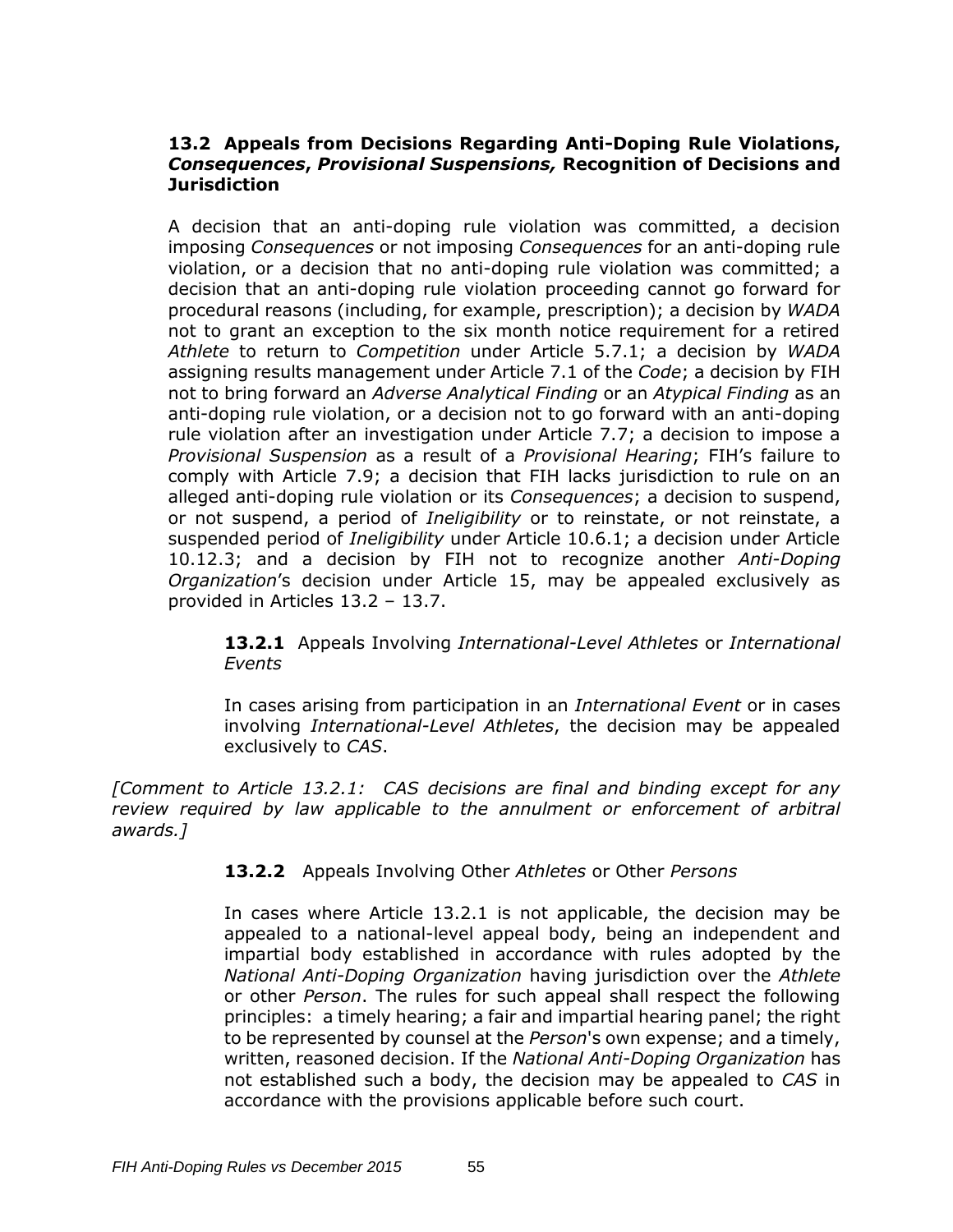## **13.2.3** *Persons* Entitled to Appeal

In cases under Article 13.2.1, the following parties shall have the right to appeal to *CAS*: (a) the *Athlete* or other *Person* who is the subject of the decision being appealed; (b) the other party to the case in which the decision was rendered; (c) FIH; (d) the *National Anti-Doping Organization* of the *Person's* country of residence or countries where the *Person* is a national or license holder; (e) the International Olympic Committee or International Paralympic Committee, as applicable, where the decision may have an effect in relation to the Olympic Games or Paralympic Games, including decisions affecting eligibility for the Olympic Games or Paralympic Games; and (f) *WADA*.

In cases under Article 13.2.2, the parties having the right to appeal to the national-level appeal body shall be as provided in the *National Anti-Doping Organization*'s rules but, at a minimum, shall include the following parties: (a) the *Athlete* or other *Person* who is the subject of the decision being appealed; (b) the other party to the case in which the decision was rendered; (c) FIH; (d) the *National Anti-Doping Organization* of the *Person*'s country of residence; (e) the International Olympic Committee or International Paralympic Committee, as applicable, where the decision may have an effect in relation to the Olympic Games or Paralympic Games, including decisions affecting eligibility for the Olympic Games or Paralympic Games; and (f) *WADA*. For cases under Article 13.2.2, *WADA*, the International Olympic Committee, the International Paralympic Committee, and FIH shall also have the right to appeal to *CAS* with respect to the decision of the national-level appeal body. Any party filing an appeal shall be entitled to assistance from *CAS* to obtain all relevant information from the *Anti-Doping Organization* whose decision is being appealed and the information shall be provided if *CAS* so directs.

Notwithstanding any other provision herein, the only *Person* who may appeal from a *Provisional Suspension* is the *Athlete* or other *Person* upon whom the *Provisional Suspension* is imposed.

### **13.2.4** Cross Appeals and other Subsequent Appeals Allowed

Cross appeals and other subsequent appeals by any respondent named in cases brought to *CAS* under the *Code* are specifically permitted. Any party with a right to appeal under this Article 13 must file a cross appeal or subsequent appeal at the latest with the party's answer.

*[Comment to Article 13.2.4: This provision is necessary because since 2011, CAS rules no longer permit an Athlete the right to cross appeal when an Anti-Doping Organization appeals a decision after the Athlete's time for appeal has expired. This provision permits a full hearing for all parties.]*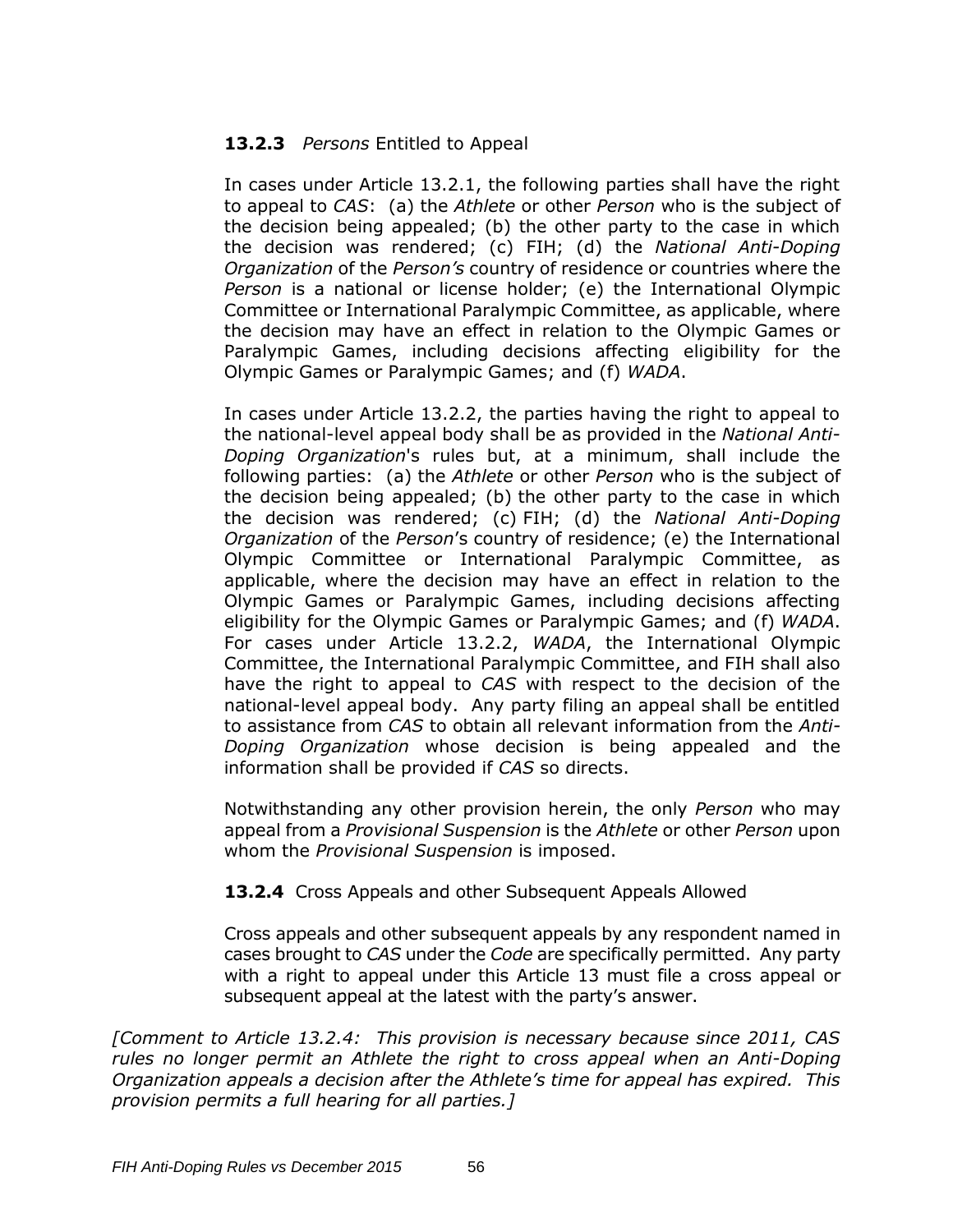### **13.3 Failure to Render a Timely Decision**

Where, in a particular case, FIH fails to render a decision with respect to whether an anti-doping rule violation was committed within a reasonable deadline set by *WADA*, *WADA* may elect to appeal directly to *CAS* as if FIH had rendered a decision finding no anti-doping rule violation. If the *CAS* hearing panel determines that an anti-doping rule violation was committed and that *WADA* acted reasonably in electing to appeal directly to *CAS*, then *WADA*'s costs and attorney fees in prosecuting the appeal shall be reimbursed to *WADA* by FIH.

*[Comment to Article 13.3: Given the different circumstances of each anti-doping rule violation investigation and results management process, it is not feasible to establish a fixed time period for FIH to render a decision before WADA may intervene by appealing directly to CAS. Before taking such action, however, WADA will consult with FIH and give FIH an opportunity to explain why it has not yet rendered a decision.]*

### **13.3.1 Failure of** *National Association* **to Render a Timely Decision**

Where, in a particular case, a FIH affiliated *National Association* fails to render a decision with respect to whether an anti-doping rule violation (for which the *National Association* is the competent Results Management Authority) was committed within a reasonable deadline set by FIH, FIH may decide to assume jurisdiction for the matters and conduct Results Management Authority in accordance with these Anti-Doping Rules.

Should this occur, the *National Association* is liable for the costs incurred by FIH for the management of the case.

## **13.4 Appeals Relating to** *TUEs*

*TUE* decisions may be appealed exclusively as provided in Article 4.4.

## **13.5 Notification of Appeal Decisions**

Any *Anti-Doping Organization* that is a party to an appeal shall promptly provide the appeal decision to the *Athlete* or other *Person* and to the other *Anti-Doping Organizations* that would have been entitled to appeal under Article 13.2.3 as provided under Article 14.2.

### **13.6 Appeal from Decisions Pursuant to Article 12**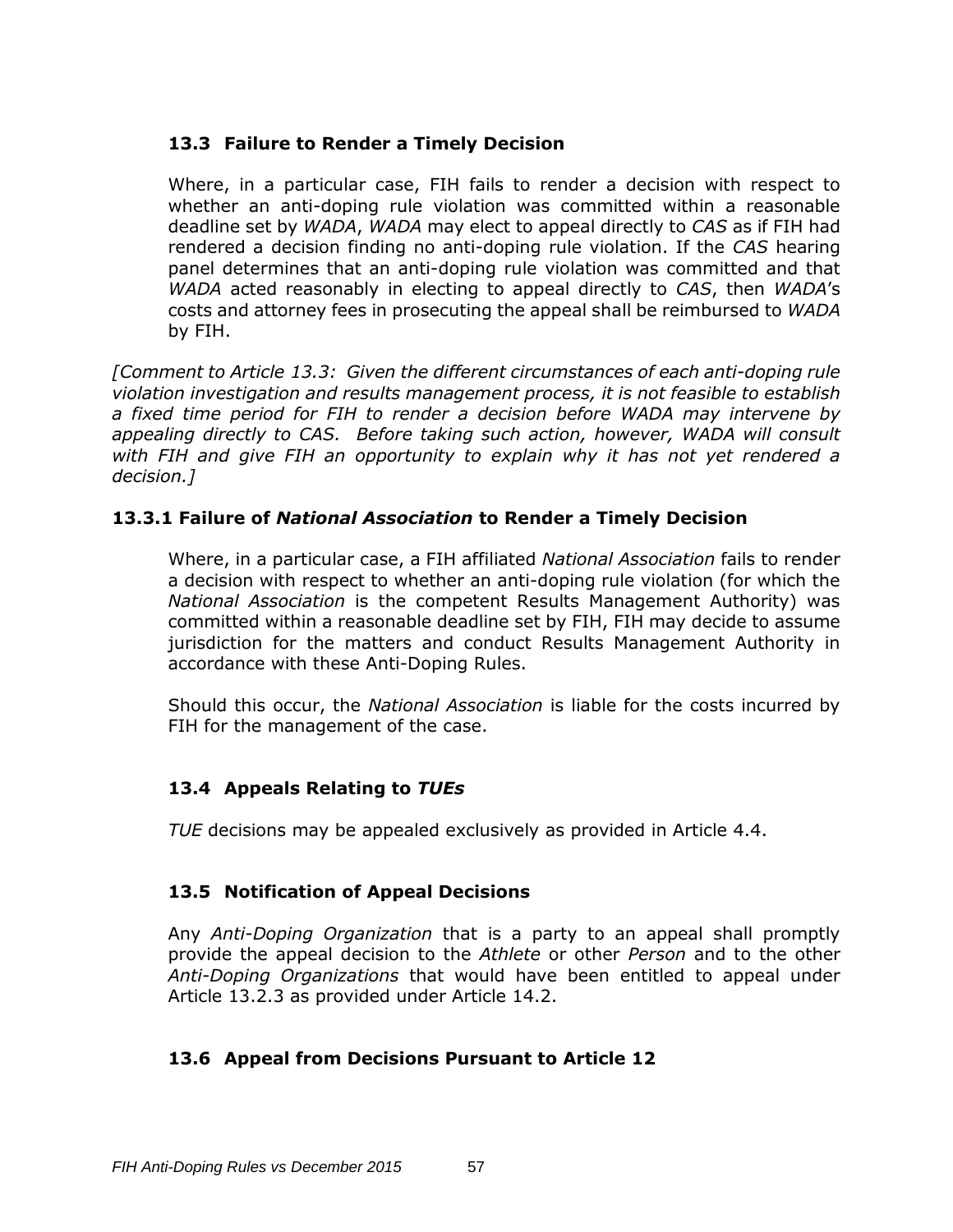Decisions by FIH pursuant to Article 12 may be appealed exclusively to *CAS* by the *National Association*.

### **13.7 Time for Filing Appeals**

#### **13.7.1** Appeals to *CAS*

The time to file an appeal to *CAS* shall be twenty-one days from the date of receipt of the decision by the appealing party. The above notwithstanding, the following shall apply in connection with appeals filed by a party entitled to appeal but which was not a party to the proceedings that led to the decision being appealed:

- a) Within fifteen days from notice of the decision, such party/ies shall have the right to request a copy of the case file from the body that issued the decision;
- b) If such a request is made within the fifteen-day period, then the party making such request shall have twenty-one days from receipt of the file to file an appeal to CAS.

The above notwithstanding, the filing deadline for an appeal filed by *WADA* shall be the later of:

- a) Twenty-one days after the last day on which any other party in the case could have appealed; or
- b) Twenty-one days after *WADA*'s receipt of the complete file relating to the decision.

#### **13.7.2** Appeals Under Article 13.2.2

The time to file an appeal to an independent and impartial body established at national level in accordance with rules established by the *National Anti-Doping Organization* shall be indicated by the same rules of the *National Anti-Doping Organization*.

The above notwithstanding, the filing deadline for an appeal or intervention filed by *WADA* shall be the later of:

(a) Twenty-one days after the last day on which any other party in the case could have appealed, or

(b) Twenty-one days after *WADA*'s receipt of the complete file relating to the decision.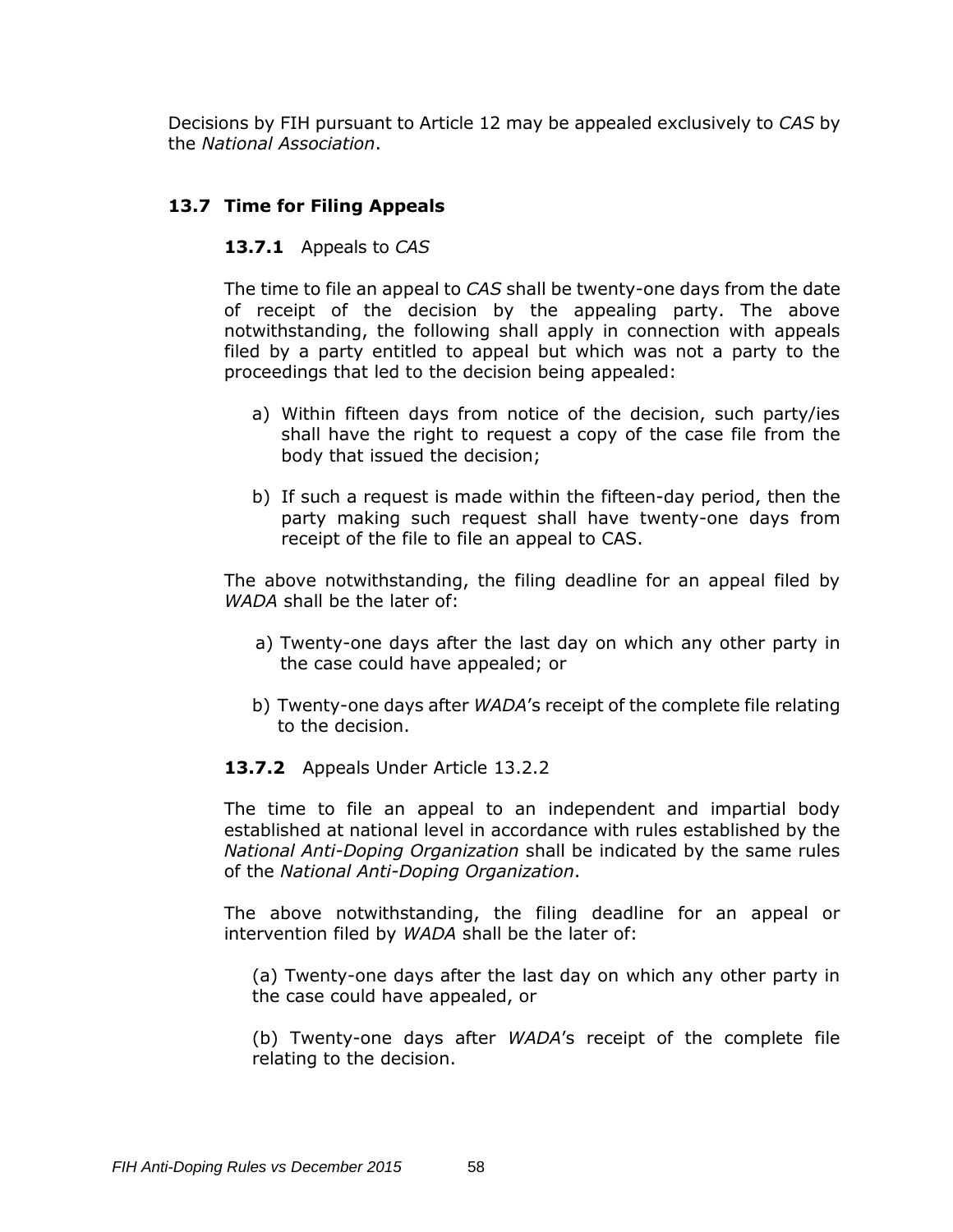#### **ARTICLE 14 CONFIDENTIALITY AND REPORTING**

#### **14.1 Information Concerning** *Adverse Analytical Findings***,** *Atypical Findings***, and Other Asserted Anti-Doping Rule Violations**

**14.1.1** Notice of Anti-Doping Rule Violations to *Athlete*s and other *Person*s

Notice to *Athletes* or other *Persons* of anti-doping rule violations asserted against them shall occur as provided under Articles 7 and 14 of these Anti-Doping Rules. Notice to an *Athlete* or other *Person* who is a member of a *National Association* may be accomplished by delivery of the notice to the *National Association*.

**14.1.2** Notice of Anti-Doping Rule Violations to *National Anti-Doping Organizations* and *WADA*

Notice of the assertion of an anti-doping rule violation to *National Anti-Doping Organizations* and *WADA* shall occur as provided under Articles 7 and 14 of these Anti-Doping Rules, simultaneously with the notice to the *Athlete* or other *Person*.

#### **14.1.3** Content of an Anti-Doping Rule Violation Notice

Notification of an anti-doping rule violation under Article 2.1 shall include: the *Athlete*'s name, country, sport and discipline within the sport, the *Athlete*'s competitive level, whether the test was *In-Competition* or *Out-of-Competition*, the date of *Sample* collection, the analytical result reported by the laboratory, and other information as required by the International Standard for Testing and Investigations.

Notice of anti-doping rule violations other than under Article 2.1 shall include the rule violated and the basis of the asserted violation.

#### **14.1.4** Status Reports

Except with respect to investigations which have not resulted in notice of an anti-doping rule violation pursuant to Article 14.1.1, *National Anti-Doping Organization*s and *WADA* shall be regularly updated on the status and findings of any review or proceedings conducted pursuant to Article 7, 8 or 13 and shall be provided with a prompt written reasoned explanation or decision explaining the resolution of the matter.

#### **14.1.5** Confidentiality

The recipient organizations shall not disclose this information beyond those *Person*s with a need to know (which would include the appropriate personnel at the applicable *National Olympic Committee*, *National*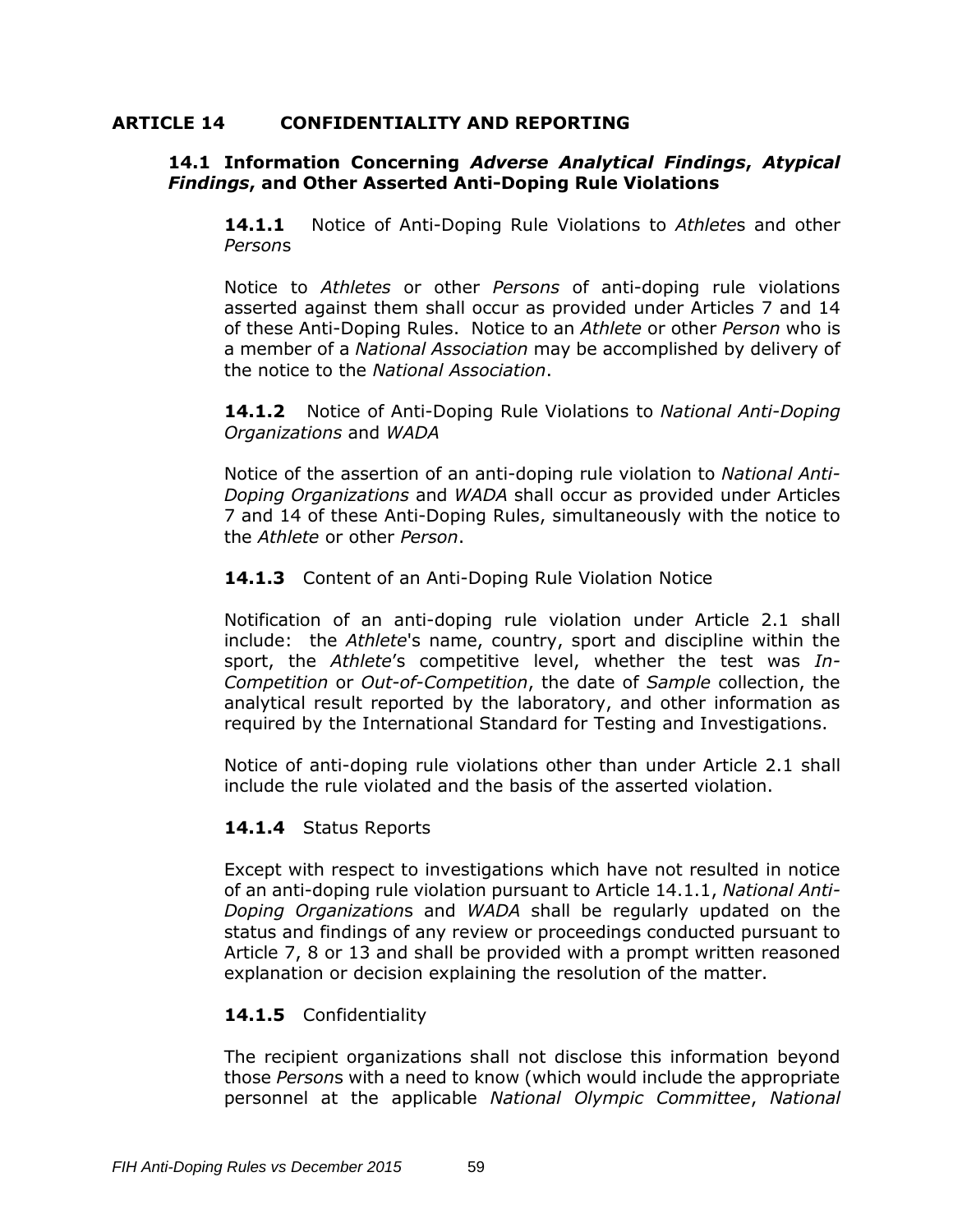*Association*, and team in a *Team Sport*) until FIH has made *Public Disclosure* or has failed to make *Public Disclosure* as required in Article 14.3.

**14.1.6** FIH shall ensure that information concerning *Adverse Analytical Findings*, *Atypical Findings*, and other asserted anti-doping rule violations remains confidential until such information is *Publicly Disclosed* in accordance with Article 14.3, and shall include provisions in any contract entered into between FIH and any of its employees (whether permanent or otherwise), contractors, agents and consultants, for the protection of such confidential information as well as for the investigation and disciplining of improper and/or unauthorised disclosure of such confidential information.

### **14.2 Notice of Anti-Doping Rule Violation Decisions and Request for Files**

**14.2.1** Anti-doping rule violation decisions rendered pursuant to Article 7.11, 8.2, 10.4, 10.5, 10.6, 10.12.3 or 13.5 shall include the full reasons for the decision, including, if applicable, a justification for why the greatest possible *Consequences* were not imposed. Where the decision is not in English or French, FIH shall provide a short English or French summary of the decision and the supporting reasons.

**14.2.2** An *Anti-Doping Organization* having a right to appeal a decision received pursuant to Article 14.2.1 may, within fifteen days of receipt, request a copy of the full case file pertaining to the decision.

## **14.3** *Public Disclosure*

**14.3.1** The identity of any *Athlete* or other *Person* who is asserted by FIH to have committed an anti-doping rule violation may be *Publicly Disclose*d by FIH only after notice has been provided to the *Athlete* or other *Person* in accordance with Article 7.3, 7.4, 7.5, 7.6 or 7.7 and simultaneously to *WADA* and the *National Anti-Doping* Organization of *the* Athlete or other *Person* in accordance with Article 14.1.2.

14.3.2 No later than twenty days after it has been determined in a final appellate decision under Article 13.2.1 or 13.2.2, or such appeal has been waived, or a hearing in accordance with Article 8 has been waived, or the assertion of an anti-doping rule violation has not been timely challenged, FIH must *Publicly Report* the disposition of the matter, including the sport, the anti-doping rule violated, the name of the *Athlete* or other *Person* committing the violation, the *Prohibited Substance* or *Prohibited Method* involved (if any), and the *Consequences* imposed. FIH must also *Publicly Report* within twenty days the results of final appeal decisions concerning anti-doping rule violations, including the information described above.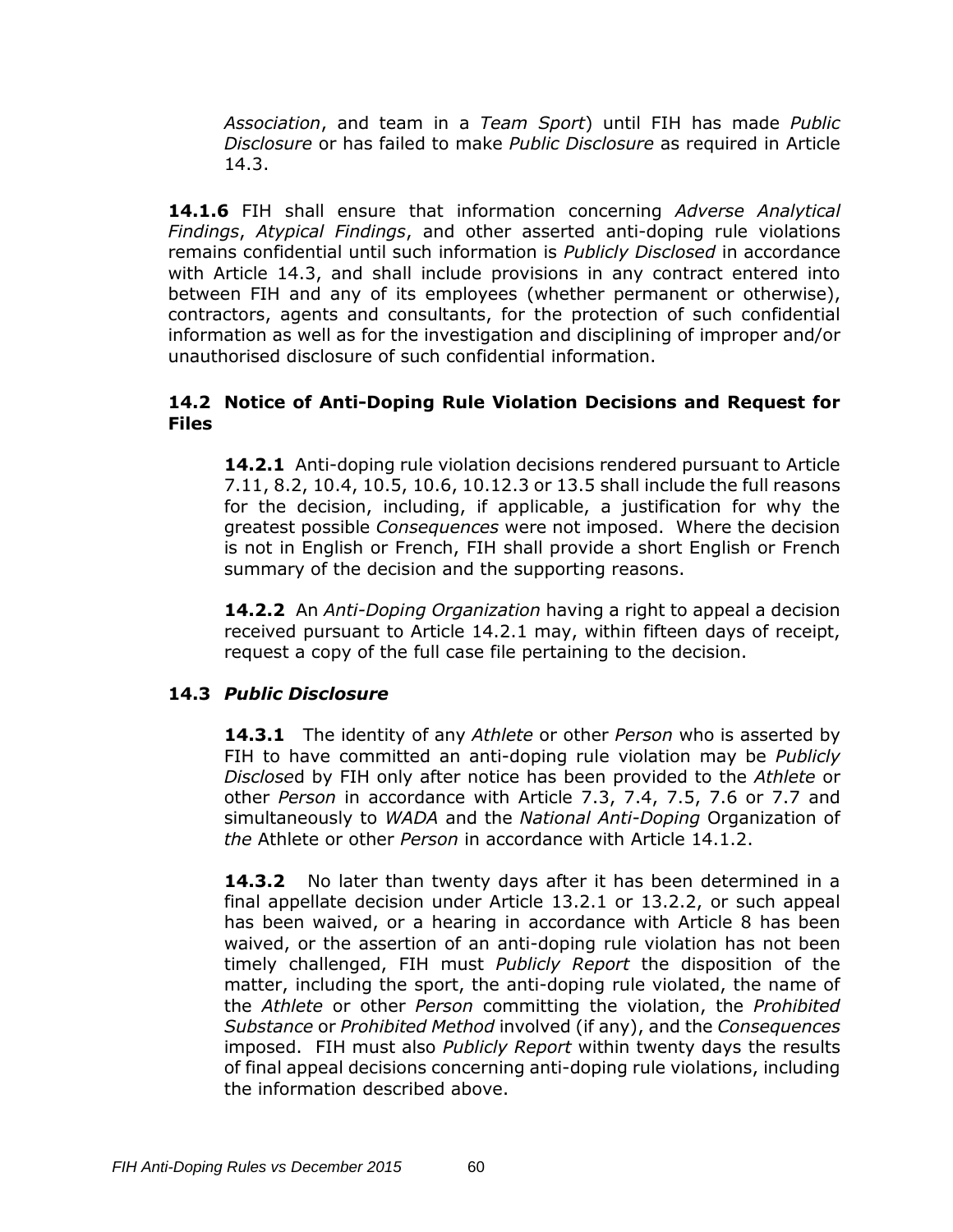**14.3.3** In any case where it is determined, after a hearing or appeal, that the *Athlete* or other *Person* did not commit an anti-doping rule violation, the decision may be *Publicly Disclosed* only with the consent of the *Athlete* or other *Person* who is the subject of the decision. FIH shall use reasonable efforts to obtain such consent. If consent is obtained, FIH shall *Publicly Disclose* the decision in its entirety or in such redacted form as the *Athlete* or other *Person* may approve.

**14.3.4** Publication shall be accomplished at a minimum by placing the required information on the FIH's website or publishing it through other means and leaving the information up for the longer of one month or the duration of any period of *Ineligibility*.

**14.3.5** Neither FIH, nor its *National Associations*, nor any official of either body, shall publicly comment on the specific facts of any pending case (as opposed to general description of process and science) except in response to public comments attributed to the *Athlete* or other *Person* against whom an anti-doping rule violation is asserted, or their representatives.

**14.3.6** The mandatory *Public Reporting* required in Article 14.3.2 shall not be required where the *Athlete* or other *Person* who has been found to have committed an anti-doping rule violation is a *Minor*. Any optional *Public Reporting* in a case involving a *Minor* shall be proportionate to the facts and circumstances of the case.

**14.3.7** Except where expressly stated otherwise, a notice under these Anti-Doping Rules shall only be effective if it is in writing. Faxes and email are permitted.

**14.3.8** Any notice given under these Anti-Doping Rules shall, in the absence of earlier receipt, be deemed to have been duly given as follows:

a) if delivered personally, on delivery;

b) if sent by first class post, two clear business days after the date of posting;

c) if sent by airmail, six clear business days after the date of posting; d)if sent by facsimile, at the expiration of 48 hours after the time it was sent;

e) if sent by email, at the time at which it was sent.

## **14.4 Statistical Reporting**

FIH shall publish at least annually a general statistical report of its *Doping Control* activities, with a copy provided to *WADA*. FIH may also publish reports showing the name of each *Athlete* tested and the date of each *Testing*.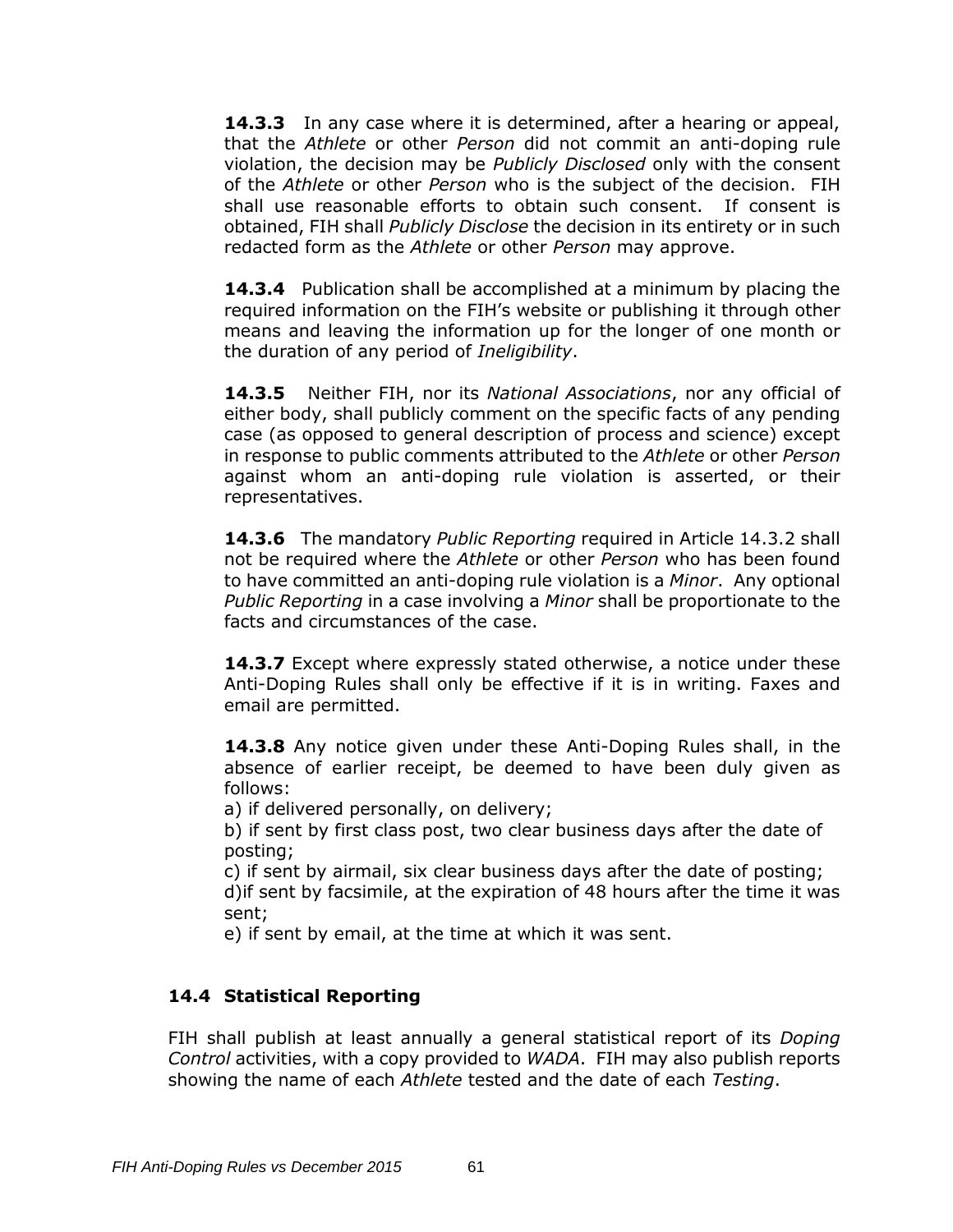### **14.5** *Doping Control* **Information Clearinghouse**

To facilitate coordinated test distribution planning and to avoid unnecessary duplication in *Testing* by the various *Anti-Doping Organization*s, FIH shall report all *In-Competition* and *Out-of-Competition* tests on such *Athlete*s to the *WADA* clearinghouse, using *ADAMS*, as soon as possible after such tests have been conducted. This information will be made accessible, where appropriate and in accordance with the applicable rules, to the *Athlete*, the *Athlete*'s *National Anti-Doping Organization* and any other *Anti-Doping Organizations* with *Testing* authority over the *Athlete*.

## **14.6 Data Privacy**

**14.6.1** FIH may collect, store, process or disclose personal information relating to *Athlete*s and other *Persons* where necessary and appropriate to conduct their anti-doping activities under the *Code*, the *International Standards* (including specifically the International Standard for the Protection of Privacy and Personal Information) and these Anti-Doping Rules.

**14.6.2** Any *Participant* who submits information including personal data to any *Person* in accordance with these Anti-Doping Rules shall be deemed to have agreed, pursuant to applicable data protection laws and otherwise, that such information may be collected, processed, disclosed and used by such *Person* for the purposes of the implementation of these Anti-Doping Rules, in accordance with the International Standard for the Protection of Privacy and Personal Information and otherwise as required to implement these Anti-Doping Rules.

### **ARTICLE 15 APPLICATION AND RECOGNITION OF DECISIONS**

**15.1** Subject to the right to appeal provided in Article 13, *Testing*, hearing results or other final adjudications of any *Signatory* which are consistent with the *Code* and are within that *Signatory's* authority shall be applicable worldwide and shall be recognized and respected by FIH and all its *National Associations*.

*[Comment to Article 15.1: The extent of recognition of TUE decisions of other Anti-Doping Organizations shall be determined by Article 4.4 and the International Standard for Therapeutic Use Exemptions.]*

**15.2** FIH and its *National Associations* shall recognize the measures taken by other bodies which have not accepted the *Code* if the rules of those bodies are otherwise consistent with the *Code*.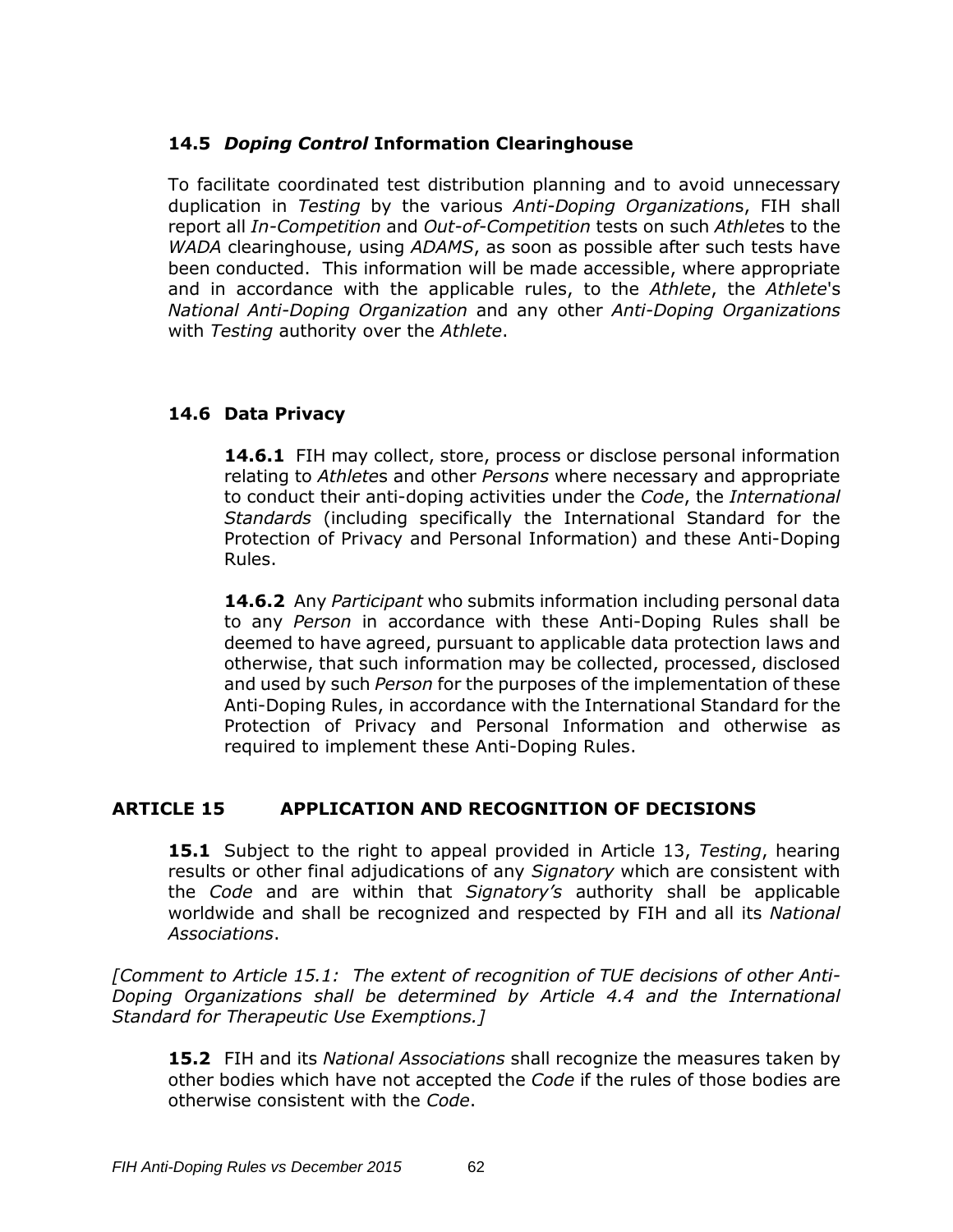*[Comment to Article 15.2: Where the decision of a body that has not accepted the Code is in some respects Code compliant and in other respects not Code compliant, FIH and its National Associations shall attempt to apply the decision in harmony with the principles of the Code. For example, if in a process consistent with the Code a non-Signatory has found an Athlete to have committed an anti-doping rule violation on account of the presence of a Prohibited Substance in his or her body but the period of Ineligibility applied is shorter than the period provided for in these Anti-Doping Rules, then FIH shall recognize the finding of an anti-doping rule violation and may conduct a hearing consistent with Article 8 to determine whether the longer period of Ineligibility provided in these Anti-Doping Rules should be imposed.]*

**15.3** Subject to the right to appeal provided in Article 13, any decision of FIH regarding a violation of these Anti-Doping Rules shall be recognized by all *National Association*s, which shall take all necessary action to render such decision effective.

### **ARTICLE 16 INCORPORATION OF FIH ANTI-DOPING RULES AND OBLIGATIONS OF** *NATIONAL ASSOCIATIONS*

**16.1** All *National Association*s and their members shall comply with these Anti-Doping Rules. All *National Association*s and other members shall include in their regulations the provisions necessary to ensure that FIH may enforce these Anti-Doping Rules directly as against *Athletes* under their anti-doping jurisdiction (including *National-Level Athletes*). These Anti-Doping Rules shall also be incorporated either directly or by reference into each *National Association's* rules so that the *National Association* may enforce them itself directly as against *Athletes* under its anti-doping jurisdiction (including *National-Level Athletes*).

**16.2** All *National Association*s shall establish rules requiring all *Athlete*s and each *Athlete Support Personnel* who participates as coach, trainer, manager, team staff, official, medical or paramedical personnel in a *Competition* or activity authorized or organized by a *National Association* or one of its member organizations to agree to be bound by these Anti-Doping Rules and to submit to the results management authority of the *Anti-Doping Organization*  responsible under the *Code* as a condition of such participation.

**16.3** All *National Association*s shall report any information suggesting or relating to an anti-doping rule violation to FIH and to their *National Anti-Doping Organizations*, and shall cooperate with investigations conducted by any *Anti-Doping Organization* with authority to conduct the investigation.

**16.4** All *National Association*s shall have disciplinary rules in place to prevent *Athlete Support Personnel* who are *Using Prohibited Substances* or *Prohibited*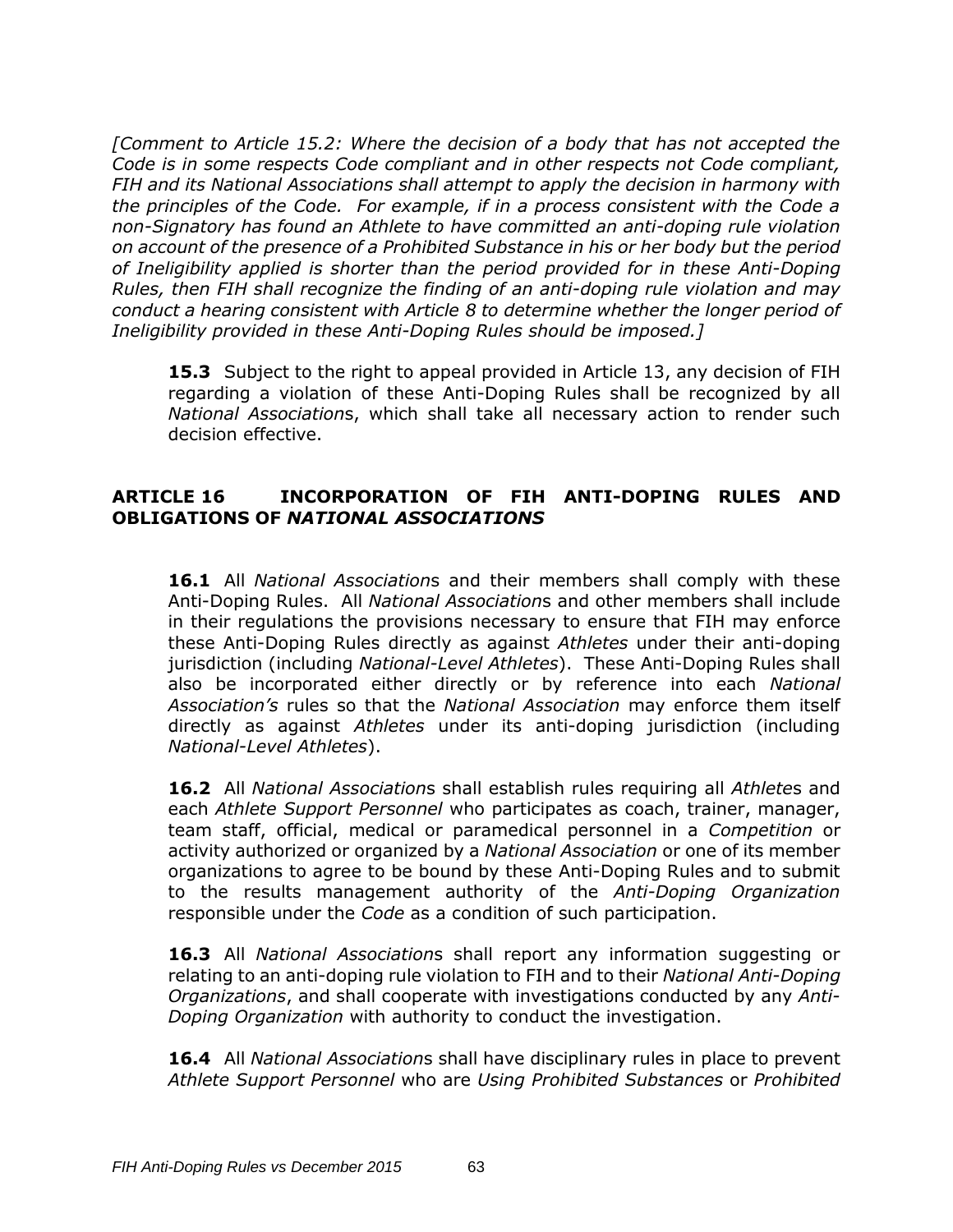*Methods* without valid justification from providing support to *Athletes* under the jurisdiction of FIH or the *National Association*.

**16.5** All *National Associations* shall be required to conduct anti-doping education in coordination with their *National Anti-Doping Organizations.*

### **16.6 Statistical Reporting**

*National Associations* shall report to the FIH Anti-Doping Administrator or its delegate within the first three (3) months of each year, results of all *Doping Controls* within their jurisdiction sorted by *Athlete* and identifying each date on which the *Athlete* was tested, the entity conducting the test, and whether the test was *In-Competition* or *Out-of-Competition*.

**16.7** FIH may periodically publish *Testing* data received from *National Associations* as well as comparable data from *Testing* under FIH's jurisdiction. FIH may publish annually a general statistical report of its *Doping Control* activities during the calendar year with a copy provided to WADA.

**16.8** Every *National Association* shall report to the FIH Anti-Doping Administrator or its delegate promptly the names of *Athletes* who have signed a written acknowledgement and agreement to these Anti-Doping Rules (appendix 3 of these anti-doping rules).

## **ARTICLE 17 STATUTE OF LIMITATIONS**

No anti-doping rule violation proceeding may be commenced against an *Athlete* or other *Person* unless he or she has been notified of the anti-doping rule violation as provided in Article 7, or notification has been reasonably attempted, within ten years from the date the violation is asserted to have occurred.

## **ARTICLE 18 FIH COMPLIANCE REPORTS TO** *WADA*

FIH will report to *WADA* on FIH's compliance with the *Code* in accordance with Article 23.5.2 of the *Code*.

### **ARTICLE 19 EDUCATION**

FIH shall plan, implement, evaluate and monitor information, education and prevention programs for doping-free sport on at least the issues listed at Article 18.2 of the *Code*, and shall support active participation by *Athlete*s and *Athlete Support Personnel* in such programs.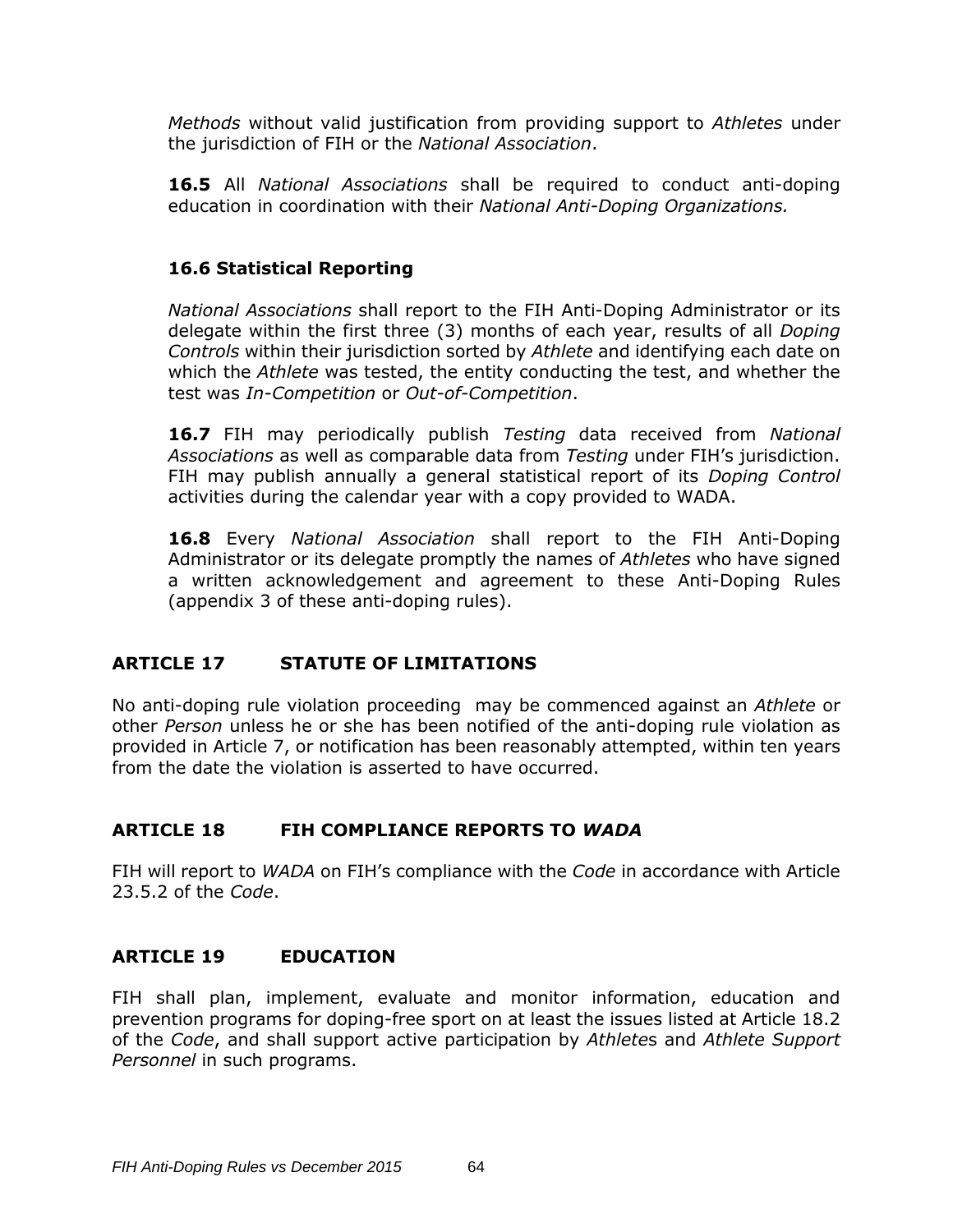**19.1** FIH may decide to request *Athletes* to perform educational activities before and/or during their participation to selected event (ex: Junior World Cup). The list of *Events* in which *Athletes* will be required to perform educational activities as a condition of participation will be published in the FIH website.

The *Athletes* who have not performed the educational activities will be asked to provide valid justifications to have failed to participate in the educational activity.

FIH Anti-Doping Administrator or its delegate should evaluate those justifications on a case by case basis and may decide to request to impose disciplinary sanctions if it deemed appropriate.

### **ARTICLE 20 AMENDMENT AND INTERPRETATION OF ANTI-DOPING RULES**

**20.1** These Anti-Doping Rules may be amended from time to time by FIH.

**20.2** These Anti-Doping Rules shall be interpreted as an independent and autonomous text and not by reference to existing law or statutes.

**20.3** The headings used for the various Parts and Articles of these Anti-Doping Rules are for convenience only and shall not be deemed part of the substance of these Anti-Doping Rules or to affect in any way the language of the provisions to which they refer.

**20.4** The *Code* and the *International Standards* shall be considered integral parts of these Anti-Doping Rules and shall prevail in case of conflict.

**20.5** These Anti-Doping Rules have been adopted pursuant to the applicable provisions of the *Code* and shall be interpreted in a manner that is consistent with applicable provisions of the *Code*. The Introduction shall be considered an integral part of these Anti-Doping Rules.

**20.6** The comments annotating various provisions of the *Code* and these Anti-Doping Rules shall be used to interpret these Anti-Doping Rules.

**20.7** These Anti-Doping Rules have come into full force and effect on [1] January 2015] (the "Effective Date"). They shall not apply retroactively to matters pending before the Effective Date; provided, however, that:

**20.7.1** Anti-doping rule violations taking place prior to the Effective Date count as "first violations" or "second violations" for purposes of determining sanctions under Article 10 for violations taking place after the Effective Date.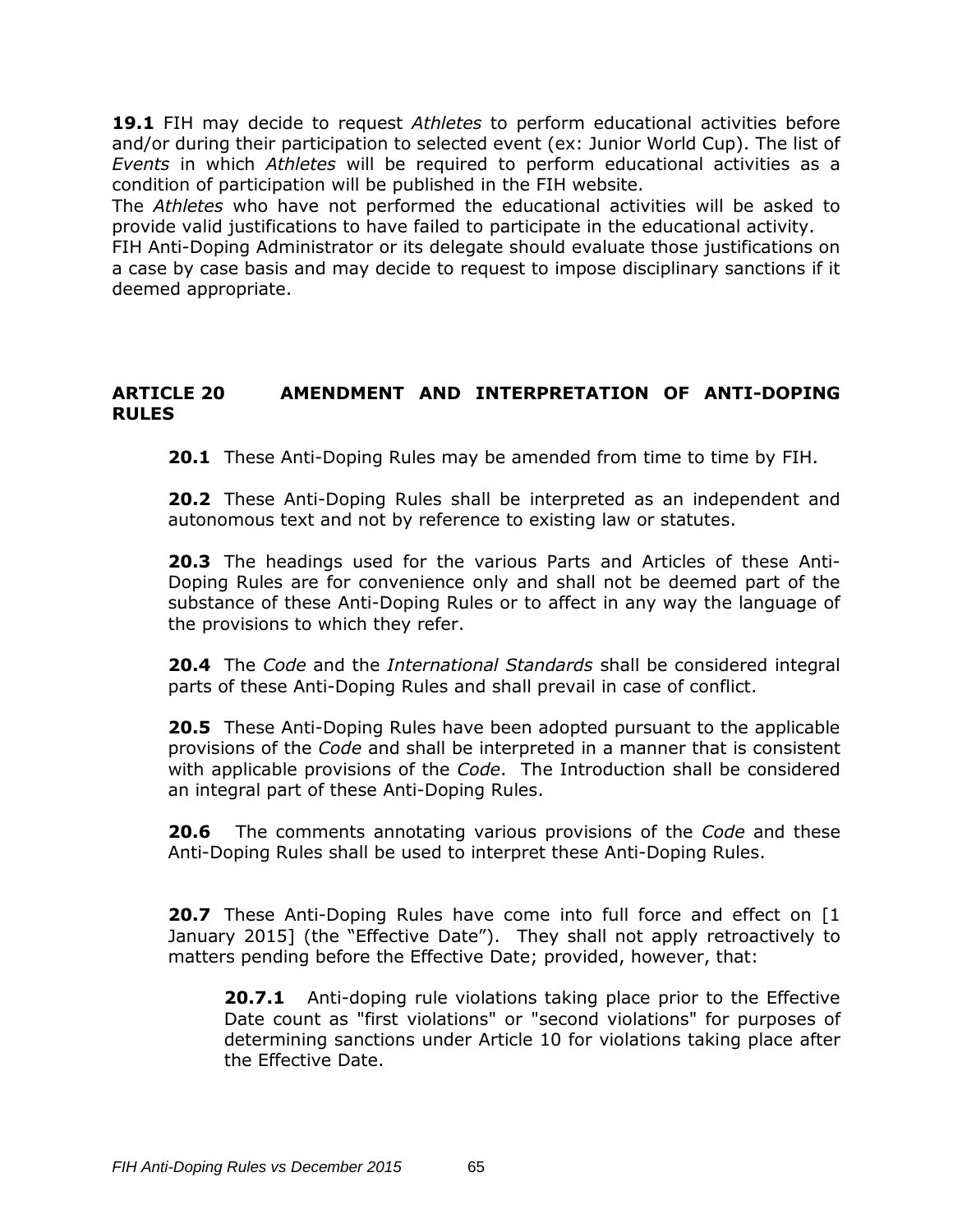**20.7.2** The retrospective periods in which prior violations can be considered for purposes of multiple violations under Article 10.7.5 and the statute of limitations set forth in Article 17 are procedural rules and should be applied retroactively; provided, however, that Article 17 shall only be applied retroactively if the statute of limitations period has not already expired by the Effective Date. Otherwise, with respect to any anti-doping rule violation case which is pending as of the Effective Date and any anti-doping rule violation case brought after the Effective Date based on an anti-doping rule violation which occurred prior to the Effective Date, the case shall be governed by the substantive antidoping rules in effect at the time the alleged anti-doping rule violation occurred unless the panel hearing the case determines the principle of "lex mitior" appropriately applies under the circumstances of the case.

**20.7.3** Any Article 2.4 whereabouts failure (whether a Filing Failure or a Missed Test, as those terms are defined in the International Standard for Testing and Investigations) prior to the Effective Date shall be carried forward and may be relied upon, prior to expiry, in accordance with the International Standard for Testing and Investigation, but it shall be deemed to have expired 12 months after it occurred*.* 

**20.7.4** With respect to cases where a final decision finding an antidoping rule violation has been rendered prior to the Effective Date, but the *Athlete* or other *Person* is still serving the period of *Ineligibility* as of the Effective Date, the *Athlete* or other *Person* may apply to the *Anti-Doping Organization* which had results management responsibility for the anti-doping rule violation to consider a reduction in the period of *Ineligibility* in light of these Anti-Doping Rules. Such application must be made before the period of *Ineligibility* has expired. The decision rendered may be appealed pursuant to Article 13.2. These Anti-Doping Rules shall have no application to any case where a final decision finding an anti-doping rule violation has been rendered and the period of *Ineligibility* has expired.

**20.7.5** For purposes of assessing the period of *Ineligibility* for a second violation under Article 10.7.1, where the sanction for the first violation was determined based on rules in force prior to the Effective Date, the period of *Ineligibility* which would have been assessed for that first violation had these Anti-Doping Rules been applicable, shall be applied.

### **ARTICLE 21 INTERPRETATION OF THE** *CODE*

**21.1** The official text of the *Code* shall be maintained by *WADA* and shall be published in English and French. In the event of any conflict between the English and French versions, the English version shall prevail.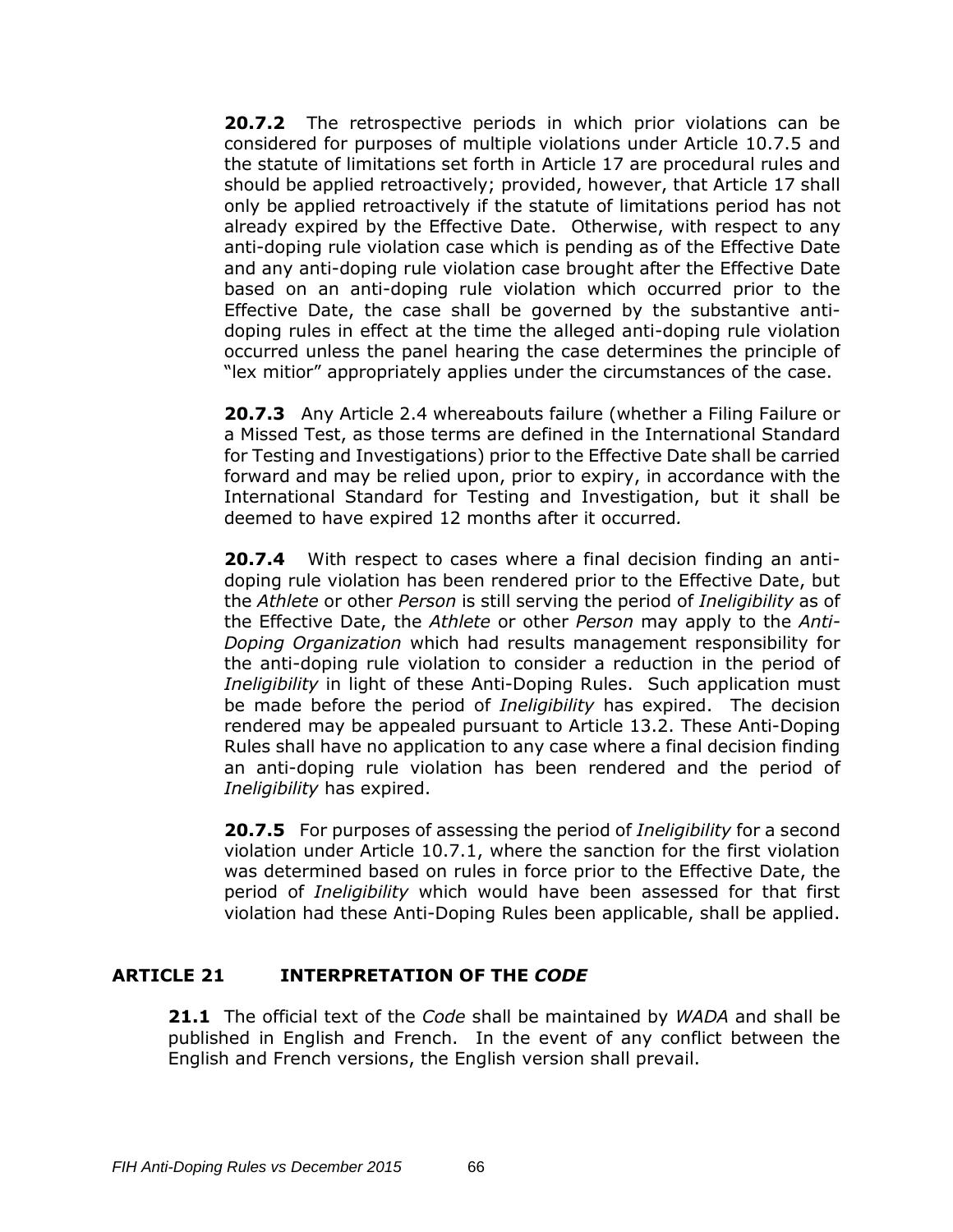**21.2** The comments annotating various provisions of the *Code* shall be used to interpret the *Code*.

**21.3** The *Code* shall be interpreted as an independent and autonomous text and not by reference to the existing law or statutes of the *Signatories* or governments.

**21.4** The headings used for the various Parts and Articles of the *Code* are for convenience only and shall not be deemed part of the substance of the *Code* or to affect in any way the language of the provisions to which they refer.

**21.5** The *Code* shall not apply retroactively to matters pending before the date the *Code* is accepted by a *Signatory* and implemented in its rules. However, pre-*Code* anti-doping rule violations would continue to count as "first violations" or "second violations" for purposes of determining sanctions under Article 10 for subsequent post-*Code* violations.

**21.6** The Purpose, Scope and Organization of the World Anti-Doping Program and the *Code* and Appendix 1, Definitions, and Appendix 2, Examples of the Application of Article 10, shall be considered integral parts of the *Code*.

### **ARTICLE 22 ADDITIONAL ROLES AND RESPONSIBILITIES OF**  *ATHLETES* **AND OTHER** *PERSONS*

### **22.1 Roles and Responsibilities of** *Athlete***s**

**22.1.1** To be knowledgeable of and comply with these Anti-Doping Rules.

**22.1.2** To be available for *Sample* collection at all times.

*[Comment to Article 22.1.2: With due regard to an Athlete's human rights and privacy, legitimate anti-doping considerations sometimes require Sample collection late at night or early in the morning. For example, it is known that some Athletes use low doses of EPO during these hours so that it will be undetectable in the morning.]*

> **22.1.3** To take responsibility, in the context of anti-doping, for what they ingest and *Use*.

> **22.1.4** To inform medical personnel of their obligation not to *Use Prohibited Substance*s and *Prohibited Method*s and to take responsibility to make sure that any medical treatment received does not violate these Anti-Doping Rules.

> **22.1.5** To disclose to their *National Anti-Doping Organization* and to FIH any decision by a non-*Signatory* finding that the *Athlete* committed an anti-doping rule violation within the previous ten years.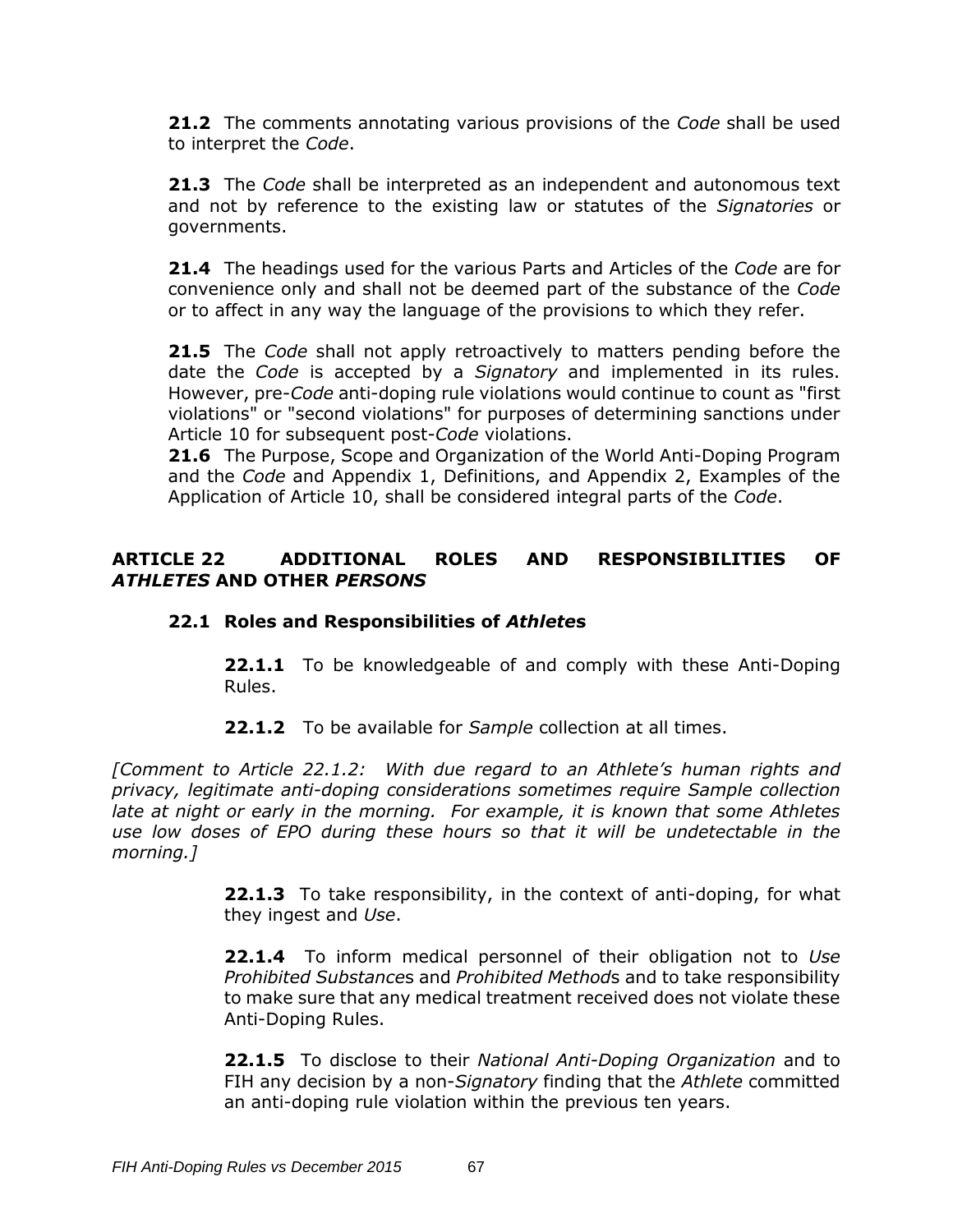**22.1.6** To cooperate with *Anti-Doping Organizations* investigating antidoping rule violations.

**22.1.7** Failure by any *Athlete* to cooperate in full with *Anti-Doping Organizations* investigating anti-doping rule violations may result in a charge of misconduct under FIH's disciplinary rules/code of conduct.

### **22.2 Roles and Responsibilities of** *Athlete Support Personnel*

**22.2.1** To be knowledgeable of and comply with these Anti-Doping Rules.

**22.2.2** To cooperate with the *Athlete Testing* program.

**22.2.3** To use his or her influence on *Athlete* values and behavior to foster anti-doping attitudes.

**22.2.4** To disclose to his or her *National Anti-Doping Organization* and to FIH any decision by a non-*Signatory* finding that he or she committed an anti-doping rule violation within the previous ten years.

**22.2.5** To cooperate with *Anti-Doping Organizations* investigating antidoping rule violations.

**22.2.6** Failure by any *Athlete Support Personnel* to cooperate in full with *Anti-Doping Organizations* investigating anti-doping rule violations may result in a charge of misconduct under FIH's disciplinary rules/code of conduct.

**22.2.7** *Athlete Support Personnel* shall not *Use* or *Possess* any *Prohibited Substance* or *Prohibited Method* without valid justification.

**22.2.8** *Use* or *Possession* of a *Prohibited Substance* or *Prohibited Method* by an *Athlete Support Personnel* without valid justification may result in a charge of misconduct under FIH's disciplinary rules/code of conduct.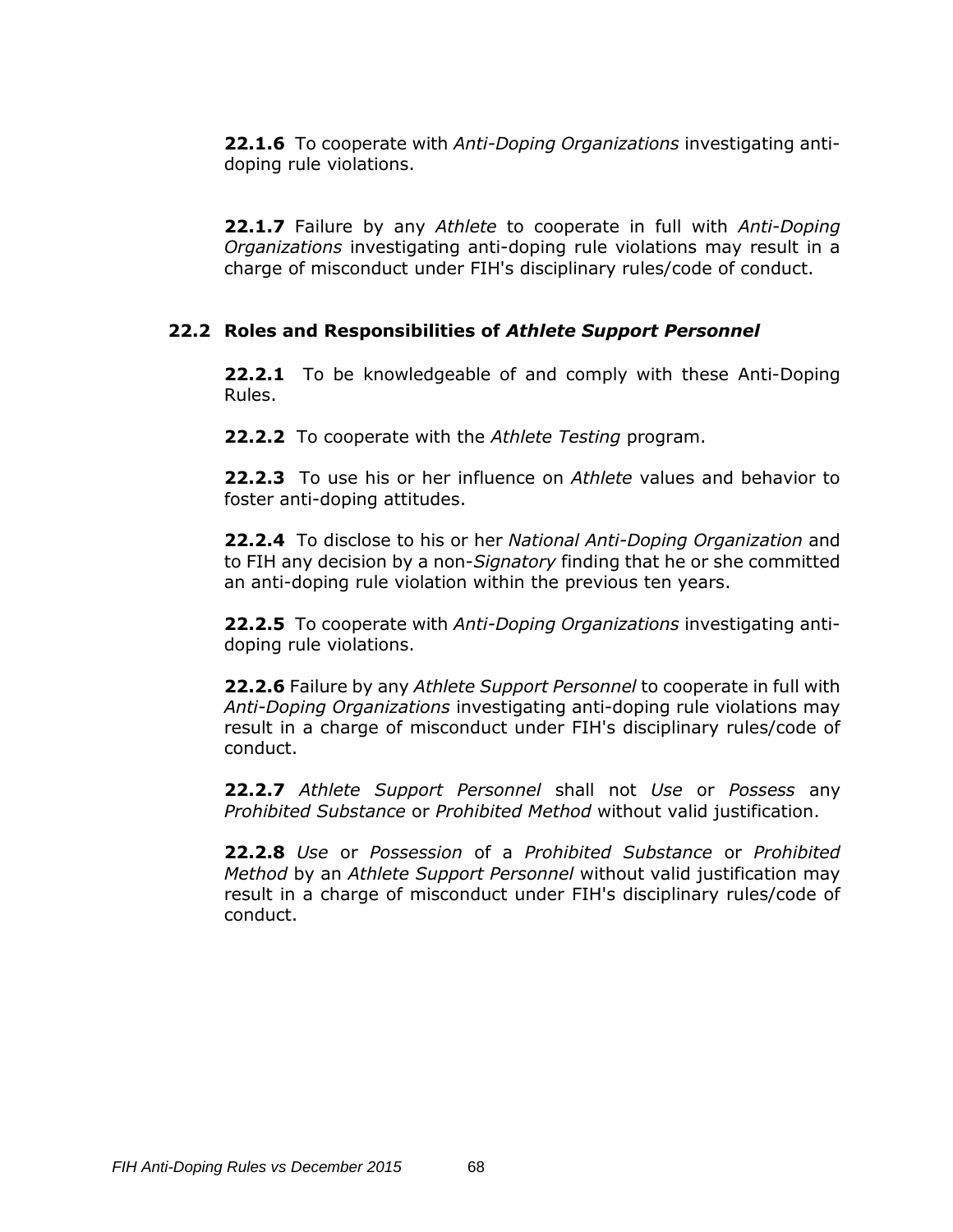## **APPENDIX 1 DEFINITIONS**

*ADAMS*: The Anti-Doping Administration and Management System is a Web-based database management tool for data entry, storage, sharing, and reporting designed to assist stakeholders and *WADA* in their anti-doping operations in conjunction with data protection legislation.

*Administration*: Providing, supplying, supervising, facilitating, or otherwise participating in the *Use* or *Attempted Use* by another *Person* of a *Prohibited Substance* or *Prohibited Method*. However, this definition shall not include the actions of bona fide medical personnel involving a *Prohibited Substance* or *Prohibited Method* used for genuine and legal therapeutic purposes or other acceptable justification and shall not include actions involving *Prohibited Substances* which are not prohibited in *Outof-Competition Testing* unless the circumstances as a whole demonstrate that such *Prohibited Substances* are not intended for genuine and legal therapeutic purposes or are intended to enhance sport performance.

*Adverse Analytical Finding*: A report from a *WADA*-accredited laboratory or other *WADA*-approved laboratory that, consistent with the International Standard for Laboratories and related Technical Documents, identifies in a *Sample* the presence of a *Prohibited Substance* or its *Metabolites* or *Markers* (including elevated quantities of endogenous substances) or evidence of the *Use* of a *Prohibited Method*.

*Adverse Passport Finding*: A report identified as an *Adverse Passport Finding* as described in the applicable *International Standards*.

*Anti-Doping Organization*: A *Signatory* that is responsible for adopting rules for initiating, implementing or enforcing any part of the *Doping Control* process. This includes, for example, the International Olympic Committee, the International Paralympic Committee, and other *Major Event Organizations* that conduct *Testing* at their *Events*, *WADA*, International Federations, and *National Anti-Doping Organizations.*

*Athlete*: Any *Person* who competes in sport at the international level (as defined by each International Federation), or the national level (as defined by each *National*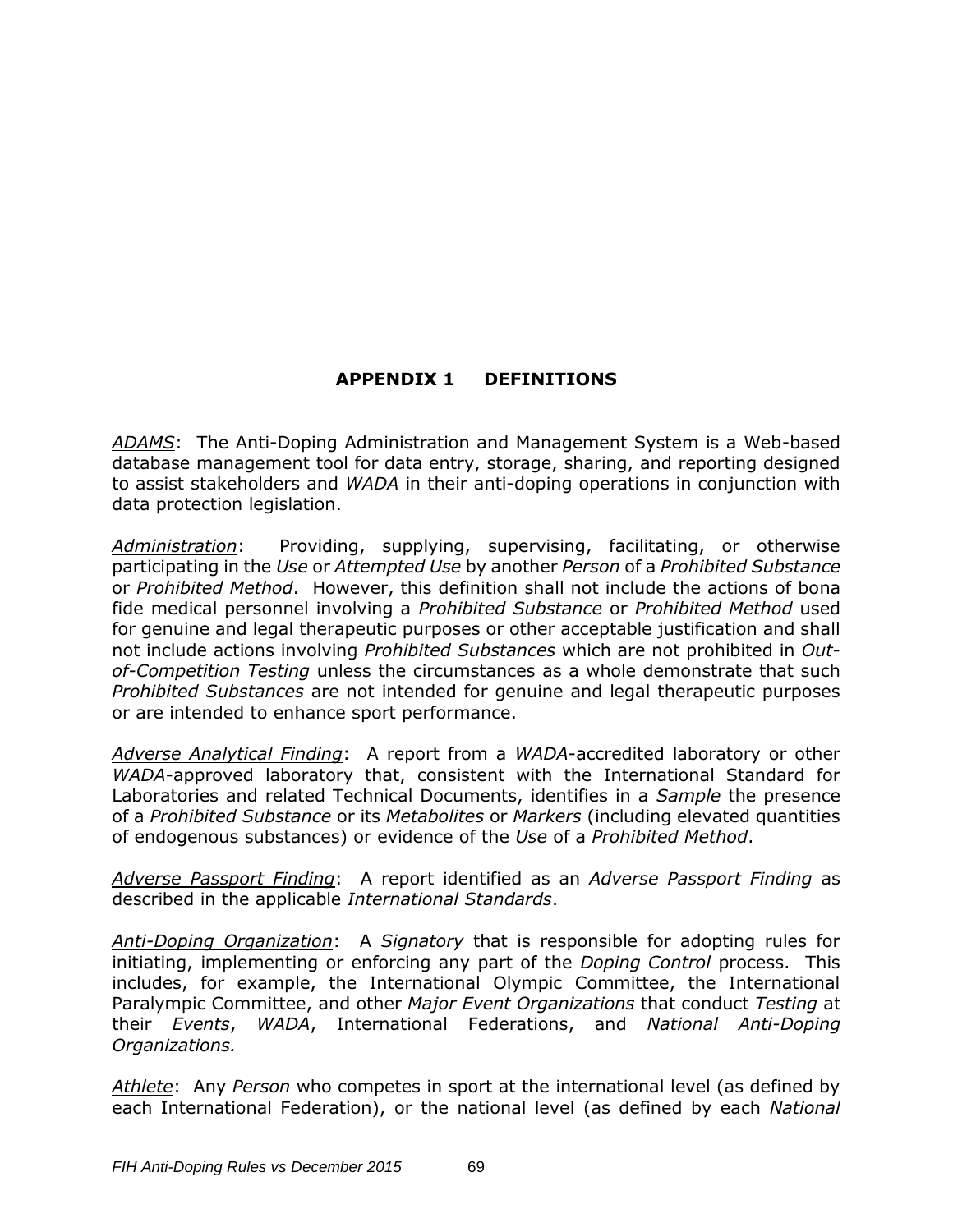*Anti-Doping Organization*). An *Anti-Doping Organization* has discretion to apply antidoping rules to an *Athlete* who is neither an *International-Level Athlete* nor a *National-Level Athlete*, and thus to bring them within the definition of "Athlete." In relation to *Athletes* who are neither *International*-*Level* nor *National-Level Athletes*, an *Anti-Doping Organization* may elect to: conduct limited *Testing* or no *Testing* at all; analyze *Samples* for less than the full menu of *Prohibited Substances*; require limited or no whereabouts information; or not require advance *TUEs*. However, if an Article 2.1, 2.3 or 2.5 anti-doping rule violation is committed by any *Athlete* over whom an *Anti-Doping Organization* has authority who competes below the international or national level, then the *Consequences* set forth in the *Code* (except Article 14.3.2) must be applied. For purposes of Article 2.8 and Article 2.9 and for purposes of anti-doping information and education, any *Person* who participates in sport under the authority of any *Signatory*, government, or other sports organization accepting the *Code* is an *Athlete*.

*[Comment: This definition makes it clear that all International- and National-Level Athletes are subject to the anti-doping rules of the Code, with the precise definitions of international- and national-level sport to be set forth in the anti-doping rules of the International Federations and National Anti-Doping Organizations, respectively. The definition also allows each National Anti-Doping Organization, if it chooses to do so, to expand its anti-doping program beyond International- or National-Level Athletes to competitors at lower levels of Competition or to individuals who engage in fitness activities but do not compete at all. Thus, a National Anti-Doping Organization could, for example, elect to test recreational-level competitors but not require advance TUEs. But an anti-doping rule violation involving an Adverse Analytical Finding or Tampering results in all of the Consequences provided for in the Code (with the exception of Article 14.3.2). The decision on whether Consequences*  apply to recreational-level Athletes who engage in fitness activities but never *compete is left to the National Anti-Doping Organization. In the same manner, a Major Event Organization holding an Event only for masters-level competitors could elect to test the competitors but not analyze Samples for the full menu of Prohibited Substances. Competitors at all levels of Competition should receive the benefit of anti-doping information and education.]*

*Athlete Biological Passport*: The program and methods of gathering and collating data as described in the *International Standard* for Testing and Investigations and *International Standard* for Laboratories.

*Athlete Support Personnel*: Any coach, trainer, manager, agent, team staff, official, medical, paramedical personnel, parent or any other *Person* working with, treating or assisting an *Athlete* participating in or preparing for sports *Competition*.

*Attempt*: Purposely engaging in conduct that constitutes a substantial step in a course of conduct planned to culminate in the commission of an anti-doping rule violation. Provided, however, there shall be no anti-doping rule violation based solely on an *Attempt* to commit a violation if the *Person* renounces the *Attempt* prior to it being discovered by a third party not involved in the *Attempt*.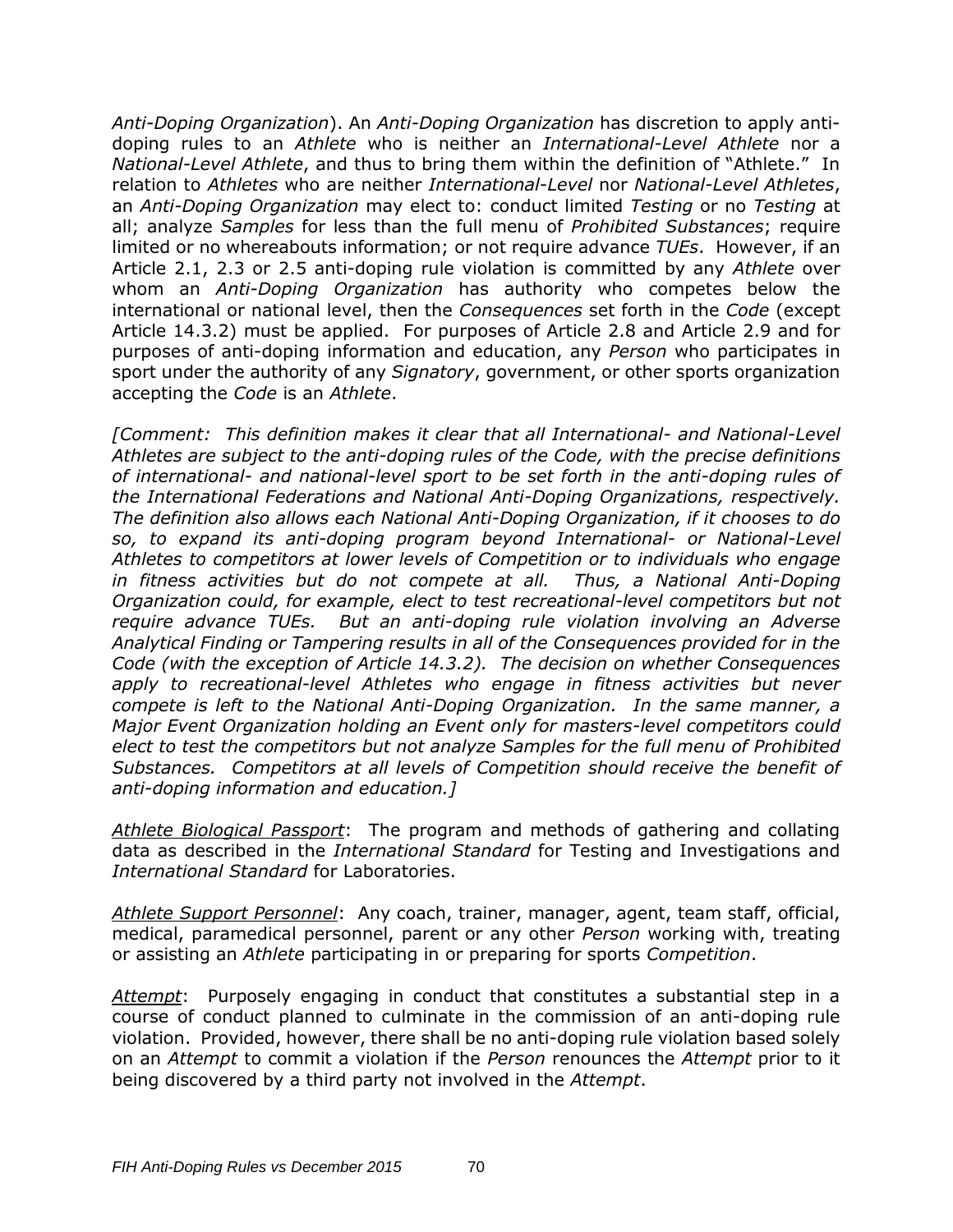*Atypical Finding*: A report from a *WADA*-accredited laboratory or other *WADA*approved laboratory which requires further investigation as provided by the *International Standard* for Laboratories or related Technical Documents prior to the determination of an *Adverse Analytical Finding*.

*Atypical Passport Finding*: A report described as an *Atypical Passport Finding* as described in the applicable *International Standards*.

*CAS*: The Court of Arbitration for Sport.

*Code*: The World Anti-Doping Code.

*Competition*: A single race, match, game or singular sport contest. For stage races and other sport contests where prizes are awarded on a daily or other interim basis the distinction between a *Competition* and an *Event* will be as provided in the rules of the applicable International Federation.

*Consequences of Anti-Doping Rule Violations ("Consequences")*: An *Athlete's* or other *Person's* violation of an anti-doping rule may result in one or more of the following: (a) *Disqualification* means the *Athlete's* results in a particular *Competition* or *Event* are invalidated, with all resulting *Consequences* including forfeiture of any medals, points and prizes; (b) *Ineligibility* means the *Athlete* or other *Person* is barred on account of an anti-doping rule violation for a specified period of time from participating in any *Competition* or other activity or funding as provided in Article 10.12.1; (c) *Provisional Suspension* means the *Athlete* or other *Person* is barred temporarily from participating in any *Competition* or activity prior to the final decision at a hearing conducted under Article 8; (d) *Financial Consequences* means a financial sanction imposed for an anti-doping rule violation or to recover costs associated with an anti-doping rule violation; and (e) *Public Disclosure or Public Reporting* means the dissemination or distribution of information to the general public or *Persons* beyond those *Persons* entitled to earlier notification in accordance with Article 14. Teams in *Team Sports* may also be subject to *Consequences* as provided in Article 11 of the *Code*.

*Contaminated Product*:A product that contains a *Prohibited Substance* that is not disclosed on the product label or in information available in a reasonable Internet search.

*Disqualification*: See *Consequences of Anti-Doping Rule Violations* above.

*Doping Control*: All steps and processes from test distribution planning through to ultimate disposition of any appeal including all steps and processes in between such as provision of whereabouts information, *Sample* collection and handling, laboratory analysis, *TUEs*, results management and hearings.

*Event*: A series of individual *Competitions* conducted together under one ruling body (e.g., the Olympic Games, FIH World Championships, or Pan American Games). For hockey an FIH *Event* is where the International Hockey Federation is the ruling body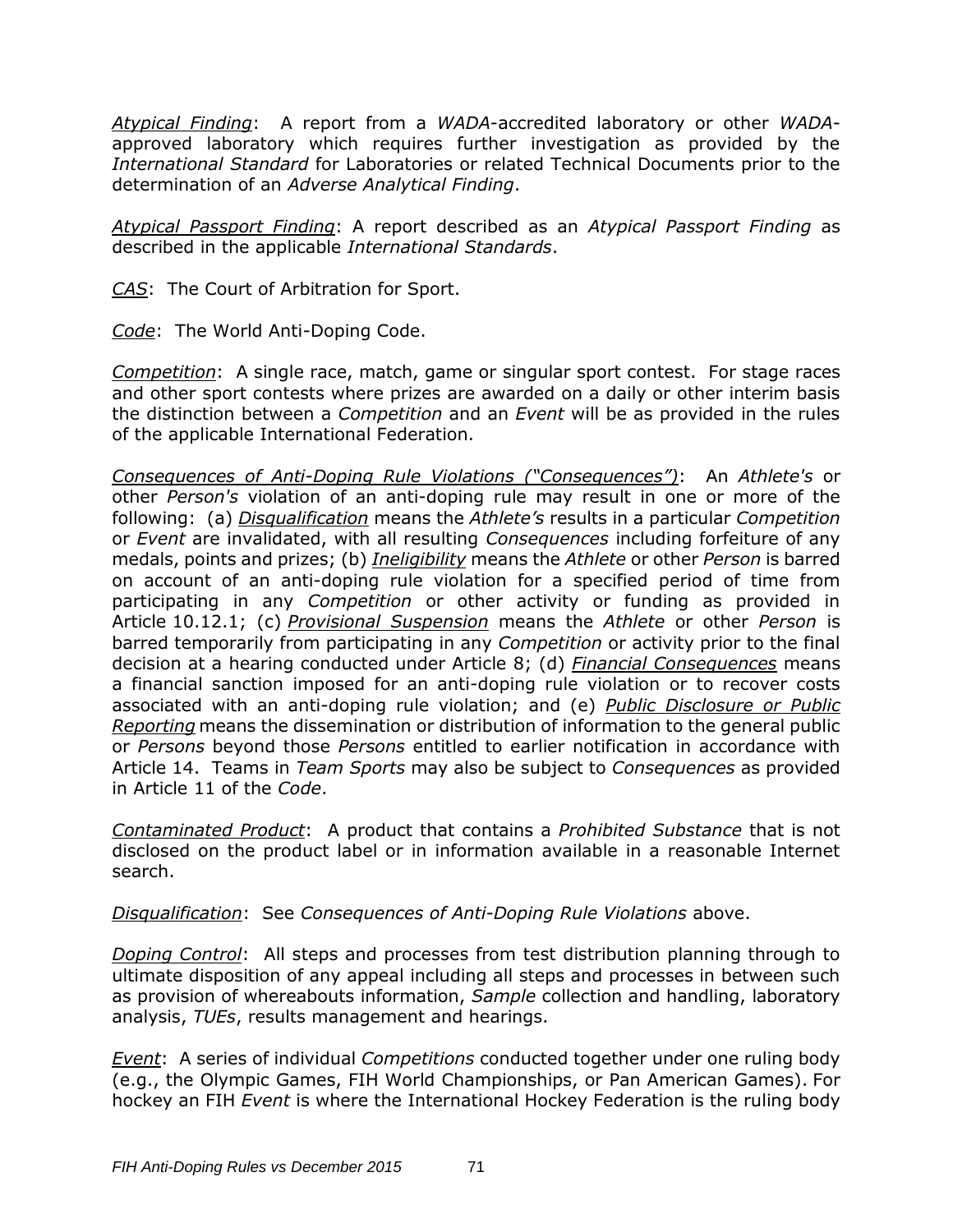for the *Event*, namely: World Cup, Junior World Cup, Indoor World Cup, World League Semi Finals, World League Final, Champion's Trophy, and any other sanctioned event identified by the FIH Executive Board.

*Event Venues*: Those venues so designated by the ruling body for the *Event*. For FIH the event venues are the official training, accommodation and *Competition* venues of the *Event*.

*Event Period*: The time between the beginning and end of an *Event*, as established by the ruling body of the *Event*.

*Fault*: *Fault* is any breach of duty or any lack of care appropriate to a particular situation. Factors to be taken into consideration in assessing an *Athlete* or other *Person*'s degree of *Fault* include, for example, the *Athlete*'s or other *Person*'s experience, whether the *Athlete* or other *Person* is a *Minor*, special considerations such as impairment, the degree of risk that should have been perceived by the *Athlete* and the level of care and investigation exercised by the *Athlete* in relation to what should have been the perceived level of risk. In assessing the *Athlete's* or other *Person's* degree of *Fault*, the circumstances considered must be specific and relevant to explain the *Athlete's* or other *Person's* departure from the expected standard of behavior. Thus, for example, the fact that an *Athlete* would lose the opportunity to earn large sums of money during a period of *Ineligibility,* or the fact that the *Athlete* only has a short time left in his or her career, or the timing of the sporting calendar, would not be relevant factors to be considered in reducing the period of *Ineligibility* under Article 10.5.1 or 10.5.2.

*[Comment: The criteria for assessing an Athlete's degree of Fault is the same under all Articles where Fault is to be considered. However, under Article 10.5.2, no reduction of sanction is appropriate unless, when the degree of Fault is assessed, the conclusion is that No Significant Fault or Negligence on the part of the Athlete or other Person was involved.]*

*Financial Consequences*: see *Consequences of Anti-Doping Rule Violations*, above.

*In-Competition*: For the purpose of the FIH Anti-Doping Rules "*In-Competition*" means noon/midday the day before the first day of the Event, (i.e. the day when the first competition of the Event is played), through to the end of the last competition on the last day of the Event, and the Sample Collection process related to the Event. During this period the In-Competition analytical testing menu applies.

#### *[Comment: An International Federation or ruling body for an Event may establish an "In-Competition" period that is different than the Event Period.]*

*Independent Observer Program*: A team of observers, under the supervision of *WADA*, who observe and provide guidance on the *Doping Control* process at certain *Events* and report on their observations.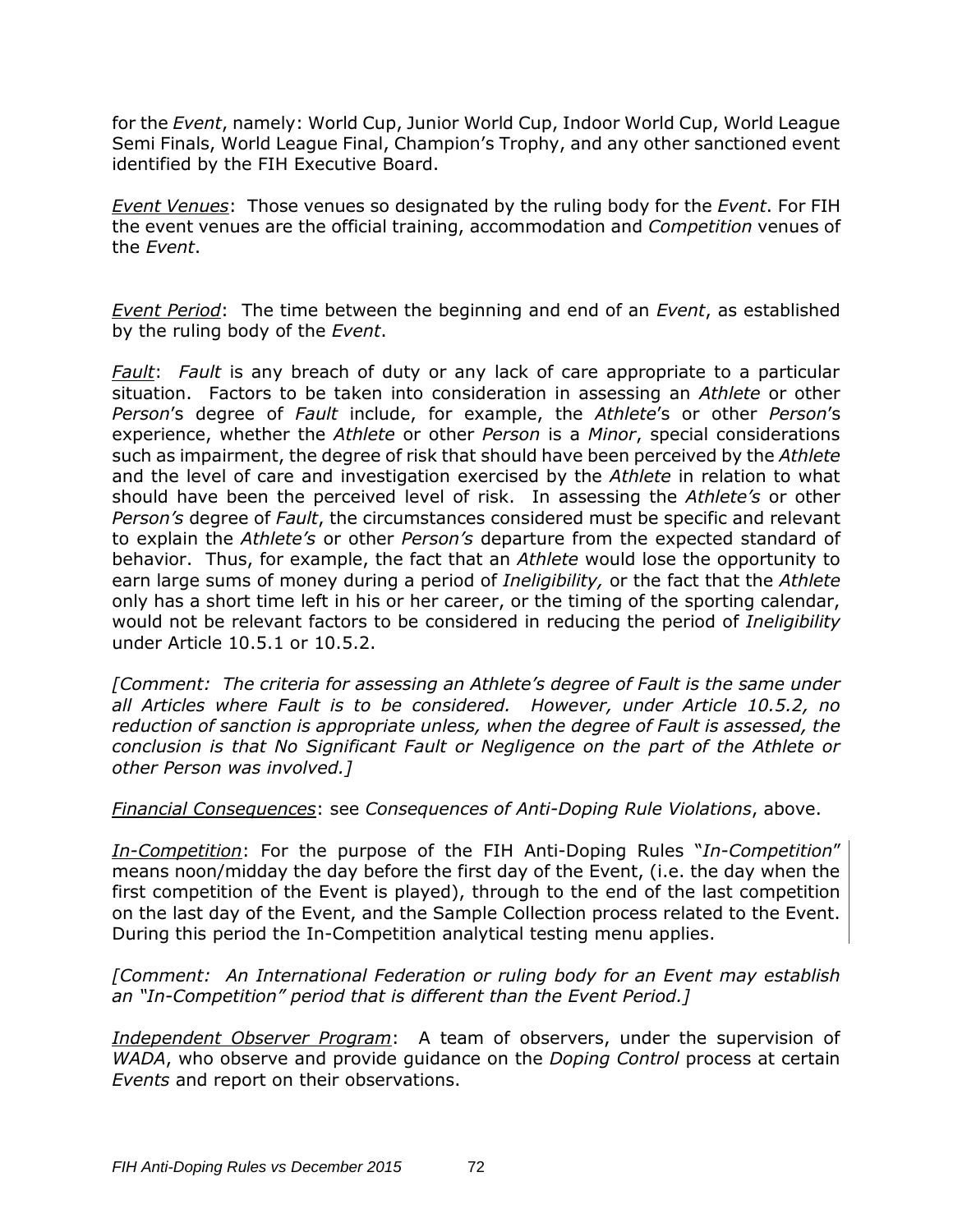*Individual Sport*: Any sport that is not a *Team Sport.*

*Ineligibility*: See *Consequences of Anti-Doping Rule Violations* above.

*International Event*:An *Event* or *Competition* where the International Olympic Committee, the International Paralympic Committee, an International Federation, a *Major Event Organization,* or another international sport organization is the ruling body for the *Event* or appoints the technical officials for the *Event.*

*FIH International Event:* An *Event* or *Competition* where the International Hockey Federation is the ruling body for the *Event* or *Competition*.

*International-Level Athlete*: *Athletes* who compete in sport at the international level, as defined by each International Federation, consistent with the International Standard for Testing and Investigations. For the sport of Hockey *International-Level Athletes* are defined as set out in the Scope section of the Introduction to these Anti-Doping Rules.

*[Comment: Consistent with the International Standard for Testing and Investigations, the International Federation is free to determine the criteria it will use to classify Athletes as International-Level Athletes, e.g., by ranking, by participation in particular International Events, by type of license, etc. However, it must publish those criteria in clear and concise form, so that Athletes are able to ascertain quickly and easily when they will become classified as International-Level Athletes. For example, if the criteria include participation in certain International Events, then the International Federation must publish a list of those International Events.]*

*International Standard*: A standard adopted by *WADA* in support of the *Code*. Compliance with an *International Standard* (as opposed to another alternative standard, practice or procedure) shall be sufficient to conclude that the procedures addressed by the *International Standard* were performed properly. *Internationa*l *Standards* shall include any Technical Documents issued pursuant to the *International Standard*.

*Major Event Organizations*: The continental associations of *National Olympic Committee*s and other international multi-sport organizations that function as the ruling body for any continental, regional or other *International Event*.

*Marker*: A compound, group of compounds or biological variable(s) that indicates the *Use* of a *Prohibited Substance* or *Prohibited Method.*

*Metabolite*: Any substance produced by a biotransformation process.

*Minor*: A natural *Person* who has not reached the age of eighteen years.

*National Anti-Doping Organization*: The entity(ies) designated by each country as possessing the primary authority and responsibility to adopt and implement antidoping rules, direct the collection of *Samples*, the management of test results, and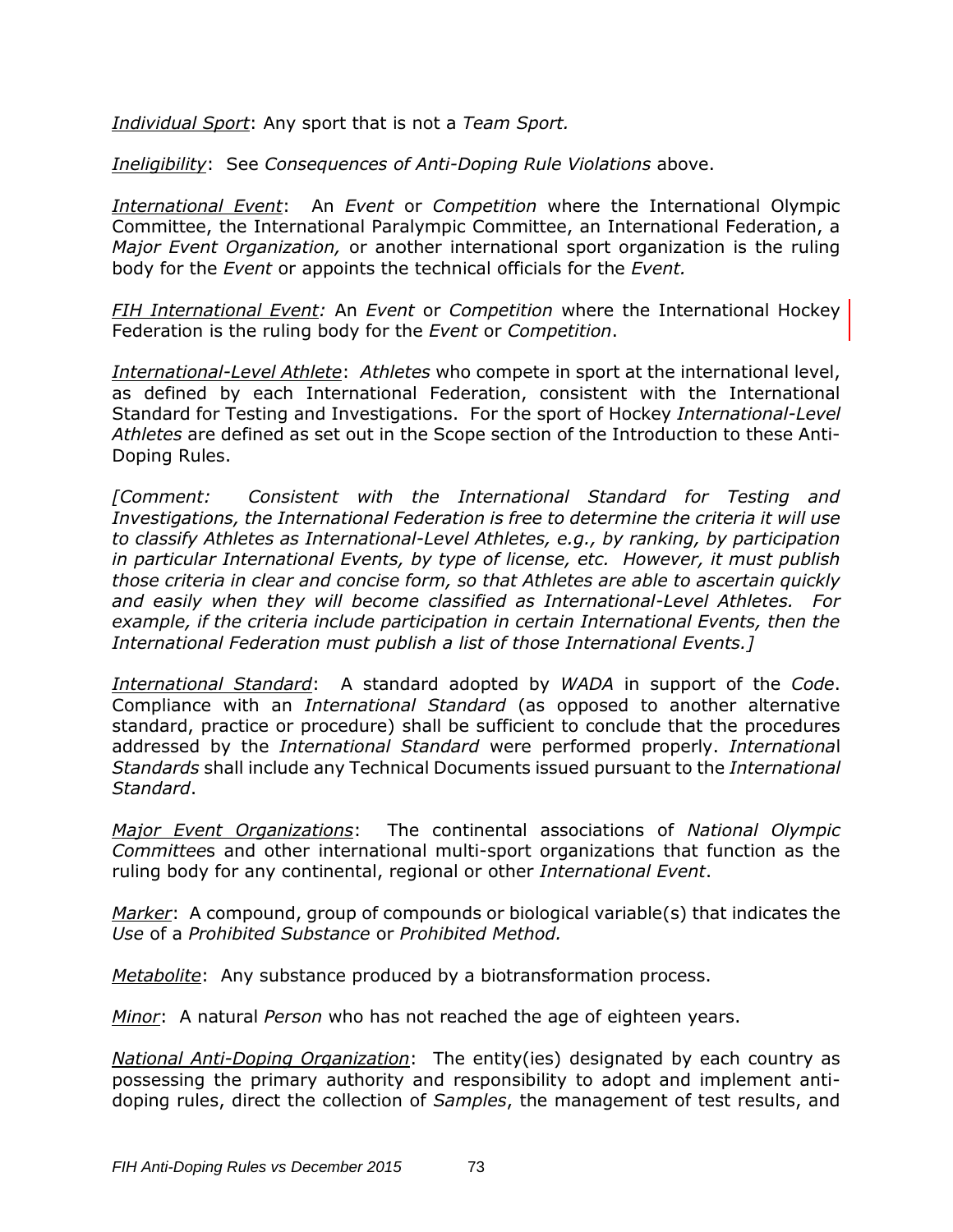the conduct of hearings at the national level. If this designation has not been made by the competent public authority(ies), the entity shall be the country's *National Olympic Committee* or its designee.

*National Event*: A sport *Event* or *Competition* involving *International-* or *National-Level Athletes* that is not an *International Event*.

*National Association*: A national or regional entity which is a member of or is recognized by FIH as the entity governing FIH's sport in that nation or region.

*National-Level Athlete*: *Athletes* who compete in sport at the national level, as defined by each *National Anti-Doping Organization,* consistent with the International Standard for Testing and Investigations.

*National Olympic Committee*: The organization recognized by the International Olympic Committee. The term *National Olympic Committee* shall also include the National Sport Confederation in those countries where the National Sport Confederation assumes typical *National Olympic Committee* responsibilities in the anti-doping area.

*No Fault or Negligence*: The *Athlete* or other *Person's* establishing that he or she did not know or suspect, and could not reasonably have known or suspected even with the exercise of utmost caution, that he or she had *Used* or been administered the *Prohibited Substance* or *Prohibited Method* or otherwise violated an anti-doping rule*.* Except in the case of a *Minor*, for any violation of Article 2.1, the *Athlete* must also establish how the *Prohibited Substance* entered his or her system.

*No Significant Fault or Negligence*: The *Athlete* or other *Person's* establishing that his or her *Fault* or negligence, when viewed in the totality of the circumstances and taking into account the criteria for *No Fault* or negligence, was not significant in relationship to the anti-doping rule violation. Except in the case of a *Minor*, for any violation of Article 2.1, the *Athlete* must also establish how the *Prohibited Substance* entered his or her system.

*[Comment: For Cannabinoids, an Athlete may establish No Significant Fault or Negligence by clearly demonstrating that the context of the Use was unrelated to sport performance.]*

*Out-of-Competition*: Any period which is not *In-Competition*.

*Participant*: Any *Athlete* or *Athlete Support Person*.

*Person*: A natural *Person* or an organization or other entity.

*Possession*: The actual, physical *Possession*, or the constructive *Possession* (which shall be found only if the *Person* has exclusive control or intends to exercise control over the *Prohibited Substance* or *Prohibited Method* or the premises in which a *Prohibited Substance* or *Prohibited Method* exists); provided, however, that if the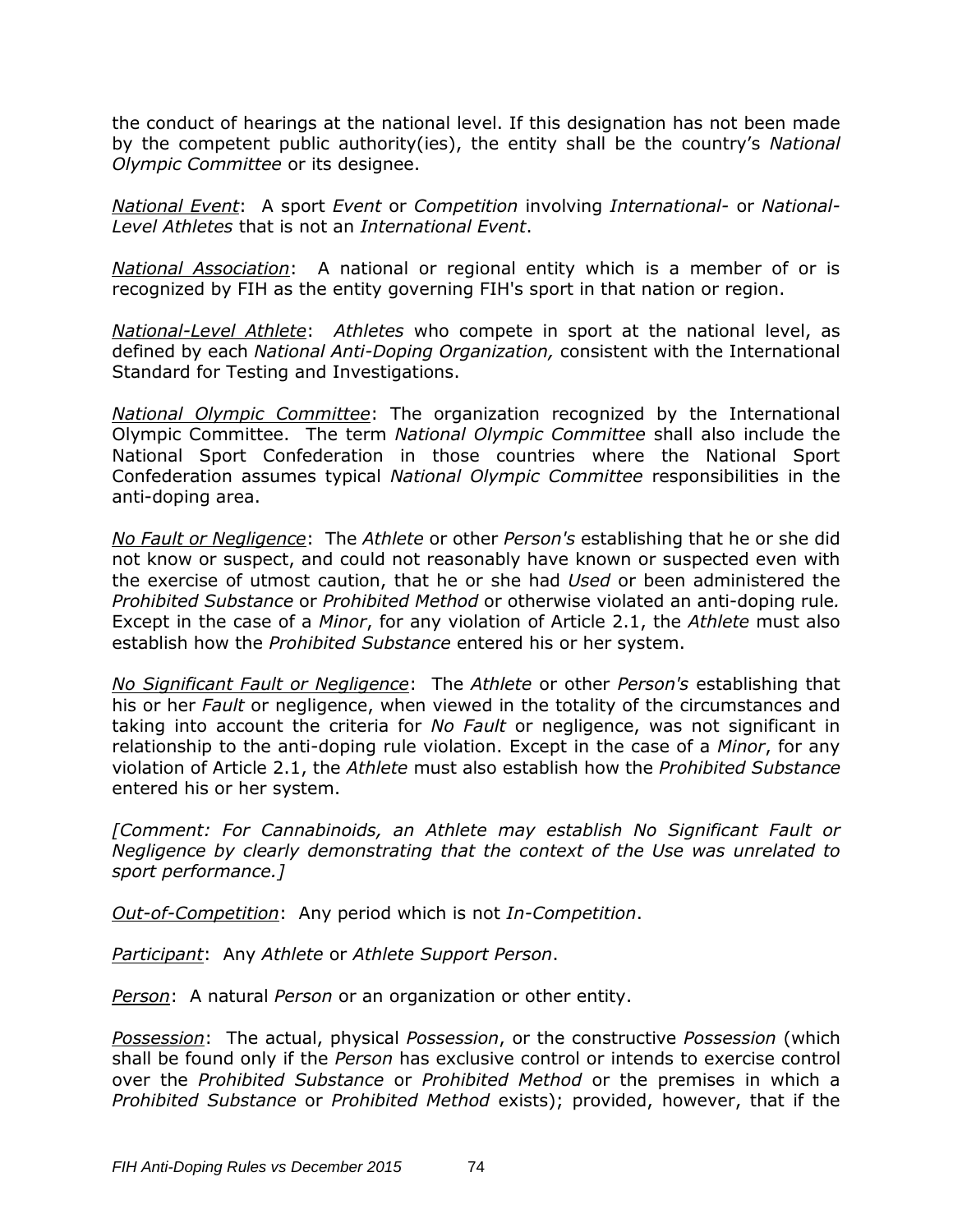*Person* does not have exclusive control over the *Prohibited Substance* or *Prohibited Method* or the premises in which a *Prohibited Substance* or *Prohibited Method* exists, constructive *Possession* shall only be found if the *Person* knew about the presence of the *Prohibited Substance* or *Prohibited Method* and intended to exercise control over it. Provided, however, there shall be no anti-doping rule violation based solely on *Possession* if, prior to receiving notification of any kind that the *Person* has committed an anti-doping rule violation, the *Person* has taken concrete action demonstrating that the *Person* never intended to have *Possession* and has renounced *Possession* by explicitly declaring it to an *Anti-Doping Organization*. Notwithstanding anything to the contrary in this definition, the purchase (including by any electronic or other means) of a *Prohibited Substance* or *Prohibited Method* constitutes *Possession* by the *Person* who makes the purchase.

*[Comment: Under this definition, steroids found in an Athlete's car would constitute a violation unless the Athlete establishes that someone else used the car; in that event, the Anti-Doping Organization must establish that, even though the Athlete did not have exclusive control over the car, the Athlete knew about the steroids and intended to have control over the steroids. Similarly, in the example of steroids found in a home medicine cabinet under the joint control of an Athlete and spouse, the Anti-Doping Organization must establish that the Athlete knew the steroids were in the cabinet and that the Athlete intended to exercise control over the steroids. The act of purchasing a Prohibited Substance alone constitutes Possession, even where, for example, the product does not arrive, is received by someone else, or is sent to a third party address.]*

*Prohibited List*: The List identifying the *Prohibited Substances* and *Prohibited Methods*.

*Prohibited Method*: Any method so described on the *Prohibited List*.

*Prohibited Substance*: Any substance, or class of substances, so described on the *Prohibited List*.

*Provisional Hearing*: For purposes of Article 7.9, an expedited abbreviated hearing occurring prior to a hearing under Article 8 that provides the *Athlete* with notice and an opportunity to be heard in either written or oral form.

*[Comment: A Provisional Hearing is only a preliminary proceeding which may not involve a full review of the facts of the case. Following a Provisional Hearing, the Athlete remains entitled to a subsequent full hearing on the merits of the case. By contrast, an "expedited hearing," as that term is used in Article 7.9, is a full hearing on the merits conducted on an expedited time schedule.]*

*Provisional Suspension*: See *Consequences of Anti-Doping Rule Violations* above.

*Publicly Disclose or Publicly Report*: See *Consequences of Anti-Doping Rule Violations* above.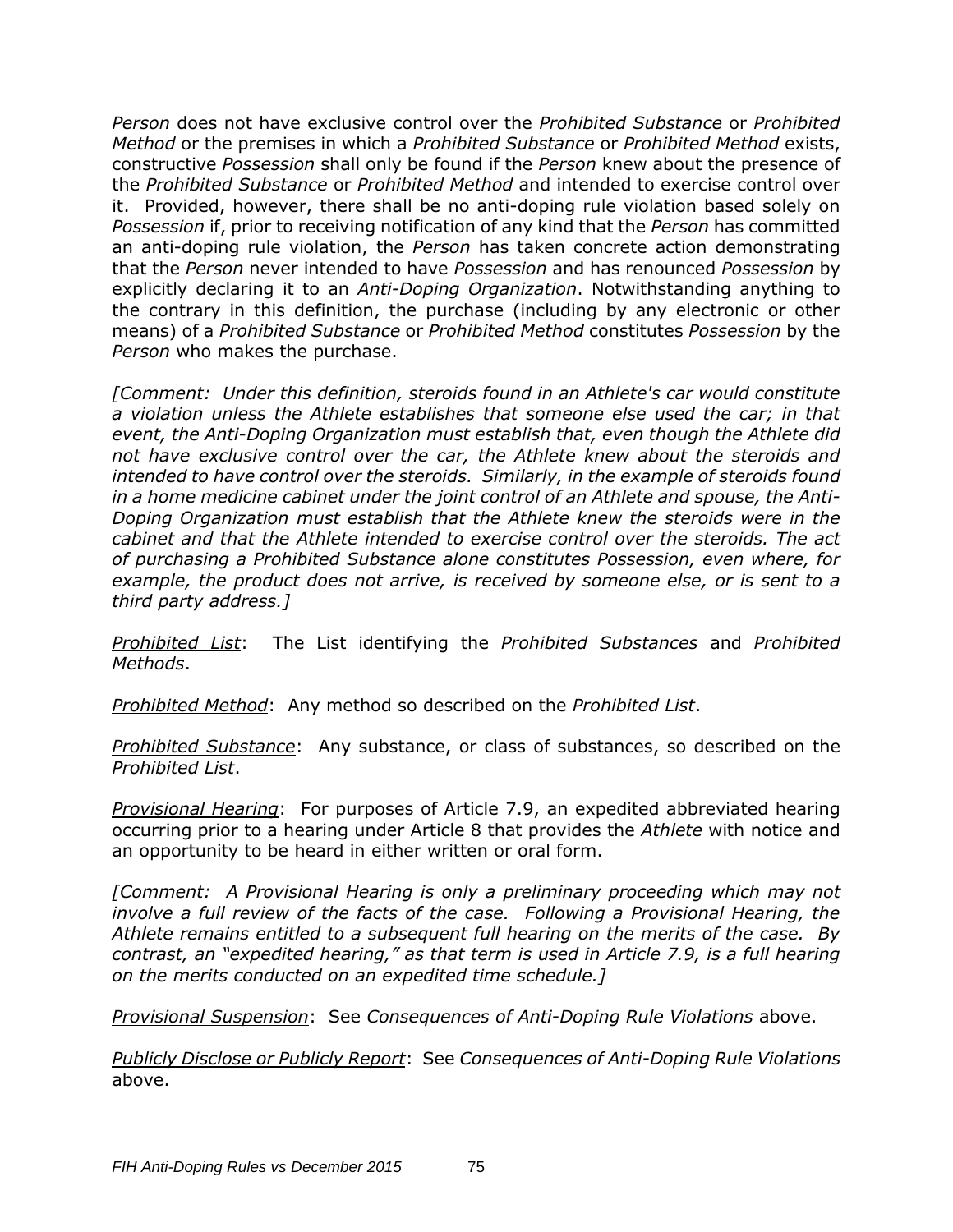*Regional Anti-Doping Organization*:A regional entity designated by member countries to coordinate and manage delegated areas of their national anti-doping programs, which may include the adoption and implementation of anti-doping rules, the planning and collection of *Samples*, the management of results, the review of *TUEs*, the conduct of hearings, and the conduct of educational programs at a regional level.

*Registered Testing Pool*: The pool of highest-priority *Athletes* established separately at the international level by International Federations and at the national level by *National Anti-Doping Organizations,* who are subject to focused *In-Competition* and *Out-of-Competition Testing* as part of that International Federation's or *National Anti-Doping Organization*'s test distribution plan and therefore are required to provide whereabouts information as provided in Article 5.6 of the *Code* and the *International Standard* for Testing and Investigations.

*Sample* or *Specimen*: Any biological material collected for the purposes of *Doping Control*.

*[Comment: It has sometimes been claimed that the collection of blood Samples violates the tenets of certain religious or cultural groups. It has been determined that there is no basis for any such claim.]*

*Sample Collection Personnel:* A collective term for qualified officials authorized by the *Sample* Collection Authority to carry out or assist with duties during the *Sample* Collection Session.

*Signatories*: Those entities signing the *Code* and agreeing to comply with the *Code*, as provided in Article 23 of the *Code*.

*Specified Substance*:See Article 4.2.2.

*Strict Liability*: The rule which provides that under Article 2.1 and Article 2.2, it is not necessary that intent, *Fault*, negligence, or knowing *Use* on the *Athlete's* part be demonstrated by the *Anti-Doping Organization* in order to establish an anti-doping rule violation.

*Substantial Assistance*: For purposes of Article 10.6.1, a *Person* providing *Substantial Assistance* must: (1) fully disclose in a signed written statement all information he or she possesses in relation to anti-doping rule violations, and (2) fully cooperate with the investigation and adjudication of any case related to that information, including, for example, presenting testimony at a hearing if requested to do so by an *Anti-Doping Organization* or hearing panel. Further, the information provided must be credible and must comprise an important part of any case which is initiated or, if no case is initiated, must have provided a sufficient basis on which a case could have been brought.

*Tampering*:Altering for an improper purpose or in an improper way; bringing improper influence to bear; interfering improperly; obstructing, misleading or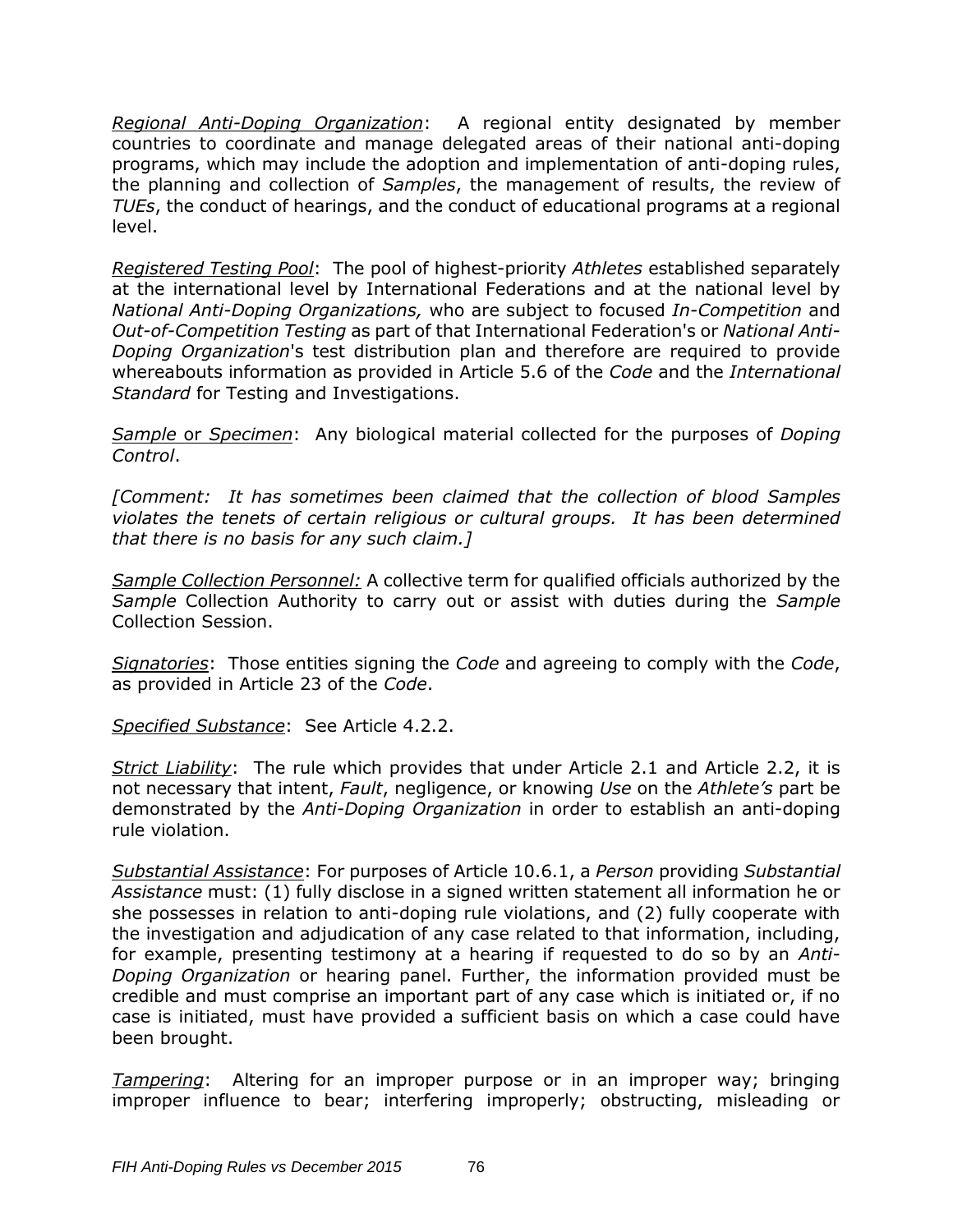engaging in any fraudulent conduct to alter results or prevent normal procedures from occurring.

*Target Testing*: Selection of specific *Athletes* for *Testing* based on criteria set forth in the International Standard for Testing and Investigations.

*Team Sport*: A sport in which the substitution of players is permitted during a *Competition*.

*Testing*: The parts of the *Doping Control* process involving test distribution planning, *Sample* collection, *Sample* handling, and *Sample* transport to the laboratory.

*Trafficking*: Selling, giving, transporting, sending, delivering or distributing (or *Possessing* for any such purpose) a *Prohibited Substance* or *Prohibited Method* (either physically or by any electronic or other means) by an *Athlete*, *Athlete Support Person* or any other *Person* subject to the jurisdiction of an *Anti-Doping Organization* to any third party; provided, however, this definition shall not include the actions of "bona fide" medical personnel involving a *Prohibited Substance* used for genuine and legal therapeutic purposes or other acceptable justification, and shall not include actions involving *Prohibited Substances* which are not prohibited in *Out-of-Competition Testing* unless the circumstances as a whole demonstrate such *Prohibited Substances* are not intended for genuine and legal therapeutic purposes or are intended to enhance sport performance.

*TUE*:Therapeutic Use Exemption, as described in Article 4.4.

*UNESCO Convention*: The International Convention against Doping in Sport adopted by the 33rd session of the UNESCO General Conference on 19 October, 2005 including any and all amendments adopted by the States Parties to the Convention and the Conference of Parties to the International Convention against Doping in Sport.

*Use*: The utilization, application, ingestion, injection or consumption by any means whatsoever of any *Prohibited Substance* or *Prohibited Method*.

*WADA*: The World Anti-Doping Agency.

*[Comment: Defined terms shall include their plural and possessive forms, as well as those terms used as other parts of speech].*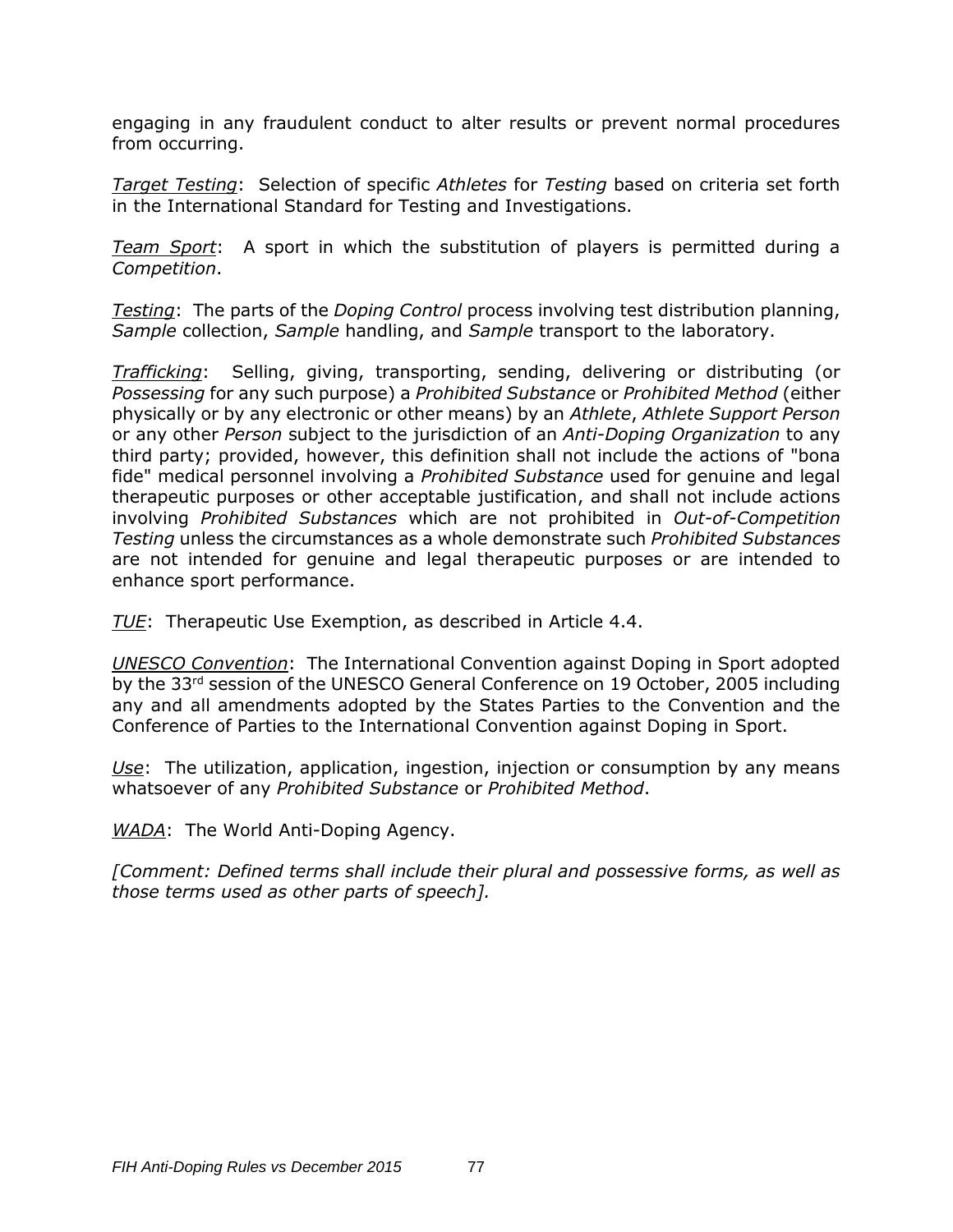# **APPENDIX 2 EXAMPLES OF THE APPLICATION OF ARTICLE 10**

### EXAMPLE 1.

Facts: An *Adverse Analytical Finding* results from the presence of an anabolic steroid in an *In-Competition* test (Article 2.1); the *Athlete* promptly admits the anti-doping rule violation; the *Athlete* establishes *No Significant Fault or Negligence*; and the *Athlete* provides *Substantial Assistance*.

#### Application of *Consequences*:

1. The starting point would be Article 10.2. Because the *Athlete* is deemed to have *No Significant Fault* that would be sufficient corroborating evidence (Articles 10.2.1.1 and 10.2.3) that the anti-doping rule violation was not intentional, the period of *Ineligibility* would thus be two years, not four years (Article 10.2.2).

2. In a second step, the panel would analyze whether the *Fault*-related reductions (Articles 10.4 and 10.5) apply. Based on *No Significant Fault or Negligence* (Article 10.5.2) since the anabolic steroid is not a *Specified Substance*, the applicable range of sanctions would be reduced to a range of two years to one year (minimum onehalf of the two year sanction). The panel would then determine the applicable period of *Ineligibility* within this range based on the *Athlete's* degree of *Fault*. (Assume for purposes of illustration in this example that the panel would otherwise impose a period of *Ineligibility* of 16 months.)

3. In a third step, the panel would assess the possibility for suspension or reduction under Article 10.6 (reductions not related to *Fault*). In this case, only Article 10.6.1 (*Substantial Assistance)* applies. (Article 10.6.3, Prompt Admission, is not applicable because the period of *Ineligibility* is already below the two-year minimum set forth in Article 10.6.3.) Based on *Substantial Assistance*, the period of *Ineligibility* could be suspended by three-quarters of 16 months.\* The minimum period of *Ineligibility* would thus be four months. (Assume for purposes of illustration in this example that the panel suspends ten months and the period of *Ineligibility* would thus be six months.)

4. Under Article 10.11, the period of *Ineligibility*, in principle, starts on the date of the final hearing decision. However, because the *Athlete* promptly admitted the anti-doping rule violation, the period of *Ineligibility* could start as early as the date of *Sample* collection, but in any event the *Athlete* would have to serve at least one-half of the *Ineligibility* period (i.e., three months) after the date of the hearing decision (Article 10.11.2).

5. Since the *Adverse Analytical Finding* was committed in a *Competition*, the panel would have to automatically *disqualify* the result obtained in that *Competition* (Article 9).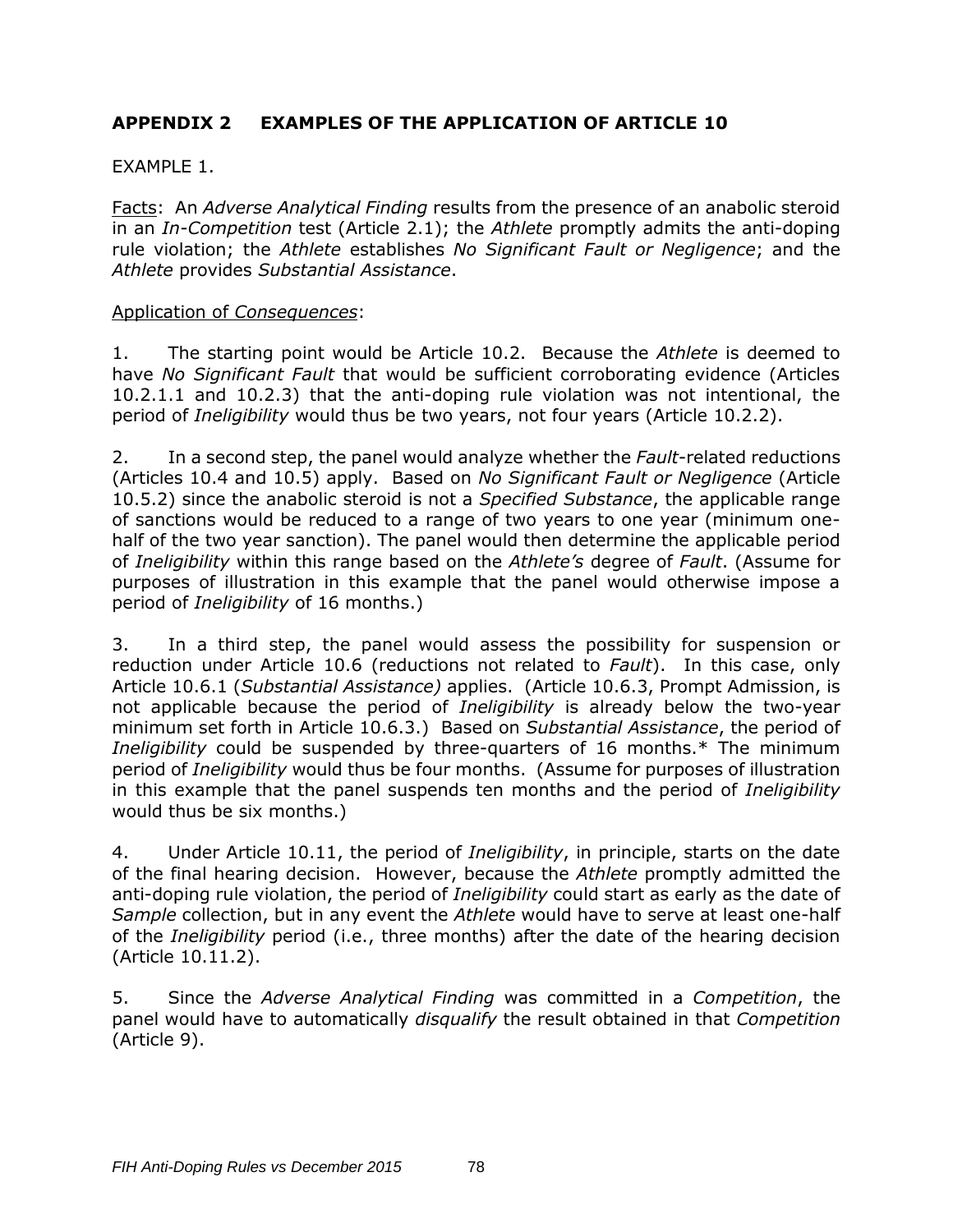6. According to Article 10.8, all results obtained by the *Athlete* subsequent to the date of the *Sample* collection until the start of the period of *Ineligibility* would also be *Disqualified* unless fairness requires otherwise.

7. The information referred to in Article 14.3.2 must be *Publicly Disclosed*, unless the *Athlete* is a *Minor*, since this is a mandatory part of each sanction (Article 10.13).

8. The *Athlete* is not allowed to participate in any capacity in a *Competition* or other sport-related activity under the authority of any *Signatory* or its affiliates during the *Athlete's* period of *Ineligibility* (Article 10.12.1). However, the *Athlete* may return to train with a team or to use the facilities of a club or other member organization of a *Signatory* or its affiliates during the shorter of: (a) the last two months of the *Athlete's* period of *Ineligibility*, or (b) the last one-quarter of the period of *Ineligibility* imposed (Article 10.12.2). Thus, the *Athlete* would be allowed to return to training one and one-half months before the end of the period of *Ineligibility*.

## EXAMPLE 2.

Facts: An *Adverse Analytical Finding* results from the presence of a stimulant which is a *Specified Substance* in an *In-Competition* test (Article 2.1); the *Anti-Doping Organization* is able to establish that the *Athlete* committed the anti-doping rule violation intentionally; the *Athlete* is not able to establish that the *Prohibited Substance* was *Used Out-of-Competition* in a context unrelated to sport performance; the *Athlete* does not promptly admit the anti-doping rule violation as alleged; the *Athlete* does provide *Substantial Assistance*.

## Application of Consequences:

1. The starting point would be Article 10.2. Because the *Anti-Doping Organization* can establish that the anti-doping rule violation was committed intentionally and the *Athlete* is unable to establish that the substance was permitted *Out-of-Competition* and the *Use* was unrelated to the *Athlete's* sport performance (Article 10.2.3), the period of *Ineligibility* would be four years (Article 10.2.1.2).

2. Because the violation was intentional, there is no room for a reduction based on *Fault* (no application of Articles 10.4 and 10.5). Based on *Substantial Assistance*, the sanction could be suspended by up to three-quarters of the four years.\* The minimum period of *Ineligibility* would thus be one year.

3. Under Article 10.11, the period of *Ineligibility* would start on the date of the final hearing decision.

4. Since the *Adverse Analytical Finding* was committed in a *Competition*, the panel would automatically *disqualify* the result obtained in the *Competition*.

5. According to Article 10.8, all results obtained by the *Athlete* subsequent to the date of *Sample* collection until the start of the period of *Ineligibility* would also be *Disqualified* unless fairness requires otherwise.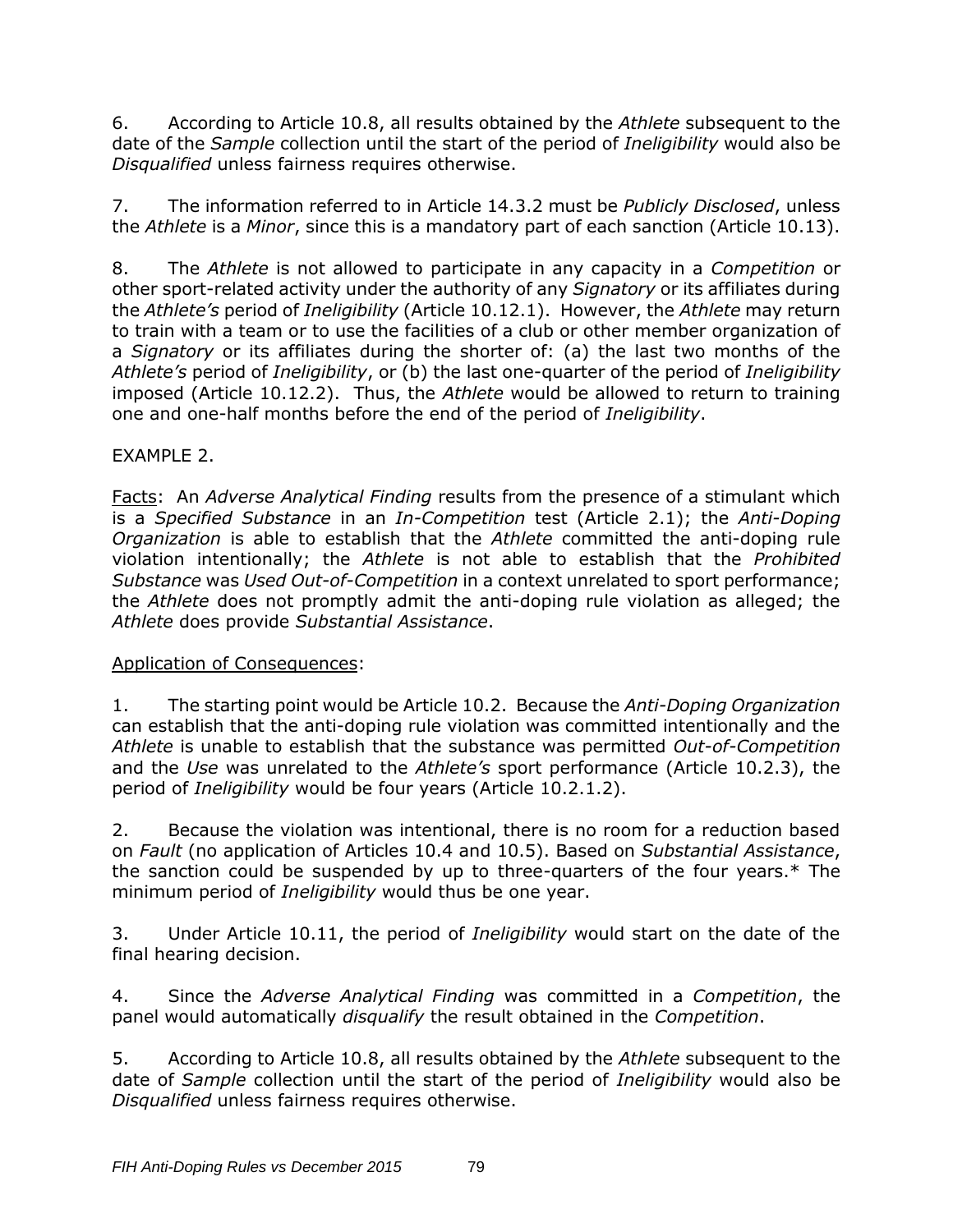6. The information referred to in Article 14.3.2 must be *Publicly Disclosed*, unless the *Athlete* is a *Minor*, since this is a mandatory part of each sanction (Article 10.13).

7. The *Athlete* is not allowed to participate in any capacity in a *Competition* or other sport-related activity under the authority of any *Signatory* or its affiliates during the *Athlete's* period of *Ineligibility* (Article 10.12.1). However, the *Athlete* may return to train with a team or to use the facilities of a club or other member organization of a *Signatory* or its affiliates during the shorter of: (a) the last two months of the *Athlete's* period of *Ineligibility*, or (b) the last one-quarter of the period of *Ineligibility* imposed (Article 10.12.2). Thus, the *Athlete* would be allowed to return to training two months before the end of the period of *Ineligibility*.

### EXAMPLE 3.

Facts: An *Adverse Analytical Finding* results from the presence of an anabolic steroid in *an Out-of-Competition* test (Article 2.1); the *Athlete* establishes *No Significant Fault or Negligence*; the *Athlete* also establishes that the *Adverse Analytical Finding* was caused by a *Contaminated Product*.

### Application of Consequences:

1. The starting point would be Article 10.2. Because the *Athlete* can establish through corroborating evidence that he did not commit the anti-doping rule violation intentionally, i.e., he had *No Significant Fault* in *Using* a *Contaminated Product* (Articles 10.2.1.1 and 10.2.3), the period of *Ineligibility* would be two years (Articles 10.2.2).

2. In a second step, the panel would analyze the *Fault*-related possibilities for reductions (Articles 10.4 and 10.5). Since the *Athlete* can establish that the antidoping rule violation was caused by a *Contaminated Product* and that he acted with *No Significant Fault or Negligence* based on Article 10.5.1.2, the applicable range for the period of *Ineligibility* would be reduced to a range of two years to a reprimand. The panel would determine the period of *Ineligibility* within this range, based on the *Athlete's* degree of *Fault*. (Assume for purposes of illustration in this example that the panel would otherwise impose a period of *Ineligibility* of four months.)

3. According to Article 10.8, all results obtained by the *Athlete* subsequent to the date of *Sample* collection until the start of the period of *Ineligibility* would be *Disqualified* unless fairness requires otherwise.

4. The information referred to in Article 14.3.2 must be *Publicly Disclosed*, unless the *Athlete* is a *Minor*, since this is a mandatory part of each sanction (Article 10.13).

5. The *Athlete* is not allowed to participate in any capacity in a *Competition* or other sport-related activity under the authority of any *Signatory* or its affiliates during the *Athlete's* period of *Ineligibility* (Article 10.12.1). However, the *Athlete* may return to train with a team or to use the facilities of a club or other member organization of a *Signatory* or its affiliates during the shorter of: (a) the last two months of the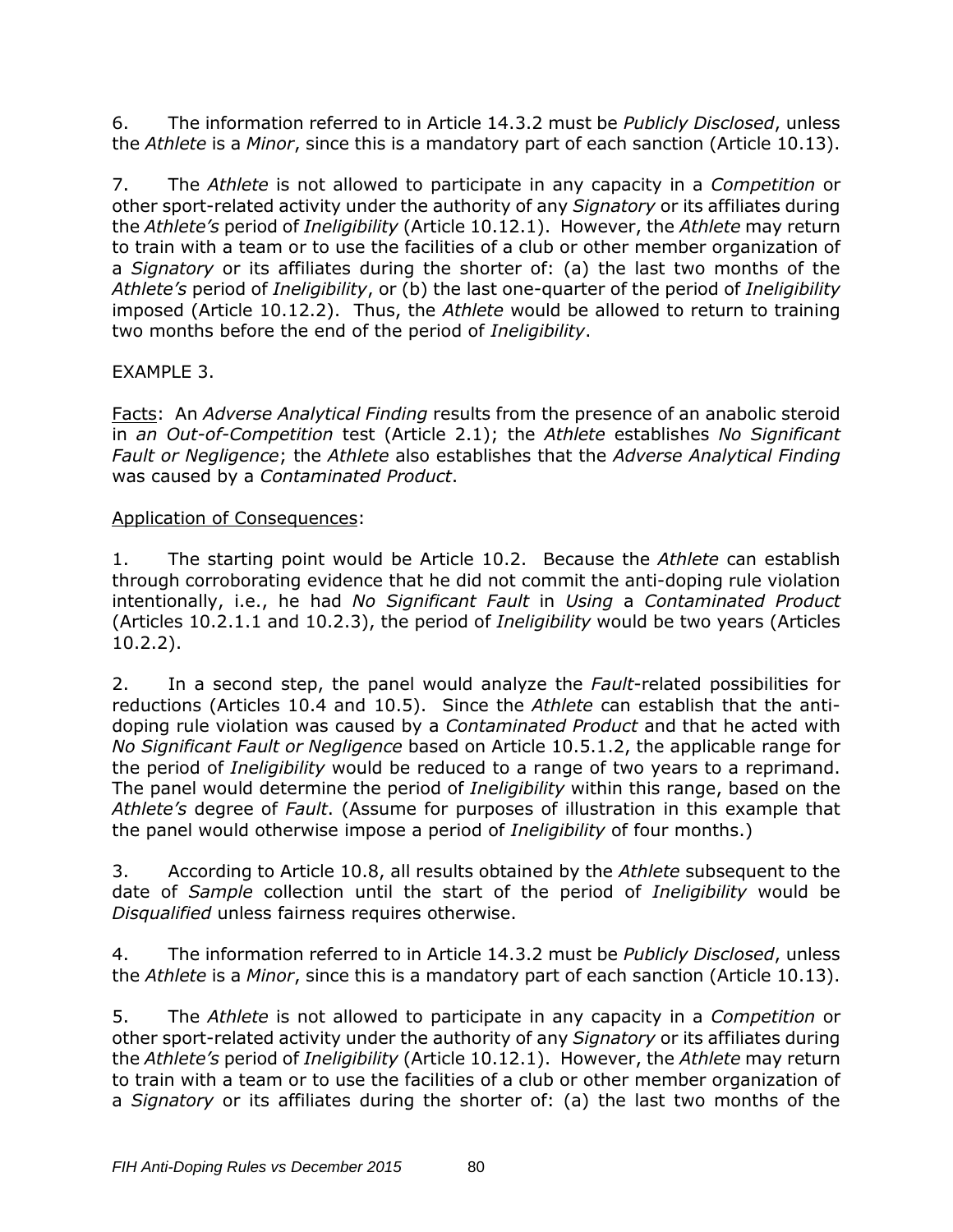*Athlete's* period of *Ineligibility*, or (b) the last one-quarter of the period of *Ineligibility* imposed (Article 10.12.2). Thus, the *Athlete* would be allowed to return to training one month before the end of the period of *Ineligibility*.

EXAMPLE 4.

Facts: An *Athlete* who has never had an *Adverse Analytical Finding* or been confronted with an anti-doping rule violation spontaneously admits that she *Used* an anabolic steroid to enhance her performance. The *Athlete* also provides *Substantial Assistance*.

## Application of Consequences:

1. Since the violation was intentional, Article 10.2.1 would be applicable and the basic period of *Ineligibility* imposed would be four years.

2. There is no room for *Fault*-related reductions of the period of *Ineligibility* (no application of Articles 10.4 and 10.5).

3. Based on the *Athlete's* spontaneous admission (Article 10.6.2) alone, the period of *Ineligibility* could be reduced by up to one-half of the four years. Based on the *Athlete's Substantial Assistance* (Article 10.6.1) alone, the period of *Ineligibility* could be suspended up to three-quarters of the four years.\* Under Article 10.6.4, in considering the spontaneous admission and *Substantial Assistance* together, the most the sanction could be reduced or suspended would be up to three-quarters of the four years. The minimum period of *Ineligibility* would be one year.

4. The period of *Ineligibility*, in principle, starts on the day of the final hearing decision (Article 10.11). If the spontaneous admission is factored into the reduction of the period of *Ineligibility*, an early start of the period of *Ineligibility* under Article 10.11.2 would not be permitted. The provision seeks to prevent an *Athlete* from benefitting twice from the same set of circumstances. However, if the period of *Ineligibility* was suspended solely on the basis of *Substantial Assistance*, Article 10.11.2 may still be applied, and the period of *Ineligibility* started as early as the *Athlete's* last *Use* of the anabolic steroid.

5. According to Article 10.8, all results obtained by the *Athlete* subsequent to the date of the anti-doping rule violation until the start of the period of *Ineligibility* would be *Disqualified* unless fairness requires otherwise.

6. The information referred to in Article 14.3.2 must be *Publicly Disclosed*, unless the *Athlete* is a *Minor*, since this is a mandatory part of each sanction (Article 10.13).

7. The *Athlete* is not allowed to participate in any capacity in a *Competition* or other sport-related activity under the authority of any *Signatory* or its affiliates during the *Athlete's* period of *Ineligibility* (Article 10.12.1). However, the *Athlete* may return to train with a team or to use the facilities of a club or other member organization of a *Signatory* or its affiliates during the shorter of: (a) the last two months of the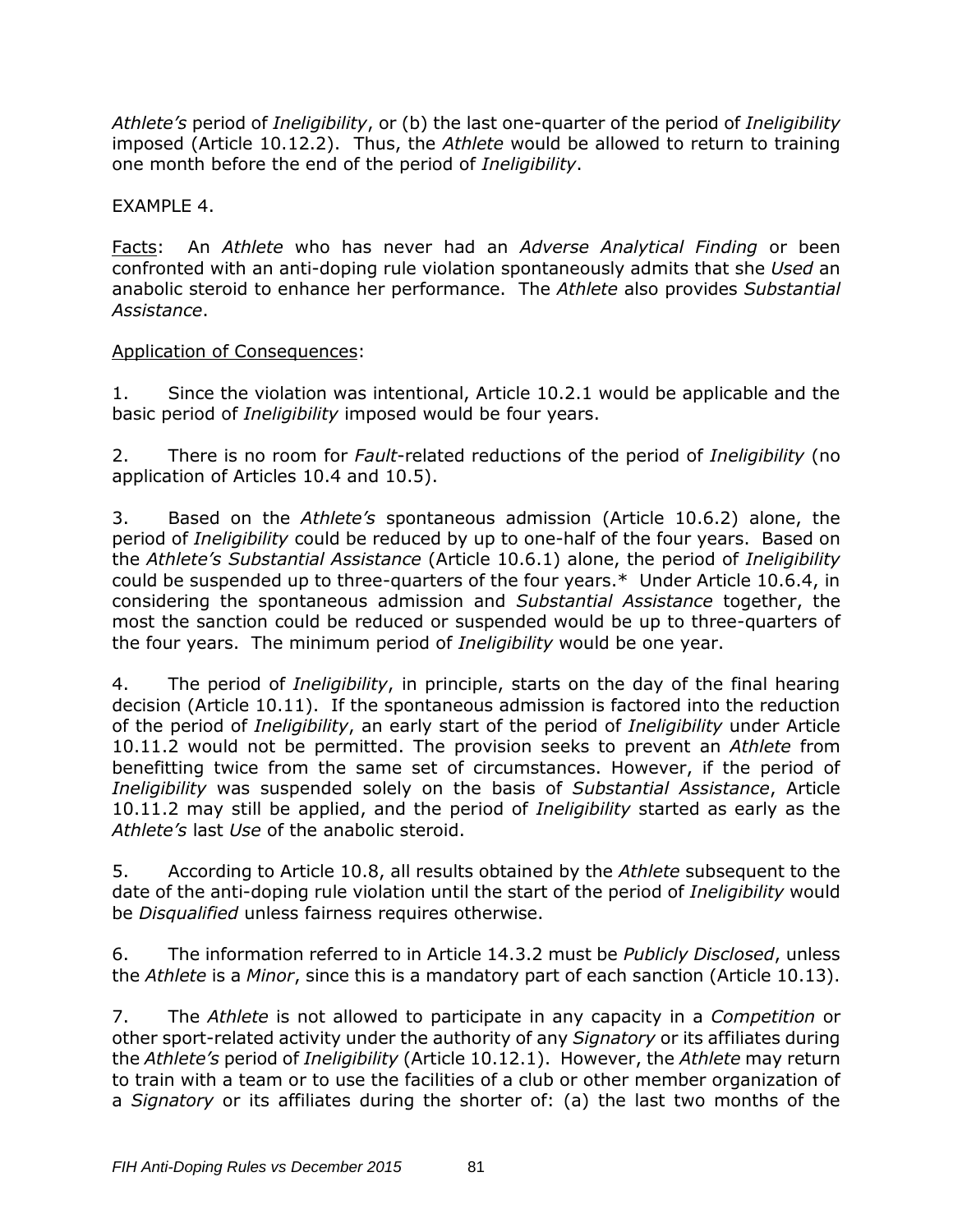*Athlete's* period of *Ineligibility*, or (b) the last one-quarter of the period of *Ineligibility* imposed (Article 10.12.2). Thus, the *Athlete* would be allowed to return to training two months before the end of the period of *Ineligibility*.

EXAMPLE 5.

Facts:

An *Athlete Support Person* helps to circumvent a period of *Ineligibility* imposed on an *Athlete* by entering him into a *Competition* under a false name. The *Athlete Support Person* comes forward with this anti-doping rule violation (Article 2.9) spontaneously before being notified of an anti-doping rule violation by an *Anti-Doping Organization.*

### Application of Consequences*:*

1. According to Article 10.3.4, the period of *Ineligibility* would be from two up to four years, depending on the seriousness of the violation. (Assume for purposes of illustration in this example that the panel would otherwise impose a period of *Ineligibility* of three years.)

2. There is no room for *Fault*-related reductions since intent is an element of the anti-doping rule violation in Article 2.9 (see comment to Article 10.5.2).

3. According to Article 10.6.2, provided that the admission is the only reliable evidence, the period of *Ineligibility* may be reduced down to one-half. (Assume for purposes of illustration in this example that the panel would impose a period of *Ineligibility* of 18 months.)

4. The information referred to in Article 14.3.2 must be *Publicly Disclosed* unless the *Athlete Support Person* is a *Minor*, since this is a mandatory part of each sanction (Article 10.13).

### EXAMPLE 6.

Facts: An *Athlete* was sanctioned for a first anti-doping rule violation with a period of *Ineligibility* of 14 months, of which four months were suspended because of *Substantial Assistance*. Now, the *Athlete* commits a second anti-doping rule violation resulting from the presence of a stimulant which is not a *Specified Substance* in an *In-Competition* test (Article 2.1); the *Athlete* establishes *No Significant Fault or Negligence*; and the *Athlete* provided *Substantial Assistance*. If this were a first violation, the panel would sanction the *Athlete* with a period of *Ineligibility* of 16 months and suspend six months for *Substantial Assistance*.

### Application of Consequences:

1. Article 10.7 is applicable to the second anti-doping rule violation because Article 10.7.4.1 and Article 10.7.5 apply.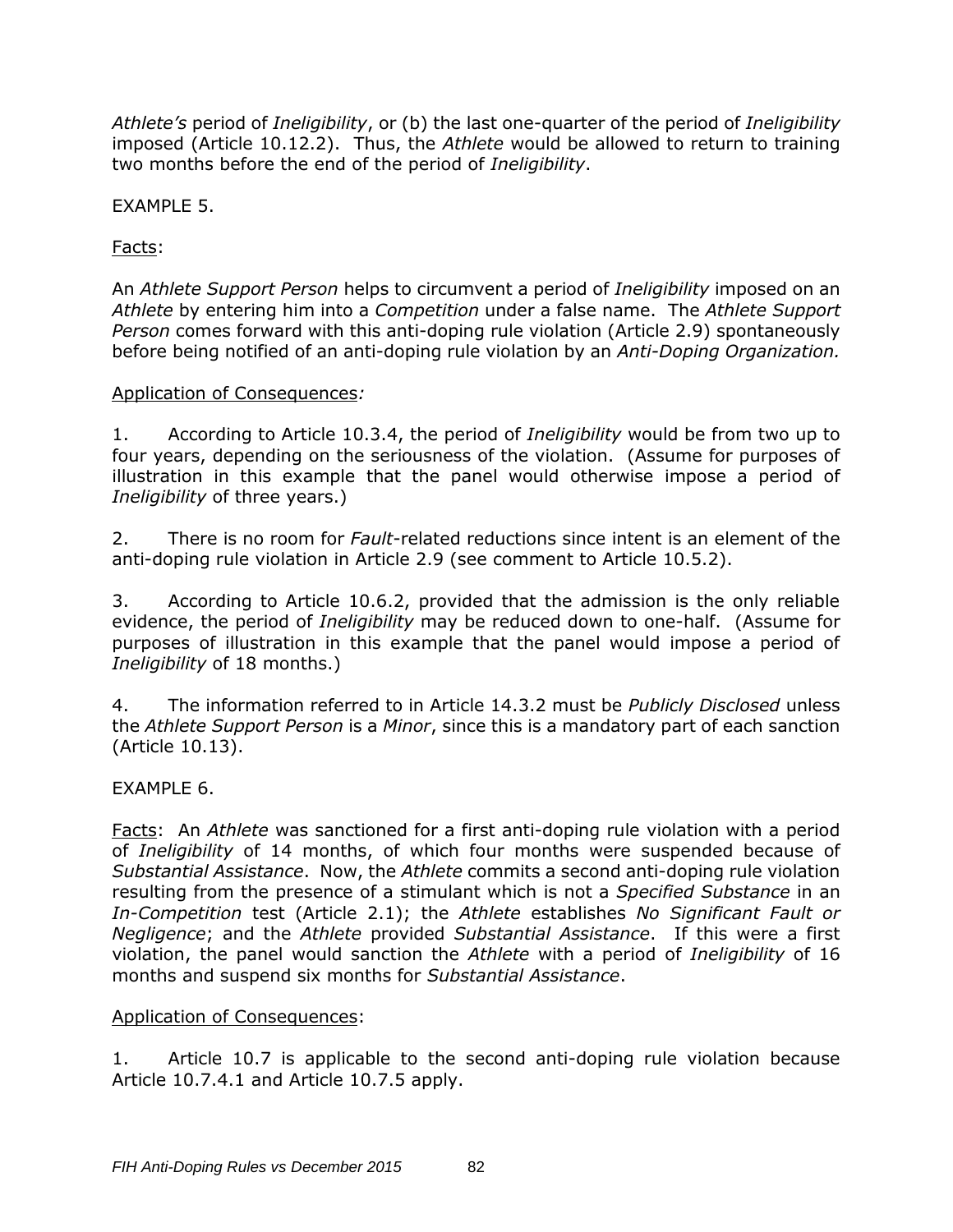- 2. Under Article 10.7.1, the period of Ineligibility would be the greater of:
	- (a) six months;
	- (b) one-half of the period of *Ineligibility* imposed for the first anti-doping rule violation without taking into account any reduction under Article 10.6 (in this example, that would equal one-half of 14 months, which is seven months); or
	- (c) twice the period of *Ineligibility* otherwise applicable to the second antidoping rule violation treated as if it were a first violation, without taking into account any reduction under Article 10.6 (in this example, that would equal two times 16 months, which is 32 months).

Thus, the period of *Ineligibility* for the second violation would be the greater of (a), (b) and (c), which is a period of *Ineligibility* of 32 months.

3. In a next step, the panel would assess the possibility for suspension or reduction under Article 10.6 (non-*Fault*-related reductions). In the case of the second violation, only Article 10.6.1 (*Substantial Assistance*) applies. Based on *Substantial Assistance*, the period of *Ineligibility* could be suspended by three-quarters of 32 months.\* The minimum period of *Ineligibility* would thus be eight months. (Assume for purposes of illustration in this example that the panel suspends eight months of the period of *Ineligibility* for *Substantial Assistance*, thus reducing the period of *Ineligibility* imposed to two years.)

4. Since the *Adverse Analytical Finding* was committed in a *Competition*, the panel would automatically *disqualify* the result obtained in the *Competition.*

5. According to Article 10.8, all results obtained by the *Athlete* subsequent to the date of *Sample* collection until the start of the period of *Ineligibility* would also be *Disqualified* unless fairness requires otherwise.

6. The information referred to in Article 14.3.2 must be *Publicly Disclosed*, unless the *Athlete* is a *Minor*, since this is a mandatory part of each sanction (Article 10.13).

7. The *Athlete* is not allowed to participate in any capacity in a *Competition* or other sport-related activity under the authority of any *Signatory* or its affiliates during the *Athlete's* period of *Ineligibility* (Article 10.12.1). However, the *Athlete* may return to train with a team or to use the facilities of a club or other member organization of a *Signatory* or its affiliates during the shorter of: (a) the last two months of the *Athlete's* period of *Ineligibility*, or (b) the last one-quarter of the period of *Ineligibility*  imposed (Article 10.12.2). Thus, the *Athlete* would be allowed to return to training two months before the end of the period of *Ineligibility*

\_\_\_\_\_\_\_\_\_\_\_\_\_\_\_\_\_\_\_\_\_\_\_\_\_\_\_\_\_\_

<sup>\*</sup> Upon the approval of *WADA* in exceptional circumstances, the maximum suspension of the period of *Ineligibility* for *Substantial Assistance* may be greater than threequarters, and reporting and publication may be delayed.